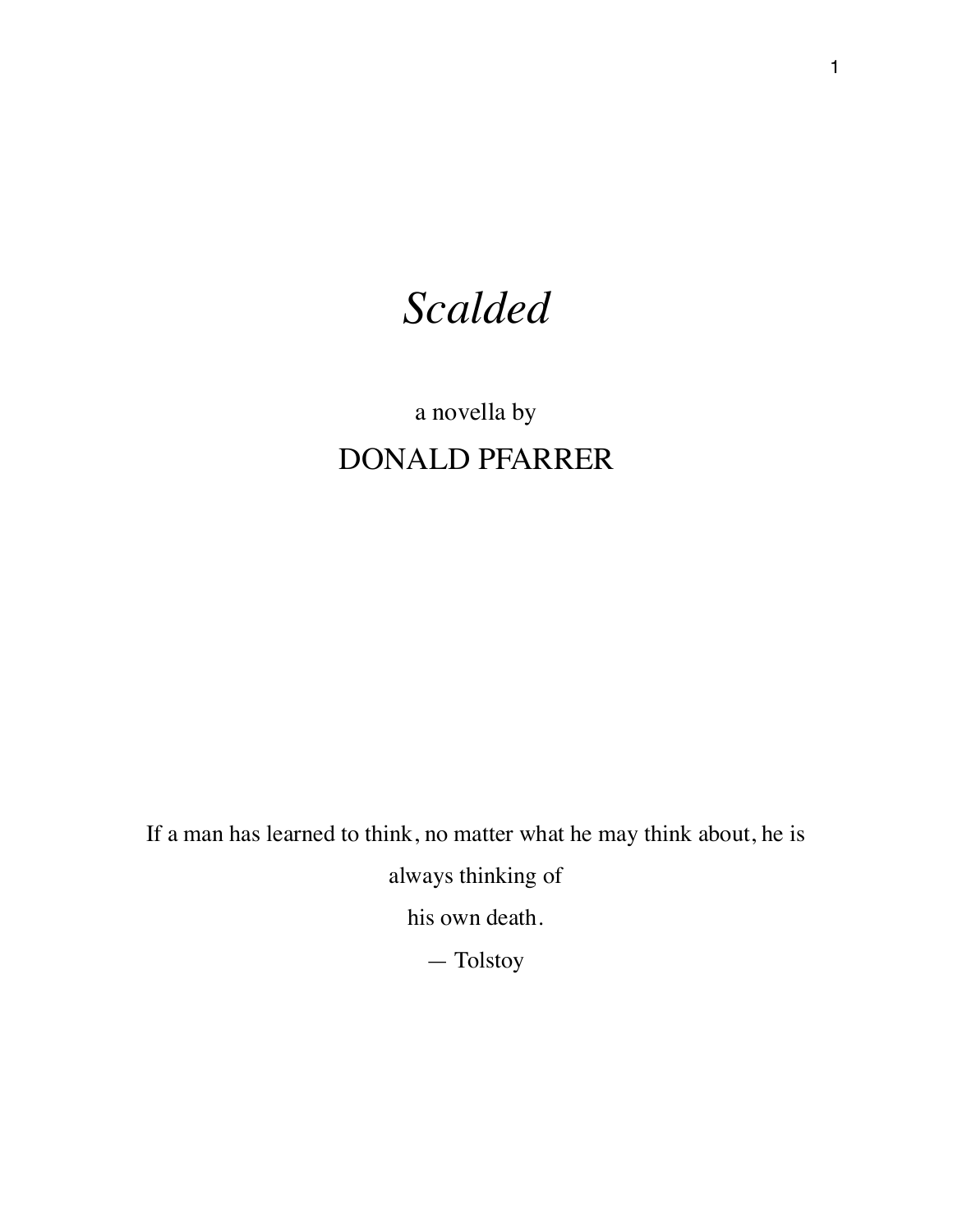## Part I Street People

The first sign of the affliction was the appearance of a red stripe on the inner wrist. And this sign now lay in bright bloom on Philip Lang's wrist. He took a brass letter opener and drew the point across it, two lines crossing in an X, to see if it would bleed.

What was odd about the stripe was how suddenly it would come and go. He would discover it always fully developed in size, shape and color -- elliptical, covering the whole width of the wrist, and crimson -- painless -- and neither smoother nor rougher than the rest of his skin. And an hour later, or a day, at the most a week later he would discover that it was gone. It was either there or not. He never observed it in the process of growing or fading. His first act was always to draw the X to test for the propensity to bleed, because at the time of his affliction, when he was a young man, the bleeding had been the chief horror -- the oozing of blood and serum. Yet the appearance of the stripe was not horrifying now because it had appeared so often in the last decade without any serious consequences. He ceased almost to regard it as "the sign" of years ago and tried to think of it as merely a peculiarity, a mystery from somewhere beyond the realm of medical science. It flashed on his wrist sometimes for as little as half an hour, and received the X as if it were inanimate, without pain or blood.

He traced again the slanted lines, applying no more pressure than he would to a pencil on paper, then put the letter opener on his desk and jerked down his cuff. For the next several minutes he was occupied in a phone conversation, and when he hung up the receiver he pulled the cuff away. The stripe was there, deep crimson, the X invisible. Not in twenty years had it bled.

He buzzed for Miss Rickner and in a minute the door connecting their offices opened and she was crossing the carpet. At just that moment as never before she struck him as a woman instead of a secretary, a functionary -- not as Miss Rickner but potentially as Cynthia. It occurred to him that she might be alone in the world -- or too much visited, possibly, and he knew not which -- a tall woman with a sturdy, shapely figure, yet somehow raw; she had large eyes and he didn't know what color they were.

He asked: "Would you take a few letters, Miss Rickner?"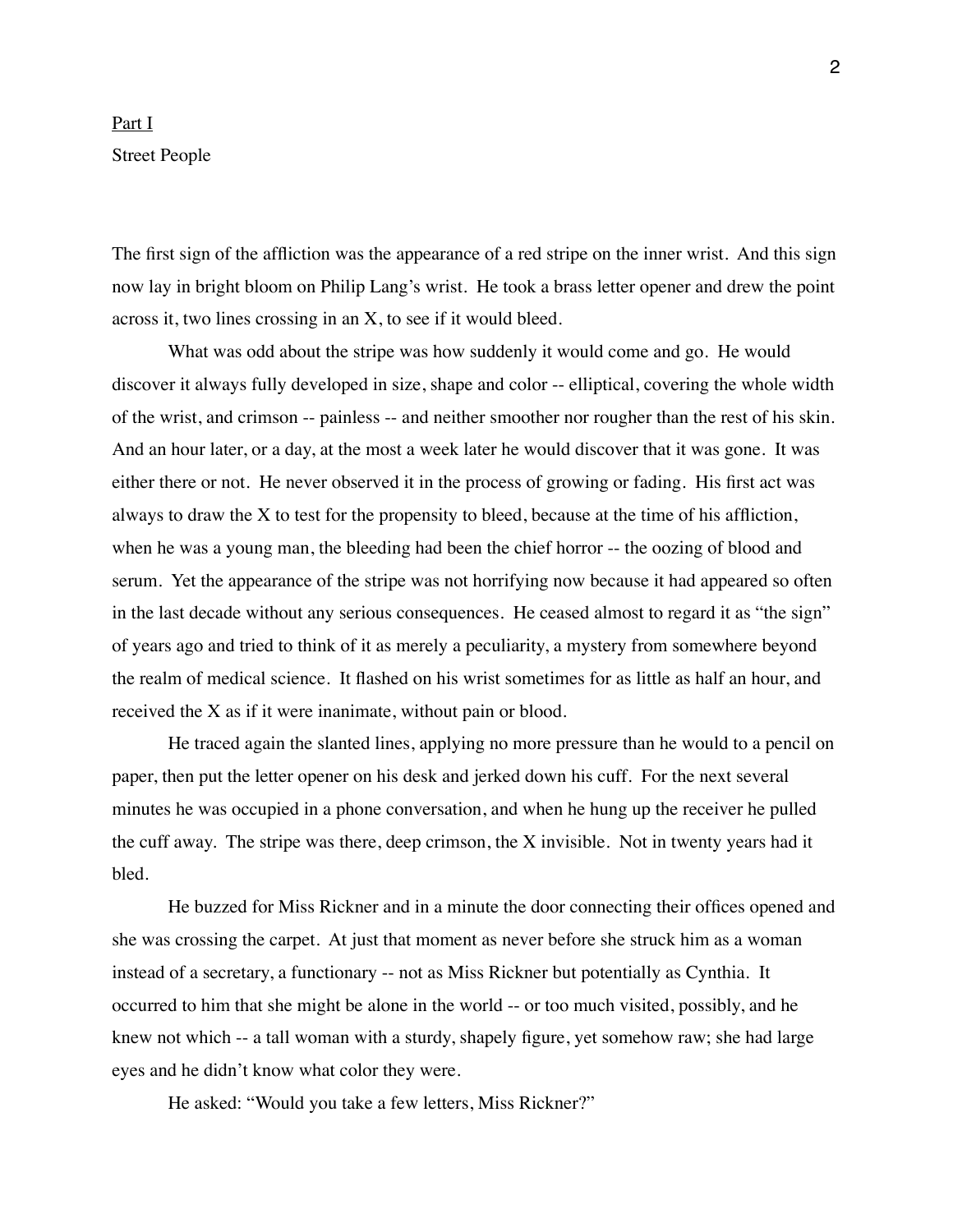She smiled a secretary's smile and sat in her chair, crossing her legs, and wrote what he said. He dictated four letters into the silence of her notebook and in the course of it he never once saw her eyes. He talked to the ceiling, the walls, the blotter, to the top of her head where the brown hair parted, to her working hand and pencil. The hand was decidedly bony and beknuckled, for she was neither delicate nor beautiful. She inevitably wore long sleeves fastened with miniature cufflinks, a silver hair clip which doubtless dated from her college days, plain dark skirts and black shoes. She wore her skirts long. There was something quaint about her.

In the coldest weather, as now, she would come to the office in calf-high boots and woolen knee sox like a college girl's, and she would go straight to her desk, where she apparently removed the knee sox, which she wore over stockings, and changed to high heels. Then if he happened to see her as she left in the evening she'd be wearing the boots and knee sox again under her long skirt.

Lang had noticed that she was inclined to get extremely red in the face during cold, windy weather and to remain so for a long time after coming inside, and she was somewhat red even now, and intent, but patient through his pauses, motionless while he searched for language, except that her crossed legs and her foot in its polished shoe swung in a beating swing with never a pause. So much of her calf as he could see was sleek, well formed, and the ankle was slender and graceful -- and yet she was regarded as the ugly girl of the office.

She looked up. "Now that's 'your client being in this instance' what?"

"Incompetent. Make it 'your client being mentally incompetent.'"

"All right."

"No, make it 'your client having been judged incompetent by the court.'"

"Yes," she agreed approvingly.

Lang found that he didn't accept the general verdict on Miss Rickner's looks. In her indifference to the best way to dress he could see neither anything ugly or beautiful, only individual. And if she wore long sleeves with cufflinks or a long black skirt and black knee sox she only seemed more feminine to him, he didn't know just why. And he couldn't agree that she was awkward or "horsey," as he had heard one of his partners say. It was true she didn't just enter a room but inflicted herself on it somehow, and she seemed to be covering something hard inside. He scarcely saw that. He saw a woman thirty-five years old who had sleek calves and glistening combed hair and breasts smaller than one would expect to see, given the rest of her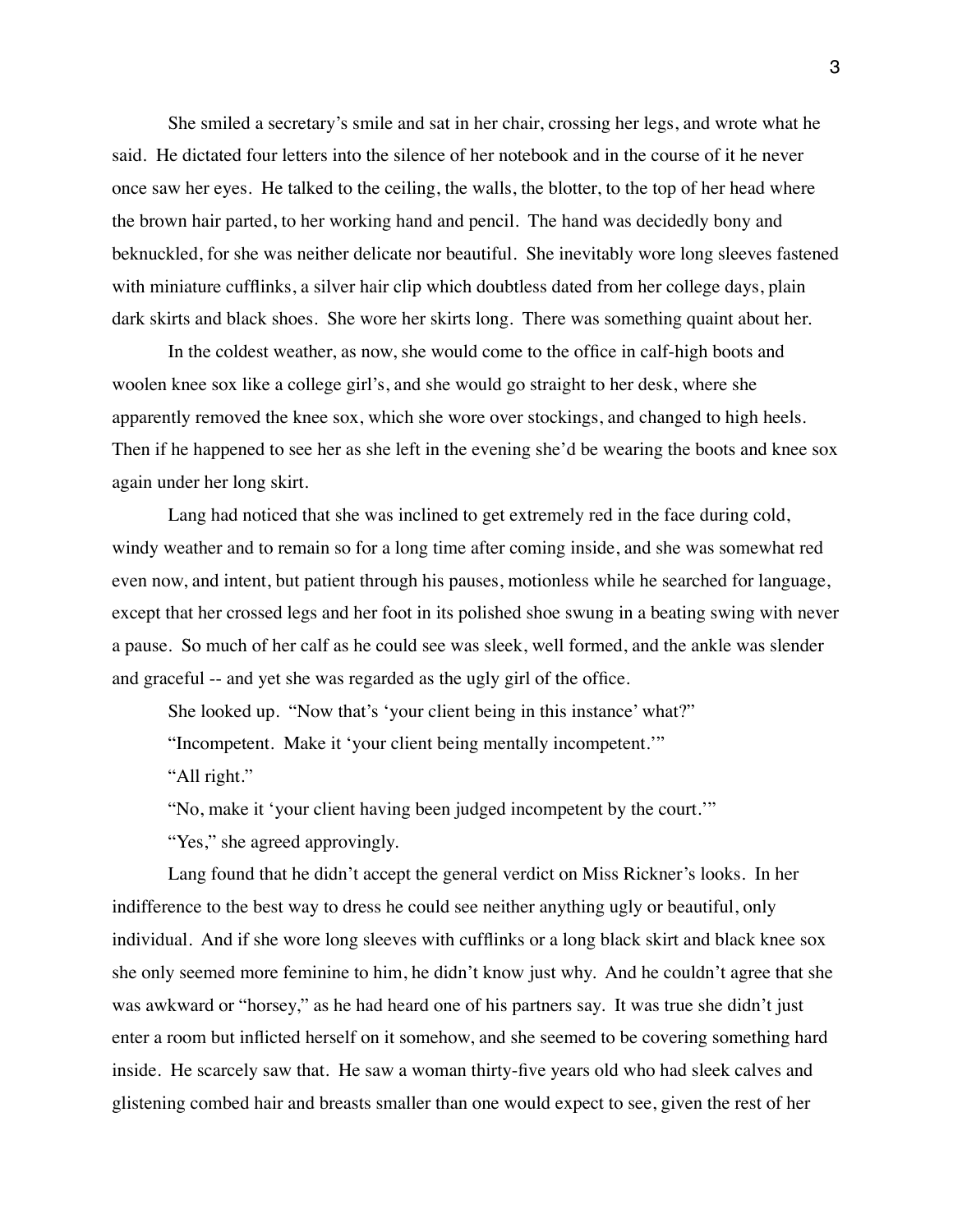figure -- breasts that seemed drained from within as if she had needs of her own; yet the quality of womanhood was in her and it was this quality he recognized without knowing what it was. He sensed the elements of her. It was was if a large and voluptuously sculpted woman resembling her had been macerated down, the essence surviving.

This "surviving" woman lifted her eyes, and, leaning over his desk, he saw that they were fixed on him. Green eyes. He resumed dictating and she bent over her notebook, writing intently, waiting out his pauses but sometimes now straightening her back and looking up, out the window or at him; but the foot in its shiny black shoe kept up its beating swinging and she flipped pages now with a crack. The dictation was beginning to bore her.

He said, "That's all, I think," and heard a new kindness in his own voice. There was something disturbing him this morning -- to discover the woman in Miss Rickner.

She smiled another office smile and closed the notebook. He watched her crossing the room and heard her footfalls on the carpet, and when she had closed the door he drew back the cuff.

The sign had come to life. It had broken out of its more or less regular boundaries, the boundaries he had come to accept, and spread over his inner wrist to the size of a rose. The sweeping creases of his palm leapt down upon the wrist and disappeared into the rose, but the other creases there, the generally parallel sidewise creases of the wrist, were deepened and the wrist, all of it, was turning red; the creases were deepening.

It was the old brilliance returning after twenty years, the old vivid red. Philip Lang took the brass letter opener carefully in his left hand and drew a slanted line across the rose. Blood. Quickly, as though it were flowing from the brass point, the liquid filled the creases and lay there glittering, not quite overflowing. He watched to see if it would breach the walls and it did not.

At this stage it was easy to be detached about this evidence and to progress from one phase of the inquiry to the next without either fear or hope, so he was quite undisturbed as he put down the letter opener and drew the sleeve back from his other wrist. It was clear -- but he unbuckled the leather strap of his watch and removed it, and there like a rope burn lay the circling red scall.

He next unbuttoned his left cuff and pulled it up past the elbow and found the skin still clear. But on the inside of his right elbow he found it, the inflammation filling the creases not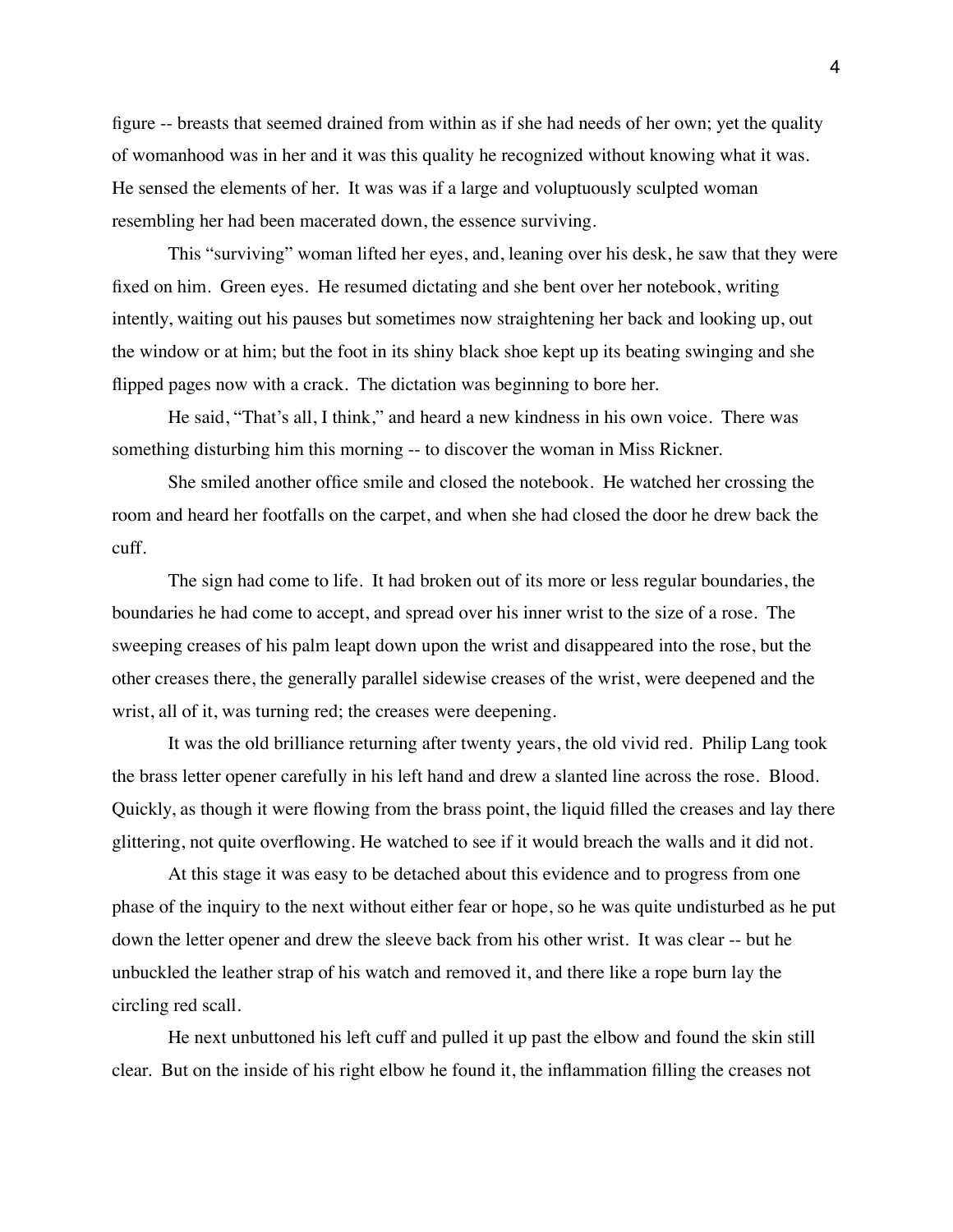with blood but with color, like red sand in river bottoms, etching for the moment on his skin a reticular pattern of great delicacy and even beauty, the program for a musical prelude.

Noting the time -- eleven o'clock -- he stood up, put the watch in his pocket, buttoned his cuffs and put on his suitcoat. He did all this with care and regard for economy of movement. He crossed to Miss Rickner's door.

"Miss Rickner," he said and opened the door, and the clatter of her typing ceased.

She was sitting straight-backed in her armless secretary chair, turning to face him, and he was astonished by her rounded hips and the soft curve of her back, by the shine of her long sweep of hair caught in the sun, and by the pleasure he took when her eyes met his.

"Yes sir," she said.

"Please, Miss Rickner, don't sir me."

"All right," she agreed with a little nod.

He went to her desk, she turning in the chair to follow his movement, and spun around the appointment book. He scanned it and asked,

"Can we cancel this?"

"Which?"

"All of it."

"You don't mean all of it!"

"All of today."

She cast a neutral glance at him and replied, "I don't see how we can cancel Mr. McIntyre at eleven-fifteen. I could try."

"No," he said, "but cancel the whole afternoon, please."

"Shall I give a reason?"

"Yes," he said.

When had this new stress of beauty come upon her? When had her eyes taken on that new depth and interest?

"Yes," he repeated, "say that I ..." He hesitated, observing a faint shake of doubt or fear in her eyes -- fear? Why? He decided it wasn't fear. -- "Miss Rickner, I'm sorry to put this on you."

"Put what?"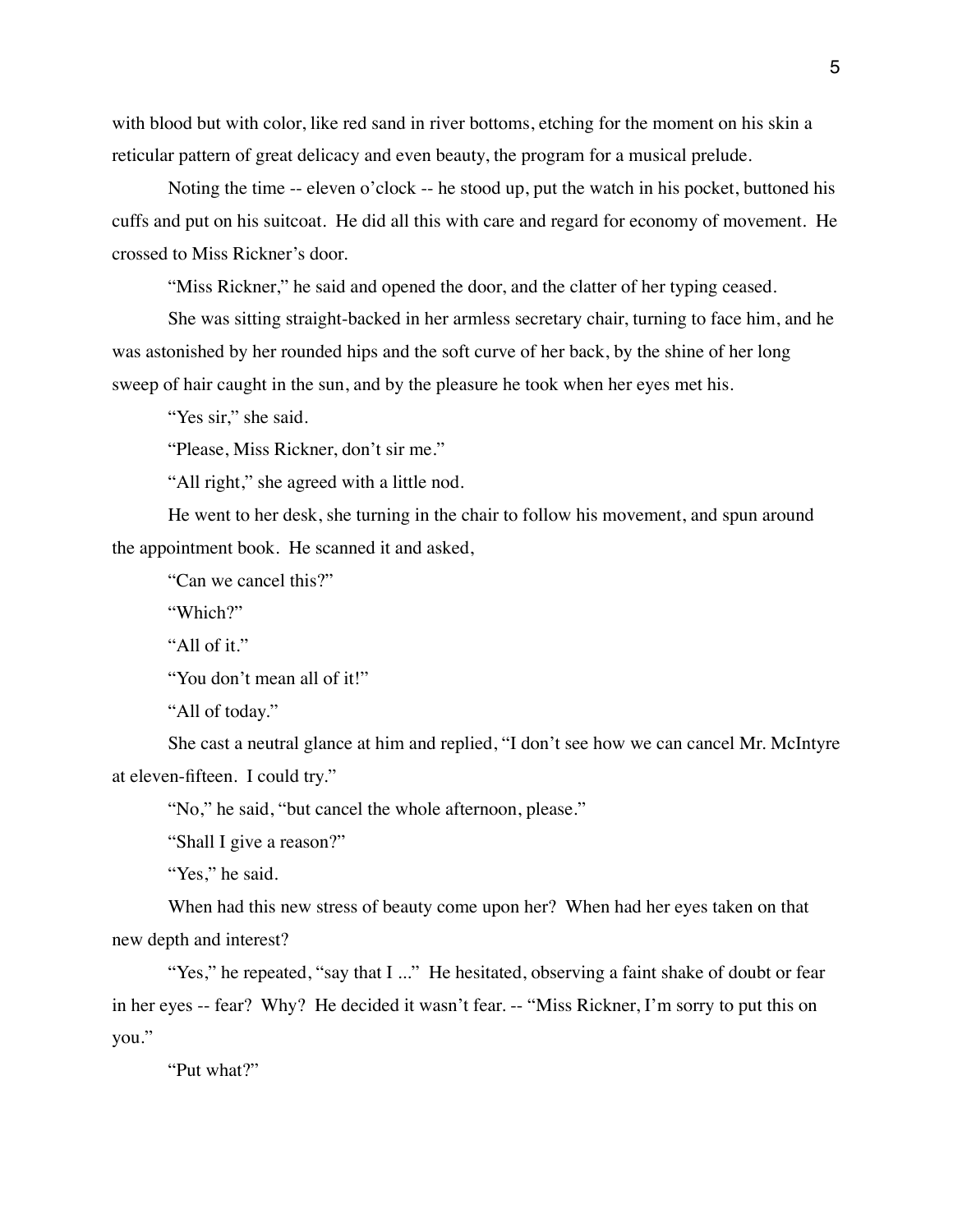"Lying. Do you mind? Tell them there's illness in my family and I've left town, I don't know for how many days. Don't reschedule these appointments since I don't know when I'm coming back." He smiled and she began to return the smile uncomprehendingly. "Lies, of course," he concluded pleasantly.

"I don't mind," she assented.

"Good, then."

Mr. McIntyre at eleven-fifteen was a steamy fat man full of avarice and spleen who was trying to prevent other McIntyres from taking big pieces of the family fortune; and the other McIntyres, two of his brothers and two nephews, were trying to screw him. "They're gonna screw me, Mr. Lang," he asserted hoarsely. He sat fat in a leather chair poking his short forefinger. He poked it into his own chest, then poked the arm of the chair, then rolled forward and poked Lang's desk. Talking on, he poked the air in Lang's direction, aiming between Lang's eyes, stabbing. His finger was like a bulging sausage tied twice with string. Lang expected distortions from his own brain, such as the one that invested Miss Rickner with her strange new appeal, but instead he perceived McIntyre, he thought, quite clearly. McIntyre was nothing but his aggressive finger, and if you cut it off it would be like cutting off his head. McIntyre slightly unnerved Philip Lang with the vehement stabbing and the waving of his sausage finger; and furthermore the finger gave no facts, it only issued threats, so that after ten minutes Lang still didn't know the essentials of the case.

"Mr. McIntyre," Lang interrupted.

The sausage halted suspended in the air, still pointing toward Lang, and the man's mouth gaped.

"Mr. McIntyre, let me ask a questions or two."

"Gods," breathed the fat man, "what in the hell happened to your face?"

When Lang was alone again he removed his suitcoat, attention to the economy of his movements, and as he draped it over his chair he saw the blood spot inside the right elbow. He paused for a second and his heartbeat quickened in the presence of the ferocity of the affliction, and strangely enough he felt like smiling, though he took no pleasure in the sight of his blood --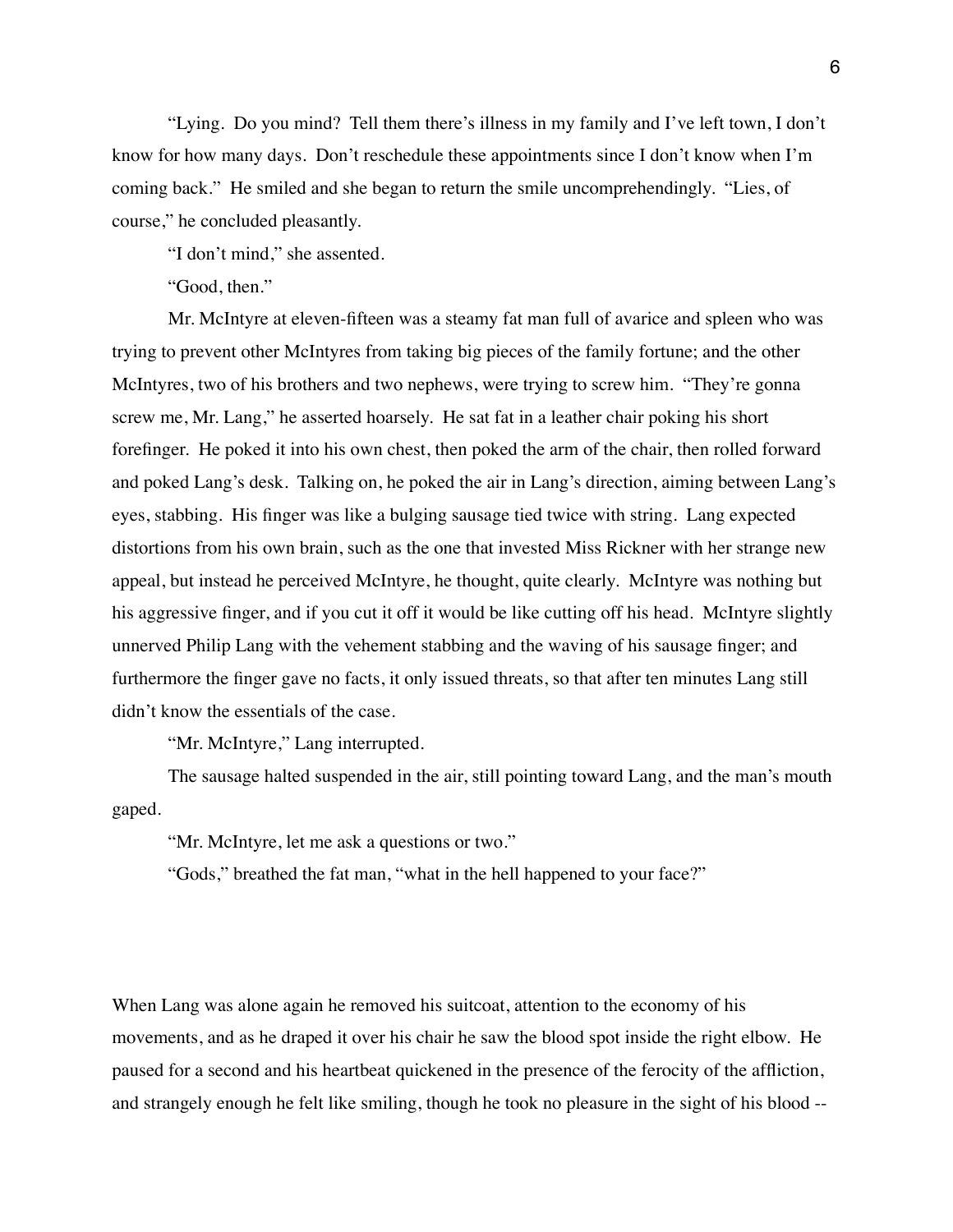but, if not pleasure, perhaps some kind of perverse satisfaction. The immensity of the affliction, of which the blood spoke as in a whisper, was vaguely exhilarating, especially since there was no pain yet. He undid the cuff and pulled up the sleeve. The reticular beauty of the lines was gone, the fineness of the lines lost, drowned in the onrush of the red scall which now burned on his arm.

It was just this violence of the advent that he had forgotten in twenty years, living as he did with vivid pictures of the worst time and forgetting entirely the rhapsodic advent; but now the evidence of this coming, this red echo, waved out on his arm, and he observed it with his mentality alone as proof of the unseen. He left no space in his mind for fear or any tolerance of quavering -- though it was true he was unprepared, because who could prepare for this? There was only waiting -- no, not even that, for the thing was already upon him, or within him. He could only watch it, for it was fascinating. Having lived through it once before, and yet knowing also that he wasn't equal to it, he felt himself both hoary and young, too young -- for he had taken it once and yet it was a thing that couldn't be taken, and even should he *take it* again he believed he could never evolve any real equality to it -- to withstand it. But this whole business of whether he could "take it" was a piece of relativism he could not allow himself; he couldn't allow any all-tolerant "from this angle" and "from that angle" -- there were no angles, only the onslaught, and you don't take it, it takes you. You were strong such and such a day but -- see - wretched and pitiful another day. Regarding its power Lang was an absolutist. There was no relative, only the absolute.

Without bothering to inspect his other arm he rolled down the sleeve, buttoned it, and put on his suitcoat again, restoring to himself a normal look, of a man with money and selfconfidence; normal. He was becoming acutely conscious of himself, appearance and reality, gathering in deliberately a full awareness of himself and his limits, of his father's son, of the man who had traveled here and there, worked, studied, fought in the war, studied again, endured this and that thing in his lifetime -- indeed, endured *this.*

He wrote the old numbers on a sheet of paper -- "356654, 356655, 356656." He didn't believe they had ever proved effective but he would do what little he could. So little was possible, almost nothing.

He pressed the buzzer calling Miss Rickner.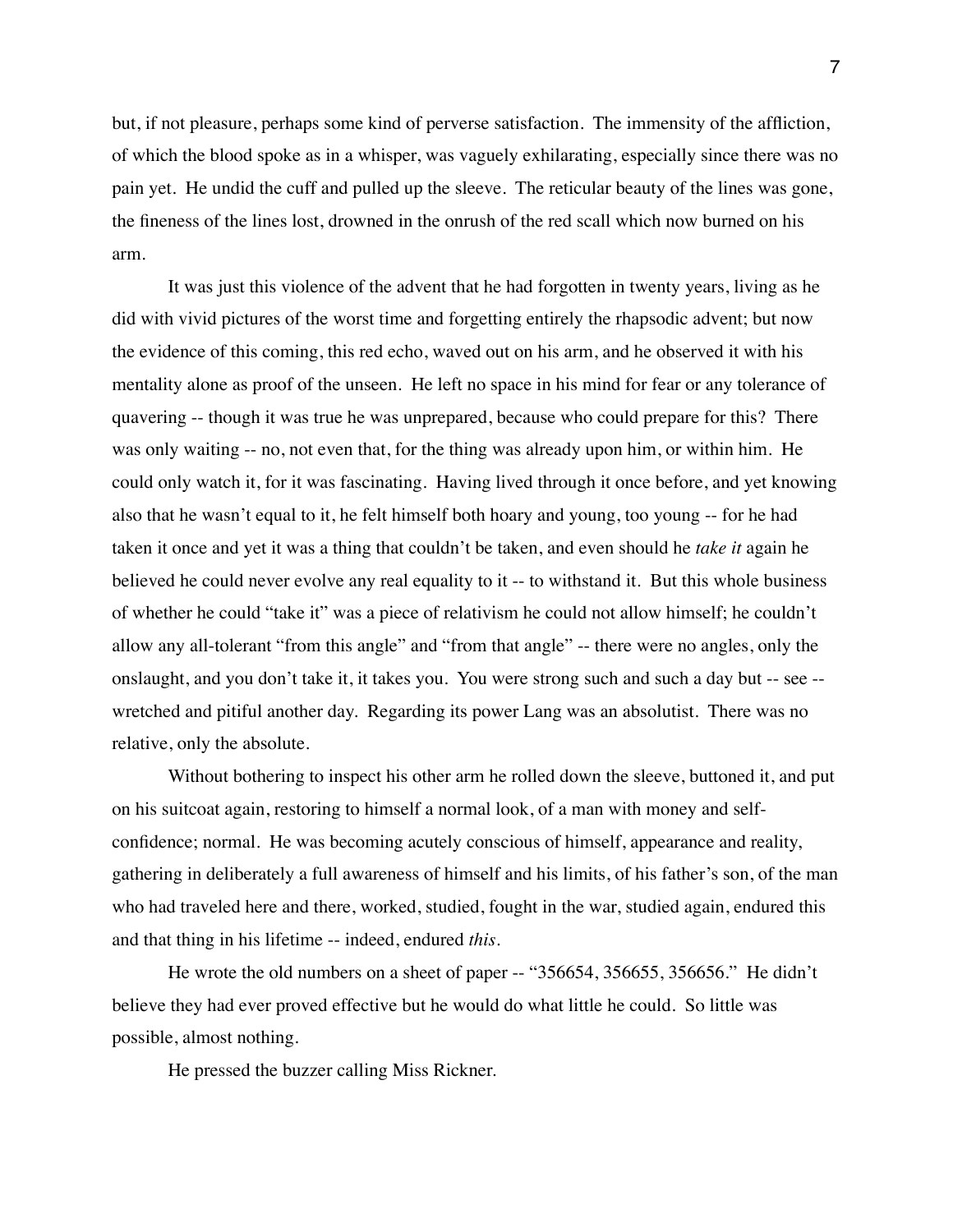On the same sheet he wrote the name and address of the drugstore, and the doctor's name. in case the pharmacist had to renew the prescriptions after so many years. Seeing the name written out he was carried back to his youth, so he was unconscious at first of the woman standing close by and waiting.

She too was staring off into space, groggy from typing and hungry for lunch. When she was hungry Miss Rickner wanted only her lunch and didn't care about anything else, not even Mr. Lang.

As he glanced up she dropped her gaze to meet his. Lang saw her eyes contract with a flicker of shock.

"You're ill!" she cried.

"Really?"

"Yes, don't you know it?"

Lang paused, wishing he didn't have to force the sight of himself on her.

But already she was coming around the desk with her hand stretched out to him in a curious way, as if to touch his face. Stopping, letting her hand fall, she said, "Yes. Your forehead is bleeding. Does it hurt?"

"No," answered Lang. "I don't feel --"

"Oh don't touch it! Do you have a handkerchief?"

She took the handkerchief and skillfully wiped his brows, and he submitted to her in complete stillness and some amusement -- but he was conscious of her scent.

"I feel it now," he said.

"Pain?"

"No, just the wetness of the blood. My skin burns but the blood is cool."

"Yes. But there's only a little."

"Well then, I won't bleed to death."

She drew back and showed him the blood on the white handkerchief, then said: "Yes, there's a moisture -- under the blood -- serum."

His forehead had turned raw and streaked, plaguy, wild, and it crossed above his eyes like a war wound, darkening his eyes and vexing his features, so that his nose and cheekbones and jaw thrust more forward. His mouth was level and closed in a narrow bar, his ears looked more prominent and complicated, his ash-colored hair, that had once been blond, seemed shaggier.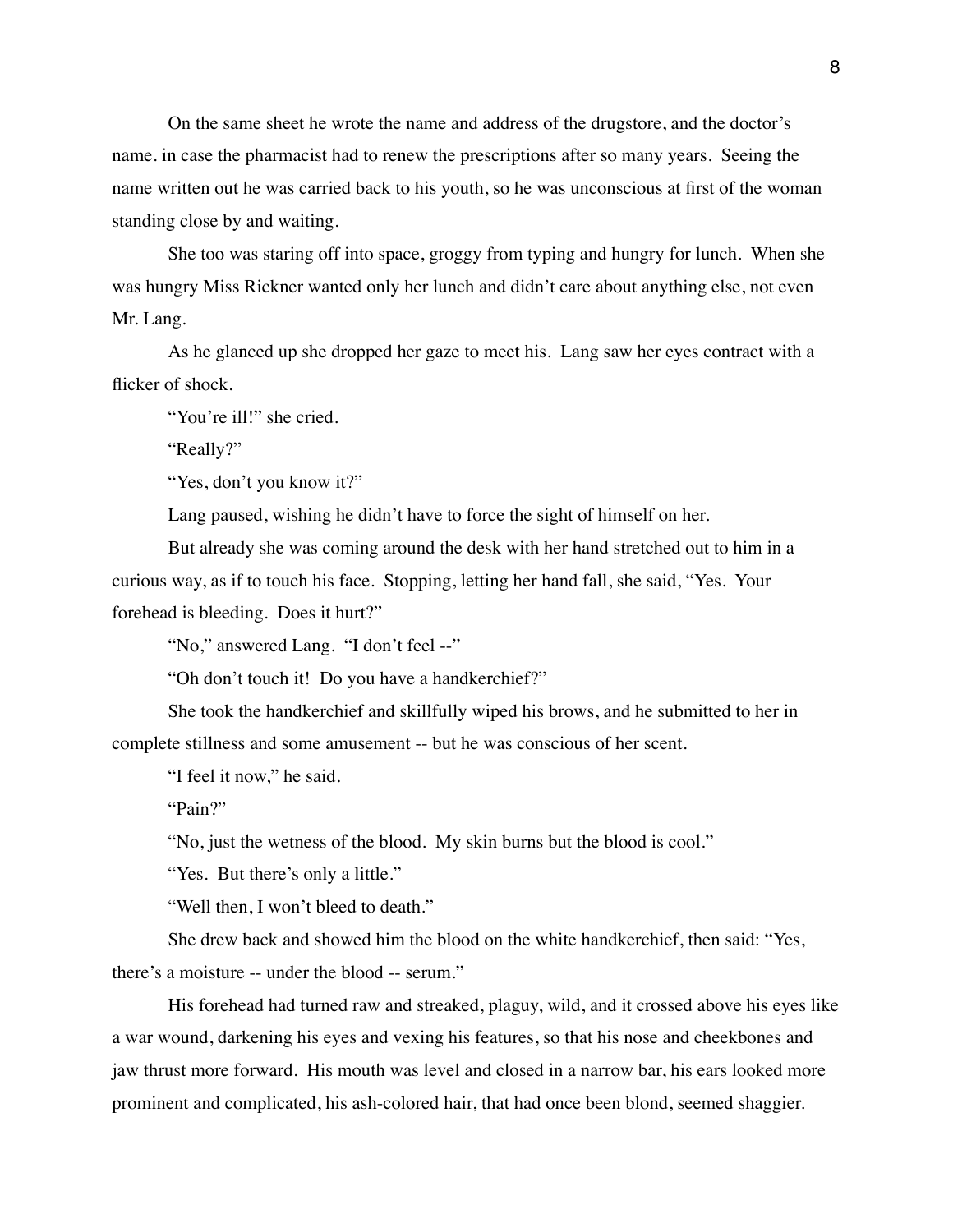His face had a compelling and somehow fierce look, and under the bloody brow his eyes grew dark and more convex.

"Here. Please," said Miss Rickner, and she placed her hand on his hair, turning his face to the light of the window, and he felt the gentle pressure of her fingers on his temple.

"See," she said displaying the handkerchief, "it's here too."

He looked, nodded and smiled.

"So sudden," she whispered. Her voice came like a chant as she repeated the word "sudden" three or four times. "It's frightening -- frightening." In a whisper.

She refolded the handkerchief neatly, into a square with different surfaces exposed, turned his head again and narrowed her eyes, drawing closer so that the scent of her presence again touched him.

"How hot it looks. It burns?"

"A little," said Lang, fascinated by her fascination with a scall he could not see.

The woman seemed filled with wonder. He was bemused at her transformation from secretary to nurse.

She went on: "It *must* spare your eyes. It would hurt if it reached your eyes."

"I don't know how you can stand it, Miss Rickner," Lang said evenly. "You shouldn't do any more." He gently pushed her hand, smiling at her, and she replied:

"There really isn't anything I can do."

He asked: "Will you run an errand for me?" He was a little uneasy proposing that she resume a secretary's duties.

She withdrew slightly and the look of intense fascination left her eyes, which were now those of an employee, and she replied: "Of course."

"Would you pick up this medicine on your way back from lunch? Here's the address."

"I'd be glad to," she said exchanging the bloody handkerchief for the paper.

Lang telephoned for lunch to be brought up, which completed his arrangement of an afternoon in which he would have to see nobody but Miss Rickner. When the boy arrived with lunch Lang turned to the windows.

But the affliction advanced and he knew it would drive him out of the office. As he ate he tried to read an opinion and could not keep his mind on it, then he tried the morning paper and it too eluded him. He kept checking his wrists, running his fingertips over his forehead and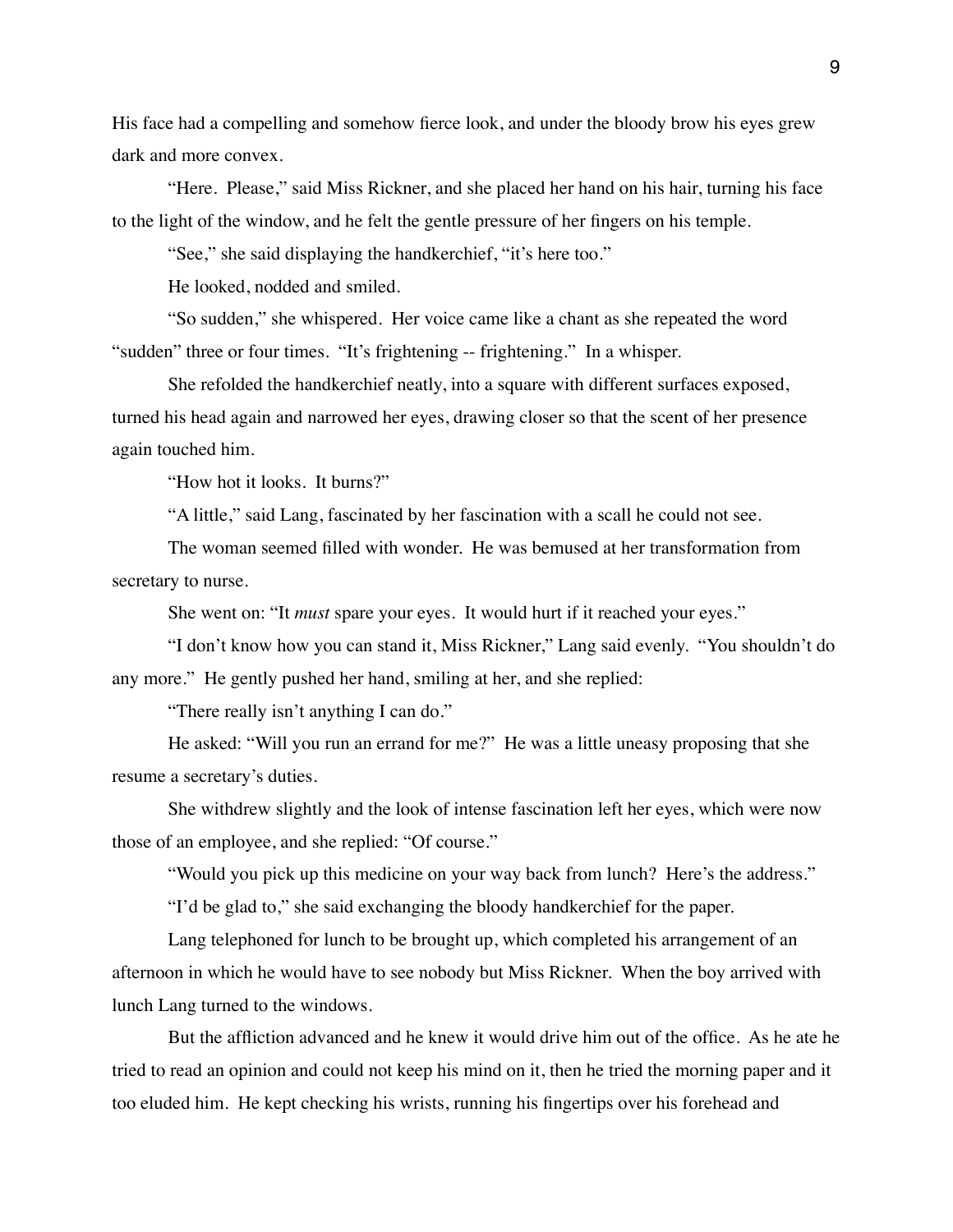looking at the mix of blood and serum. But the focus of his most intense curiosity was his hands, chiefly their backs, which was the old route of advance of the affliction.

His broad hands with their scant blond hair -- veined, boned, muscled hands -- were still clear. When a half-hour later he stood alone in the descending elevator car looking down at them they had been breached, both of them, one almost symmetrically with the other. This proved without his looking that the scall now circled both wrists. He preferred not to look. Why look? He pulled on his sheepskin gloves and crossed the lobby without raising his eyes to a single face.

Lang held in dark contempt the three old futile numbers he had given to Miss Rickner, he despised them and all they represented, and his leaving the office before she returned with the medicine fed his hate; he hated the medicine more than the affliction itself. It didn't work. But he was not ashamed of ordering it. He didn't care whether the pharmacist refused to fill prescriptions this old or the doctor to reissue them. Because he felt an illogical sense of completion. Tomorrow he would come to work however severe the attack might prove and however his appearance might shock his colleagues. He could imagine no attack so crippling as to keep him from work. He could get the medicine tomorrow if he wanted it. But now. He didn't care.

This "now" thrilled him, for he had a feeling that this moment was pivotal. He felt like a man who believes he had found a way to express the meaning of his life -- except that at the critical moment the words fly away.

Lang, being a lawyer, spent his life in the midst of other people's crises, scarcely ever seeing a client who was not tangled in some mess, and it wore him down, it sharpened his wits but dulled his feelings. This put him in a kind of anguish. But now that anguish, which was nothing but despair over his fate, was gone; all his worries were gone, all the doubt, the hope and hopelessness -- gone. He felt suddenly stronger than the affliction, clean, raw, worthy of the battle. He felt a keenness of fruitful beauty in his life and he cared nothing for the affliction or its effects on his body.

He was walking north on Michigan Avenue. A cold searing wind rolled in from the lake and spread through the streets the same numbed desiccation as the windowed-rowed ice to the north and east, and the noontime crowds were bundled up against the cold, watery-eyed and rushed by the cold.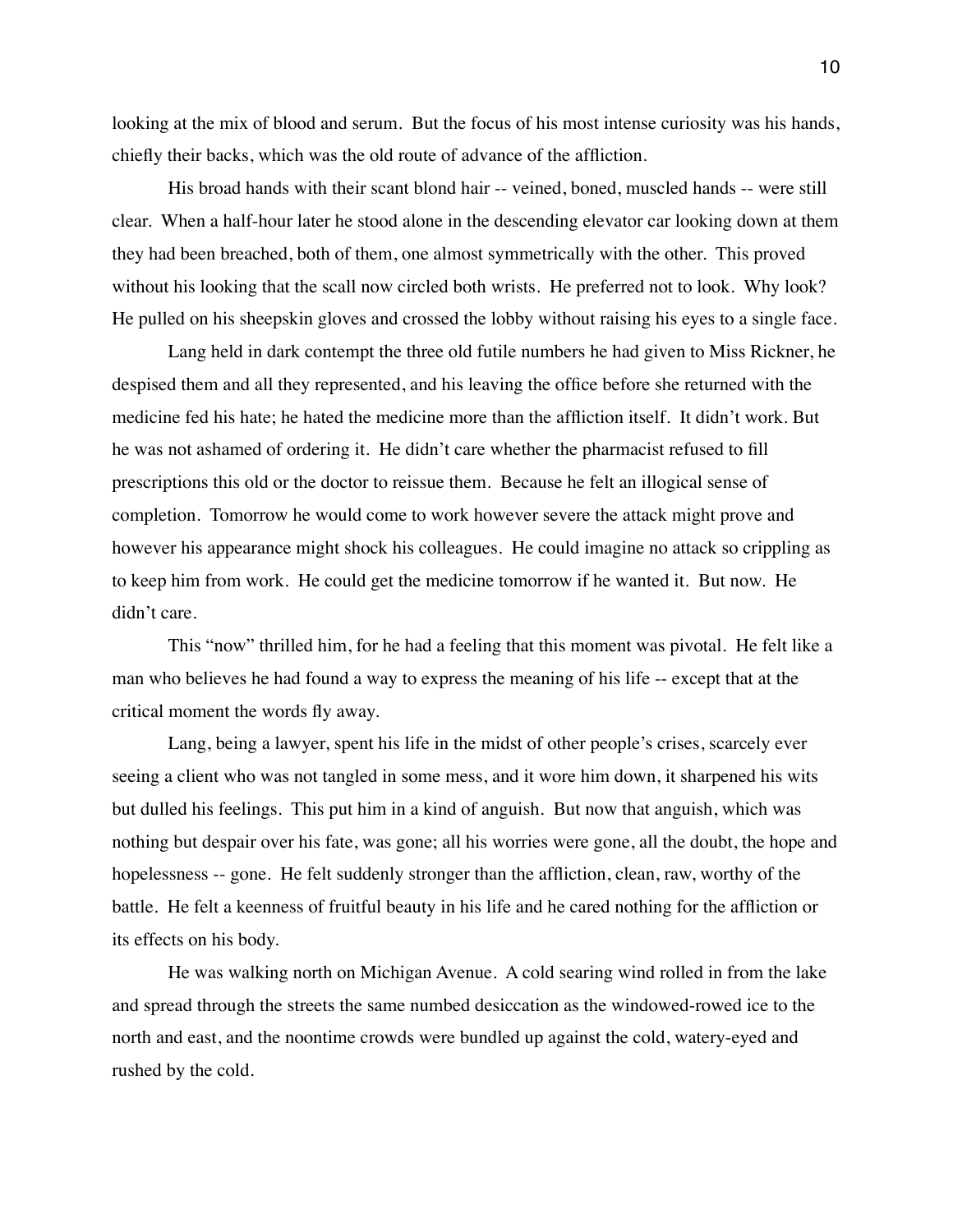The hand of a stooped figure in black reached out at him, waving, from the side, and Lang turned.

"O young man, young man!" creaked a shrunken old woman, whose frozen hand in its little thin black glove grasped his sleeve.

"O listen, do," she cried and her shawled head tilted back, and she seemed on the verge of falling over backward yet her eyes were fixed on him. "Heed, heed, heed me, heed me," she called desperately.

Lang stopped and smiled but her hand fluttered near and her neat false teeth appeared in her parched face as she cried again "Heed," and her wavering hand touched his overcoat again. "For your soul's sake," and her poor old head wagged as she called:

"Fall on your knees, study contrition, beg forgiveness, beg, plead, pledge, fall on your knees. O young man, O my boy, do it, and God, *God*" -- her mouth opened wide and Lang had the crazy idea that he could see part way into her throat -- "God will hear you and heal you, he will cast out this plague of devils -- but never go awhoring again, young man, never."

Her black glove circled under his eyes and tugged lovingly at his sleeve.

 "Never more," she pleaded. "Fall on our knees, think of your soul, think of it!" She stood amazed at the horror of it, and she would have sung on, but Lang bent to her -- and her yellow eyes were shot through with fear at the sudden approach of his face, but she didn't retreat.

"Pray," she said in a tremulous whisper, "yield up your soul to God."

"I will, sister. Forgive me, sister, I will."

"Yes!" she cried ecstatically.

"Yes," Lang responded patting her bony little hand. "Thank you, sister. How can I thank you?"

Her yellow eyes went skyward and she smiled to the sky, with her little frozen hand lifted up, and she sang, "Believe, only believe and all will be well," and finally waving sadly at his back as he went up the sidewalk and was lost in the crowd, she continued admonishing the departed man, standing alone in the flowing crowds, and gradually her eyes cleared up as she became conscious of the cold. She shuddered in the cold.

Lang was a distress to the crowds. He walked in big lumbering strides and was too potent and large and too afflicted to be ignored, so their eyes which innocently found him glowed shamefully and then fled aside. He was evocative and thrilling to them, he evoked traces of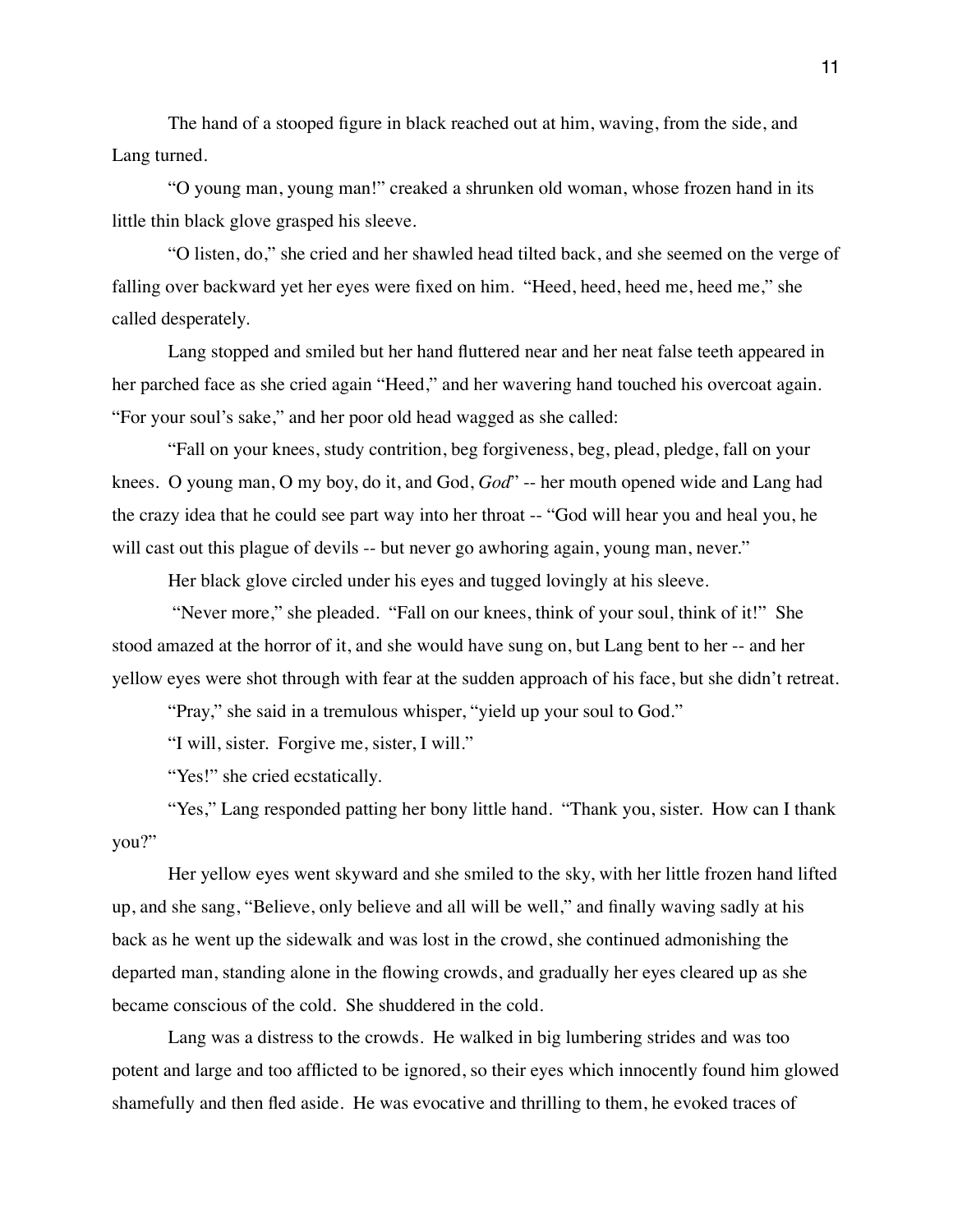shame and guilt, fear and an inner leering; he distressed them, impinged on them, causing a friction they recoiled from. If they could do it again they would choose not to see, despite the thrill of seeing. Not one person in fifty saw him at all but this one was enough to create the friction, so he felt himself bringing a pressure against them. He was a tall and heavy-muscled man of forty years, wearing a Russian fur hat and a thick rust-colored overcoat. Until this morning he had been extraordinarily handsome because of his youthful and still-athletic body and his prematurely scored, harrowed face -- his legacy from the first visitation of the affliction.

When he was twenty it had laid down incipient creases on his brow and around his eyes and mouth, and these had cut deep into his face so that it was immensely expressive and strong - whether in mirth or anger the lines sank themselves deep and intensified his every expression. It was a shifting, readable, awesome face, never in repose, always showing his emotions. The darkness that moved over his face was further darkened by these furrows, and his features were accented with dark strokes of an unseen brush. In this exaggerated prominence of his features there was a brutal self-assertion; it disappeared when he was awake but in his sleep it was there. He did not know it existed.

The affliction while it destroyed his skin gave a fearsome new life to his face, as if he had been burned by an assailant and he was seeking the man who did it. And the color of the trenches above his brows enriched the color of his eyes, whitened the whites and darkened the blue irises, made pits of the black centers. His eyes were alight as he thought of the old woman, her exclamations and her conviction that he'd been whoring. In a few minutes she passed from his thoughts. Her passion, the memory in his hand of her poor brittle bones, all this and the delight of the encounter passed away and left him where he had been, with the affliction, distressed and distressing.

The scall did not encase him or chain him to himself, rather it freed him. His mind and vision leapt. In the open cold he now felt a thin overlay of pain at his forehead and encircling light shackles of pain about his wrists -- but this could not cripple him nor call him back to himself, he was too far outside his self, he was in the place where he walked and in the minute. He was lucky, he saw, that the affliction had struck on such a beautiful cold day when the contrasts were so clean, when the smoke and vapor crystallized to a pure white against the sky and the lake ice glinted silver. He crossed over the Chicago River and continued north. He had no destination. Outside the Tribune building he saw a girl of about ten standing by herself at the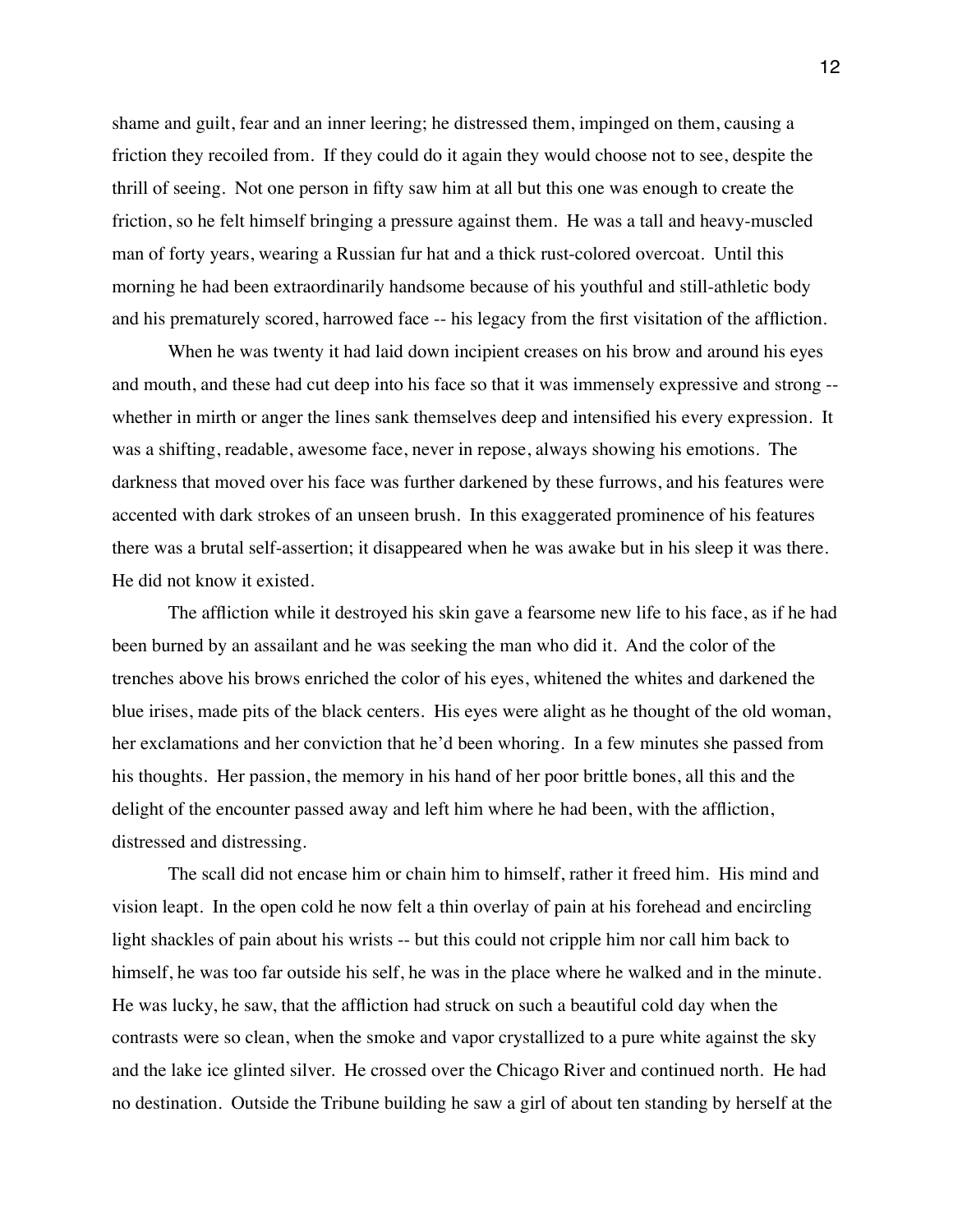curb, shivering in a worn tweed coat. Her blue lips were parted and her chin was raised, and she was looking up and down the sidewalk, waiting, searching for someone but afraid to move from the spot where she stood. Her eyes rested on Lang but he was not the one she sought. She looked away, searching, caught in her sudden jerking shivers. She had neither hat nor scarf. He could see the rounded white collar of a cotton shirt under her coat. She wore low-cut shoes and white sox, and her bare legs were blue with cold. She looked at Lang again, then she turned and looked the other way and he could see her shoulders rounded against the cold. As he passed Lang caught sight of her clean pale face. Her brows lifted and she rose up on her toes and searched the sidewalk behind him, and he saw a little cloud of breath escape her lips. Then for a third time her eyes met his and she rested on his gaze for an instant, as he passed close by, and Lang almost spoke, almost asked if she were lost. And the girl almost smiled, but she was too frightened and she did not want to hurt Lang's feelings. A second elapsed and he had gone on. From the rear, broad-shouldered and huge, he now looked unapproachable and the girl trembled to think she had nearly spoken to him. Her tiny fists ached in the pockets of her old tweed coat.

Lang ceased noticing the cold and he no longer forced his eyes away from shop windows where he might see his image in the glass. Now his eyes roamed freely, now he was truly wandering. His feeling of friction with the crowds left him. His mind kept returning to the little girl's rounded white collar, and he could see her fingers buttoning the top button of her blouse in the morning and trying now in the cold to turn up this frail strip of cotton against the wind, but the fingers were stiff and the collar would not stay up. It fluttered in the wind, right up against her throat, beautiful and permeable and for some reason fascinating -- as if it were an emblem, not a simple collar but a pale necklace.

Lang lived in a house up near the Wisconsin line, a small sturdy stone-and-timber house built at the edge of the bluff over the lake, cut off from any paved road by a belt of young white pines. The trees grew so close together that the lower branches had been smothered as the top branches rose toward the sun, giving a thick overhead cover of green and an impenetrable clutter of intertwined dead smaller branches below. The floor of this pine belt lay deep in brown needles, twigs and fallen branches, and as the belt provided shelter it held the snow overlong. So in the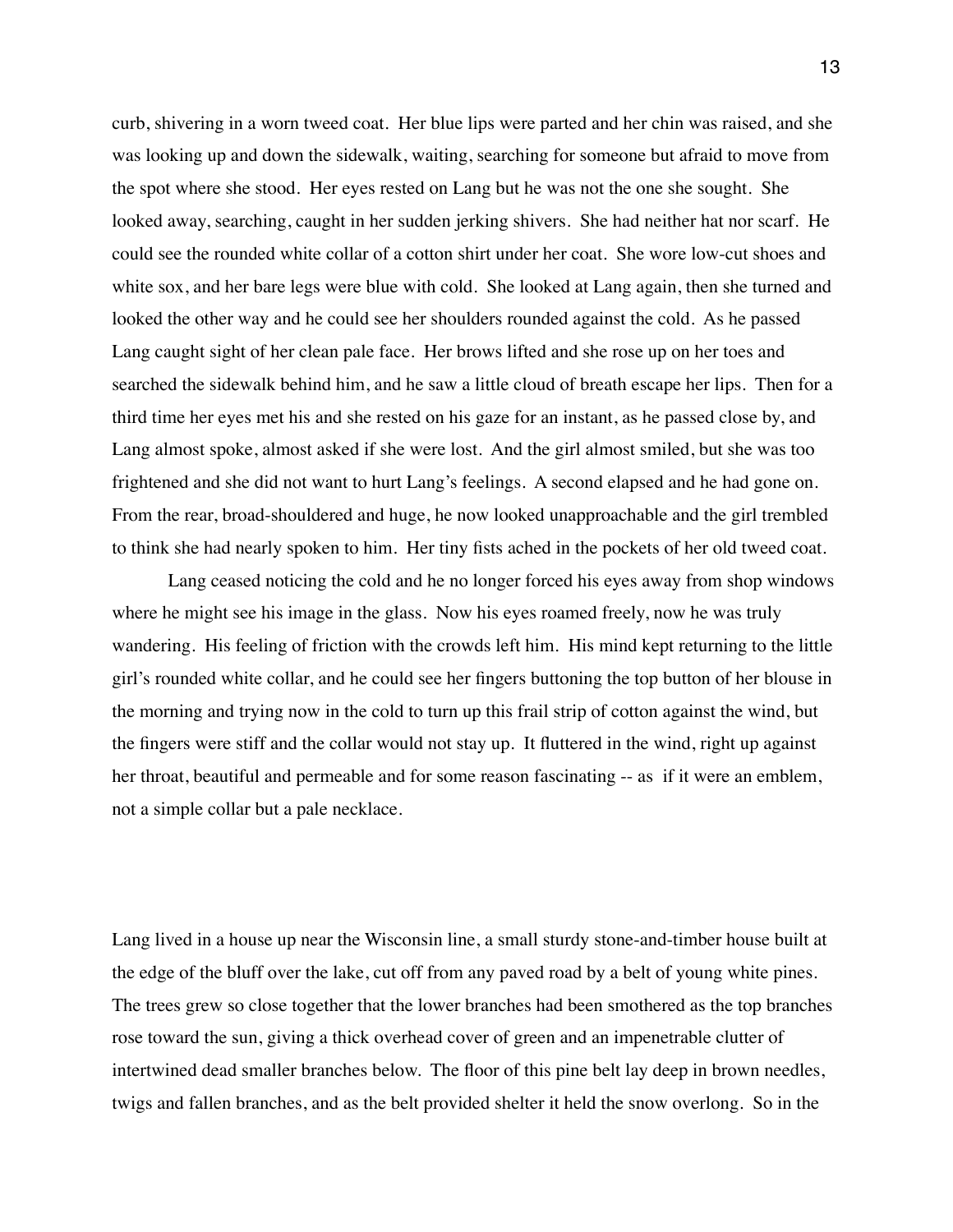spring the floor was spongy and fragrant; in the late summer and fall it was tinder, and now in the present frigid weather it was bonded to the remnants of the snowfall of the past week. Here and there the ablated snow parted and the brown floor was visible, very nearly flat, as if trampled. Needles and wisps of green branch blown down by the lake wind lay scattered over the snow. The ungainly trunks pushed through everywhere, without pattern, and all but one were straight. The exception was an older, crooked and multitrunked tree that had grown up in open pasture, many years before the others. Its bark was rough and scored.

A lane barely wider than a car curved for a quarter of a mile through the pines from the paved road to the wide, flat bluff. Here the house stood, just one storey high, unsheltered at the edge of the bluff. Timber, fieldstone, and some brick, tight and solid, it was a house impervious to wind, snow or ice; warm in winter, cool in summer, with maximum glass facing the lake. The roof was pitched low, with projecting eaves, pierced in the center by a fieldstone chimney.

Lang lived here alone. To have the lane plowed after a heavy snowfall cost him thirtyfive dollars and his annual real estate tax amounted to more money than he had earned in his first two years practicing law.

He had parked his car at the house and was now walking back along his tire tracks, crossing the open field, toward the green wall of pines. The snow was dry but not silent under his shoes. The wind bore in from behind. He approached the pine wall, then entered it and followed the lane into the midst of the pines, before stopping to listen to the blended whir of the steady wind passing through the needles. Around him the ground was brown with no red in it, and the dark patches of snow among the trees were flecked with black. The lane itself formed a white passage softly curving around the big multitrunked tree. Lang followed its inviting course to the final curve before the paved road -- listened to a car passing -- and turned around to face toward the lake, which gave no hint of its presence. The wind faltered, then rose again with a stronger sound filtering through the treetops. Gradually it lost its power, and halted. There was a pregnant absence before the wind rose and resumed its whirring in the higher branches.

The bluff dropped nearly sheer to the beach. Lang skidded down the slope and walked on the hard sand, which had no snow on it, along a ragged moraine of ice blocks and panes which the waves had piled up along the surf line. The sand was frozen so he got none in his shoes - and he thought of the little girl in her low-cut shoes.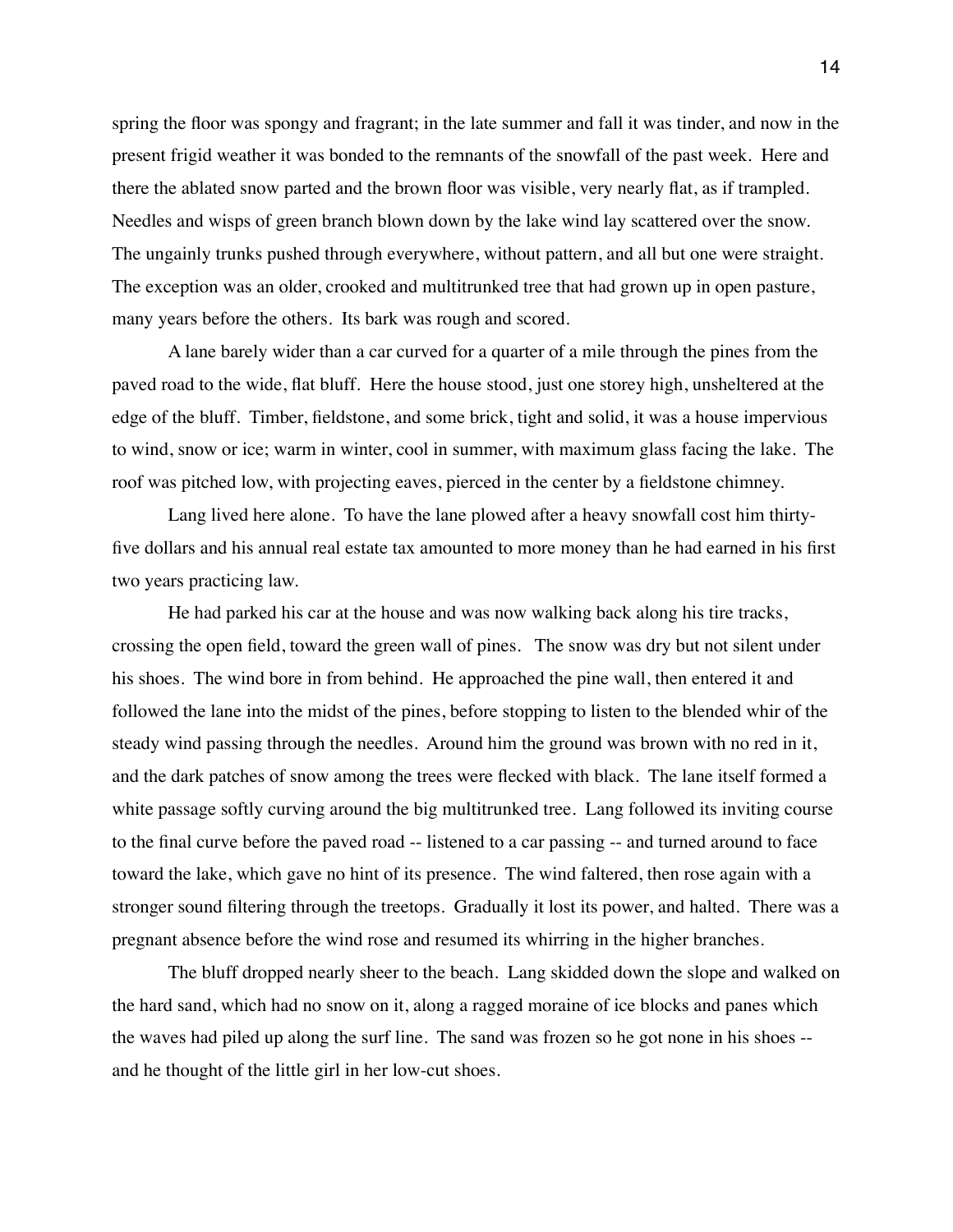Beyond the barricade of ice, in the shallows, the open water rippled passive under the sweep of the wind; and beyond this lay the prevailing ice, smooth to the horizon; and at the horizon he saw the streak of a black "water sky," a dark band low in the sky signifying open water far out. At this beach in summer he swam every day, sometimes with others but often alone, and in winter he took such solitary walks as this and felt under his soles the frozen ridges of sand.

He entered the house, stripped off his gloves, hat, overcoat, suitcoat and necktie, and stood in shirt sleeves with his hands in his pockets, momentarily in a state of perplexity, glancing around the room. He walked to a mirror. The brilliant scall surrounded his eyes. He withdrew his hands without looking, and slowly raised them, spreading the fingers, and then looked. They were not as bad as he expected. He crossed to the kitchen, then walked down a narrow corridor giving on, first, a utility room, then a guest bedroom, a bathroom, Lang's own bedroom and finally his study. He went straight to the study. He wrote a short letter to his sister in California, which he had not done in several months, asking after his nephews and telling her that his affliction seemed to be reappearing. Then he wrote to two friends from his Army Air Corps days whose correspondence he wanted to keep alive. The more he wrote the more difficult it became to write legibly. When he had sealed the letters he looked at his watch: four o'clock.

Then, thinking a shower would hurt less now than later, he went to the bathroom. It would be good to feel clean at the start. If the approaching attack were severe he'd be unable to shower for several days, possibly weeks.

He adjusted the water to a moderate stream at a fairly cool temperature, and at first the beating of the water against his chest refreshed him; but soon it became hot, though the temperature was unchanged, and in a minute it was unbearable, like a torch. In reaching down for the faucet he got some water on his head. His scalp seemed to split open in hundreds of fiery fissures. He shut off the water and stood as he was, bent and panting with the pain, trying to breathe deeply and evenly, with his eyes hard shut.

When he came to himself he was lying on the tiles in darkness, stiff with cold. He remembered feeling light-headed and weak in the legs; he remembered leaving the shower stall and sitting on the floor to wait for his body to dry, for the thought of a towel on his skin was not to be borne, but he was surprised to find he had slept or passed out. He still hated the prospect of cloth on his skin yet he was unwilling to stay naked. He got up slowly, bracing against the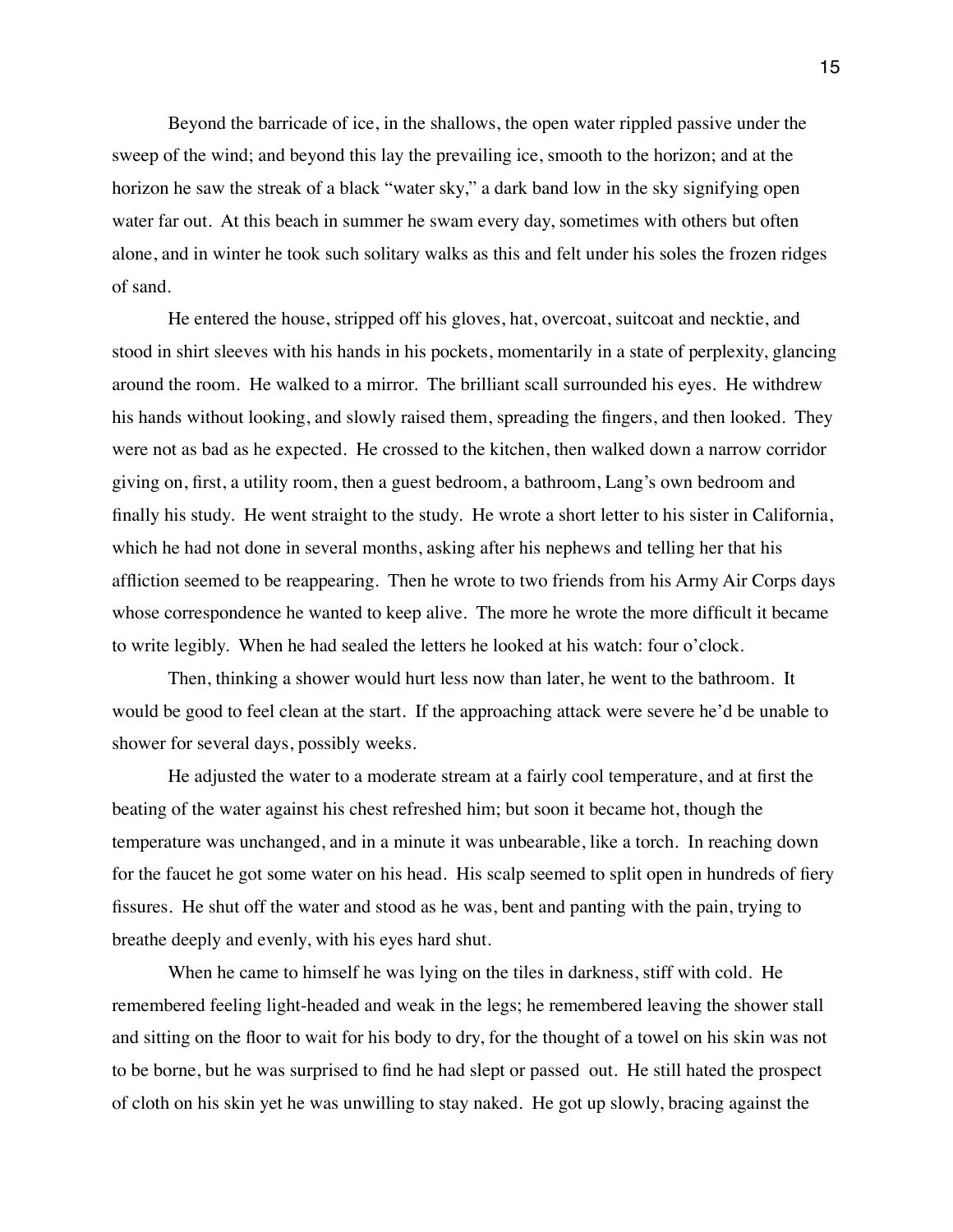wall, felt his way to the door and went slowly down the hall to his bedroom, which was lit by the moon reflecting off the ice of the lake.

This was a sight he loved -- and he turned to see it now. Tonight the silver was enriched with blue. He could see pure silver ice and a nearer belt of open water agitated by the wind. Nearer at hand, just below the bluff where he could not see it, the ice barrier was piled in jagged shards of blue, at rest yet implying by its chaotic arrangement on the silver sand a vast wild energy.

Lang's face in sleep rose out of the pillow with a horrific gauntness. The pallid moonlight mantled the cornice over his eyes, gleamed on his out-thrust nose and chin and searched palely over his lips. But all the dark places of his face were further darkened by the touch of the affliction and finally blackened by the dark of the night, so under his pale lips was a black shadow and under his chin dark gullies in the moon-swathed throat; and his eye sockets were caves, blind; while out of these caves ran the glimmering ridge of his nose, and above, as a shield, crossed the moonlit rim.

All his face was driven to an extreme by the dark, the moon and the scall. His symmetry and handsomeness were gone and he had instead this merciless, assertive sufferer's quality of gauntness. His chest was raw with the scall, as if torched; so were his arms, his male parts and the backs of his knees; and about his neck, as from time to time he turned his head restlessly, there formed a dark ring of watery blood.

In his troubled sleep he saw the little girl trembling in her threadbare coat. Now she was like a daughter to him and he approached her, but she didn't see him. Searching still, she looked beyond him, arching and straining her body, lifting her chin, searching anxiously, jumping up and down painfully on her freezing feet to see over the heads of the crowd. She turned and the wind parted her hair from behind, her shoulders twitched in a brief ague. She turned again toward him and her tormented eyes looked straight through his, searched right through him. The wind ruffled her collar.

Softly, gingerly, lifting his hand as if to calm her, Lang said, "Are you lost?" The girl's face lighted up. "Daddy?" she called over his shoulder. She was straining and jumping happily for a view over the heads. Lang was a yard away. He bent toward her and she stopped moving, she looked intently through him with aching eyes, saying "Daddy, here I am," and little clouds of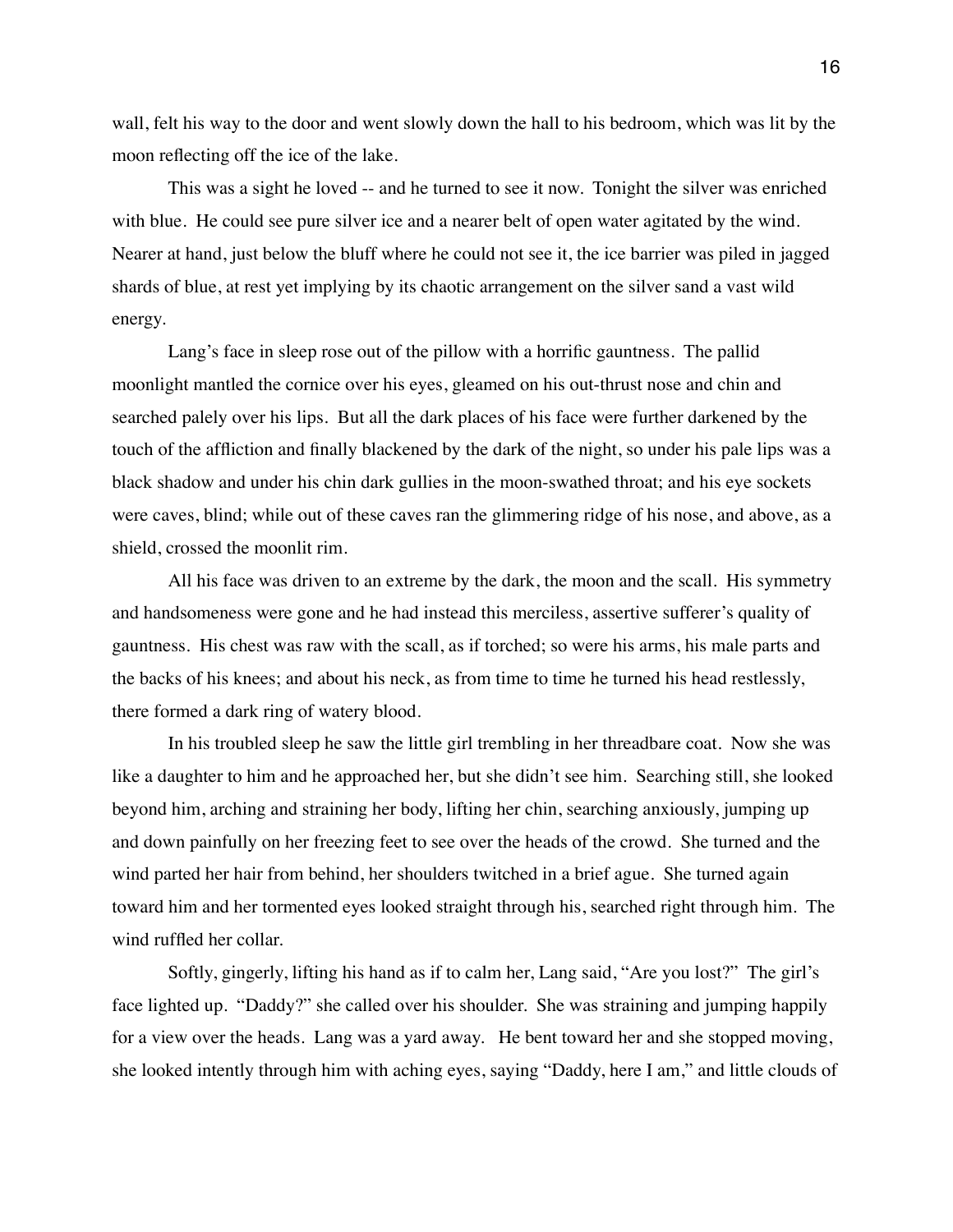breath-smoke escaped from her mouth. "I'm here, darling," Lang said but didn't dare touch her. She narrowed her eyes as if she might have heard. "Oh Daddy!" she called.

Then Lang touched her on the shoulder, kindly. The joy vanished from her face and her sleek little eyebrows bunched together in fear, and the hand she had raised curled and descended slowly. Her eyes took on a look of uncertainty. Lang said, "Dearest child, I am right here." Suddenly her blue lips broke apart in a gasp. "Oh!" she sobbed and covered her face. "Oh oh," she gasped convulsively, sobbing, and when she uncovered her eyes and looked at him she screamed, "No, no, please!"

Lang opened his eyes, hearing a muffled knock somewhere. His collar and shirt clung to his body and his scalp and face burned. He groped for the little girl -- his supposed daughter -but she was gone and the sidewalk was empty. He nearly wept, he felt his eyes smarting and his throat hardening with grief. Then he spied Miss Rickner lurking in a doorway and he strode down the sidewalk toward her, beckoning angrily. She approached boldly and fell in, pacing him, producing her notebook and pencil, saying nothing at all and walking in such a way that he couldn't hear her footsteps. He began dictating, gesturing as if in court, and they continued down Michigan Avenue for blocks and blocks, and Miss Rickner never once spoke or complained about the pace he was setting. Lang's gestures grew angrier and his voice more shrill. Miss Rickner copied it all down -- whatever it was. All he knew was that it was extremely important --

Walking, dictating, gesturing -- Lang began to suspect Miss Rickner was laughing at him. She thought it was all bombast. Her laughter changed everything in a flash. No longer a mere tool, she was now utterly apart from him, her soul and sex utterly separate from him. This aroused him. He yearned to possess her body, to turn her laughter to a groan of sexual gratification and release.

A lambent flame whirled in his loins. He stopped his "bombast" but she remained poised over her notebook, probably laughing to herself, and he could see, as he had seen that morning, the parting of her brown hair. He took her hand. The pencil dropped and she received his hand hungrily in her own two hands, like an embrace, but she would not lift her face. Slowly and tenderly he passed his other hand under her chin, to turn her face upward, but she resisted, still holding passionately to his hand.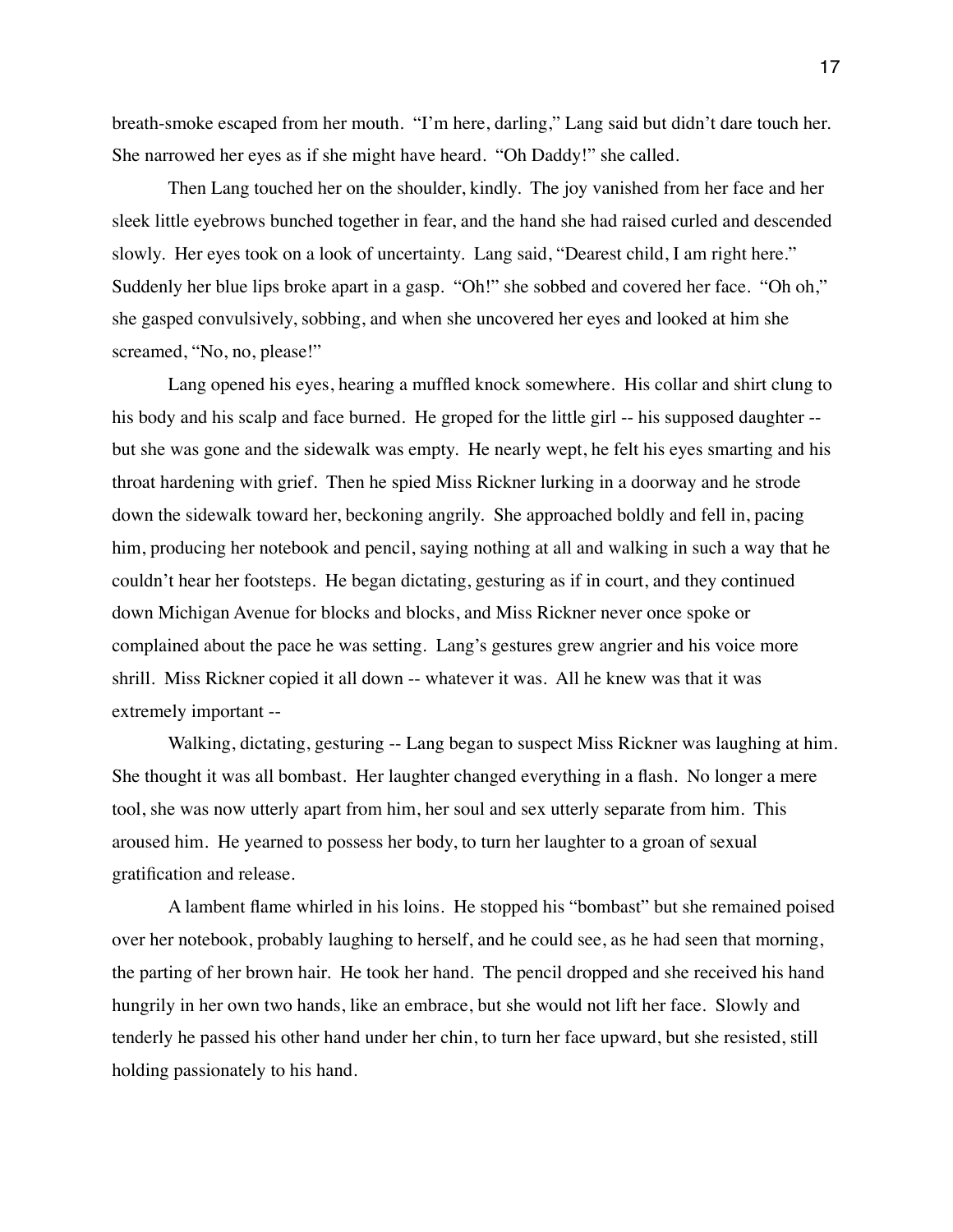He persisted in his gentle pressure, and then she allowed him slowly to turn her face upward. He big eyes fixed on him just as he turned violently away, shaking with nausea, struggling against the pressure in his throat to vomit all over the street. Miss Rickner's face was raw, curdled, afflicted.

She cried, "You can't stand me," and Lang began to retch. When he had exhausted himself he could still hear the hollow sound of her dying footsteps.

Lang sat up all at once. He was hot. Outside the moonlight whitened the lake ice and touched the snow on the ground near the house with a hard sheen. In the room everything was bathed in dark moonlight. There was a faint thudding somewhere. He got up and switched the lights on, and saw the clock: eight. He walked slowly through the house toward the front door, turning on lights as he went. He was fully clothed but barefoot. As he reached the door the knocking stopped. He opened the door.

He had forgotten the dream but the woman's presence answered to something inside him -- so he was not surprised to see her.

Miss Rickner said: "I'm sorry to keep knocking, but I --"

"Don't apologize. Come in, please."

"No, I can't," she protested. "I've just brought your medicines. I didn't know whether -- I thought you might need them." She held out a package wrapped in paper and string and Lang took it.

He repeated, "Come in, please. You've driven such a long way -- you should have telephoned. I really can get along without this stuff, or I hope I can."

She came in and they went to the kitchen.

She said, "I didn't call because I knew you'd tell me not to bother."

"That's exactly what I would have told you."

Another woman might have expected him, about now, to say thank you; but it didn't occur to Miss Rickner.

She said, "You're neglecting yourself," turning to face him in the full light of the kitchen.

"Really?" he laughed, but he sat down -- because he could no longer stand and he didn't want to do anything so dramatic as falling over.

His shirt was soaked with blood. His face from the nose upward was aflame, including his eyelids, which were thickened and cracked, and the thickening of the lids gave his eyes a dull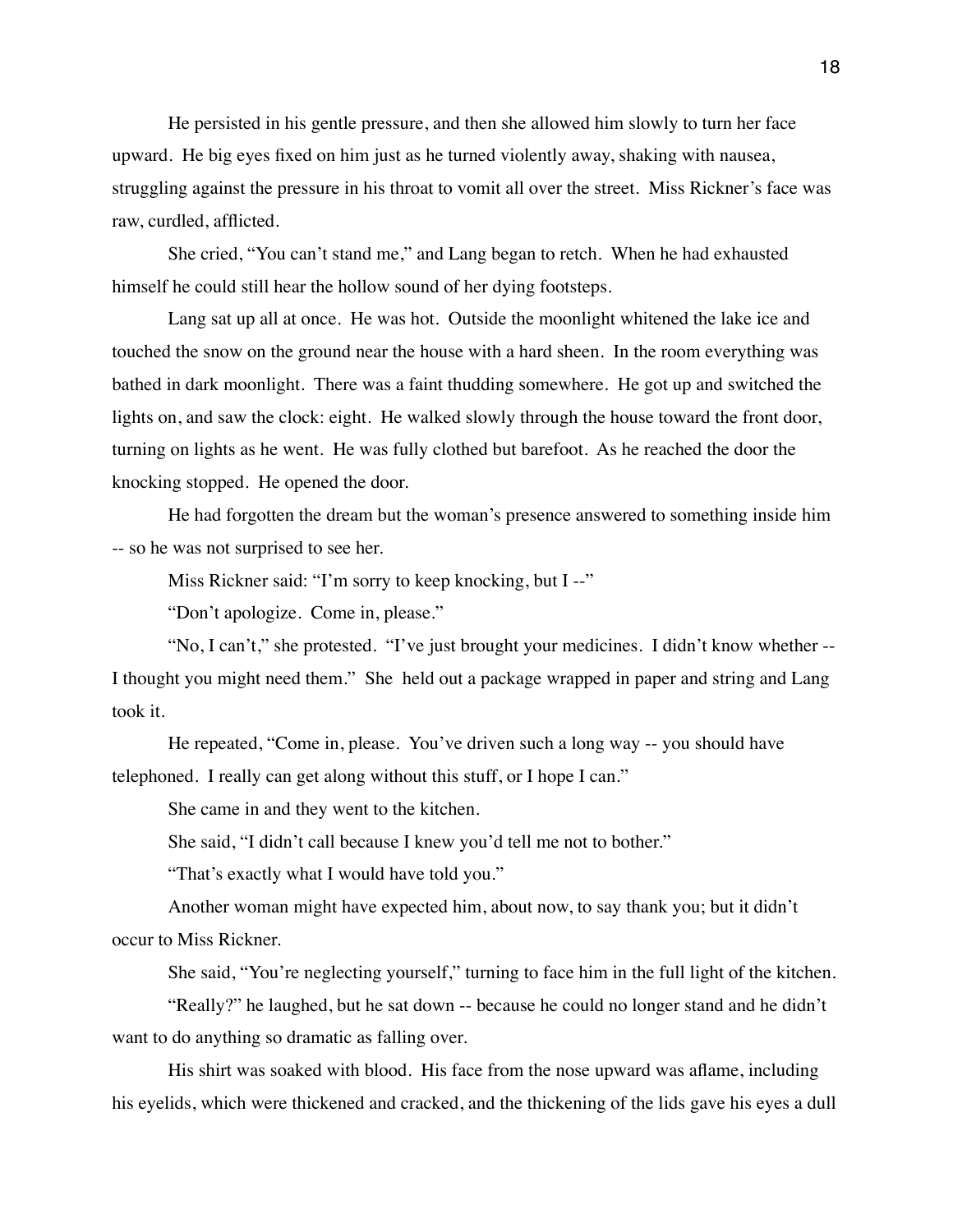and hostile look which did not reflect his state of mind. The Lang of the dream was an angry man but the man facing Miss Rickner was a grateful one.

He said, "I'm not neglecting myself, it isn't that at all." He smiled and added: "What can I do?"

"You are letting it --"

"What?" he asked when her voice trailed off. "Letting it what?"

"Well, you're letting it come right in. Take over. You're doing nothing to stop or hinder it. Are you."

"Good God, Miss Rickner, what do you want me to do?"

"May I take off my coat?" she asked.

"Yes, yes, please do. And have a seat."

She removed her coat and scarf. She was wearing a long-sleeved black jersey dress with a high neckline, and pearls -- the dress of this morning.

"It's not a question," Lang said, "of whether I am letting anything happen. It doesn't obey me. I could hate and curse it all night long, if that's what you'd call a healthy resistance, and in the morning it would have gone on just the same. It has a will of its own."

"Well of course," she conceded.

"Yes, exactly, of course. Or I could swim around in a tub of these medicines for a week. By the way, thank you. Or if you wish, I could consult every doctor in the city for the rest of my life and on the day I died the thing would still be there if it wanted to be there."

She shrugged as if these comments meant nothing to her and she asked: "Have you seen a doctor?"

"I used to go to doctors when this little stripe came along, which is not a stripe any more, and each doctor gave it a different name, all very impressive because in Greek, but if you look up the meaning of it, it comes down to something really inspiring like 'burning skin' or 'inflamed area.' I used to read their medical books." He waved his hand vaguely. "The diagnosis is completely blind and the treatment simply trial and error. There is no theory whatever, Miss Rickner. You have a burning face, a flow of blood and serum, so let's try smearing on a little wood tar or blood of field mice. It's all straight out of Shakespeare."

"Blood of field mice?" she echoed with a smile.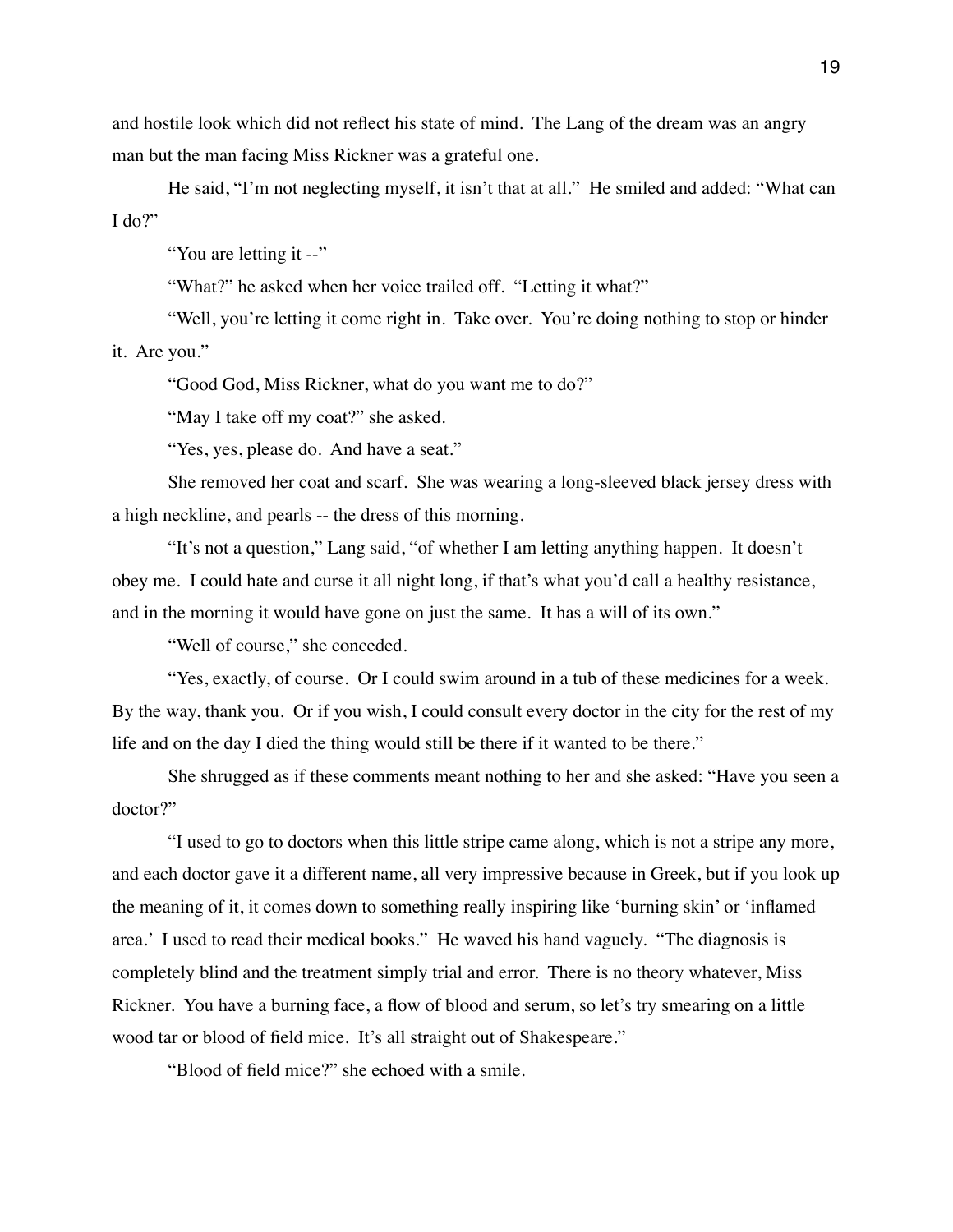He unwrapped the package. There was an aluminum tube, a large brown bottle and a squat jar. He opened the jar and took a pinch of yellow powder between his fingers. "It might as well be sand," he said, "but sand is cheaper."

The trace of a smile still lingered on the woman's lips.

"Won't you sit down?" Lang said. "Please."

"I would think you ought to use the medicine," Miss Rickner said very cautiously, as if she hadn't heard, "not necessarily as a cure --" She hesitated; the smile faded and she stared at Lang's face as if in pain.

"But to take the edge off it?" Lang asked.

"Yes."

"Miss Rickner, have you ever had anything like this?"

"Such a disease as yours, you mean?" She smiled again as if she were one step ahead of him and lifted her hands in acquiescence. She said: "I'm very sorry. I won't say anything more about it."

"Don't be sorry. You're perfectly right, as far as that goes. The stuff does cool it down a bit, and I'll use it, since you've brought it."

"You will use it?"

"Yes, why not?"

She sat down across from Lang and leaned forward with her hands folded on the table, staring at her hands.

Lang said, "It's odd. It's extraordinarily odd, the way I feel at this moment. I can't express it."

She looked up and found that he was watching her and she accepted the heavy challenge of his eyes and even held his stare, and they were locked together in this intense interpenetration as Lang continued:

"I'm stricken with this -- whatever it is -- with this damned vile excretion of hot fluids, as if I were a smart-aleck and somebody had finally caught me and decided to show me --" He plucked at his crusted shirt. "And it makes me weak, dizzy, I can hardly stand up tonight --"

Miss Rickner interrupted, speaking quickly, "You have opened so much -- those --

cracks-- But why do you call it vile. It isn't vile, it's merely a -- I don't find it vile at all."

"I do."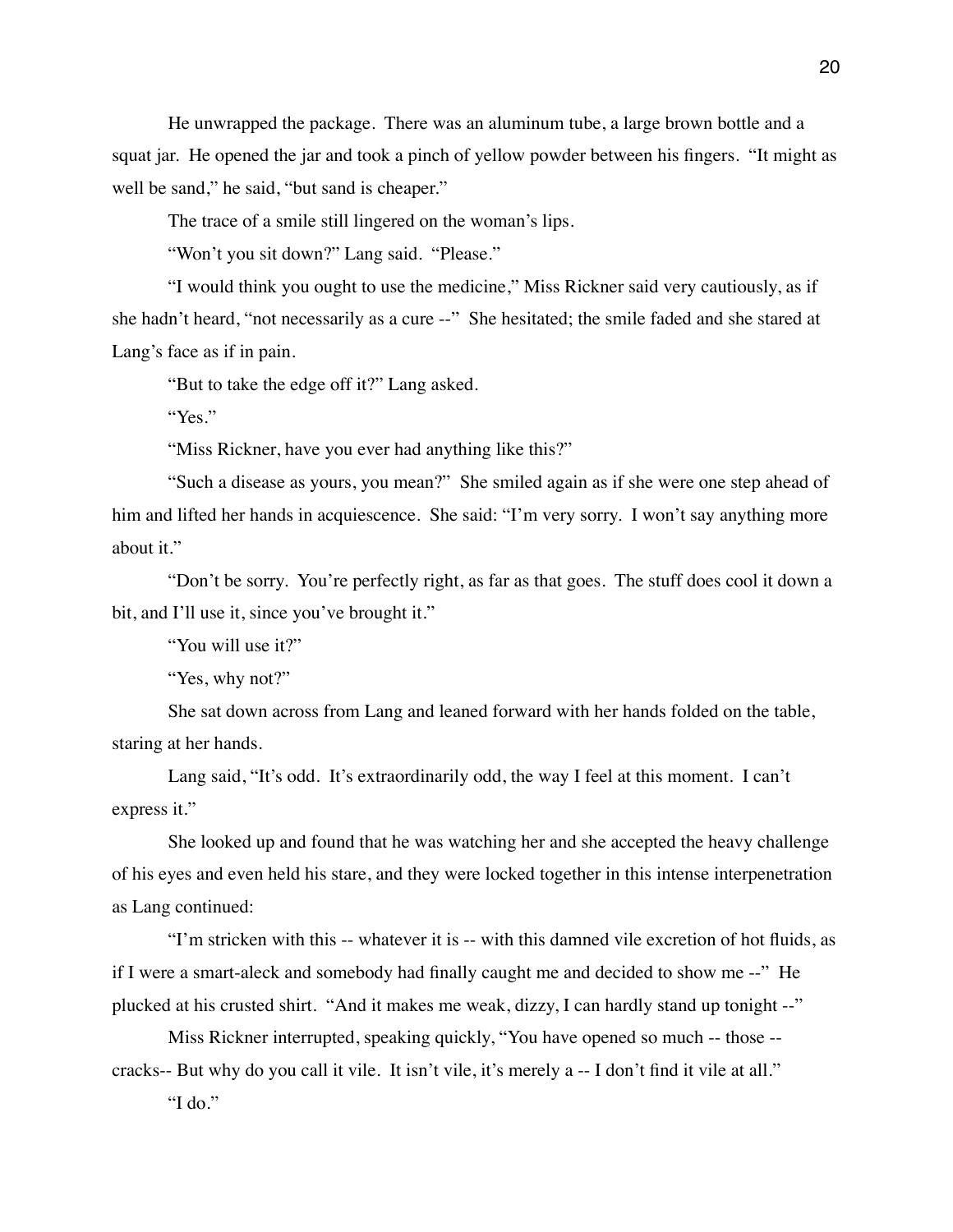"No, no, it isn't at all," she insisted patiently, almost whispering. "You may think so because you have to endure all the discomfort of it, but to others, at least to me, there is nothing vile or ugly in it. It is awful, yes, horrifying, it frightens me, I admit --"

And Lang smiled.

"I don't mean I think its contagious," Miss Rickner protested. "It is frightening in a different way, as if I were witnessing some -- great --" She stopped and concluded: "You're an educated man, you explain it."

"You are simply repelled," he said, half meaning it. Her habit of ignoring certain of his statements excited him, being a form of rebellion.

She resumed: "It's as if I saw a man in the street with a knife in his chest, and he was walking, staggering down the street and his eyes were wild, but he didn't say a word, just went along --"

"A striking picture, Miss Rickner."

"Yes, but not vile. Terrifying, if you identify with the man -- as one human being to another."

"I should think."

"And  $-I$   $-$ "

Her voice stopped and her large green eyes were suddenly transformed -- and Lang thought of the word she had used, "wild," as she stared at him through a long silence.

For a minute he feared she might say something -- terrible -- but all she said was:

"And I would find him --"

"Find him what? Sickening?"

"I would find him compelling. Great."

"Great? Meaning what?"

In a softer voice, ignoring his question, she said, "Not vile."

He saw a deep kindness in her eyes and thought she might touch him.

"Oh, the hell with it," said Lang. "Did you know that a lady prayed over me in the street this afternoon? She was convinced I had syphilis and she sang a prayer for me to stay away from whores."

"Good idea," said Miss Rickner as if she meant it.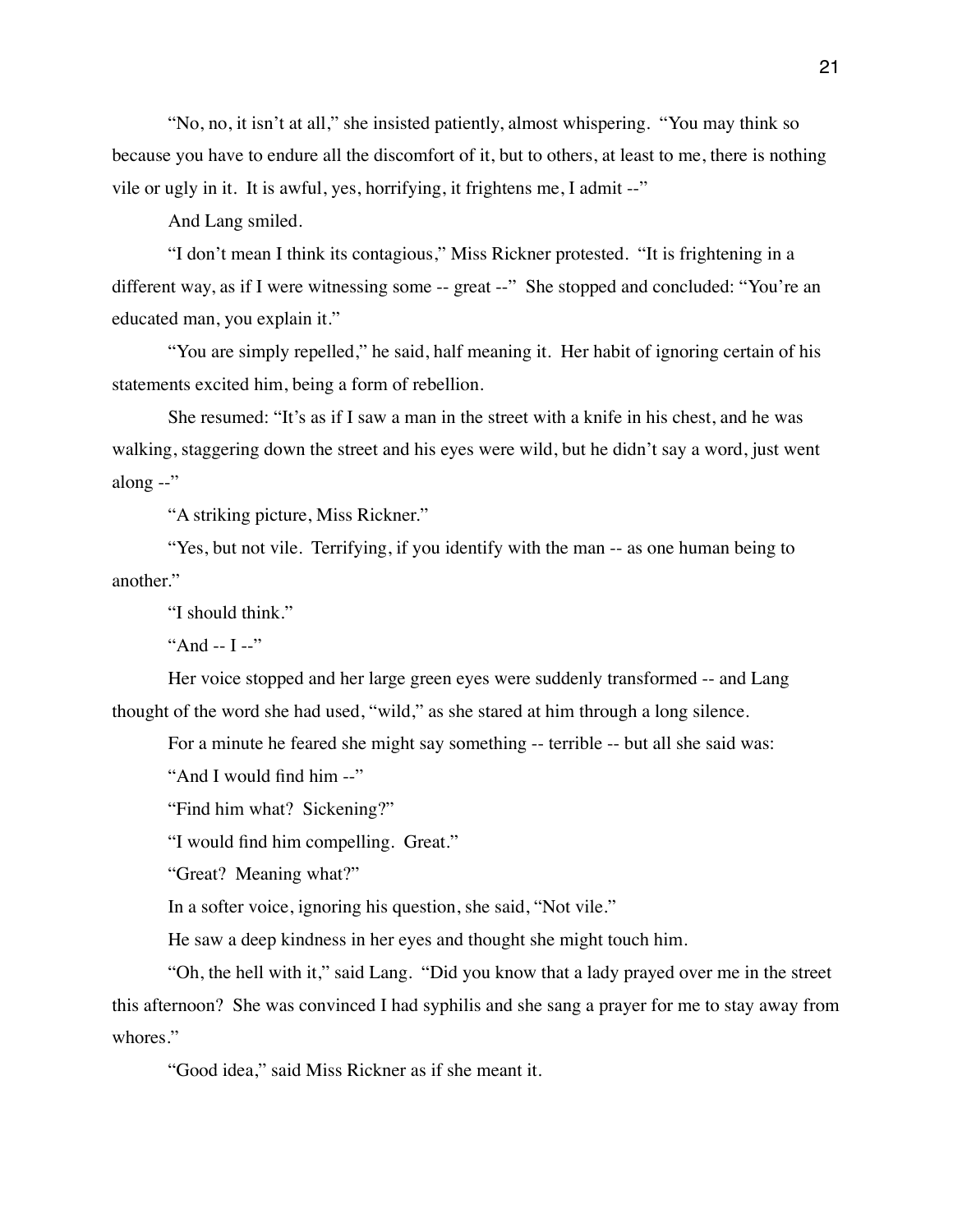"Maybe. I told her I'd pray." He waited for a response and when she said nothing, but only stared patiently at him, he added, "She was a kind-hearted woman but it was almost funny how she recoiled from the sight of me. If you were me, would you pray?" Lang was smiling unguardedly but the swelling about his eyes cast a confusion over his face and made the expression seem menacing. But he did not intend to menace her -- rather to see her in every detail of her intelligent, captivating face.

"If I were you," said Miss Rickner, "I would do what you would do. Since I am not, I have no way of knowing what that might be. Shall I make coffee? Or do you want to go to bed? You look very tired."

"You know," he said as if after serious thought, "it's a major flaw in society that a woman like you isn't a millionaire."

She said, "I'll make coffee."

"Yes, but wait a minute," Lang replied abruptly. "I was starting to tell you about this --" he pointed to his face, as if "this" were himself -- "this feeling in me, this new condition. I can't describe it. In the first place I am smitten with this damned plague which not only makes me utterly incompatible with the rest of humanity but which is also painful. It really sometimes is just pure pain."

"Yes," she said. "It burns."

"But wait now. I have it, but the thing I'm groping toward is to tell you that somewhere inside I am glad."

Very slowly a thin smile illuminated her face.

"Deep, deep, deep," he continued, driving his fingers repeatedly against his chest, "deep inside I am glad. Elsewhere I hate it and it nearly kills me, but deep inside where it counts I am satisfied. Do you think it's amusing somehow?"

"No, no, Mr. Lang. I am smiling because -- deep down --" She touched her breast and smiled still more openly -- "deep inside me there is something that forces me to smile. But it isn't that I am amused by your discomfort."

"Queer of you," he commented dryly.

"Yes, and queer of you to be so pleased about this."

"I'm not exactly pleased. I don't know what it is, really, but, you see, I know what's ahead, I know I'm going to be driven half out of my mind with the burning, the blood and the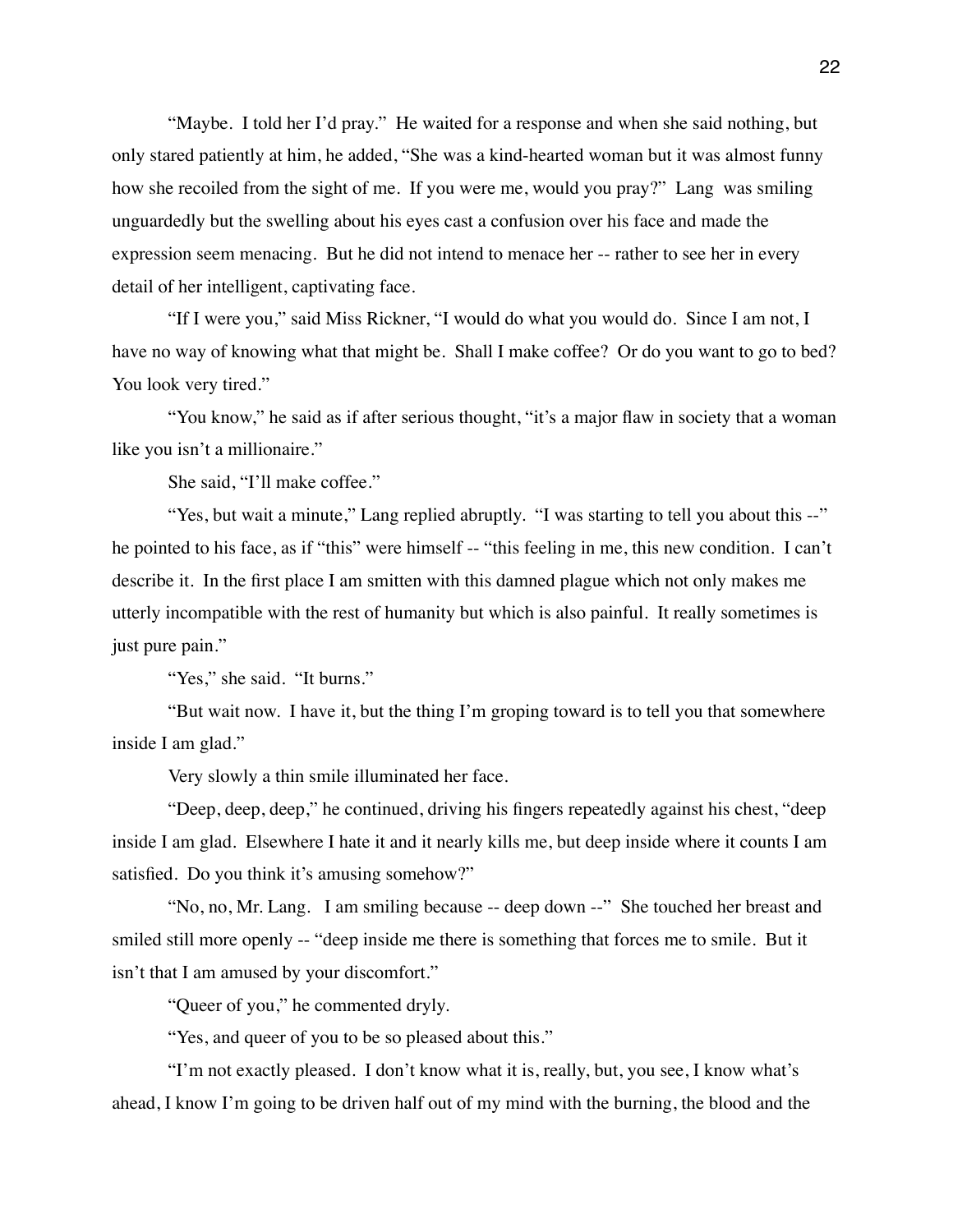serum, but chiefly the burning -- and I know that if I lift my arm --" and he raised his arm, watching Miss Rickner's transfixed gaze -- "to tie my necktie, I simply know as a matter of pure, cold information that my skin is going to break and bleed. It is just impossible to live a normal life with this god damned mess all over your body."

"Yes," she whispered, leaning somewhat closer.

In the acuteness of his senses Lang perceived her womanly odor, which reached him as a mixture of perfume and of her body her clothing.

"Yes," Miss Rickner repeated, "it is, it must be, humiliating. Slightly, in yourself. But not enough to count."

He continued: "In spite of everything there is this incredible gladness, truly incredible. Very little of it, actually, but what there is is miraculous. Don't you think so? That I should have any gladness at all? I saw such touching beauty everywhere I looked today --" but he did not confess that this included herself -- "such stirring -- harmony --" thinking of the ice on the lake and the deep pines, thinking of Miss Rickner entering his office in a form he had never before seen.

Lang was weak and dizzy and he rested his chin between his fists, staring with fascination at Miss Rickner's hands resting on the table.

She asked quietly: "Have you had dinner?"

She put on an apron she found in the cleaning woman's closet and made a simple meal of fried steak, salad, bread and coffee. As Lang ate she sat opposite sipping the hot coffee and watching him wordlessly, with a certain detachment, as a farm wife watches her husband eat his warmed-up dinner when he has come in late, out of a cold night's chores: except for these two the kitchen is empty, the house quiet, work finished, and she watches while he cuts and eats his food with as much fatigue as appetite, and she observes certain trivial details about his face and hands as if each one confirms her knowledge of him. Her heart evaluates him freely, critically but with acceptance. Thus in a perfect calm Miss Rickner sat with upraised cup and watched Lang, and received with barely a nod his compliment on her cooking.

Lang was strengthened by the food but the attack had entered a new phase of virulence. He had gone to the study and lain down on a leather couch. Miss Rickner drew a bath for him, measuring out the yellow powder and stirring it into the water. She knelt on a folded towel and slowly stirred the warm water with her hand. Her face was full of peace. Her lips opened with a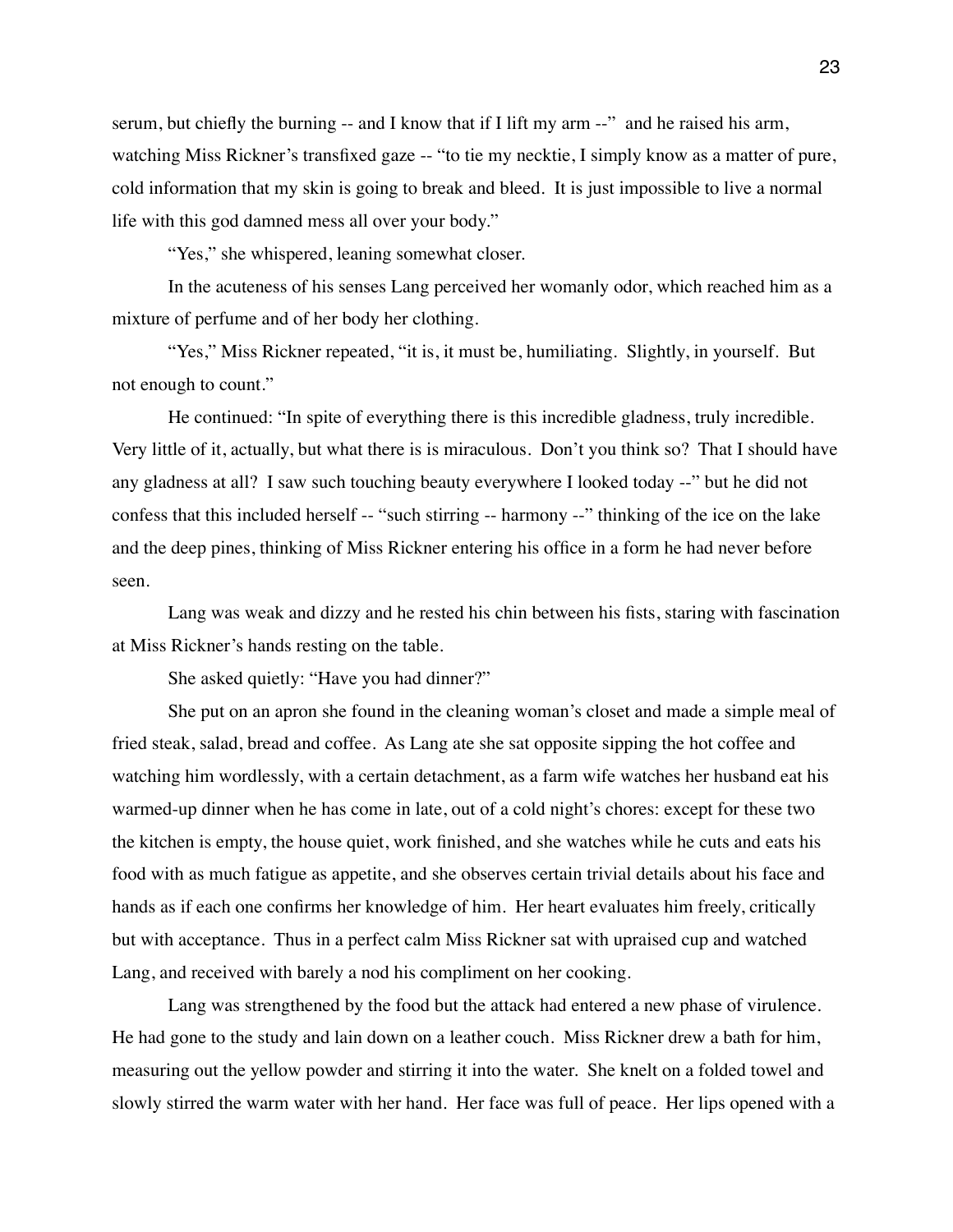song that she whispered melodiously, and she was singing thus whisperingly when Lang appeared in the doorway. He listened while she sang unaware, her body curved over the yellow water and her rushy voice and song setting forth from her throat innocently.

She sang: "When we two meet -- in the city -- in the woods -- on a plain -- in violent autumn weather -- when we two meet and --"

She heard him. She stood up, wiped her hands and left the room. When Lang returned to the study after a quarter of an hour wearing pajamas and a robe she was sitting in a black leather chair near the couch with a book in her lap.

"Are you feeling any better?"

"Yes, thank you."

"And have you used the other medicines?"

"No. There's no point in pretending they have any effect, they only gum up my clothes."

He did feel better but looked worse. The affliction now covered his face and despite the lubricating effect of the bath there were threads of blood in the laughter lines that streaked back from his eyes. He sat down but after a moment, with a cautious, sliding motion, stretched out to full length with his feet propped on an arm of the couch.

He saw that Miss Rickner was smiling at him in a curiously indirect way.

"You can't keep from smiling, can you? I swear, Miss Rickner, you have the most morbid idea of what's funny."

"No, no," she insisted hurriedly, "I see nothing funny. But it's incredible to me that - when I see you as your are now -- that you should be glad, even in some small mysterious way."

"Oh hell, I'm not really glad, Miss Rickner."

"I know. You can't explain or express it. If I had such a thing as this I could express precisely how I felt about it." A new tension lighted her face as she gazed at Lang, at the affliction covering his cheeks and circling his eyes, with this ambiguous tension in her gaze.

"I'm sure you could, Miss Rickner. You have a talent."

"I would simply hate it, hate it."

Lang replied in a level voice, "So do I hate it."

"I would endure it if I had to," she continued, with her lucent green eyes now enlarged and fastened on him, "but I wouldn't search it hoping to find some little pearl of happiness."

"Why do you say such a thing?"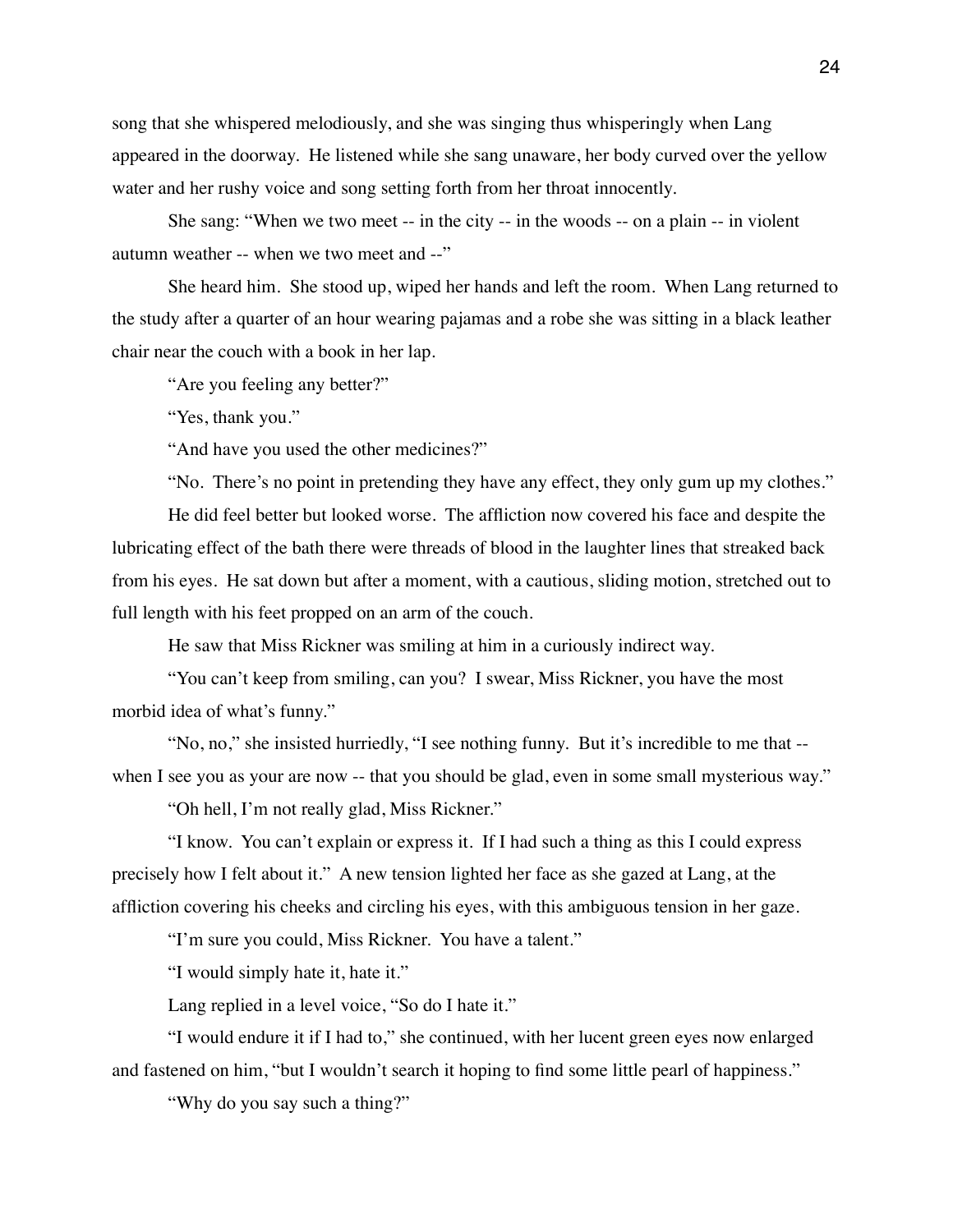"My reaction would be visceral, not philosophical. Mine would be terror, distress, fury, because it is so unjust. I would condemn it and hate it."

"Why unjust? We are human, we are animals, Miss Rickner."

"And we deserve it? No, no."

"So would your fury cure it?"

"I didn't say it would, and I wouldn't care. I would get beyond caring very fast."

"Would you? How do you know that?"

"I just would."

He said with a light smile: "And you wouldn't care about the injustice."

"No."

Cynthia Rickner sat still in the chair with the book in her lap for a half-hour after Lang fell asleep. His body was motionless as death. His hand near her knee had slipped to the floor long ago and lay there now with the fingers curled and the arm slanted down. With his face scalded, his arm cast down and his cracked hand empty, he was like a soldier struck down in battle and carried home to be washed, for display and earth -- when the women hesitate before him. Miss Rickner felt driven to touch him, her arms suffused with a keen urge to embrace him. She yearned to press her hands on his chest and looked unseen into his face and sink to his mouth.

She put the book aside and lifted his hand (it was heavy) and stretched out his arm at his side on the couch. He did not awaken. She left the room to find a blanket, found one in his bedroom, and came back. The hand and arm had fallen again, slanting down with blood at the wrist. He was sublime and stark, this dead soldier. She flung out the folds of the blanket and drew it religiously over him to his shoulders, then knelt down, sitting on her heels, and took his hand in her hands, holding it in her lap and gazing as she had so often hoped to gaze, unseen, into his face. Still he did not awaken. Presently she lifted the blanket and replaced his hand at his side, and then with her arm still inside the blanket she encircled his chest, then rested her head on his chest and listened to his breathing and heartbeat. She joined him in sleep, sitting on the carpet with her chest and shoulders resting on the edge of the couch, listening till his sounds blended into a strange and peaceful dream.

She felt she must have slept for hours but the room was the same, the balance of its warm light against the blackness at the windows, the silence, her arm on his chest, and his breathing --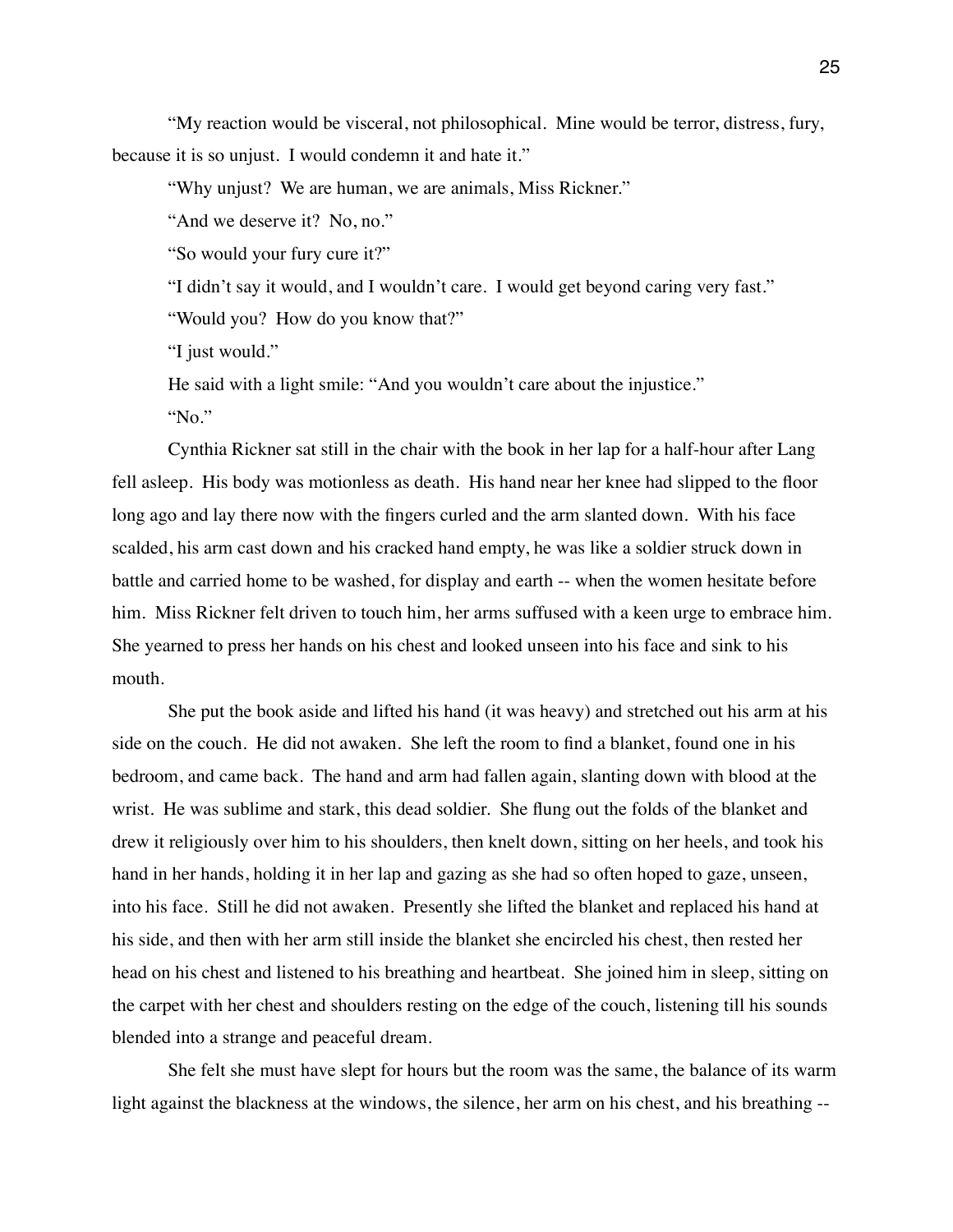all were the same. His hand had again fallen and now lay in the jersey valley between her thighs, where she let it stay. Even in sleep she had been conscious somehow of the hand that had fallen into her lap and she had dreamt of it with a dilation in her loins. Awake, she was turgid in her center for him, she had made ready the portal and path; but as minutes passed she came to her senses and her congestion of readiness subsided as a congestion of sorrow arose in her throat and eyes. She did not weep but she wished she could.

Miss Rickner went quietly through the house turning off lights and let herself out by the front door into the zero cold and blackness of the night. The wind was still up, and she hurried to her car. She experienced a moment of panic and delight when she thought it was frozen, but then the engine started and she swung around the loop of the driveway, passing Lang's car, and drove into the pine belt, into the white sinuating lane. She drove west to the main road and took it south.

A drive on this highway was always an event in her life. She pushed the car to eightyfive and for a short stretch to ninety, but the traffic was too heavy and she was forced to slow down. Thereafter she was relaxed.

In her apartment in town Miss Rickner dropped on the bed without removing her coat and lay with eyes open, contemplating the image of Lang as she had seen him last, feeling again in her hands and in her lap the weight of his warrior hand. She had kept the integrity of her mind, tongue and body, she had neither crawled nor pleaded, she had been her own mistress throughout; but also she had approached him, she had won the voluptuous joy of the approach. She possessed therefore both herself and him, in a way, and she was serene.

She began to undress. She removed her coat, pearls, watch and shoes, opened the zipper on her jersey dress and drew it over her hips and shoulders, then fetched her robe from the closet and went to the bathroom.

Carefully but with efficient skill she unraveled the cotton-strip bandages on her right upper arm, dropping the strips in the sink and throwing into a special bag the used, bloody gauze; she then unwound the cotton strips on her forearm, again throwing away the gauze and putting the strips in the sink to be washed. She did the same with the bandages on her left arm.

Miss Rickner removed her slip and other garments. She untied the cotton tapes which held in place the thigh and midriff bandages, which she herself had made, throwing the bandages into the sink and, as before, discarding the soiled gauze. She then applied medication and a fresh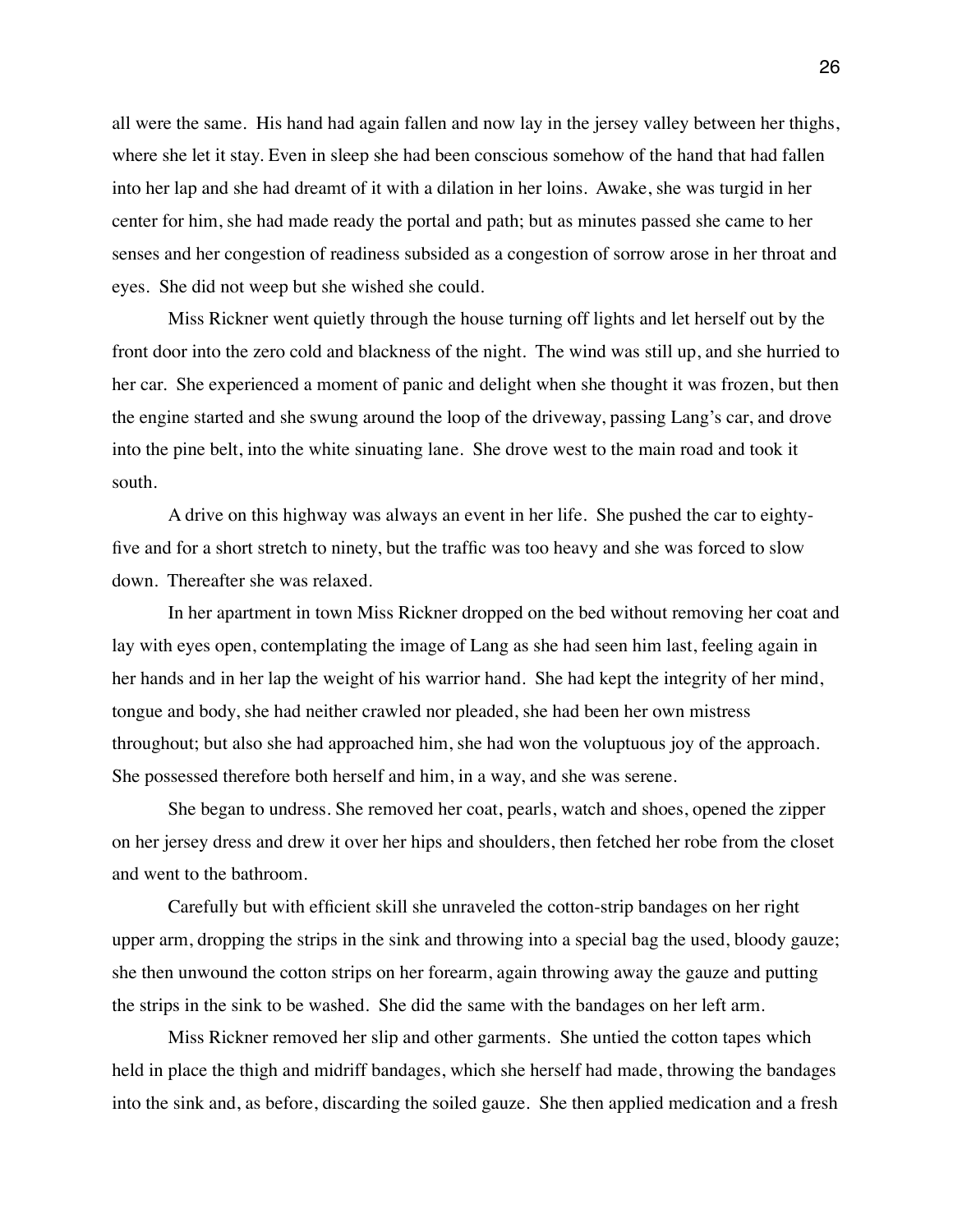set of bandages for the night, put on her robe, and washed the old set, which she arrayed on a towel rack to dry. She went to the bedroom, laid out her clothing for the next day, and then for the first time since dinner looked at a clock: one in the morning.

She was nearly always in bed by midnight because her difficulty worsened if she got too little sleep, yet she couldn't go to bed now. She was too happy to sleep.

## Part II

"Self-inflicted wounds"

At ten the next morning Lang stood naked while the doctor walked around him muttering. Lang had not seen this doctor since the first wave of the affliction twenty years ago, and in those days the man was already covered with tiny, dry wrinkles. He was perfectly bald but otherwise much the same; certainly he appeared no older. He had installed new furnishings and equipment in his office and changed his circular silver-rimmed glasses for a more stylish pair with plastic rims and brown-tinted lenses. He wore a long white coat with deep side pockets where he concealed his hands, and he had a square white mustache. To Lang he looked smaller than before, about five feet high, but upright.

"Drawing blood," he said using precisely the words he'd used on Lang's first visit.

"I woke up this way," Lang informed him.

"Yes. It's the old story. You'll never make any progress if this is allowed to happen at night. You must wrap up, Mr. Lang."

It was while Lang slept that the damage had been done. Throughout the previous day, from the minute he discovered the sign on his wrist until he went to sleep on the couch, he had anticipated this — that the doctor would warn against self-inflicted wounds, as he had done twenty years ago. He listened to the doctor but somehow he was also thinking of Miss Rickner. He had awakened thinking she was here, in his house. She was not.

In sleep he had seen a man he could not recognize threatening him with a knife. The assailant dragged the blade across his chest and left a bleeding line, across his forehead and down both cheeks, and down the center of his chest. When Lang awoke he was bleeding more or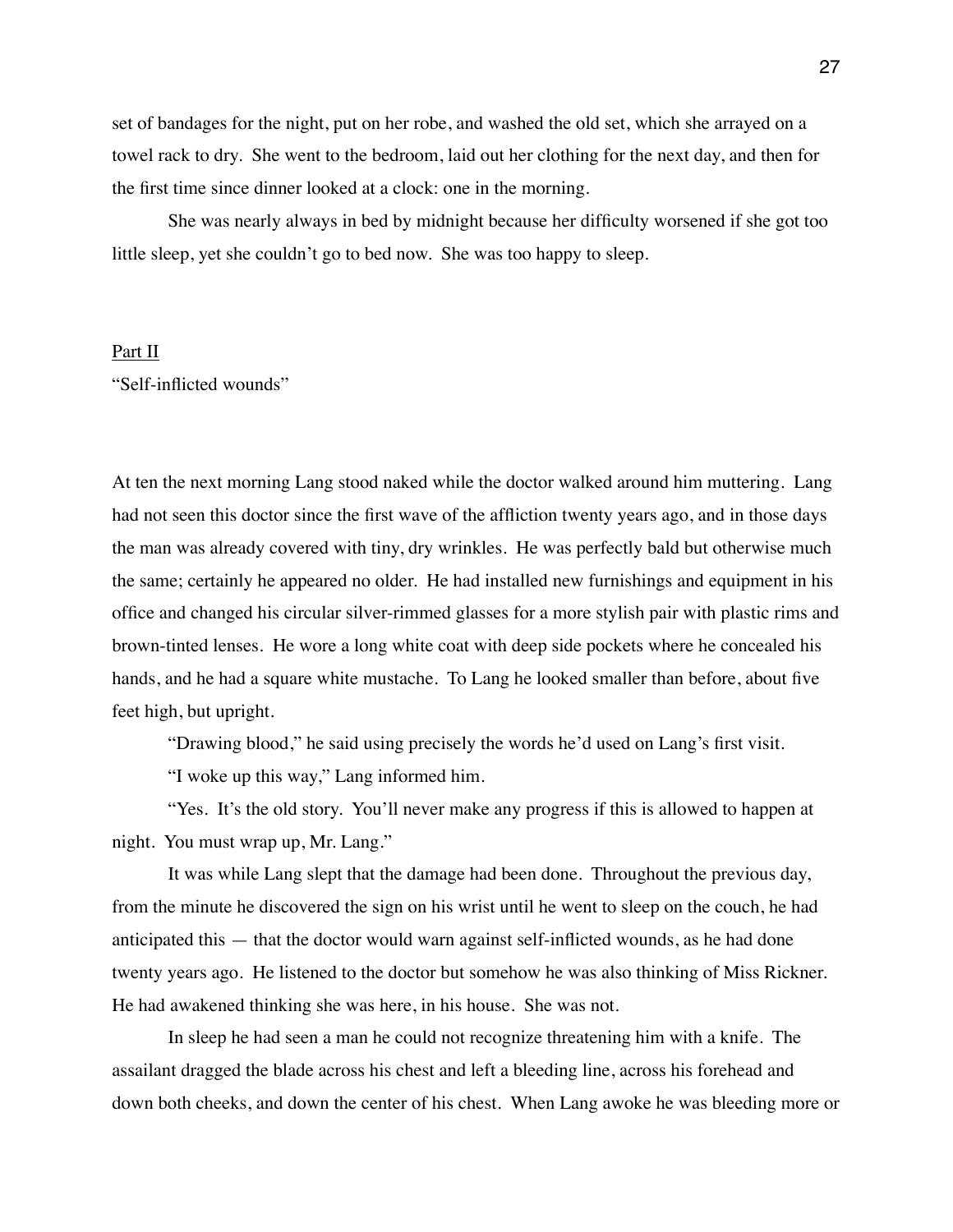less generally, the blood mixing with serum -- as if this bloody serum were evidence of a power embedded deep in his nature, so deep he could never know it.

Now again -- naked before the doctor with his wounds on display -- marks almost of shame -- the ascetic joy glowed within, merely because he was enduring. He thought: "I'll tell her —" Miss Rickner —while the doctor stepped around him saying:

"You must avoid as far as possible all artificial irritation of the skin. This is a constant test of your powers of free choice and thus a constantly recurring opportunity to strengthen those powers."

These were just the words he'd used twenty years ago.

He took a hand from his pocket and ran his fingertips over Lang's shoulder, feeling the texture, then squeezed, to see if the skin would yield a discharge under pressure. He wiped his fingers on the sleeve of his coat.

"Your muscles are hard as iron, but your skin is sensitive to all influences physical and psychic."

"I was fine until yesterday."

"All this has come since yesterday?"

"Yes," said Lang.

The doctor sat on the window sill, facing Lang, with his hands back in his coat pockets and a crooked expression of affectionate bafflement on his face. "The behavior of this scall repeatedly amazes me," he said, and Lang cast him an amused glance, which sobered him. He continued: "Your exudation is more profuse and bloodier than most."

He gestured for Lang to dress, and said: "I usually recommend a change of climate -- Arizona, Texas, some sunny, warm place. That is not only because of the chafing of our cold winds but because the heated buildings in which we spend so much of our lives are also dried buildings, their air had been dried as if purposely to rob the skin of moisture. And the sun of the southern climates is good for the skin."

The doctor paused, looking through his brown-tinted glasses, behind which his eyes were visible as in a cloud. He said: "But I suppose you are not free to choose your location."

"My practice is here," Lang responded.

"Practice?"

"My law practice."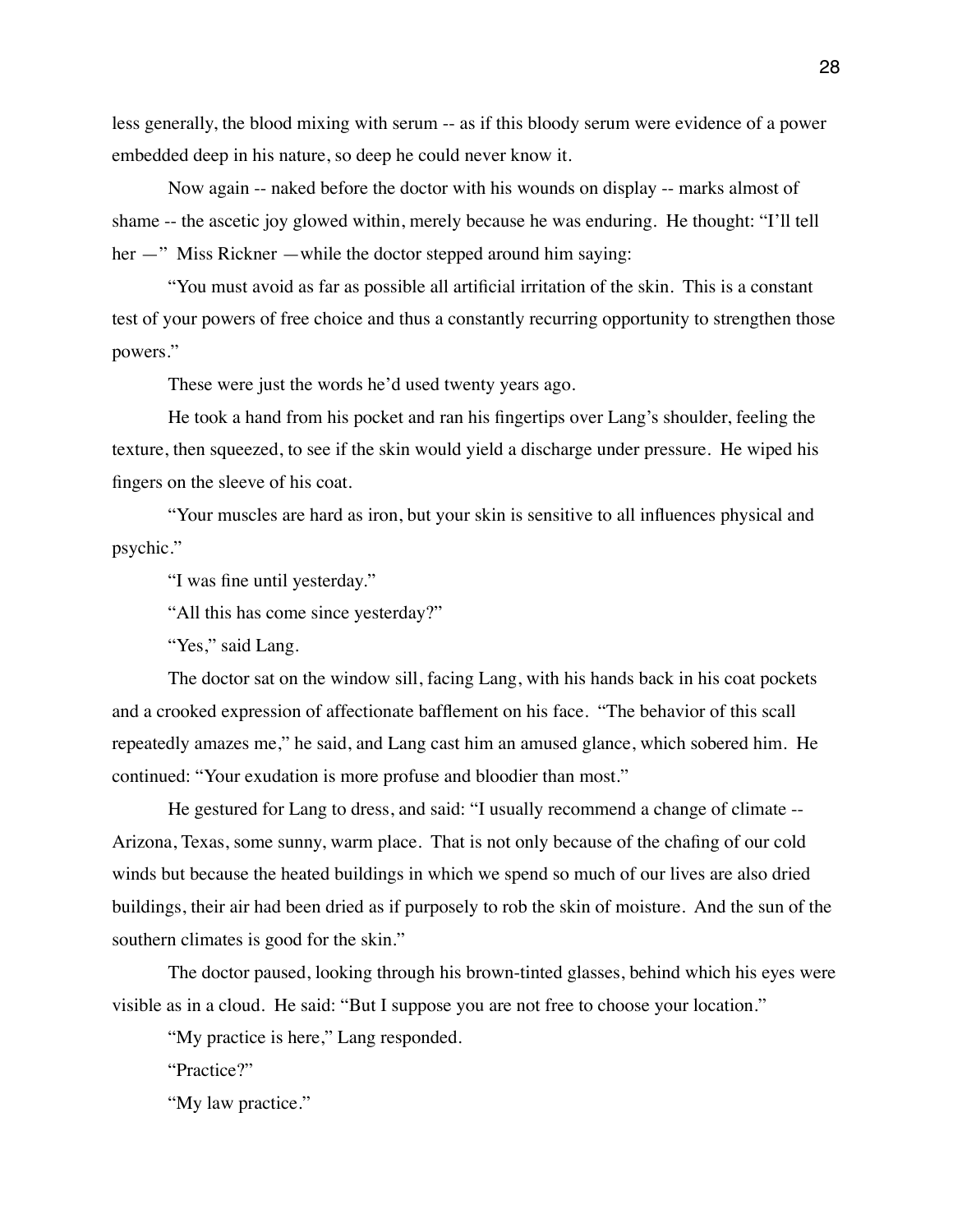"Ah, so you became a lawyer, just as you hoped you would. Do you go into court and argue before juries."

"Yes, quite often."

The doctor pursed his lips, which swelled the white mustache a bit, and wagged his head as if shuffling this problem into place. "Well," he ventured, "We can afford some topical relief to tone down the inflammation, so in a short time it will be far less angry than it is now."

He left his perch on the window sill and sat at his desk, where he found Lang's old record on top of a neat stack which his nurse had placed squarely in the center of a hopeless litter of other papers. He began turning pages, and finally wrote out four prescriptions, ripping off the sheets from a little square pad and lining them up at the edge of his desk for Lang to take. Two were medicines he had prescribed twenty years ago and which Lang had at home in the batch Miss Rickner had brought, a third was for a new drug with unpredictable side effects -- Lang kept track of developments -- and the last was something unknown to him.

The doctor capped his pen. "It isn't as if I understand what is wrong with you," he said. "You realize, I assume, that I do not. You present with a certain recognizable arrangement of symptoms which has been observed and described more or less frequently, and I know from my experience and reading that certain substances will afford a measure of relief -- sometimes, mind you, total, complete relief; what we would call a cure if we were certain it wasn't an accident. But most often not.

"Now I cannot tell why Substance A will calm the inflammation, except in the vaguest and most unsatisfactory language. You understand, then, where we are. We are in the dark, Mr. Lang. I prefer to look at the dark and call it dark, you see, rather than leading you by the hand as if I could see where I'm going. This is my version of the scientific method. We are in the empirical realm entirely. If one medicine doesn't work we cease using it; if another works, we use it even though we don't know why.

"What we try to do, you see, is to sustain the patient until he can cure himself. That is all we can do; give him some relief and a chance to set himself to rights. We treat symptoms rather than causes. On causes I can say only that your disease must proceed from an alliance of the physical and the psychological, the last being what some doctors still call 'nerves.' Doctors will say you have a case of nerves. Well, so do we all. But your nerves somehow have attacked you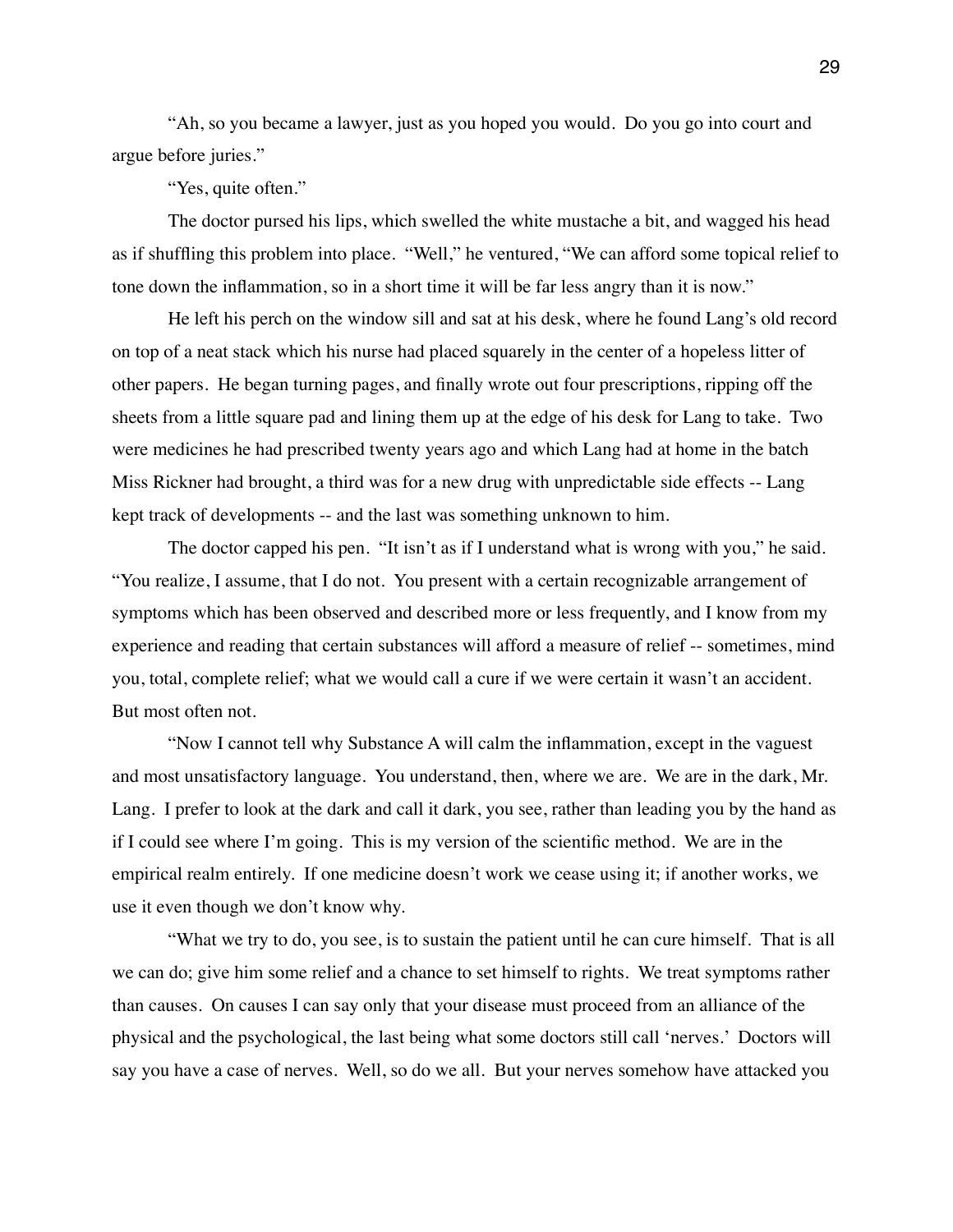quite violently, viciously." The doctor paused, blinking spasmodically, and very deliberately adjusted his glasses.

"May I ask you," he continued, "just how -- whether suddenly or gradually -- and as precisely as you can recall it -- just how this thing *disappeared* when you had it last?" There was an attack of blinking behind the tinted lenses and another careful adjustment of the glasses. "Unless you prefer not to discuss it. The memory is perhaps too painful."

Lang in fact had never spoken of the old cure with anyone but he felt a strong affection for this antique little doctor whose "scientific method" was so congenial. A doctor is such a perfect tyrant once you agree to enter his office. If you harbor any presumption of equality - even if you are a member of the bar admitted to practice before the United States Supreme Court -- he can nevertheless tell you to stand there naked while he walks around issuing thoughtful grunts; and if you still have any conceit left he can advise you with a straight face to "develop your powers of free choice." So Lang felt good about the doctor now, having risen in the world so swiftly in the last minute merely by putting his clothes back on. Moreover he was free of embarrassment about the old cure because those times were so remote. That past world had perished and the Philip Lang of that time had transformed himself into another man. Therefore he spoke easily of the old cure. And for the same reason the account of it that he gave now did not raise his hopes about the present. His mind as now constituted saw no source of hope in the queer history of the young man he had once been.

"Naturally," Lang assented, "I'd be happy to tell you."

"Good," said the doctor going absolutely still and expectant.

"But I'm afraid it won't be much help in the present case."

The doctor motioned to a chair and Lang sat down, catching his trousers at the knees and pulling them gingerly upward.

Lang began: "One day I was as you see me now," and he paused with hands lifted toward his face.

The doctor nodded and supplied: "Severe distress."

"I had been worse before I started using your medicines, but it was already clear they could only touch the surface. In any case there I was, cut off from normal life. At the worst, two weeks before, I had been very nearly a bed case from the bleeding and the exaggerated sensitivity over my whole body, but your medicines rather quickly raised me up from that point.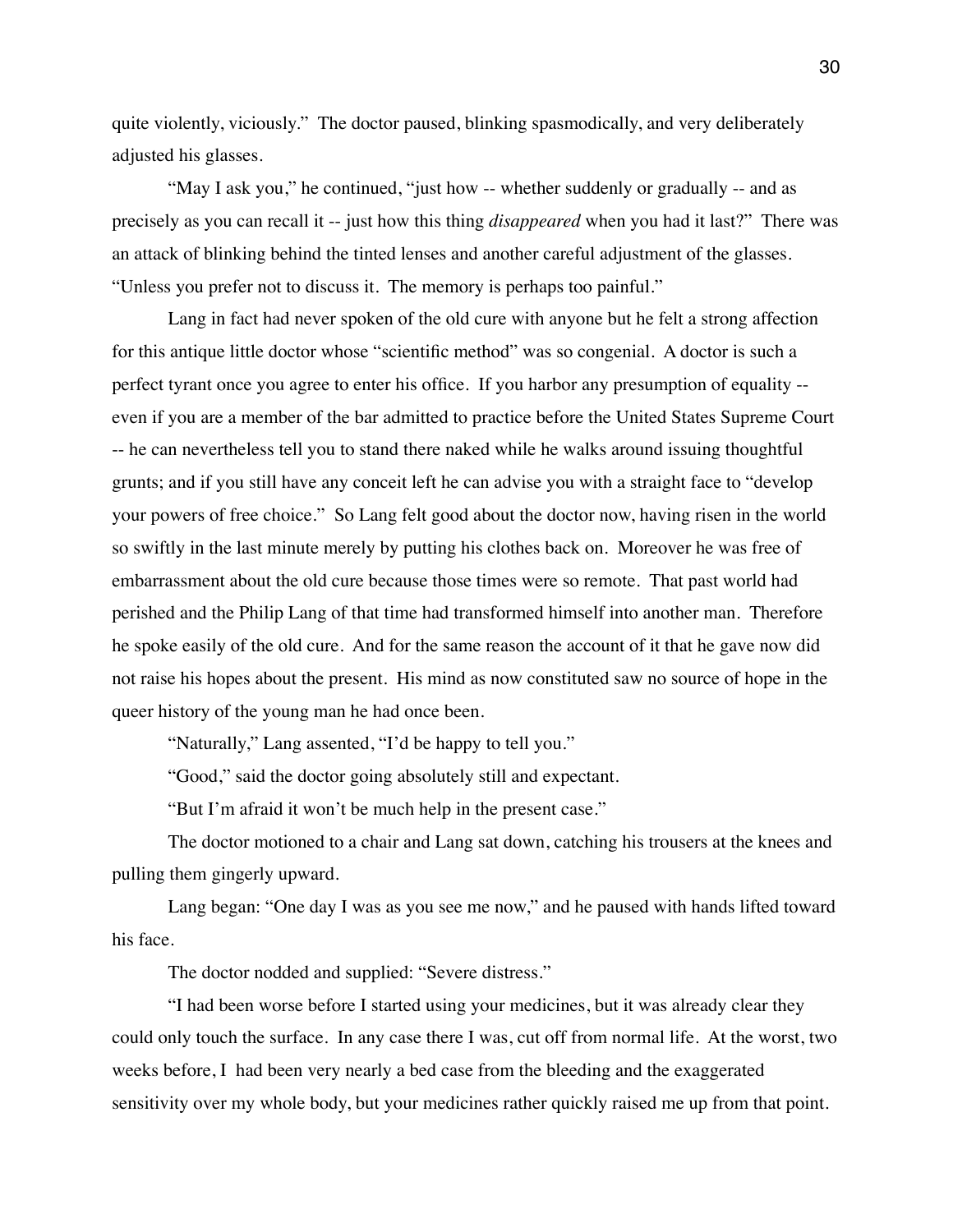I had the energy and general health of a normal man of twenty but I was blocked by this *thing*  which was all over me -- as it is now. And then the thing left me so suddenly I didn't realize at first it was gone, or going."

Lang paused again because he took pleasure in watching the face of his audience, which had now stiffened as if awaiting a needle.

"It's true," Lang asserted quietly.

"How could it be?"

"Of course the effects remained."

"Oh! Well, then, well, well," said the doctor rolling his head.

"But the cause was gone," Lang insisted. "The very thing the medicines cannot touch was gone. It took weeks for the effects to disappear," said Lang, "and indeed the creases in my face never did go away completely; they are still there today under this mess, but as nearly as one can properly use the word *cured,* I was cured. I went to bed like this and got up the next morning knowing it was over."

"Plausible," the doctor conceded. "In cases like this anything is."

"And true," Lang asserted. "I continued to treat myself with the medicines but it was obvious that the wounds were not new, the scall was fading, the scorching heat was moderating, the bleeding had stopped. I could flex my arm without opening cracks in my skin. At that time I was fanatically religious," Lang went on, "passionately and --"

"Fanatically?"

"Almost. Where I walked God walked. God and I were in constant possession of one another, I believed, and God was guiding me and revealing his will to me. I was in a state of endless orison, as a lover is in a state of communion with his beloved. Such was my relation with the almighty, doctor, long long before the time I was hit with this affliction. It had been so from the time I was about sixteen, and I certainly know it was so before I came here to college.

"After I arrived here it really took hold of me -- or I took hold of it -- the passion for God -- God and I seized one another. It -- our relationship sometimes became a little ridiculous. I used to hitch rides downtown to my job and I reached the point where I prayed for cars to stop for me, and if they didn't I found an outlet for my overflowing spirituality. I could be a regular Job over the failure of a car to pick me up."

"You were young," said the doctor in mitigation of Lang's foolishness.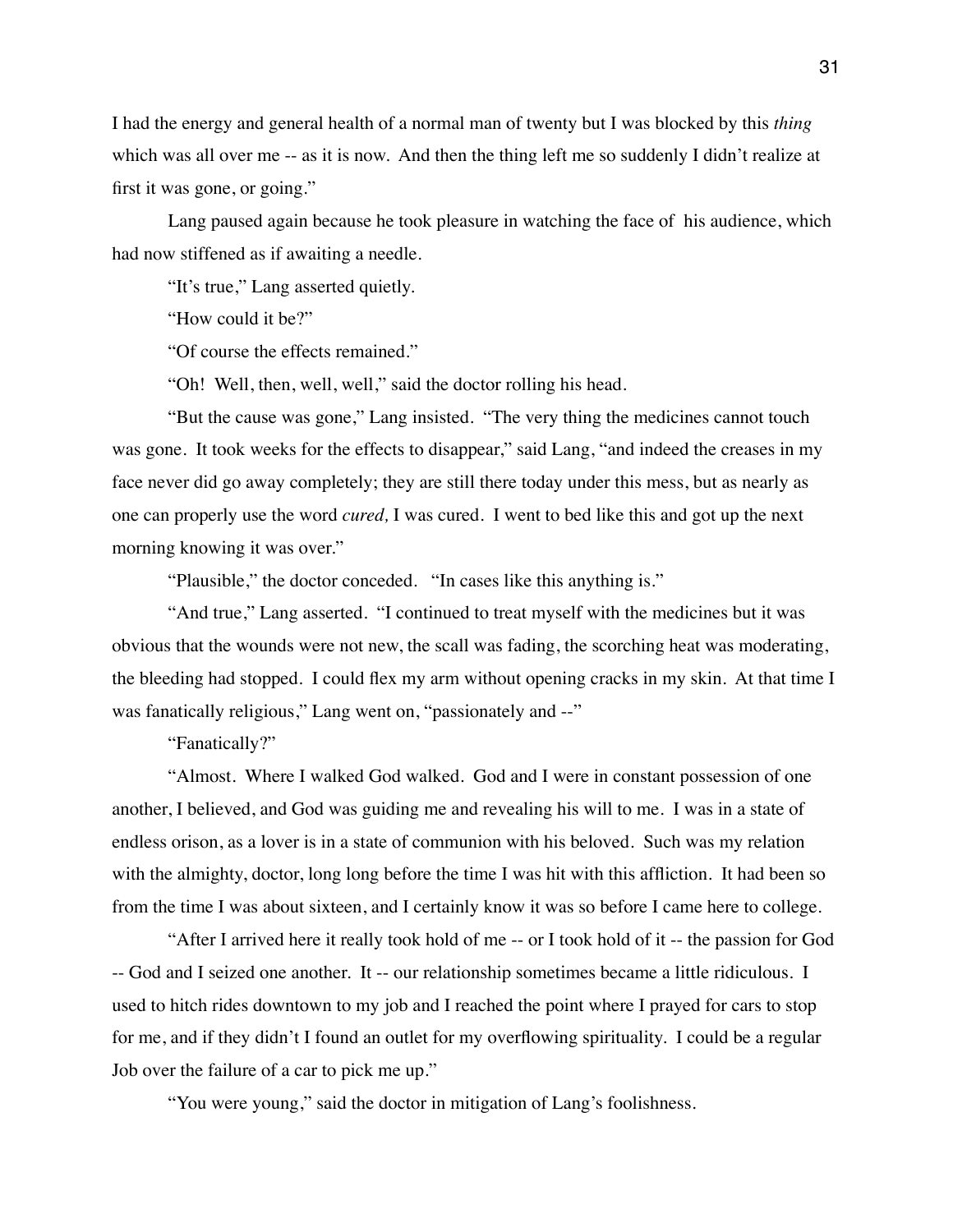"Yes. Deep in my mind, constant orison; on the surface, will this car pick me up? One day I noticed how ridiculous this was and I ceased praying for myself or giving thanks for trivia. I decided the relation of God to me, and me to him, ought to be grander and greater. Before, I had shone because I prayed so much; now I shone because I prayed so little, as a petitioner. I had quit bothering God with my petty requests. I stopped that nonsense altogether and fell back on the inarticulate prayer of orison, which is an attitude and atmosphere of holy, humble consciousness of God's majesty and one's own subordination and love. I was a greater man now. Asking for nothing I received everything. That was God's way and it was the great miracle of the universe.

"Even so there was something like martyrdom in my life now. Nobody was scorning me for the Lord's sake, I was not being thrown to the lions and in fact nobody knew -- yet I was breathing the fumes of my own martyr-like silence. It was the happiest period of my life and from that time to this I have never felt so self-realized or so confident that I was on the right track. And I never will again, I'm sure. You probably don't realize how troubled with excruciating little difficulties the life of a mystical Christian is. No, you probably have no idea. Who does?"

Lang broke off, smiling, and placed the doctor under scrutiny. The doctor neither answered nor moved.

 "Well, doctor, if you hate a man even in the slightest, or if you're impatient or irritated, of if you enjoy the act of forming a low estimate of a man's character, to you it's nothing. But to the Christian who is truly caught up it would be potentially an agony, a cause for self reproach and mental flagellation. In the old days I could give myself hours and even days of haunted humiliation and a sense of unworthiness over just such trifles. The goals, the aspiration of the passionate Christian are so high they are by definition unattainable. But his spirit is capricious and weak. He may pass over unnoticed a dozen worse sins but once he notices one single imperfection, an omission or act, woe unto him. You can't conceive of the trifles for which passionate Christians punish themselves mercilessly. To others they must be infinitely merciful, like the savior, but to themselves they are allowed to be extremely cruel. That paradox is what makes it work.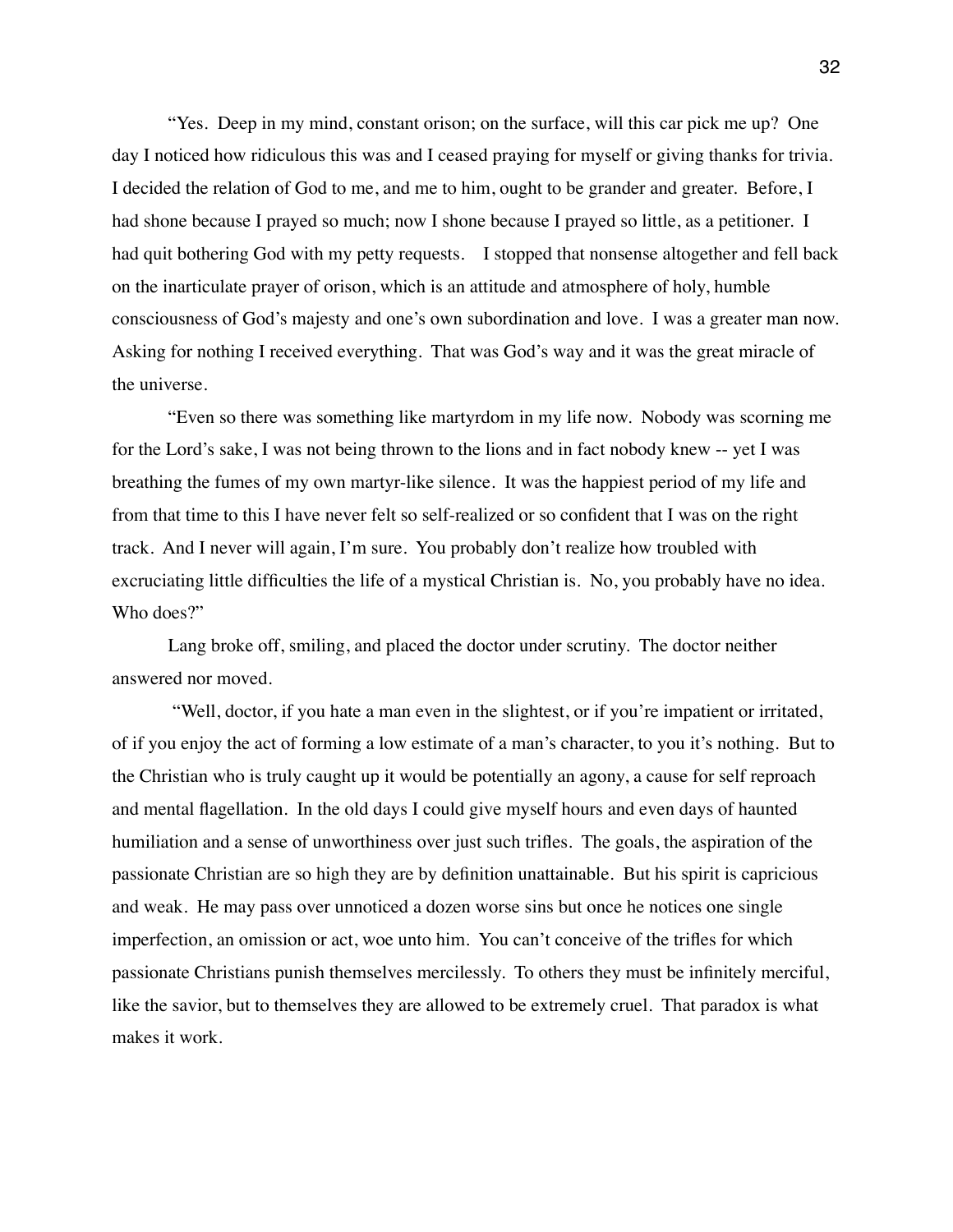"It was while I was in this condition of exalted sorrow and bliss that the affliction struck. In fact it came at the very peak of a spiritual ascent I seemed to have been making for some days. It caught me in the fullness of my spirituality."

Said the doctor: "This narrative is not so strange to me as you seem to think."

"It seemed perfectly natural to me at the time. I took it as a special favor or as my individual fate, it meant something, it was a sign, a manifestation of my relationship with God, a cloud hovering over the ark of the covenant. In my lowdown way I took it as a proof. If God didn't exist he couldn't smite me; if he smote me, he existed.

"Which of course signified a weakness of faith, that I sought proofs and signs -- and this together with the pride I found myself attaching to the event took all the goodness out of it, and in short I was left in a state of pure suffering. Just pure -- suffering. God alone could cure me. I knew that doctors could not."

"We can help."

"Yes, you can ameliorate the suffering, and I am grateful. That's why I'm here. But a cure? No."

"That's true."

"But there was a secret flaw in my faith. I had already begun to doubt the God who I still insisted was my only hope."

Smiling, as if he expected to see an amusing reaction from the doctor, Lang leaned forward, placed his hand on the cluttered desk, under the doctor's face, and slowly doubled his fist hard up, and slowly the skin stretched taut and split open in a score of cracks across his knuckles.

"Just like that," he said smiling, examining the cracks, the blood and shining serum. "That hurts, doctor."

The doctor cleared his throat and said, "Then why do it?"

"Oh, just -- notifying God, maybe." He blew on his hand, then resumed: "I was suffering for the sins of others. Well, not really. No, I think rather that I was hoping to hasten the forgiveness and salvation of others or preclude a little suffering somewhere. It was a convoluted chain of reasoning. But I know that the classic examples of vicarious suffering among the saints all seemed negative to me, redemptive, and my own small sufferings were affirmative, as if they would prevent the occurrence of a single horrible event.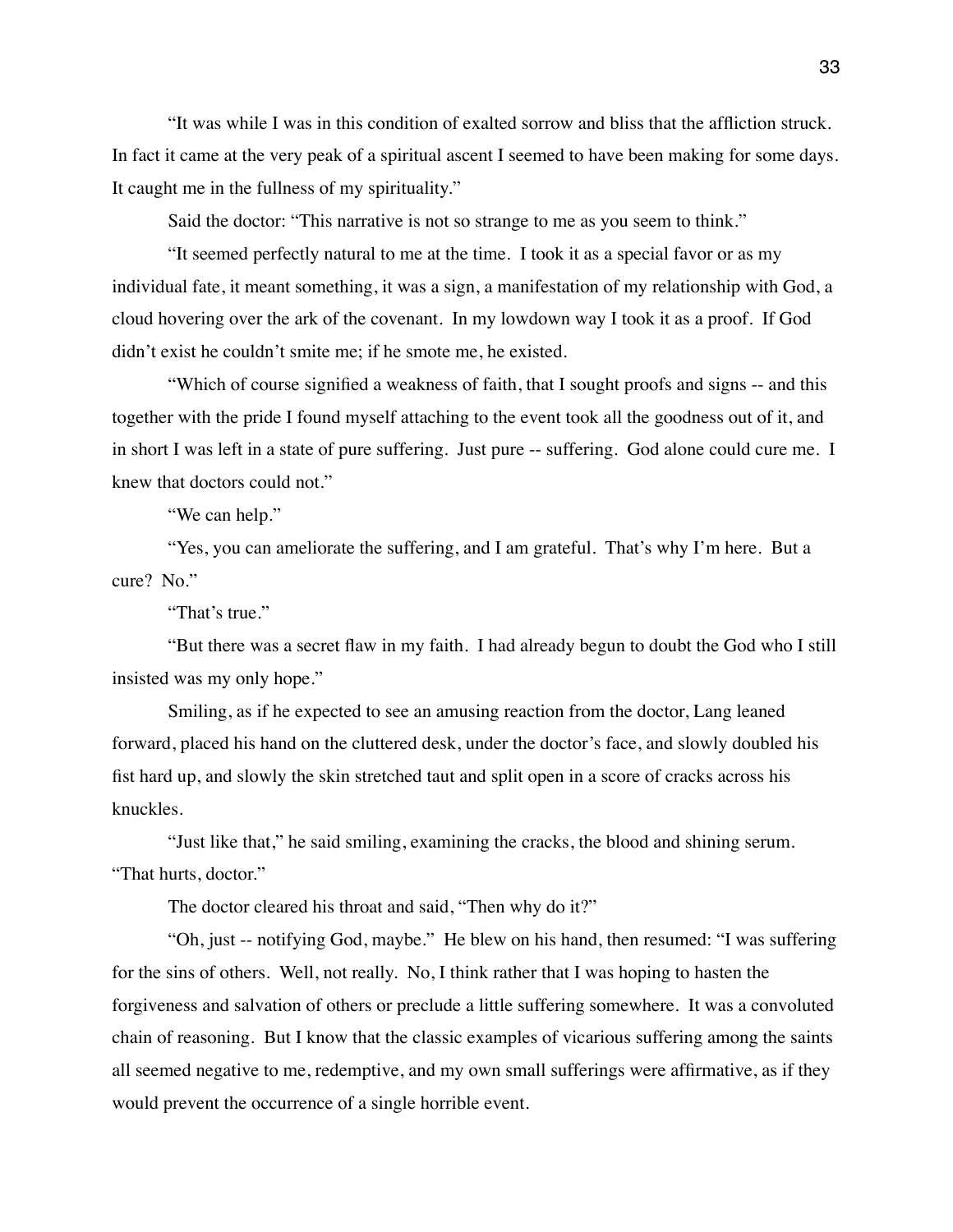"When you take suffering upon yourself in atonement for somebody else's sin you presume a vengeful God. Once you become conscious of that your faith is on a slippery slope. That was my hair-shirt mentality, doctor. I was mystical, and the affliction came along to deepen the mystery.

"I was in a terrible state, almost incompetent. I had quit my job, because who could work in a restaurant looking like this? I spent an afternoon in bed, and later I got up to take a walk outside when it was too dark for me to scare people, and I saw a car -- a thirty-nine La Salle, black, a sedan, and it skidded --"

Lang raised his hand as if to show where he saw the car. "The street was icy. The La Salle rotated over the ice. There was a little girl just stepping off the curb opposite me and the rear of the car swung around and the bumper caught her and took her away, like a dancing partner. She was still vertical and one of her hands was still in her coat pocket and the other was drawn up to her shoulder. She swung away and appeared to be sinking. She just kept on sinking, and was being dragged under, but the car was always catching up with her and partially supporting her. I think at that point she was unhurt. But before the skid ended she had sunk out of sight with a thudding sound and the car had left her on the ice while it was rotating on down the street. It made a terrific crash when it hit a utility pole -- but the girl made no sound at all.

"I went to her, where she was lying on the ice. She was looking up into the night sky. If she had been killed I think I would have said in my mind, 'She's not suffering.' The trouble was that I saw suffering in her eyes — not physical suffering — it was  $-$ "

The focus of Lang's eyes hardened under the tumid hood of his brows but in a moment, after letting his words hang in the air, he again examined his bleeding hand. The discharge was always a problem -- whether to blot it up, which abraded the cracks and fed the burning, or let it dry naturally, which was best but required insane patience. Regarding his hand, he found it vile; he recoiled from the vileness on his hand and body, of his condition, his breakdown. He knew that man was noble, or could be -- a thing he had forgotten from one attack to the next. He studied his hand.

"I don't understand what influence, if any, the girl had on me, whether she made a connection somewhere deep inside me where I worked these things out, or not. There was something that propelled me in those days which was not a reasoning process and the girl may have entered into that. Or maybe she was an appeal to me to use my reason -- about God.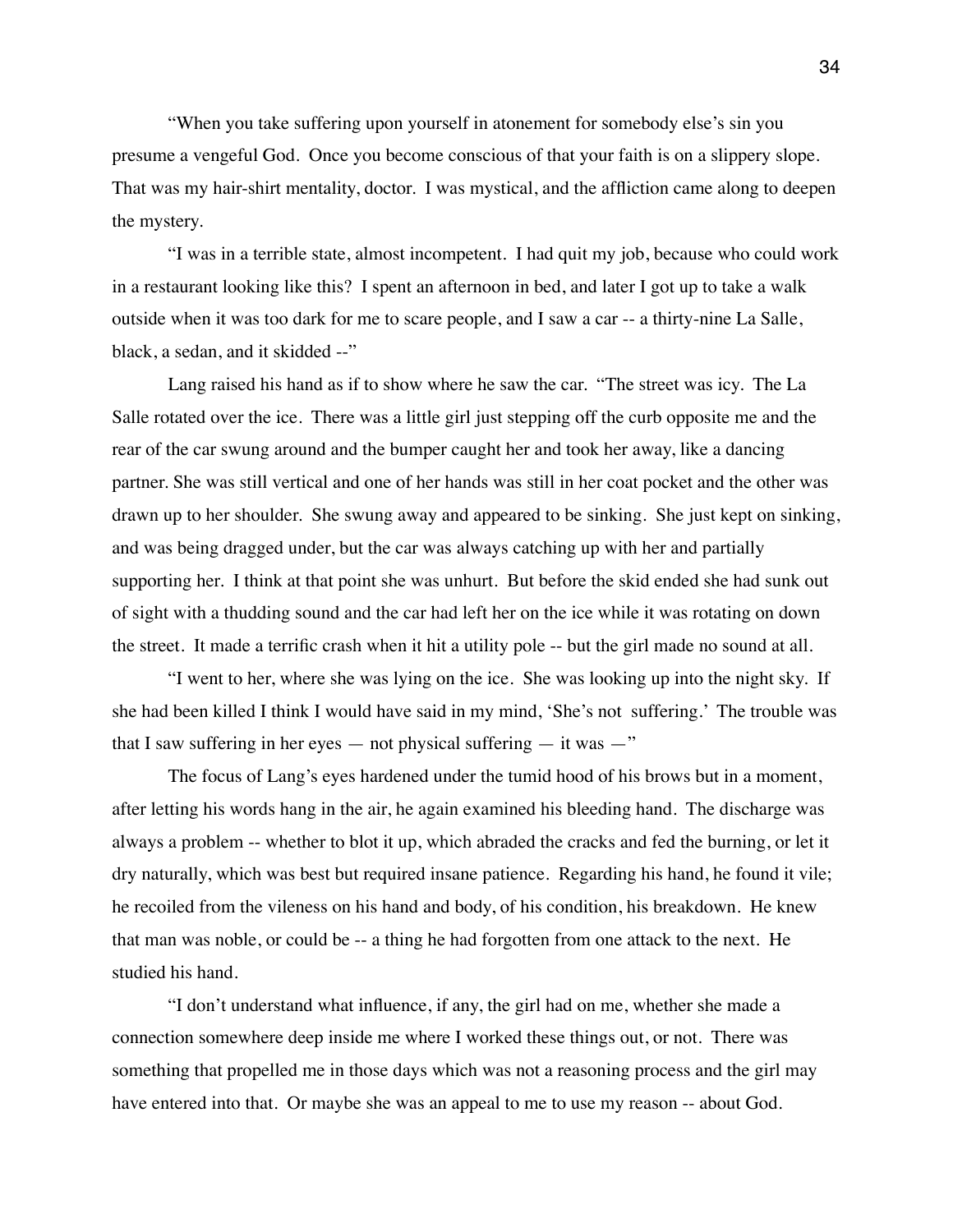Looking back on these things it is really incredible how many times I have thought man is a simple animal driven by lust and greed."

He looked at the doctor, smiling again. The doctor's lids lowered behind his tinted glasses but he kept his peace.

"What I know is that the girl was present in my mind for days, and she called up several other unfortunates. One was a girl from my grammar school named Emily Hurst, a farm girl from poor country who wore paper-thin dressed even in winter and always carried a handkerchief balled up in her hand. Another was a woman I'd seen on the street downtown - light gray-blue eyes, with a -- There were several, several. But mainly I saw the girl staring up into the sky. She seemed to know something I didn't, which somehow didn't frighten her, but whatever it was it managed to make me uneasy about life.

"I reached a turning point beyond which I wasn't suffering for anybody else but myself, by which I mean that the heroics had gone out of it for me, the meaning of it. I don't say I had concluded that such suffering was futile, that it had no meaning or reward for anybody, but -- I —got nothing from it and put nothing into it.

"I fell down on my knees and prayed like a whipped dog. God had cured the sick and could cure me if he would, and Jesus had promised that if you ask in his name his Father would give, so I took it literally and asked according to the instructions. You can see how silly that was. But I was at least through with monkishness, I was so sick I couldn't function as a person in society, and I wanted cured. But in the midst of my desperation the secret flaw was still there."

"Which flaw?"

"In my faith."

"Nobody's faith is perfect, Mr. Lang."

"Mine certainly wasn't. Because I had the idea, which I suppressed repeatedly, that if I could be cured then I would re-examine the whole idea of faith, to face its irrationality fearlessly."

"There is nothing wrong with that," the doctor argued, sounding as if he spoke of his own judgment on a similar subject in his own life.

"Oh yes there is," said Lang. "I was asking to be cured by a God I was ready to abandon."

"If you asked, or 'begged like a whipped dog,' you had faith. Why else would you ask?"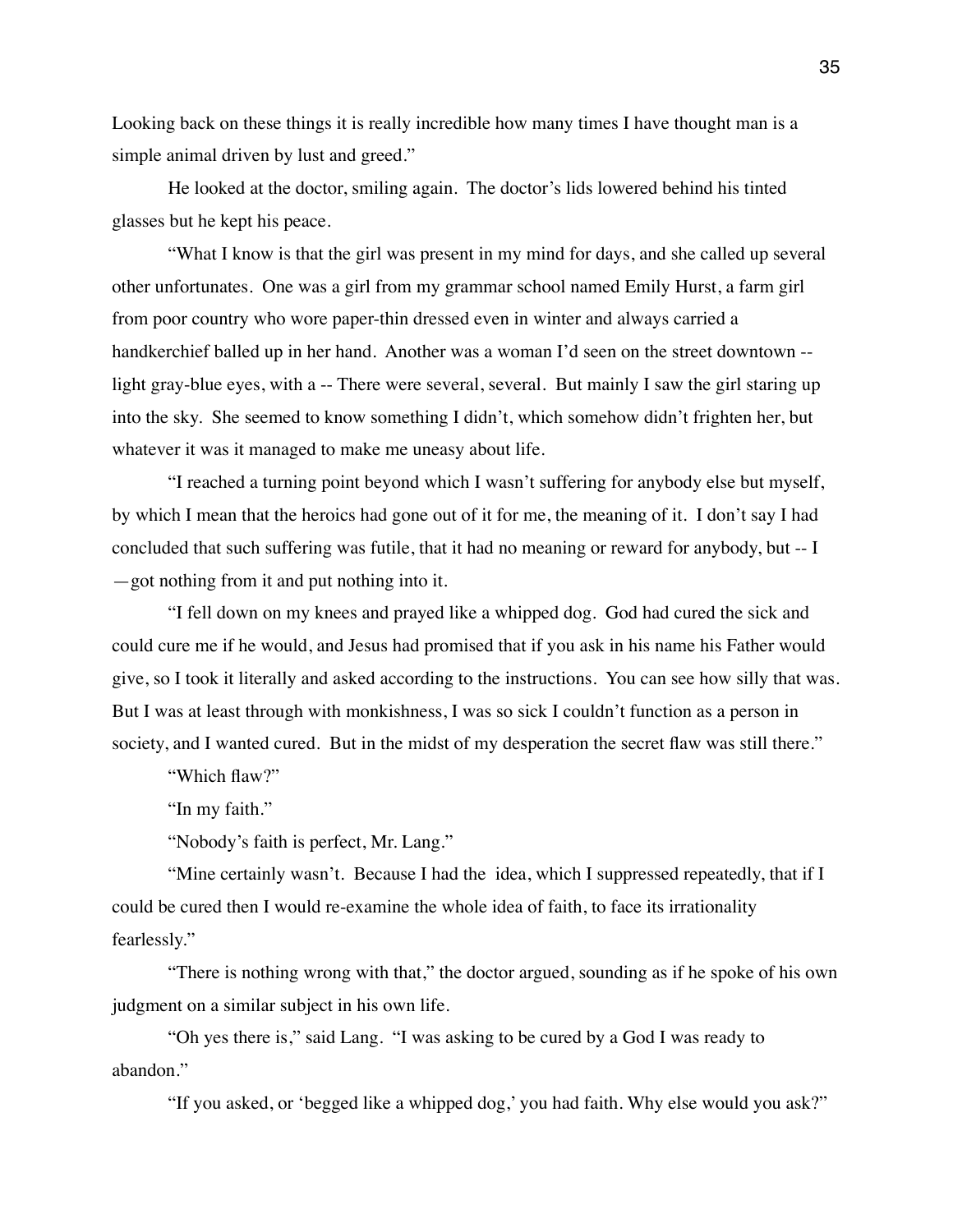"Doctor, that is too simple. Anyway I was kneeling upright, you might say, and praying with a dignity, or what I thought was dignity, petitioning --"

"Like a whipped dog?"

"I don't pretend to be consistent. I prayed in the name of the Son for something he had seemed to say I had a right to -- and the disease got worse. After two days I was doubled over begging."

"And you're going to tell me God cured you," said the doctor in a low voice.

"Not in the least. I got worse. But I kept on begging, humbling myself to the very bottom. I was sick and afraid and wretched, and I begged to be made whole. But it didn't work."

"What a strange thing," observed the doctor. "I should have thought that for a person such as you describe prayer would have some effect, despite your so-called flaw."

"But the point was I hadn't gone far enough."

"How could you go farther?"

"My praying was genuine enough but I was still hanging on to pieces of myself. There was a boundary I hadn't crossed. Eventually I saw the boundary as clearly as you might see a barbed wire fence, and I trembled before it, but not for long, because I was desperate. It was amazing how quickly I stopped trembling with fear and hesitation and began trembling in a frenzy to cross over. You are aware all the time of what is happening, which is one of the wonders of it. So --" Lang raised his hands, the rest being plain, at least to him.

"So you crossed this boundary?"

"Yes. I found that I was walking to a church, which was empty and nearly dark. I had had neither breakfast nor lunch and could just stagger down the central aisle, seeing the alter ahead. I had an hour of blind, deaf ecstasy, pure transport, union. It's impossible to describe, and even the mystics like Saint Teresa resort to metaphors to describe it. But in a manner of speaking it's a rediscovery of yourself and of God, whom you thought you knew. Everything you did and thought to that point is revealed as half-life; life begins with the transport, the union, the blind bliss.

"It consists of opening your hands, which have been grasping tight to pieces of your self, and loosening your grip altogether, letting your whole self go out and submerge into God. It is total surrender. It consists in transforming one's self into putty in God's hands, entirely, not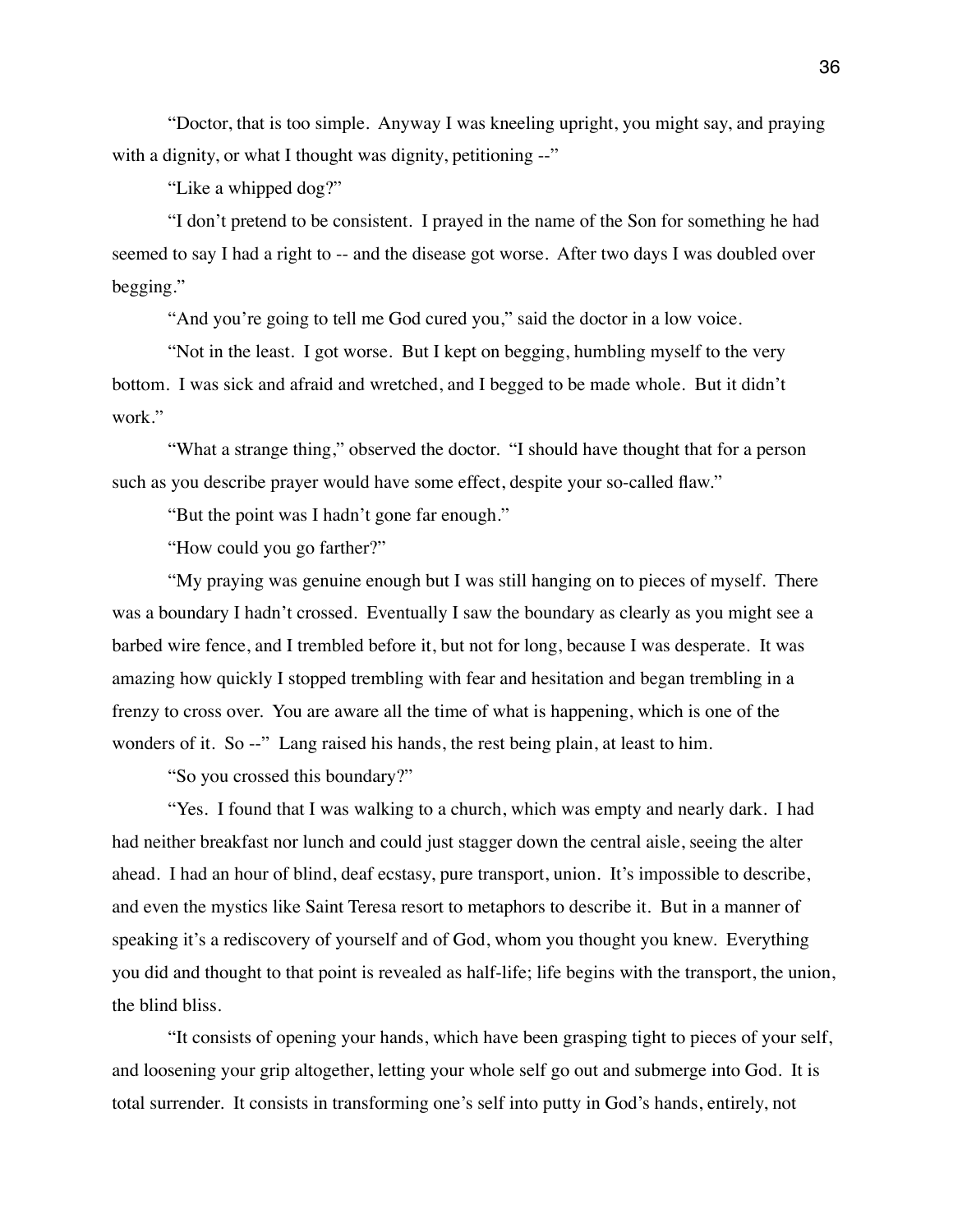holding back a shred of your soul or personality or body or any other modality of your being. It is total deliverance and it is totally voluntary, or else of course it is nothing. A prayer can be faked and turned to service, you think, as even orison can, I believe, but not this, not conversion. If a whisp of doubt or regret or self-hate blows up, however slight, it isn't conversion. Conversion is pure, extreme and final.

"Either I had suppressed my awareness of the flaw and of my intention to get the goods and run, or that intention had left me at a convenient moment. I believe now that I never abandoned the intention but I also know that I was pulled by my suffering into a genuine conversion. I know this doesn't track logically. If God exists he knew, and he forgave me.

"But I do remember one thing. I clearly remember repeating the words 'your will' over and over. It's odd how we attempt to express even the most intensely mystical transports in words; but those words 'your will' are the only ones I remember. The next day I discovered that during the night I had been cured. Like that."

The small bald head and lidded eyes of the doctor were motionless.

"I was lucky in that my affliction was involuntary, a thing visited upon my body from elsewhere, whether from above or within. But in any event it didn't spring from my own will and therefore didn't depend on my willpower for its horrors. It has always struck me that there is something second best about flagellation, self-castration, hair shirts, nail beds, nakedness in a stone cell and all the other self-inflicted mortifications of Christianity, including silence - because no matter how far you carry them, and even if you finish by killing yourself, they are still something you did to yourself with a plan in mind. There is greatness and mystery in them but they haven't the cosmic perfection of a visitation you can't control."

When Lang had started talking his voice flowed lazily and with sonorous ease, like brook water, and it continued so for as long as he talked of religion, which was history; but his first mention of the little girl struck by the car made his voice stumble and slow down. Then with relief he went into the physics of the accident, the rotating skid of the car; but inevitably he came to the girl's body on the ice, the eyes looking up as if this calamity was no surprise to her, as if she accepted suffering as her purpose on earth. Lang's voice then grew thin, it almost rattled in his throat. By degrees he regained fluency and tone, the modulated sonorous rhythm carrying it forward. All this time the burning rawness of his face grew darker.

Looking dully at the doctor he said: "I'm sick."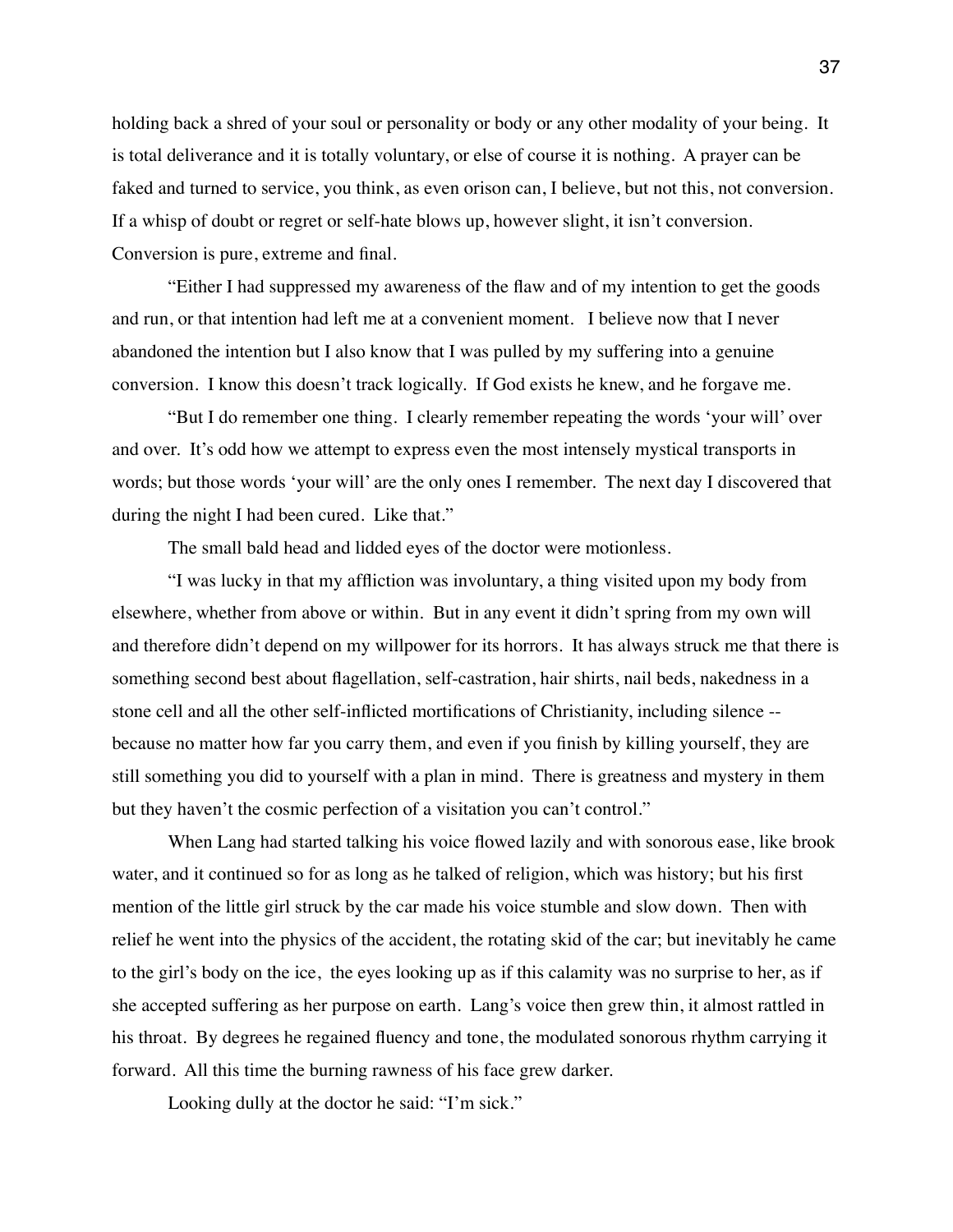Spasmodic blinking overcame the doctor's face and his small leathery hand raised to his glasses. He waited for the end to come, then as meticulously as before he adjusted the glasses, the eyes then resting benignly on Lang as he said: "Perhaps, Mr. Lang, what worked on this disorder once may work again."

"This time I'm going to be honest," Lang replied. "I'd die of it first."

"That of course is our major consolation, that you won't die."

Lang knew this, and knew that the thing would sooner or later let him alone. It had gone away twenty years ago, and would do so again, leaving him free of pain, clean, unscalled, unscaled. Like Paul seeing; like Miriam brought again into the camp.

The doctor said, "I may have misled you, Mr. Lang. I spoke as if your affliction were one I encounter often, but the fact is that I have seen very few cases such as yours. And now that I know your history or -- your old history -- but I confess I don't understand why you would say you'd rather die than -- you know --"

"The old cure," Lang offered.

"Yes. You'd rather die? Of course that's a personal decision, I mean, to seek divine -what do you call it?"

"You were saying," Lang spoke slowly, to bring the doctor back on track, "that my case is not so very common."

"Exactly. A case such as this -- my colleagues and I call them by various names but they come from the mind of the sufferer, or his soul. Science -- even the sciences of psychology and psychiatry -- if you call them sciences --"

"I do not."

"Very well, that's your privilege. Even those sciences can tell us nothing useful about this affliction of yours."

Lang objected: "I thought psychosomatic illnesses were fairly well understood."

"Common, yes. Understood, no. All that's understood is that they proceed from psychic or spiritual sources. This may be different, Mr. Lang. Is God calling to you? You said you'd sooner die. Did he hear?"

"You said it wouldn't kill me."

"No but it's gotten your attention."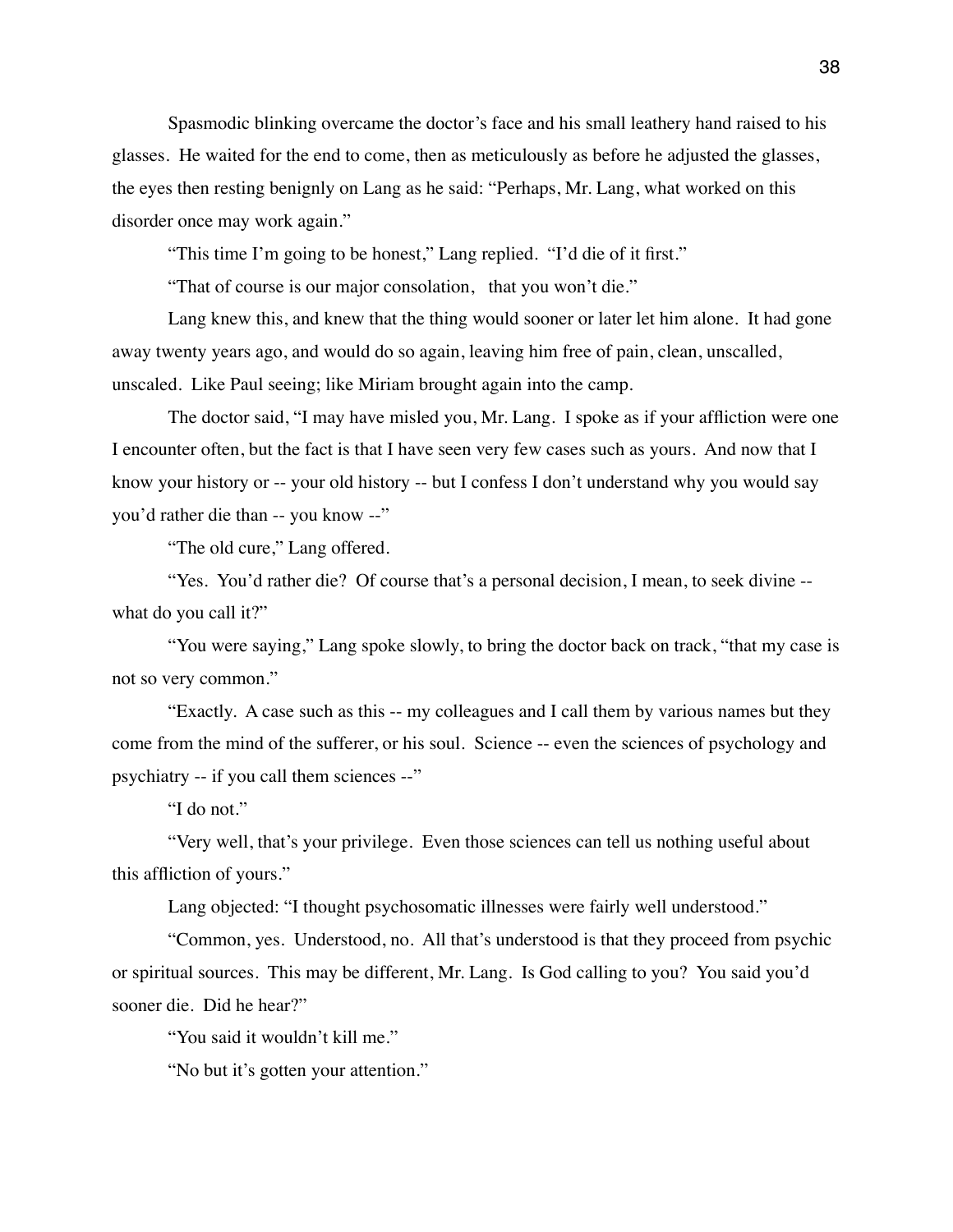"I don't think this comes from God because I don't believe God exists, not as a divine being who sends out smoke signals to us mortals."

"Then what is your explanation?"

"I don't have one. Do you?"

"No, but I have an idea."

"Tell me."

"I think it is a sign, either from God or from deep within your soul."

"How do you know I have a soul?"

The doctor smiled, lifted his hands and let them fall.

The wind dropped and the cold seized the air. As Lang walked the streets the cold painted him darker and hoarier, setting up a fiery friction between himself and the air. He had intended to go to the office after seeing the doctor but now had had no stomach for work. He walked. Where the elms had been were now craters in the sidewalk.

He drove to his house on the lake bluff. In the afternoon he went to his study and entered that room where the deep folded fragrance of Miss Rickner still adorned the air, or else he imagined that it did -- a fresh strong scent mixed of flower-derived cologne and her natural body -- picked up the phone and dialed.

A girl's voice spoke his firm's name and he asked for Miss Rickner.

He heard her dull secretary's voice: "Mr. Lang's office."

"Hello, Miss Rickner."

"Oh," she responded calmly, but no longer dully. "Mr. Lang. Hello."

"I won't be coming in," he said.

"We've been worried. You said to expect you at one-thirty."

He replied without more explanation: "I took a little walk."

"And how are you feeling? Was the doctor optimistic?"

"No more and no less than expected," he said, but he wasn't interested in that. "Look, Miss Rickner, I feel like doing a bit of work. Is there much mail?"

"As much as ever, maybe more."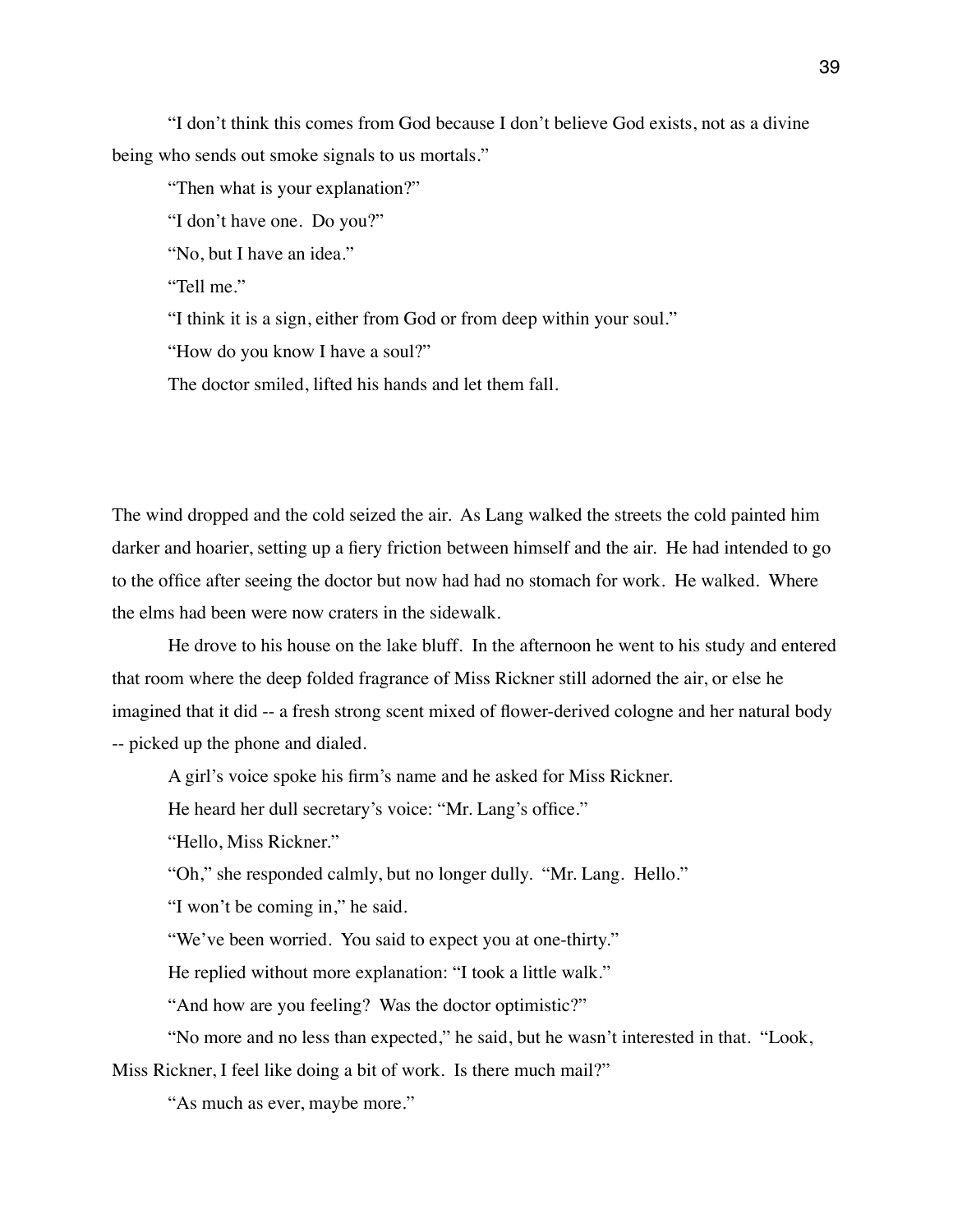"Suppose we go over our friend McIntyre's file and a couple of the others, and you could bring out the mail."

"You're at your house?" she asked after a pause to consider.

"Yes. Will you come out?"

In her employee's voice she answered: "Surely. With the mail, and what files?"

He told her then said, "You'll find a briefcase in the closet in my office. Just dump whatever's in it."

"All right." Again in the flat voice.

"And I have an idea we might get hungry," continued Lang. "And I hate to think of you slaving over a stove."

Lang felt the falsity of his words. He wanted her to come, in the afternoon, and stay into the evening, yet he had not said so forthrightly.

"So do I," she said. She felt herself propelled, which didn't please her much, but against his resolution she had only her confusion.

"Stop somewhere, then, and get some fried chicken or something."

"All right."

"Good. When will you leave?"

"Well --"

"Leave now, why don't you."

"All right."

As she put down her phone she felt a tremor of the fear that her dream was coming to life.

Philip Lang knew or believed he knew the source of the joy in the affliction, which Miss Rickner professed to find queer but which he insisted privately that she understood. She surely understood, inside; her tongue said nay but surely she had a glimmering. He believed that if she herself were afflicted she would search around in the muck of it for a pearl, that she could not just weep and hate it and be done. And even if she did, her pride would be the pearl. At this moment Lang was ready to declare to Miss Rickner that he had discovered the source of the glow, the light.

Her car arrived in the drive, and Lang opened the door before she could knock. "Hello -- and thank you. You look cold."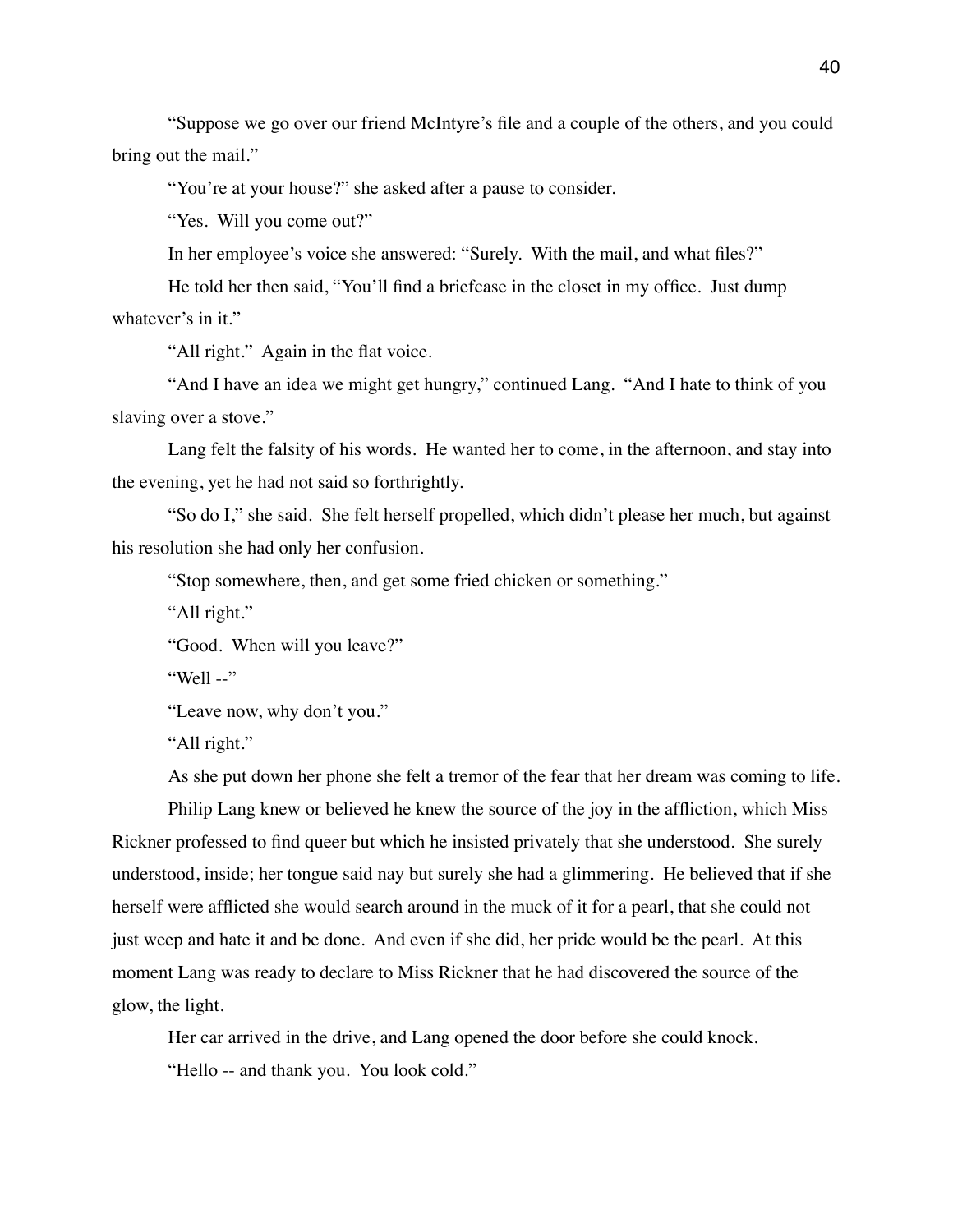Her face was whipped red in the ten steps from her car to the door, her hair streamed in the wind, she was tipped sideways against the weight of an accordian-bottomed briefcase.

He took it and she came in trembling, nervous, but all the secretary despite the fact that her hand was too cold for writing. She refused the brandy he offered, refused tea and coffee. Lang went to work reading the mail, which bored him, and eventually she said her hands were warm enough, she could take dictation. Just then he wasn't ready. So she set the table for dinner and put on a pot of coffee to brew. Later he dictated pages and pages of notes on the files she had brought, plus several letters, taxing her speed, delighting in the work in these novel surroundings and playing his eyes all the while over the beauty of her shining hair.

"Too fast," she said without looking up.

They worked until both were hungry. The work was pleasing, being the quick slick work of the brain which he had been doing every day for years, with greater skill each year and greater reward, the activity which constituted the superficial fiber of his mind; he enjoyed it, even though he knew there was something deeper that he must attend to -- some day -- and during a pause, when she looked up at him, lifting her chin as if signaling that she was ready for more --

During that pause his mind repeated what he'd said to the doctor: "I'm sick." Then he continued dictating.

A few minutes later, conscious of his hunger, he stopped, staring into an open file folder. "You look worse," she said softly, and was a secretary no more.

"I'm descending into it," Lang said.

"You are in a bad place already."

"Going down farther. I can feel it tightening."

The tightening about his forehead and eyes gave him a headache. His eyelids thickened and he imagined he could feel them splitting, which wouldn't begin for several hours, but already he could perceive the cracking of his lips and the points of fire at the corners of his mouth, the hot salt bands around his neck, the vague burning on his chest and the stiffening of his hands. And he could see the disfiguring of his hands, the swelling.

His senses were acute, as yesterday. He could detect the woman's scent, her body and cologne or perfume mixing -- earthy, floral, distilled, the smell of a forest, the scent of woman's combed hair sprinkled with water -- a deep hybrid odor. He had never before experienced such a reaction to a woman's scent. It was something like turned earth, husky and plant-like, and under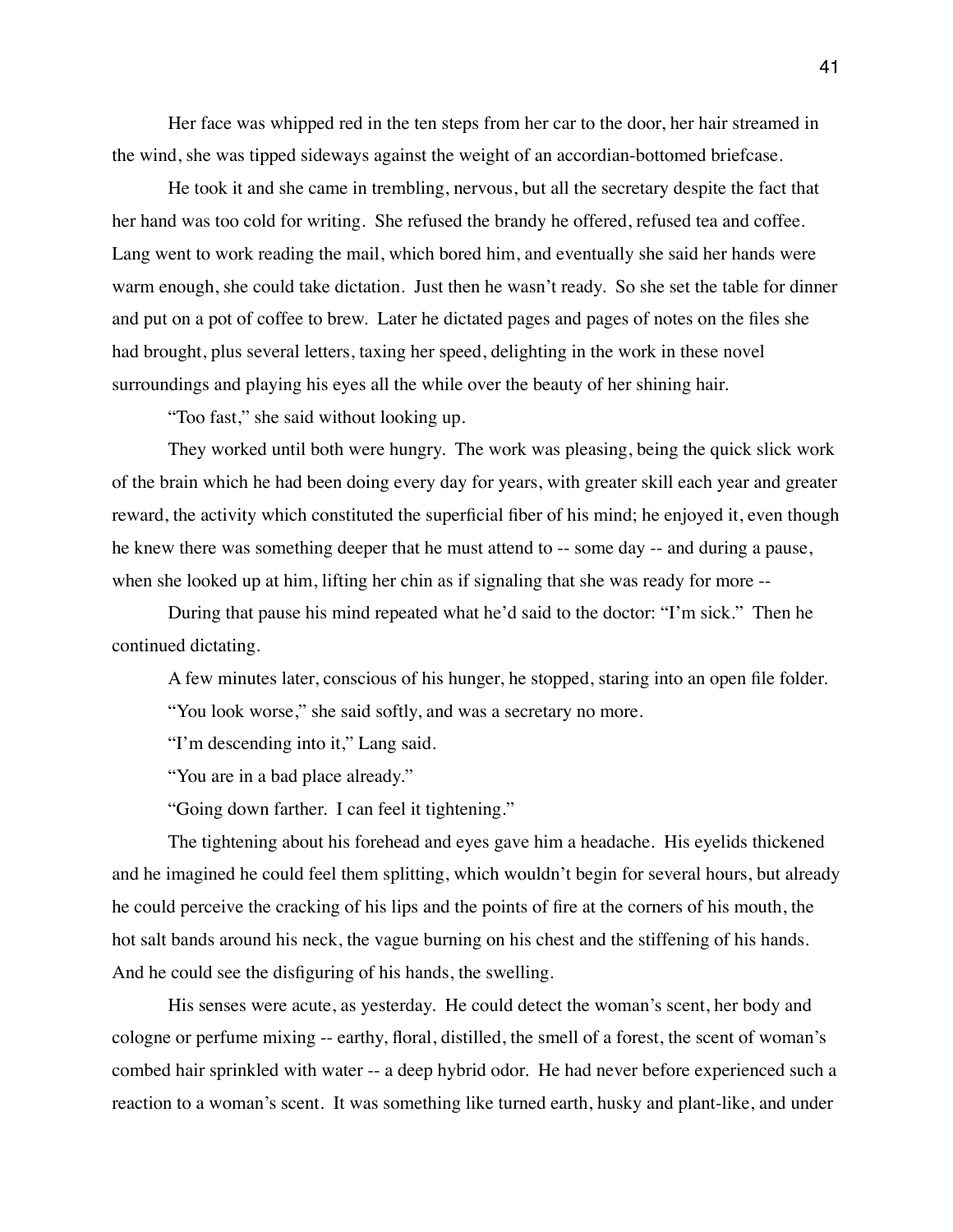the freshness was a womanly depth and the trace of her sex. The more his senses were flogged by the affliction the sharper they became. And -- he thought he'd never seen a face like hers. The purity of the green in her eyes, the black, the clear white of her eyes, the attenuated transverse shape of her eyes were an example of the beauty he had missed all the time he knew her. Now the sight penetrated him. He thought of actresses like Catherine Deneuve and Greta Garbo whose faces were too perfect; this face was imperfect and it showed her inner nature, her energy and spirit. Her hair, a long lustrous diving billow; her shoulders, starved; her arms, very long and sheathed to the wrists; her face, concealed -- until she looked up, flipping a page in her notebook, and smiled. Her teeth were quite white but uneven, and perhaps her mouth appeared best when closed, for she had graceful-lined lips, soft and ample. Yesterday he had seen her as he saw her now. He had seen so much yesterday.

"I'm reminded of yesterday," he said. "Of last night."

She gazed at him.

Lang continued: "I was dying in some way, until yesterday. I wasn't paying attention." "To what?"

"Anything essential."

He was still obscure but it was delightful, gratifying to her, whatever he meant, and she drank in this warmth. But a new idea entered her mind. It was not he talking but his affliction; she saw that he spoke this way only in weakness and would certainly speak otherwise if he regained his strength. On that day she would be as near to nothing as ever. If by luck she could help him now in his sickness he would forget her when she finished helping him to remake himself. She was a thing for his weakness, a woman of one use. It was the sickness that came to her, not the man.

"It's this affliction that has awakened me," he said, unconsciously anointing her bitterness.

Turning her head she replied, "How lucky."

"Don't you believe it?"

"Of course I do. I was just thinking the same thing. You are strengthened by adversity."

"I simply had forgotten anything existed in the world except this stuff," he said tossing the file to the floor.

"It is your work," she said. "Your clients need you."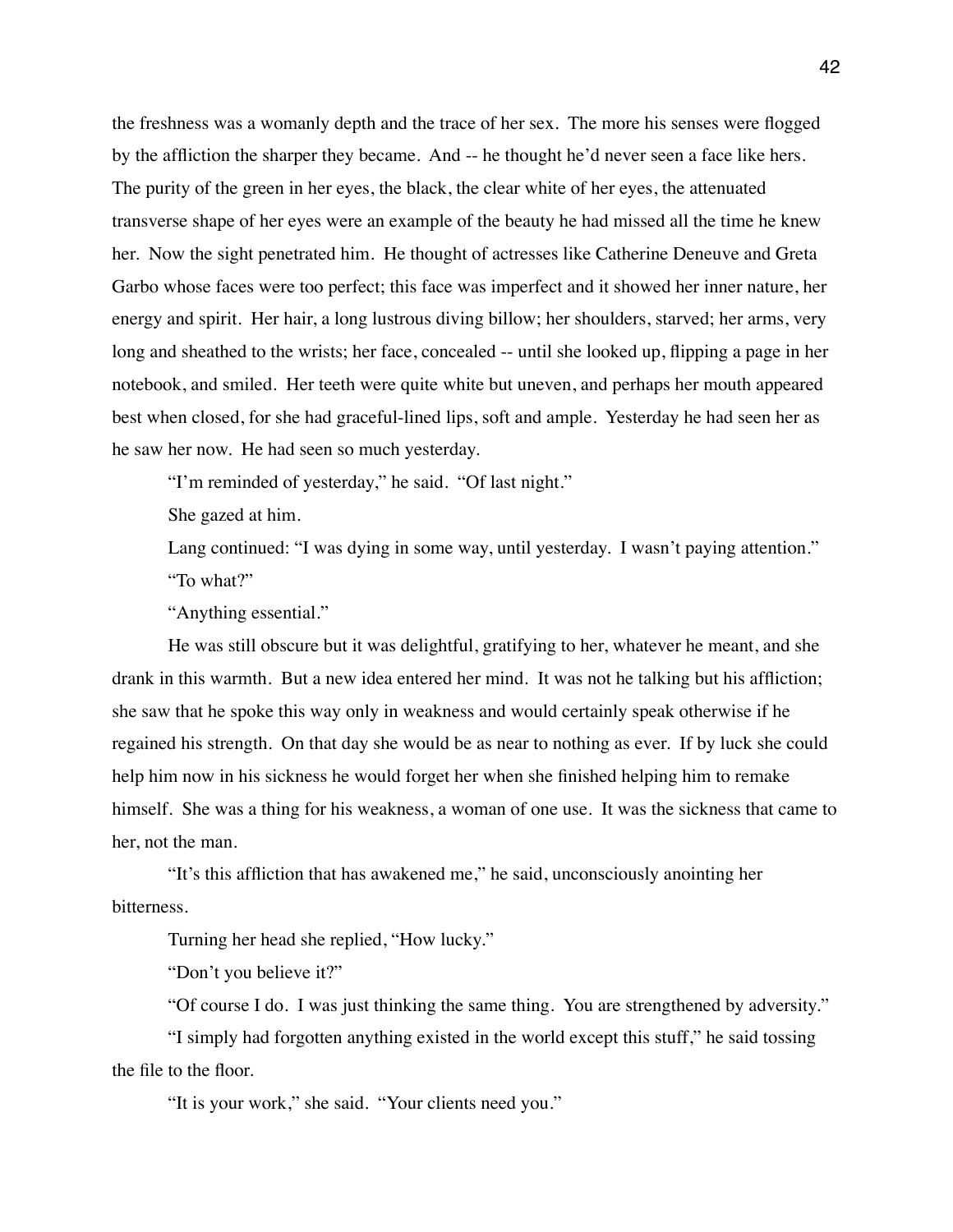"Clients like McIntyre," he said. "But I'm not complaining, just saying that this attack has -- reminded me of all I had forgotten, which was really all I should remember."

"Has opened your eyes," she suggested.

"Yes."

"Now nice that you find something good in it."

But there was a conflict in her, for a part of her was still aflux with joy. He had awakened, she said — to whom? — to her. To the one who had been a secretary and was now the woman he turned to, was now his candle, his need. He began dictating again when she herself had lost all interest, and in duty she collected everything he said into her notebook, but her mind was running away with her. She saw herself as his secretary, saw herself through his eyes as a skinny, even ugly woman who took fast dictation, was taking it now, and would serve dinner besides. She was chilled, withered and silenced by this hard knowledge. His eurythmic voice came to her, she let it come, and she wrote it all down, indifferent to the sense of it and to the the fact that his clients "needed" him. Later she refused the drink he offered and throughout dinner kept herself in silence, and forgot her joy.

She cleared away the dishes and brought coffee, and they stayed at the kitchen table to work; but he needed her less now, being absorbed much of the time in reading, so she brought out the book in her purse, stories by Dostoyevsky. If he interrupted her reading with a short burst of dictation she returned the book to her purse, worrying that he would make some comment on it, that he would think she was trying to impress him.

"Well," he said, "let's quit."

"If you wish," she said in her employee's voice, and he noticed

He said, "Miss Rickner -- something's bothering you."

"Not at all. What did the doctor say? You haven't told me."

Lang persisted: "Are you agitated about something? I intend to pay you overtime for your travel and the extra work."

Her pathetic hands withdrew from the smooth wood top of the table and folded on her skirt, and the bitterness rose in her. She stared at him, waiting.

He stared back, trying to figure her out.

She shifted patiently in her chair and offered him only the stare of her eyes -- silence and this recusant stare.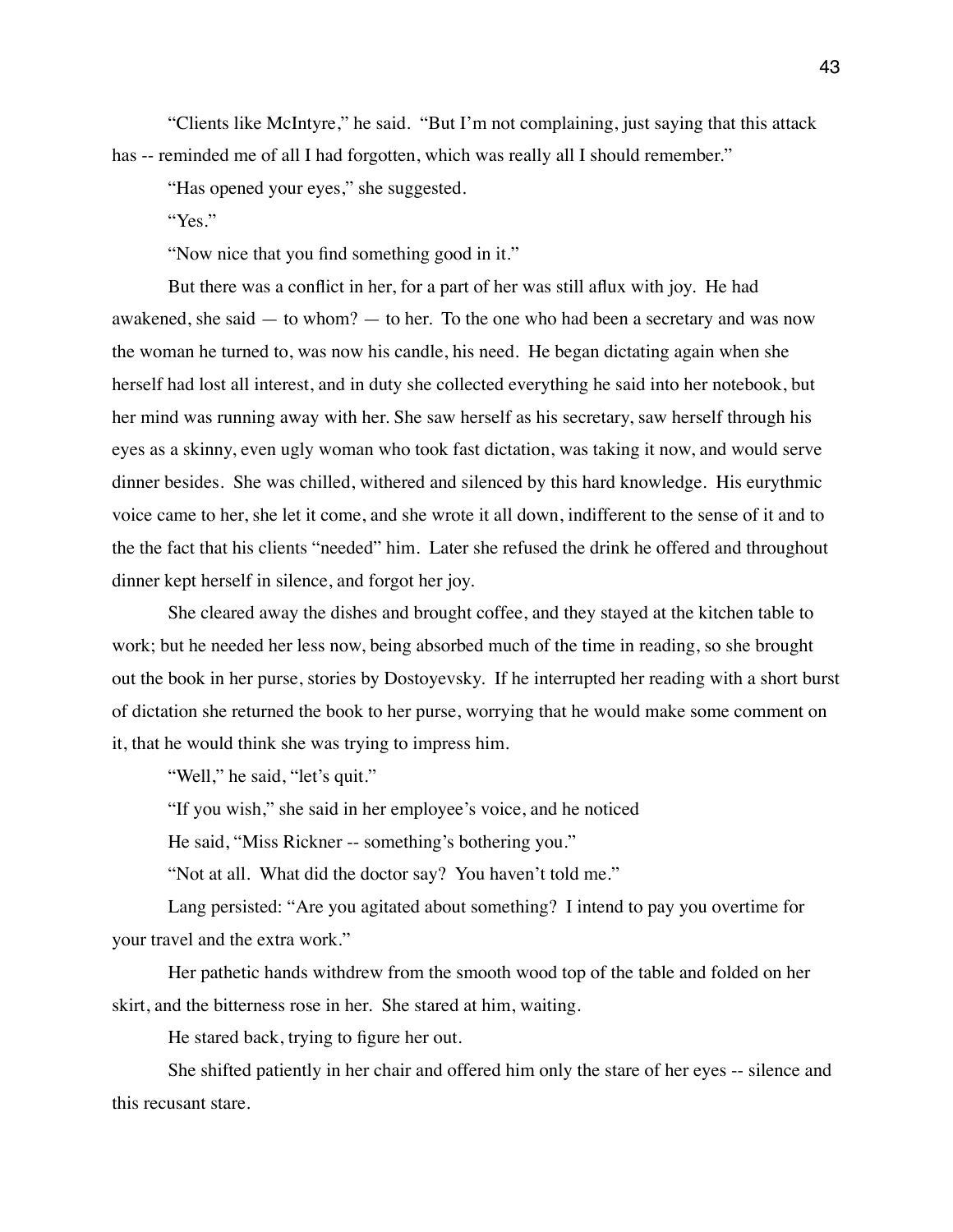They watched one another across the table, Lang pitched forward with his head and riven face hovered over his huge riven hands, his eyes half-shrouded with the scall, his cracked lips parted.

"Good God, you are stubborn," he said in discovery, and Miss Rickner's stare was unbroken and she repeated:

"What did the doctor say?"

"*Animal* stubborn, like a cat in front of a hole."

She rose and brought the coffee pot, pouring for him and herself, taking in the fragrance, then sat down to drink as if alone -- blowing softly over the cup like a girl blowing a dandelion.

At length she surprised herself by breaking the silence. "Does he think you belong in a hospital?"

This was not her secretary's voice but the one he had heard last night, smoky, silky.

He said: "You have a pleasing voice," and she didn't respond except inwardly.

She looked aside and then went on softly blowing on her coffee.

"All right!" he exclaimed. "What did he say? Well, let's see. The heart of the matter of course is beyond him, as it's beyond me, but he did suggest that I do myself no good by what he called 'self-inflicted wounds,' which apparently come when I'm asleep.

ripping open these gashes, while I sleep, these bloody gashes."

A smile spread reluctantly over her features and Lang added:

"Self-control while unconscious, a new concept in medicine."

"Did he offer any hope?" she asked, sounding as if hope was a good idea.

"Not exactly. He is an honest doctor so he was neither hopeful nor pessimistic, just scientific. He said he was in the dark."

"Surely he can help you."

"Oh yes, even if he can't heal me. He prescribed some new medicines."

"Have you tried them?"

"No."

"Where are they?"

"Around here somewhere. He also suggested that I beg the Godhead to intervene against the malevolent forces of nature. Funny, I thought it was God who created nature."

She smiled her unbeautiful smile and was about to speak but Lang resumed: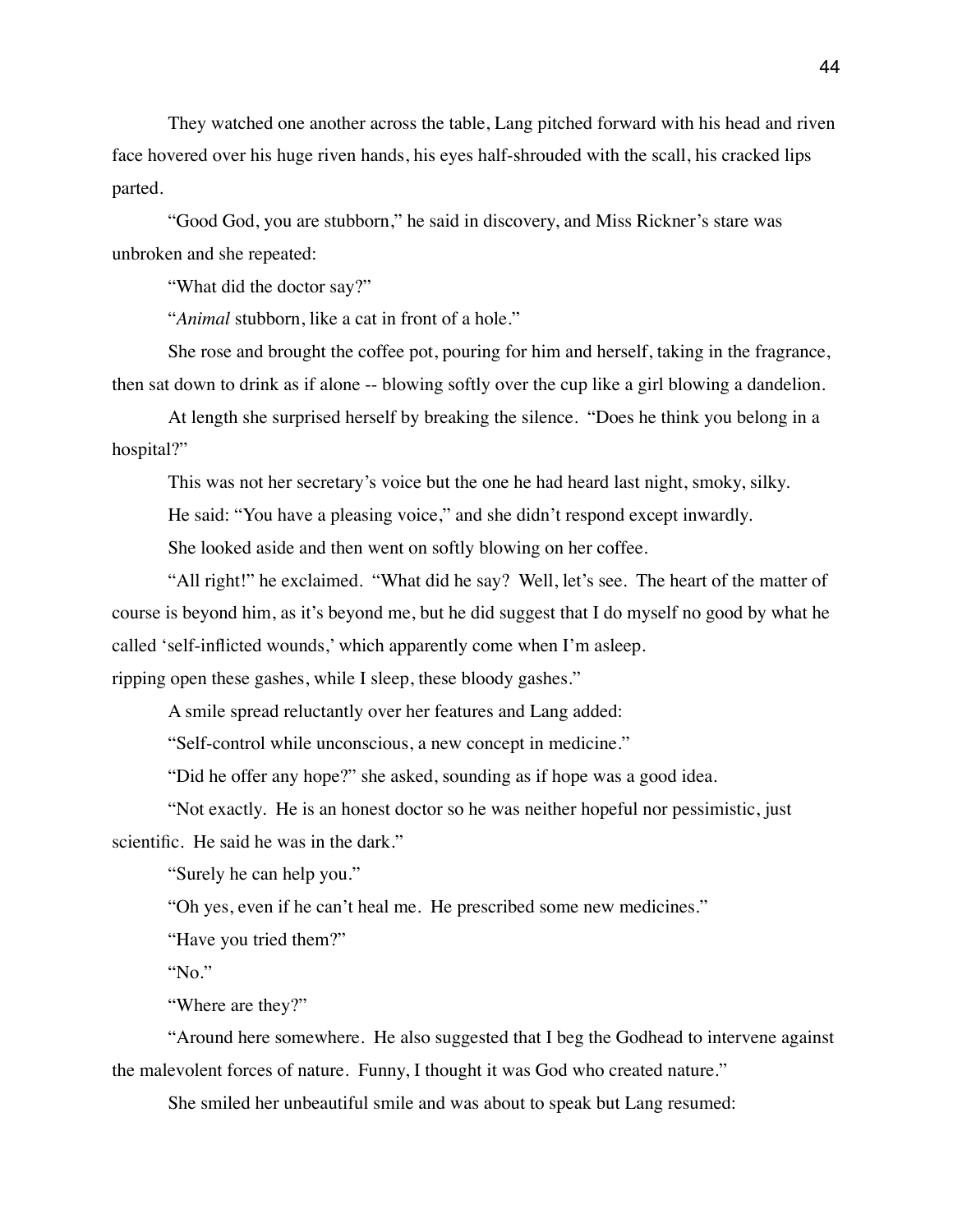"It worked once. I told him about it, at his request more or less, and he said it should be worth trying again."

"If prayer works for you," she said blandly, "why not pray?"

"It works for the believing, if it works at all."

"You said it had worked for you."

"In the past. Are you joining with the doctor?"

"No. I am asking you a question."

"Well tell me, do you pray?"

"No."

"Then maybe you shouldn't go around telling others to do what you don't."

"I don't *go around* telling people anything."

"Besides," he went on, "you said last night that if this curse were on you you'd just hate the hell out of it and grind your teeth at it."

She smiled again and defended herself. "I'm not advising you to do anything, Mr. Lang, except maybe to try the new medicine. I only say that if praying would rid me of this curse, if I had it, I wouldn't hesitate. If I believed it would work I would believe all that was necessary to set me free to pray."

"You're free right now."

"No I'm not."

"You'd drop to your knees and pray like a zealot to empty space, is what you're saying, if only you could deceive yourself into a temporary belief that it works."

"You are misunderstanding me. I said quite plainly that I do not pray, but that if I believed, as you once did, I would pray, since it worked for you once."

"Well then tell me, would you pray for the gift of belief, so as to be equipped to pray for a cure? Would you pray for faith so that later you could pray with faith?"

"Mr. Lang," she said, "why do you persist in missing my point? I do not pray because I do not believe."

"All right, but Christians pray for faith or for stronger faith all the time. Faith is a gift so why not ask for it?"

"I don't know or care."

"Lies, Miss Rickner, lies," he said. "It is a lie and yet they pray for it."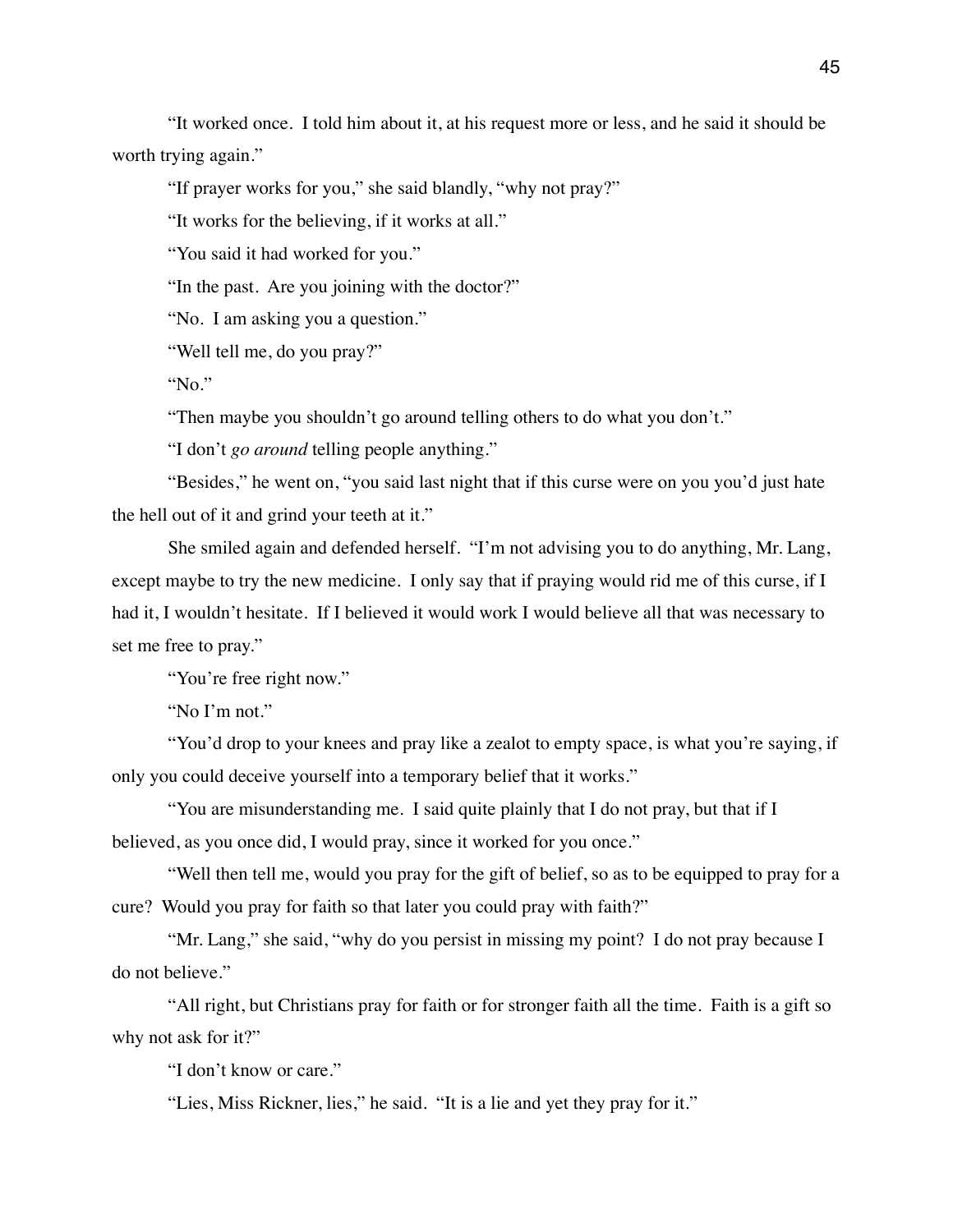"Oh, don't call it a lie," she urged him. "Some believe and some do not. I would not condemn either group. The mystery is so tremendous and hope is so powerful within us that --"

"Right, hope. I would rather just hate it, this affliction. You were better last night."

"Hating will not heal you," she said calmly.

"Neither will prayer."

In her smooth cotton blouse Miss Rickner's wide and fragile shoulders hitched up in the suggestion of a shrug. "You just finished saying --"

"Once, yes," he cut in, "but not now. Twenty years ago when I was a student and this thing crushed me, but not now, not today, no."

"Perhaps you're the one who's stubborn," she answered.

"And so are you, with your idea of just hating it, which is apparently O.K. for you but bad for me."

"Forgive me," she said, "for trying to advise you."

"I have nothing to forgive. But I tell you I will die of this damned thing before I go back to the old cure." But as he spoke he received the consolation of hope; he did not expect to die just yet.

"You are saying things you don't mean," she declared.

Letting it go, Lang added: "Even if the old cure were the truth I wouldn't go back to it."

Her eyes froze on him for a moment and for that moment she looked dead, an amazed corpse; then she came to life with a gentle smile and another brief shrug of her reedlike shoulders. "That is irrational," she said. But she knew that Dostoyevksy had created his greatest drama on that very idea.

In the emptiness of their double silence Miss Rickner finally stirred, removing carefully the long silver clip that held the rightward sweep of her hair, and in a manner almost selfappreciative she ran her fingers through her hair -- several times, until she became lost in it, filtering her slender fingers in a rhythm through the compliant brown hair during several minutes of a silence that seemed like a bridge between herself and the man. Eventually she lowered her hand, her hair slipped forward on both sides of her face. The old silver clip lay beside her notebook, and for a time she gazed at it: silver on wood, a kind of austere beauty.

Then out of the stillness she retired deeper into a sphere of acid recollections of the days when she was a seventeen-year-old girl with the hideousness sheathing her entire body, including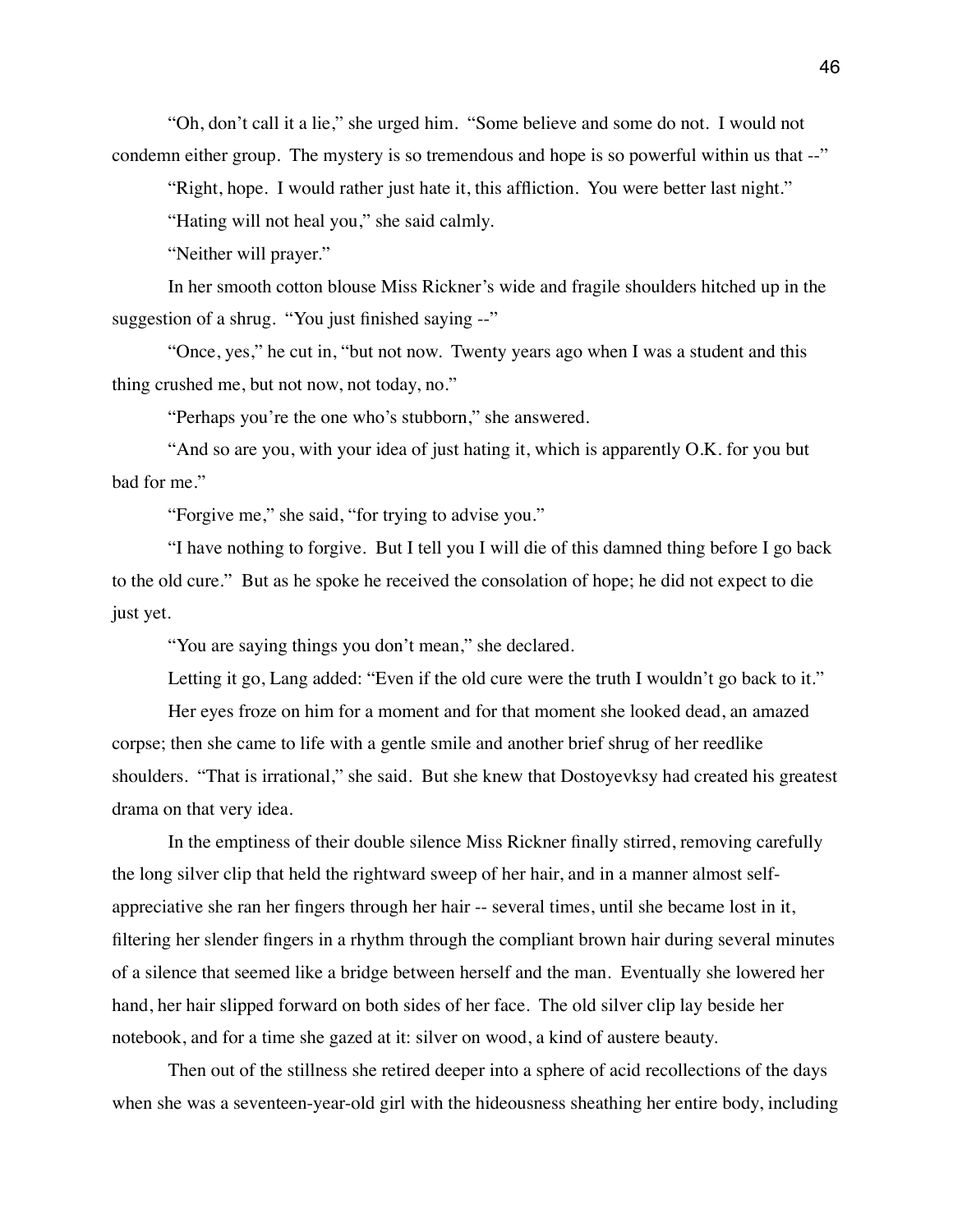especially the parts that could not be concealed, the hands and face. She had prayed then, a child as she saw herself now, begging a clean and shining Jesus in white for one day's relief. He had promised her this, promised that the burning would cease, and the pain, the agony of washing, the impossibility of sleeping -- would all cease.

Later another Jesus, ragged and crowned with thorns, barely articulate, wounded, beaten and scored, told her No, this was her cross and she must bear it. It was hers; very nearly it was her. What a horrifying message this wounded Jesus had delivered, this powerless, victimized Jesus who bade her follow him -- for all her life.

The gall fluid of this message flooded her veins and her girl's brain. It took away her blind courage and hope and gave her instead a vision of ghastly illumination.

She did again her duties of the previous night, drawing Lang's bath and mixing in the medicinal powder, and later she applied an ointment to his back. To her his distress was nothing vile. He was a boxer whose sweat, a warrior whose blood she ached to absorb in her own body, embracing him and in a single act declaring herself and possessing him. So far was he from vile that she wished she could take his head to her breast, kiss his cracked and burning mouth, cooling it with her own, caress his scalled hands with her lips and cheeks. So far was he from vile that she loved even his gashes.

Stretched on his back on the couch Lang spoke gently to her and she came, tranquilly, sitting on the edge of the couch and looking down at him. He began to see love, perhaps only kindness, in her attentive eyes.

His burning hand enclosed her hand and she covered it with her own.

He said, "You are beautiful."

These words echoed within her, wafting in reaffirmation within his silence, over and over again, that she was beautiful. She did not care if it were true, only that he had said it.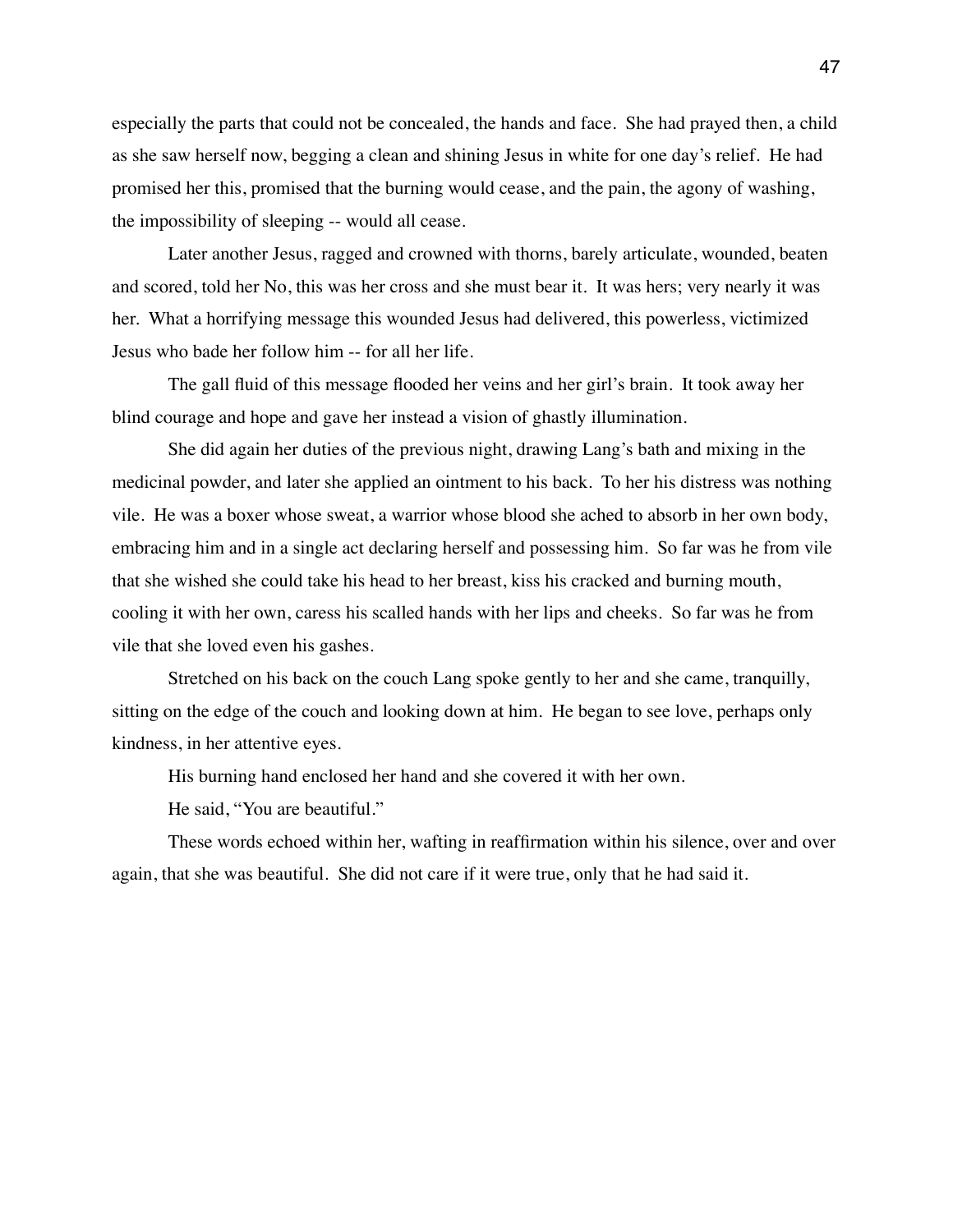## Part III She drives fast

Her heart throbbed in her breast and her mind repeated his words, and dwelt on their meaning, that she was the source of delight to him. This pulsing center was the source of an intense longing to hear him say it again, so she could watch his lips as they struggled to form the words that echoed in her mind. He did speak, the same three words, in a deep ne appreciation that amazed her.

He spoke of her beauty out of the strange clarity and perception of his heart in the midst of his affliction, speaking as if inspired, yet knowing all along that a man in the midst of good health, a man such as he had been, would see no beauty in Cynthia Rickner at all, knowing that what he saw with such brilliant vision was invisible to normal men. He was sick, his body descending while his mind rose. And his mind was rising to the place where her beauty dwelt, his faculties of clarity and vision saw the radiating power of her loveliness and truthfulness, a soft silent power, the integration of her lustrous green eyes and her unspoken thoughts, saw the hidden delicate glory of her person. He heard the song of her soul. He understood her need of song, her singleness, her body, blood, voice, her soul's hunger. Lang perceived this hunger and he longed to fill her need if he could. He said a third time:

"You are beautiful, Cynthia."

As he spoke she watched. His lips were so scalded they hardly moved, his voice was faint and flat with pain.

Her eyes roamed over his face and she didn't answer, but gradually a fragile smile came to her lips, her full lips glistening with the smile, and then her eyes closed and she freed her hand and covered the hand which covered hers.

Lang was descending. He had ceased altogether to notice the condition of his skin, yet his senses otherwise were acute -- so that the sound of her steady breathing was perfectly clear to him and the scent of her body remained active in his nostrils, and the infinitesimal aureole of her hair before the light was visible to him. She sat with her eyes closed and her hand over his hand, her smile having faded, and she was total composure and contentment over him, not hovering or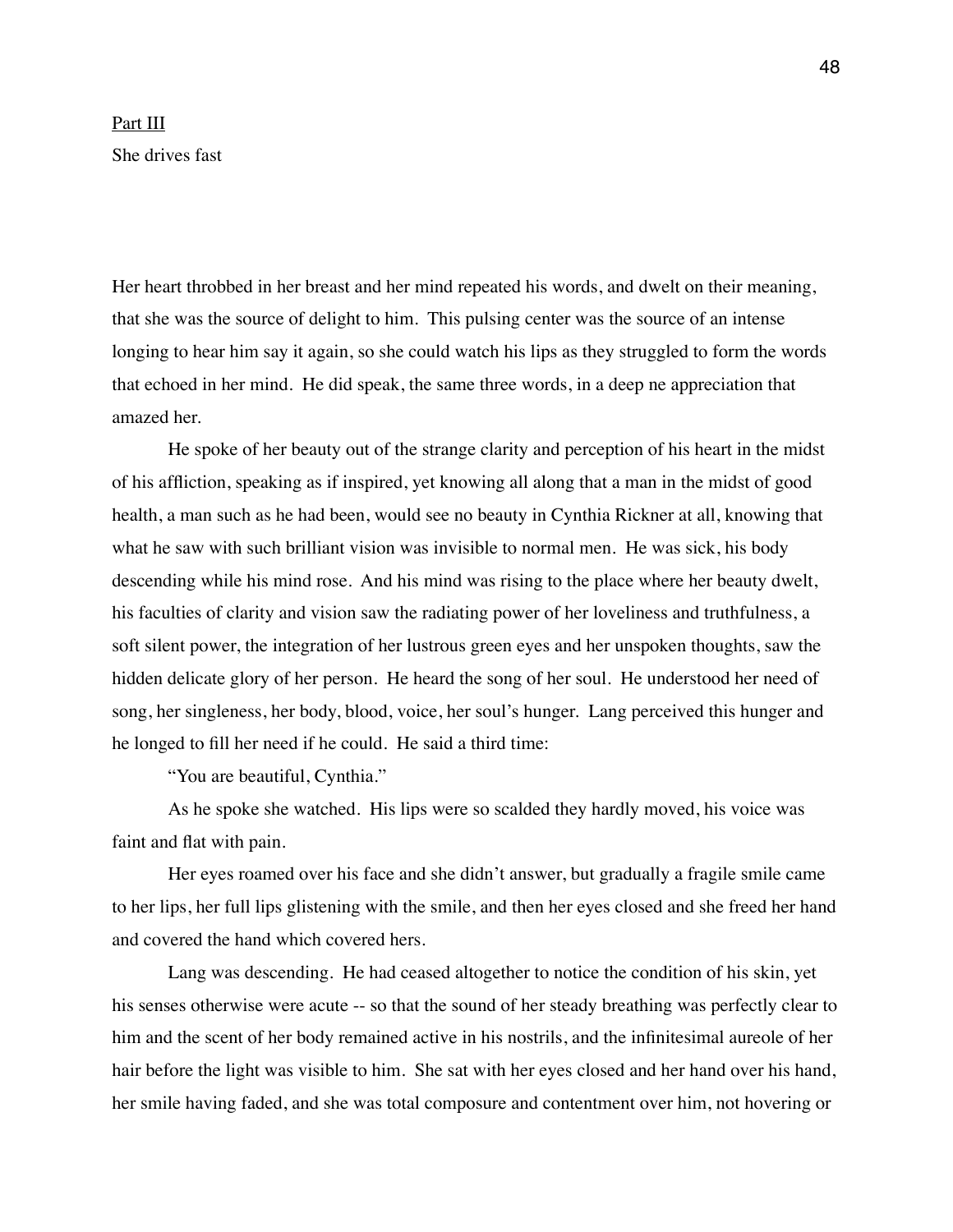waiting but simply staying. Her forehead, her long light eyebrows, her closed lids, her straight and daintily flared nose, her mouth -- all were totally composed. Her complexion still seemed to feel the effects of the cold weather. Her hands were warm and calm. Together Cynthia Rickner and the affliction aroused in Lang an unreasonable and resistless certainty that nothing is vain or wasted. He had a sense of the beauty that justified -- perhaps -- all life.

His eyelids cracked deeper, thickened and finally closed; and his sense of beauty was driven out by a more intense pain. Yet he lectured himself that this pain was really quite mild and could be endured. The pain around his eyes drove away his certainty that nothing is wasted; his mental clarity and penetration drove out everything including the light, left him changed, alone in the dark with the tumid pain behind and within the thickened eyelids.

Every attempt he made to part them was painful. The woman washed them with a solution and then applied an ointment with her gentle fingertips, and this let him see for a time, so he watched her, but it was with a dull gaze now, carelessly. Then he relaxed, letting the lids rest closed, and could not open his eyes after.

"Shall I wash them again?" he heard her voice.

"No," he said, "don't trouble."

"It is no trouble, Philip."

"No," he repeated, conscious that she had called him Philip. "They would only freeze shut again."

This freeze was in fact a burn. He did not use the energy to comment on that.

The scall spread and went deeper. The shriveling was more horrid because it was thicker, the color was deep, melanic. If Lang moved he disturbed the arrangement of the lines and open creases, cracking out new patterns of thread-thin blood lines and bestowing on himself swift superficial pains which as the evening passed were less superficial, which moved in deeper waves. Where the skin ordinarily was drawn taut, as over his ankles, knees and hands, it was compelled by the affliction to thicken, while in the flat places of his body, such as his chest and inner thighs, it was now drawn -- or so it seemed -- taut and hot, the new creases showing the tension. There was some blood and a lot of serum.

He asked Miss Rickner to leave.

She only replied: "Have you a pair of long johns?"

"Are you trying to make me laugh?"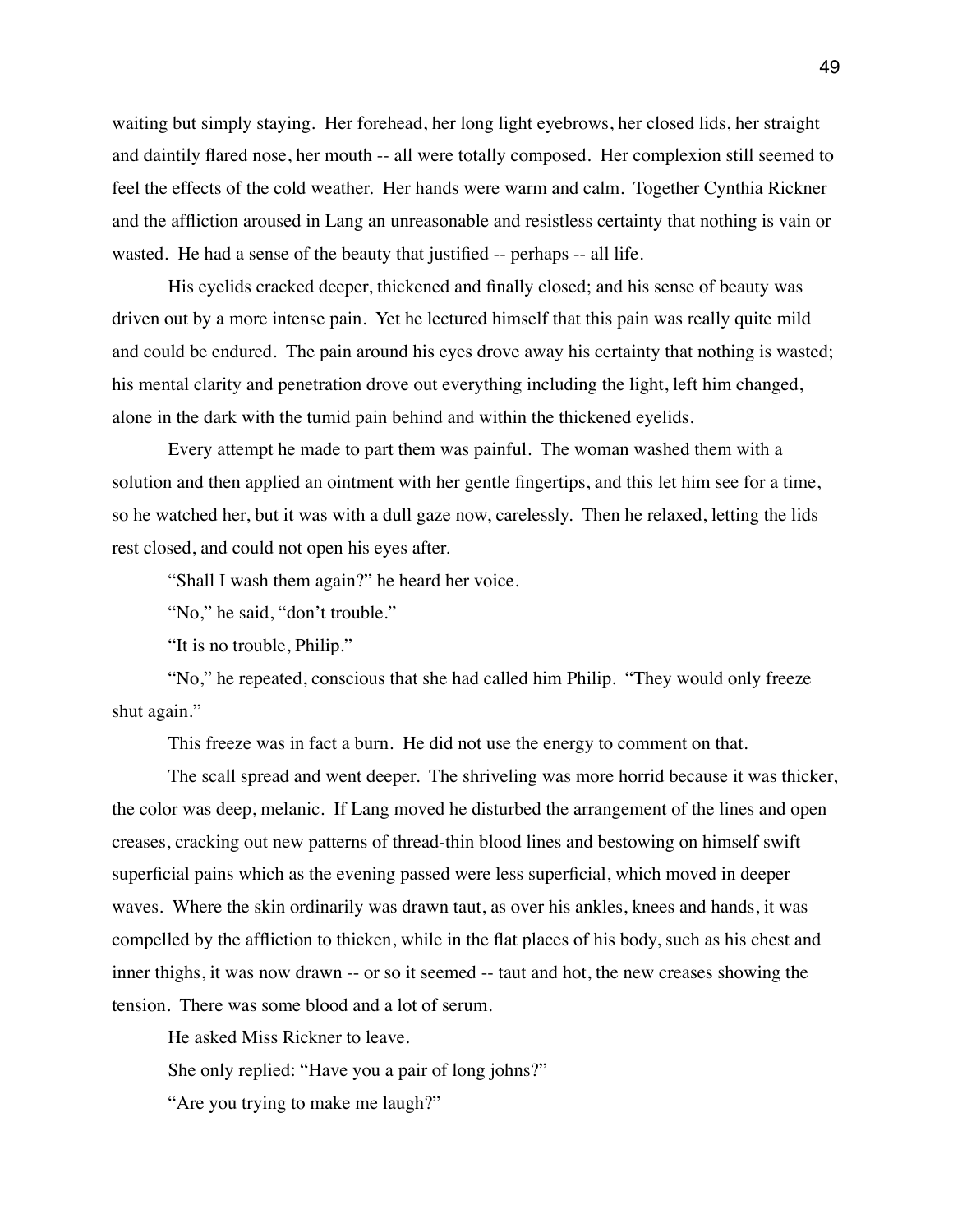"No. Please. Do you have any long johns?"

He told her where they could be found and heard her leave the room. She was not a woman who swished when she walked. She made softer noises that he would have missed had he been less alert.

She was gone and the room was quiet; he could hear her rummaging in his dresser. Several drawers opened and closed, then he heard the rapid soft sounds of her approaching down the carpeted hall.

"They are not there," she said from the doorway. He could picture exactly where she was standing.

He told her another place to look and she went back. He could remember the last time he wore the long johns -- a walk along the shore on frozen sand, on a day when the frigid west wind had driven the ice far out into the lake.

Miss Rickner found the cotton long johns more or less where he said they would be, then went to the kitchen and filled a big pot with hot water. She took the pot and the underclothing to the bathroom where she mixed the contents of a packet from the drugstore into the water, squeezed the long johns into the pot to soak and returned to the study, wiping her hands on a towel. She sat in her place by his legs, with the towel draped over her shoulder, and watched his face.

Lang said, "I wish you would please go home," speaking through torched lips. "I am so repulsive."

"How can you expect me to leave you like this?"

"Just go, please. You are very kind, but I can get along alone." His voice had a strange, parched quality, and when he said "go" his stiff lips could not quite manage the vowel that followed the initial consonant.

"Of course, you could get along, but why? I can help."

She watched his face, and observed no change; it was immobile, as if the scall had the ability to hide the pain it inflicted.

Miss Rickner asked, "How do you feel now?"

"Well enough."

"Are you able to stand and undress?"

The mask did not speak.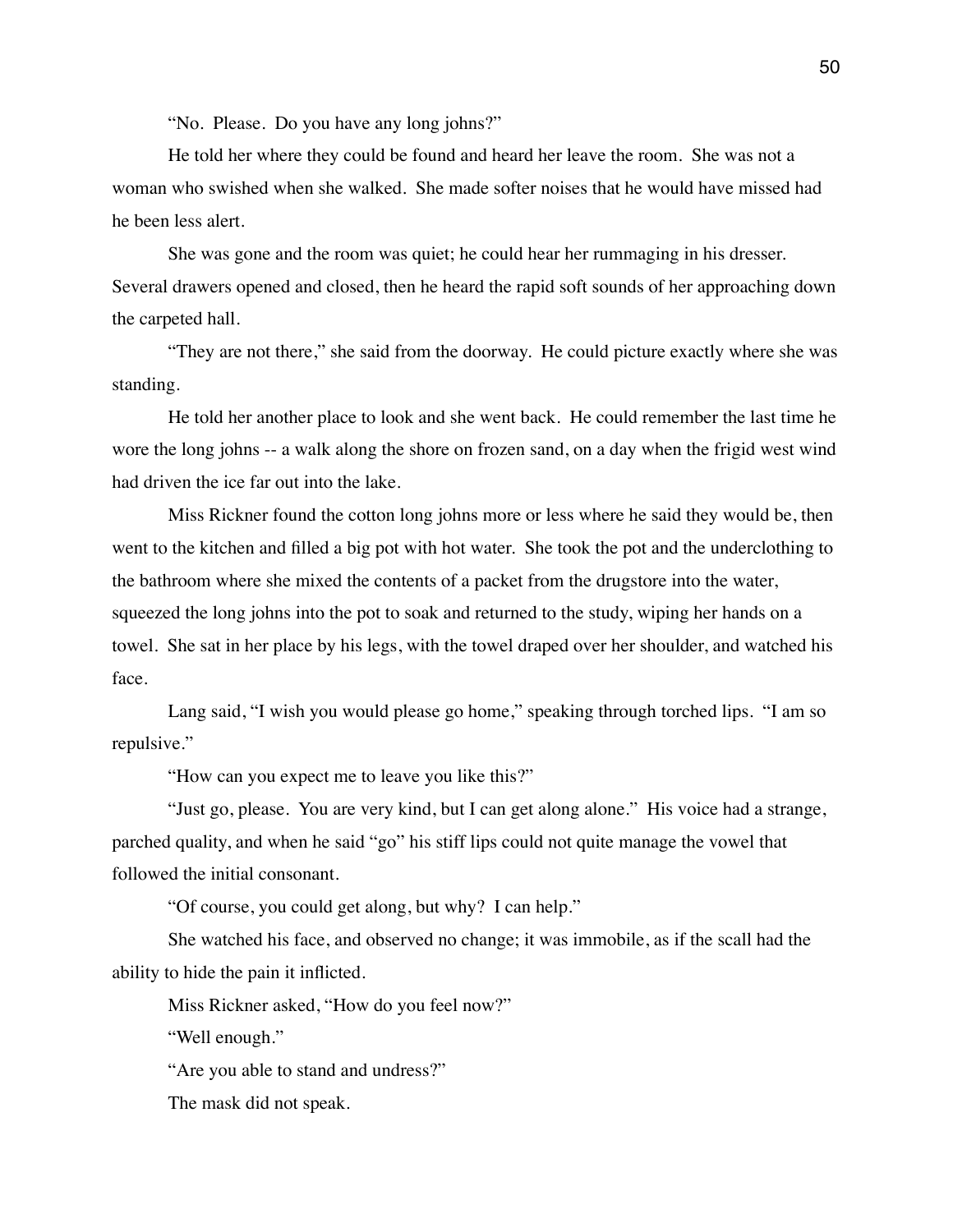She said, "It will hurt, I imagine."

"Sure it will."

"But if you can undress I will help you into the long johns. They are soaking in medicine."

He repeated as if incredulously: "Help me into my long johns. Christ, what are you talking about?"

"I've soaked them," she said patiently, "and if you wear them and we cover you up to keep them warm, it will help, I'm sure. Will you try?"

"Damn it, I don't want you to see me like this."

"I won't look."

"I want you to leave the room."

"All right, fine."

He heard her leave, and return; and he heard the dripping of the water as she wrung out the cloth, put the underwear in the pot again and clamped down the lid. He put it together in his mind, that she must have brought a second pot to take the wrung-out water. He imagined her twisting the cloth, placing the lid on the warm pot -- and he reached out his hand and felt the hot metal.

"I'm leaving. Hurry, while it's warm. Pull this blanket over your legs."

She took his hand and guided it to a blanket, then to the pot again.

Returning in a few minutes she found him on the couch, breathing hard, but well settled under the blanket. It was only when she noticed him out of his usual form, in a huge unfamiliar pile, that she realized what a big man he was. He was shivering in convulsive waves; she hastened to the bedroom for another blanket and spread it over him. He lifted his hands free, and rested them on the new blanket, and thanked her.

She told him to sit up straight and buttoned his shirt to the neck while he fumbled under the blanket, fastening his belt. His jaw was gripped shut against the shivers.

"You'll be warm soon," she promised and covered him more securely, tucking the blankets in around his hips and legs, directing him to roll first his right side then his left a little upward, while she folded the blankets close around his body. "Now you'll be warm," she repeated, and if there was the hint of a nurse's attitude in her voice he didn't mind.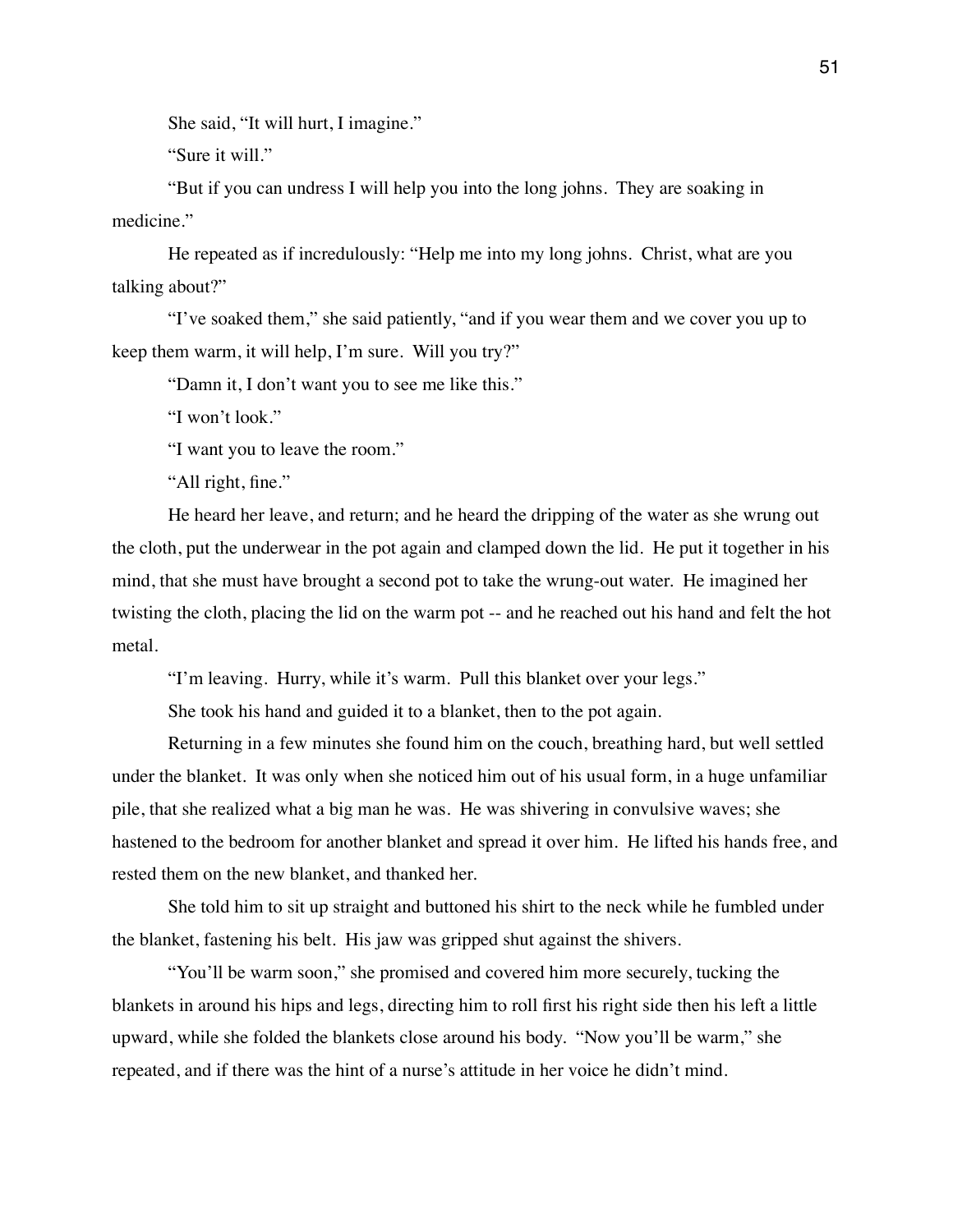He vibrated throughout his length under another fusillade of shivers but kept his jaw tight shut.

His breathing was more like gasping, and his limbs were exhausted. Such fulgerating pain, such bright flashes of pain everywhere over his body, such breathtaking shocks of enveloping torched pain he had not known in twenty years. He had stood up violently to undress, like a swimmer plunging in rather than going in by degrees, and had paid for this violence. Before she came back into the room he had stood swaying, trying to balance himself in his blindness, weak, light-headed -- until he braced himself against the arm of the couch and waited for his balance to return. Then stooping to pull on the long johns, which clung to his legs, wading steadily through the showers of pain as from a flame-thrower, while he dragged the leggings up with one hand, steadying himself with the other -- while all this was going on he thought: "What if she sees me like this?"

He tripped and stepped on the lid of the pot. This alarmed and stopped him, and he stood still for a minute or two, with the leggings half on and half off, caught between pain and embarrassment, thinking rationally: "There is no need for shame!" -- but his stance would be so ridiculous if she saw it. Should he call to her, to stay away? He didn't. He struggled into the long johns and fell to the couch, groping for the blanket, thinking: "She is a generous, kind woman, and I love her voice."

He was burning and salted, so he felt, but as he caught his breath he believed he could handle it, the pain, the giddiness and the "shame." He lay there panting, wanting her to come back, smelling the queer organic odor of the medicine, which had a familiar touch to it that he couldn't identify. Using his fingers he opened one eye, which made him reel, and the eye flooded immediately with tears that blurred his vision of the room. He did not see her.

When he realized she had come back and was helping with the blankets he made no objection. Her closeness cleared his head. He felt less like a grass-eating dog. He allowed her to work at buttoning his shirt and tucking in the blankets.

She bent over him and her smoothing hands roved up and around his shoulders, tucking the blankets down and pulling their edges safely away from his face, and her tresses swayed cheerfully loose -- she gathered them back on both sides. Then she straightened her body, took her loose hair again in both hands and scooped it back, then stood still with her hands lost in her hair, and for that moment she did not watch him or think of him, but was lost in her own mind, in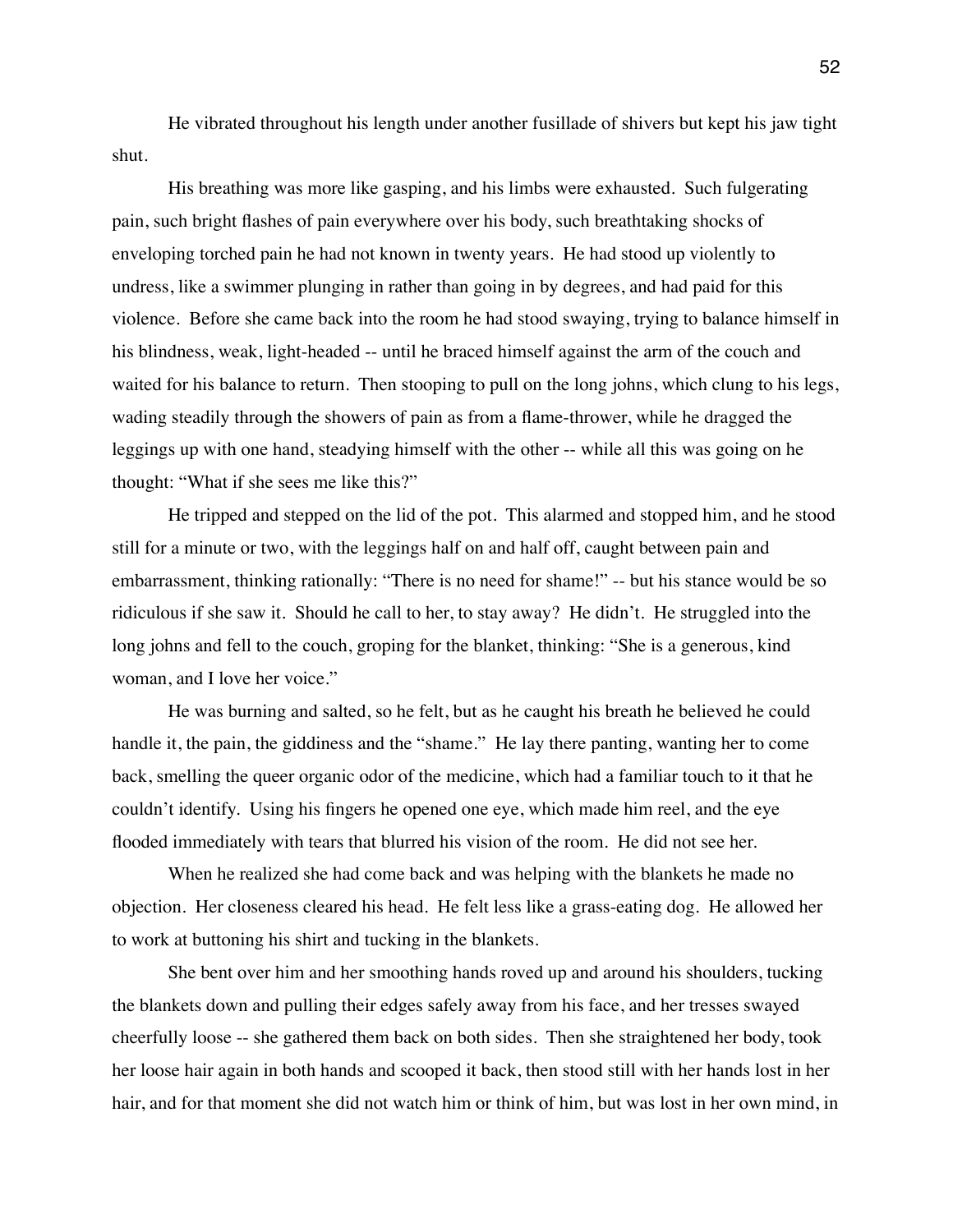a state something like happiness. His suffering at that moment did not disturb her, nor his shut eyes and mask of a face startle her.

"Any better?" she asked.

"Yes, much. How long do you suppose it will last?"

"Oh, I should think several hours. The blankets should trap the heat and moisture, which should give you some relief. If you don't thrash around," she added.

"It was a good idea. You should be a nurse, so much more useful than working for a lawyer."

"I am a nurse," she said with some irony. "For the present."

Though it was he who introduced the word he found he didn't like it. "Yes," he admitted, "you are, and a good one."

"But you are a bad patient, Mr. Lang."

"Please, for God's sake, don't call me that."

"What, a patient, or mister?"

"Either, but especially not mister."

"If I am Miss Rickner you are Mr. Lang."

"All right, Cynthia."

"Thank you, Philip."

After a silent pause in which she felt his presence with a glowing warmth Cynthia said: "Can you open your eyes?"

"Not without trouble. I see 'darkness, which the blind do see.'"

"Would you like me to read?"

"Yes, what a good idea. "Milton's poem on his blindness."

He directed her to the book and she sat and read the poem haltingly -- "his state is kingly" and he needs not us -- after which Lang wondered if Milton had ever lay around in soaked underwear. Cynthia read the poem a second time with more assurance and emphasis, and Lang said:

"I feel better, thanks to you."

"I'm very glad you do."

They avoided the use of names. He felt that she was indeed Cynthia but to call her so still rang false.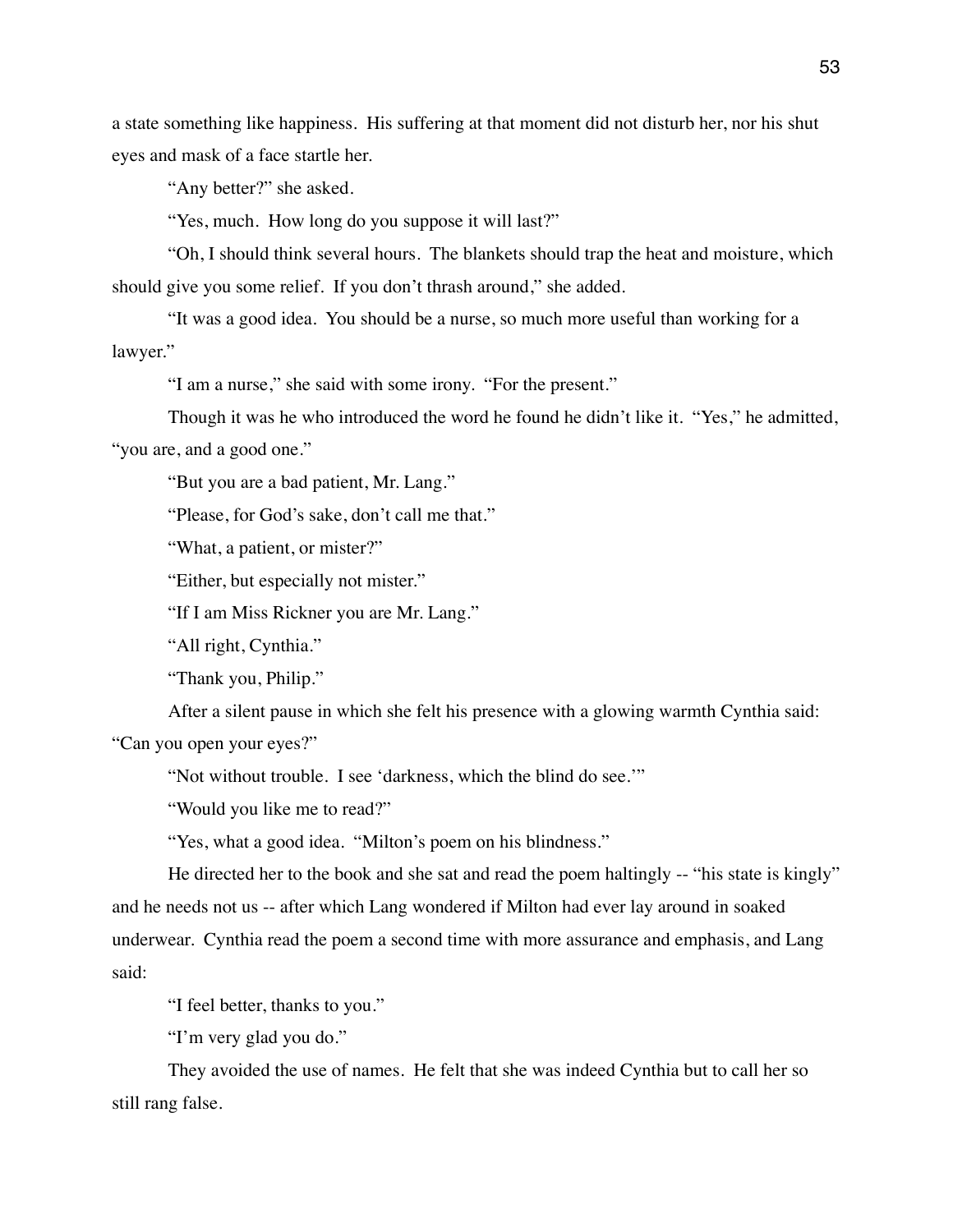"You know, I feel inhumanly strong now, I can feel my guts in me again. I feel as if I could lift up this damned thing and throw it off with my own strength, or if it wouldn't be thrown, I could take it in, and kill it inside me. But it's just the relief isn't it? Temporary relief. Without the medicine I'd still be desperate and my will would still be deep away inside me, hiding in its burrow like a frightened fox -- poetry! -- I mean that I know I'm riding a wave, that's all."

His voice was hesitant yet he spoke burningly, and she listened, uncertain, with a small twisting in her depths, in her physical center, a small surge of -- an unidentifiable thrill.

He asked, "Does your will ebb and flood, when you are sick? You give it a little respite and it rises up like a standing bear, and during the real onslaught it is stunned away inside you. If it's working at all, which you can't know, it's working on the next wave of --"

"By 'will' do you mean courage?"

"I suppose I do. You've thought about this more deeply than I have. When I'm doubled up gasping, or terrified that it won't go away this time, that this is a life sentence -- then I just endure, from one minute to the next, and there's no courage in that, or will; there isn't even any knowledge of who I am -- much less why."

"Meaning -- what do you mean by why?"

"Why we're here, why survival is an imperative. When I can stand upright again, when the torch isn't playing all over my body -- as in this minute with you -- then my will rushes back and I realize I have what I need to survive the sickness. Is it anything like that with you? Does your will ebb and flood?"

She said "Yes" as if in confession. This ebb and flood was the essential rhythm of her life -- she, a woman who as a woman lived in rhythms, was conscious of this one rhythm above the rest; and she wondered that he asked her about it.

"Do you ever get sick?" he asked. "I mean everybody does, so --'

"Yes, of course," she said not wishing to carry the subject any farther.

"It's so instructive, don't you think? When you're a normal man and up to your eyes in the stupidity of your health you get the damnedest notions, the most gigantic idea of your powers."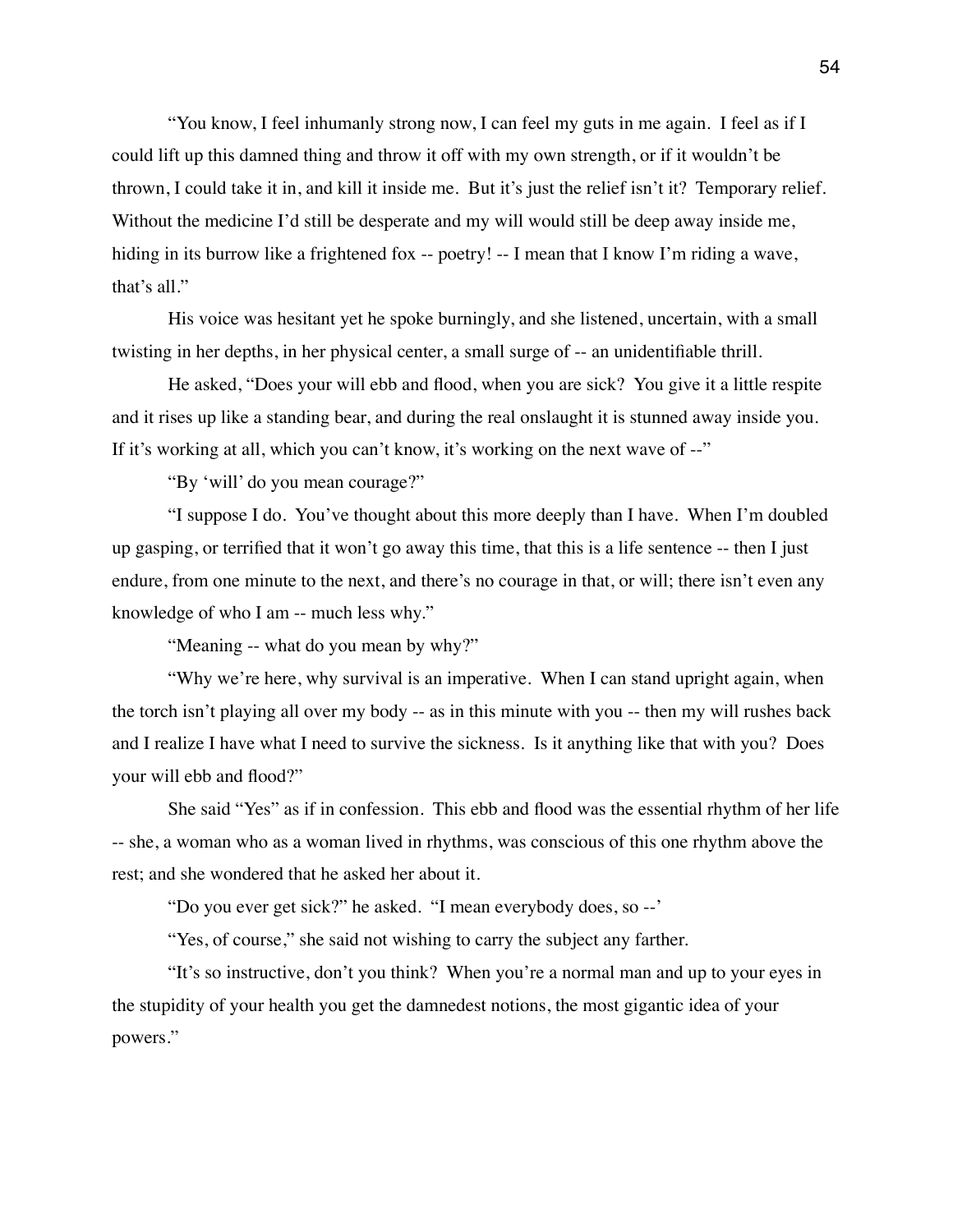They said nothing for a moment and Cynthia was thinking that sick and well were terms that did not apply to her. She was gazing at his wrapped body on the couch and at his afflicted face -- seared, eyeless, large.

"Is it bad for you," asked Lang, "when your monthly -- inconvenience -- hits you?"

She almost told him to mind his business, but in a moment she heard herself answering, her sense of offense turning to an interior, delicate gratification. Maybe she was pleased that he could acknowledge in this way the male-female difference.

She said, "I have never borne a child, and some women believe this makes it harder, yes." "Do you take those pills?"

"Which pills?"

"I don't know the name. Those women's pills."

"No," she said.

"Maybe you should."

She laughed in long splashing gusts and made no effort to control it -- and the sound of her laughter was so strange that blind Lang was puzzled at first, because he had never before heard her laugh. When he realized it was laughter and that there seemed to be no end of it, he said, breaking in:

"Wait a minute."

She covered her mouth and subsided.

"Really," she exclaimed with an effort.

"What's so funny?"

"Well, you are practically immobilized and you refuse medicine for yourself, but you begin to coerce me into taking Midol pills for something which I survive perfectly well every month of my life."

"I haven't refused medicine," he said. "Just look at me."

"For a time you refused."

"Well, but when it got bad enough I took the medicine, didn't I."

 "And I also take medicine when things get bad enough," she said. "But I won't take it for that other -- for the monthly illness, as you call it."

"But why not?" he persisted.

"Simply because I choose not to."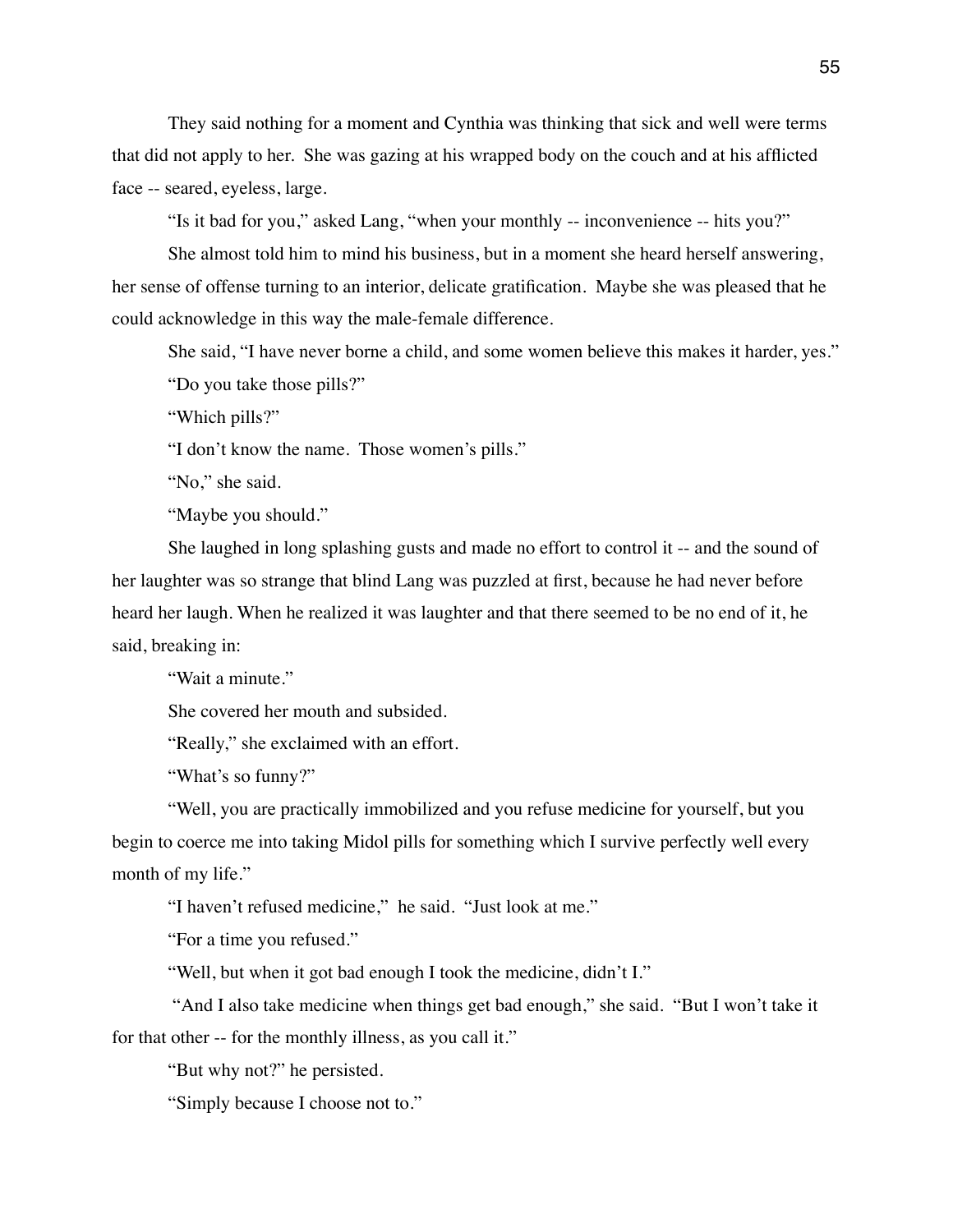Miss Rickner slept that night in the guest room and set the alarm for five. All night long she was overwrought and skittery, jumping (and her heart going wild with apprehension and worry) at each little sound from within the house or without. She was either too cold or too hot and she would sit upright in bed, rising as if in fear and flinging off the blankets, then she would collapse onto the pillows and the back of her hand would slide over her forehead and eyes, hanging momentarily over her eyes, then drop to her side. Later, again, she would grope over the bed for the blankets and drag them up, and stiffened with cold she would pull her body tight up against itself, with her knees drawn to her breast and her hands and arms caught in the warmth between -- and gradually her curved back would relax as she drifted into sleep and a relative comfort. But she slept little, half-slept much.

In the drugged blackness of five o'clock the alarm rang and her hand shot out to silence it. Her body was sluggish but she herself was fearful and awake. She was not adequate to the blackness, to the terrible hour, to the inertia of the morning -- which was no morning, which was black. She got up and tossed around her body a man's robe and went slowly, in a kind of stagger, to the window, from which she looked at the dim snow and the gray lake -- but the sky above, though it were east, was black as coal and without expectancy of dawn. The expectancy was in herself only, and in her it was chilled and barren. She hated to rise before dawn, had always hated it.

She dressed and went to the study.

In the darkness he was only a shadow, but she approached his shadow and come to a full stop near him, intently listening, and heard his breathing. When she switched on a small desk lamp he was there on the couch in the starkness of his trouble -- the covered body and the streaked face. She went to him, went down to her knees and sat on her heels and lifted a hand to touch him.

What would she call him? She hesitated, with her hand still raised, but she lacked the initiative to call him Philip. She touched the shoulder and shook it gently.

"Wake up," she whispered.

He was hard to waken and even harder to convince that he should part with his long johns.

"Are you crazy?"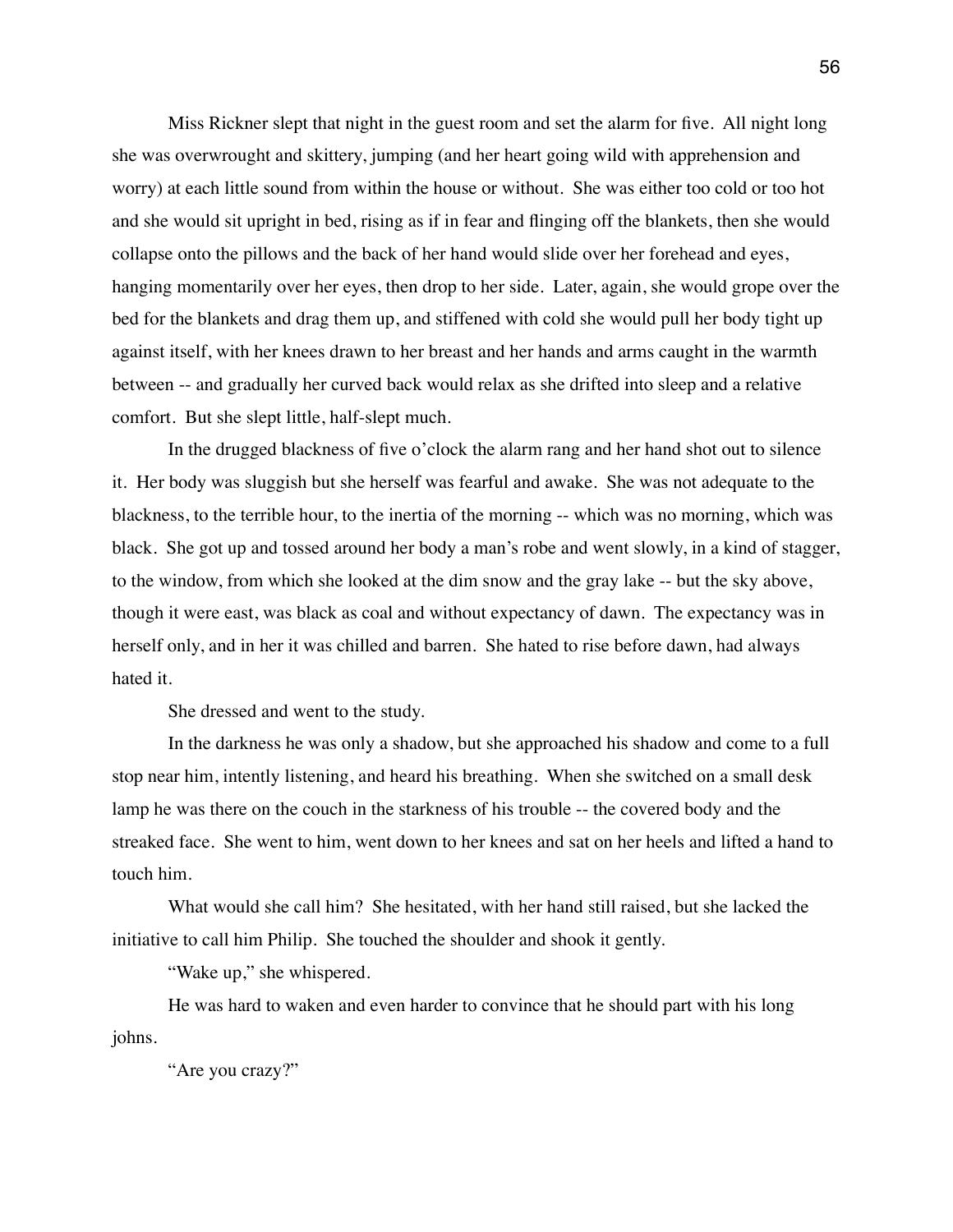"No," she replied, as if he had asked literally. But she was dismal. "Give them to me, please," she pleaded. "I'll leave the room and you put them here."

"You're crazy, Cynthia. You can't wake a man in the middle of the night and demand his underwear. How do you do it?"

"I try not to think of it," she said, truly. "Give them to me. I'll leave the room."

She went to the kitchen and put water on for oatmeal, then returned and fetched the surrendered long johns. In the bathroom she rinsed them and mixed a fresh solution of medicine.

Selecting a tube of ointment from his medicine she hastily spread it on her own dressings, then put her skirt and blouse on and carried the kettle to the room where Philip lay.

When he was clothed in the medicinal long johns once again she brought tea and oatmeal and they ate quickly. After their meal she bathed his shut eyes in colloidal solution then applied ointment to his eyes, his face and the riven splotch on his neck.

 "You must not lick your lips," she said. And with the most intense care she applied ointment around his split lips.

"God, I think I'm worse," said Lang in amazement.

He was losing serum by the constant discharge.

She brought another cup of tea which she placed on a table within his reach, then said goodbye. "Drink a lot, please," she urged. "Drink as much as you can." In her purse she had the name of his doctor, which she had copied from a label, but she didn't mention to him that she planned to telephone the doctor. "I'll call you before lunchtime," she said in farewell.

Lang listened to the door closing behind her.

This highway -- how she loved it. How she loved its wintry quality of a desert, its quality at this season of nakedness, with its sides as smooth as a river's and its course as sinuous; she loved the glacial rise of the land, the alternation between a draftsman's straight lines and gentle curves dictated by terrain. She believed she saw the sphericity of the earth. She loved the road's parallelisms, which to her seemed graceful -- for one such roadway across the land was a delight to her eyes, but the union of the two, each never quite perfectly reflecting the other, was a delight to her heart. It was a sunless dawn, weak, and so much the more welcome; for in spite of the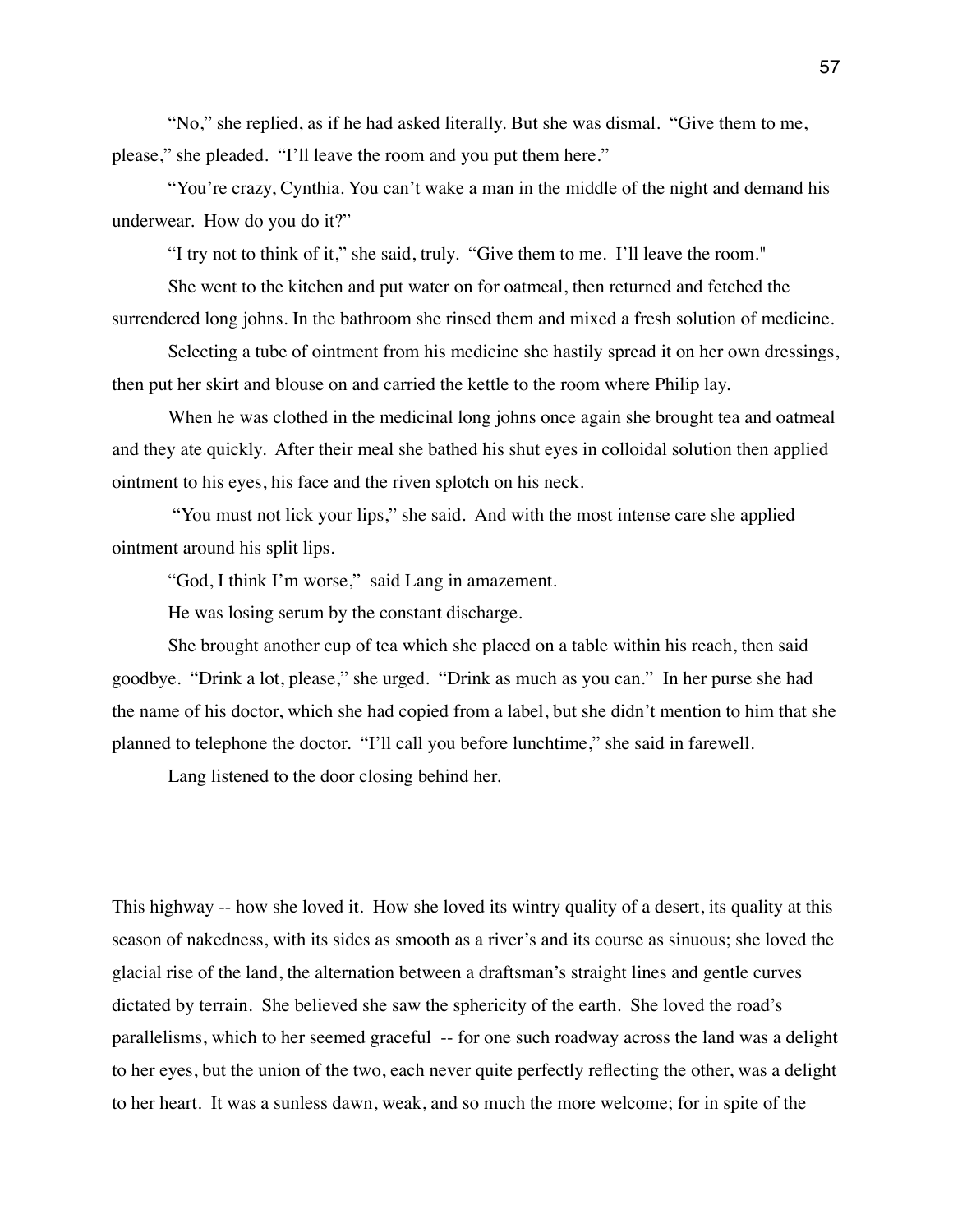beauty of the road she was exhausted and agitated, holding within the complex vessel of her self the geometry of the road, her visceral exhaustion, her nervousness, and the fear that her own health was running out.

She held also a deep and bodily feeling for the car, or for what the car could do. In response to her pressure it crept upward, ascending, queenly in its calm, and Cynthia wouldn't look at the speedometer. Once she was forced to shift lanes and pass, but even in so doing she preserved the ratio of the ascent, and the ascent continued, upward, higher, as a ribbon growing thinner and more and more tenuous, stretching to the thickness of a thread only, endless. Then began a shimmy throughout the car but she kept accelerating and driving slowly upward through the range of the shimmy, which must be finite (she assumed) and she permitted not the smallest alteration in the rate of the ascent. Then finally the car was through the shimmy and passed away into a new range where it rocked now and again, as if windblown, and was difficult to steer, but the shimmy at least was behind. Her pedal was now hard down. The car then arrived discreetly in the lower border of another shimmy, where the frame itself threatened to fly apart, and though Miss Rickner kept her pedal hard down the car would not and could not pass through, but only shimmied destructively, and she was obliged to ease her pressure. Descending, she felt a certain cleanness in her mind.

When she arrived outside her apartment building it was full daylight but overcast, a morning of blunted lifeless light which touched all the buildings uniformly from all angles at once, giving neither shadow nor color. The buildings stood about her clear enough in outline but leaden in their want of color, and simplistic and blocklike in their want of shadow. It stirred an uneasiness in her and made her hurry out of the lot. In the hallways of her building (the only old building remaining in the neighborhood) the lights still burned and the place seemed darker than in the nighttime; in her apartment she turned on lights in all the rooms to drive out the blunted outer light.

It was an old apartment with big iron radiators and six-foot windows, a marble fireplace that worked (had she any wood), oak and walnut work wherever you looked, white walls, solid red draperies and a deep red carpet. It was very old, very spacious, very clean, and by Cynthia Rickner's standards it was also very expensive, taking a good deal more than a week's salary, and was worth it.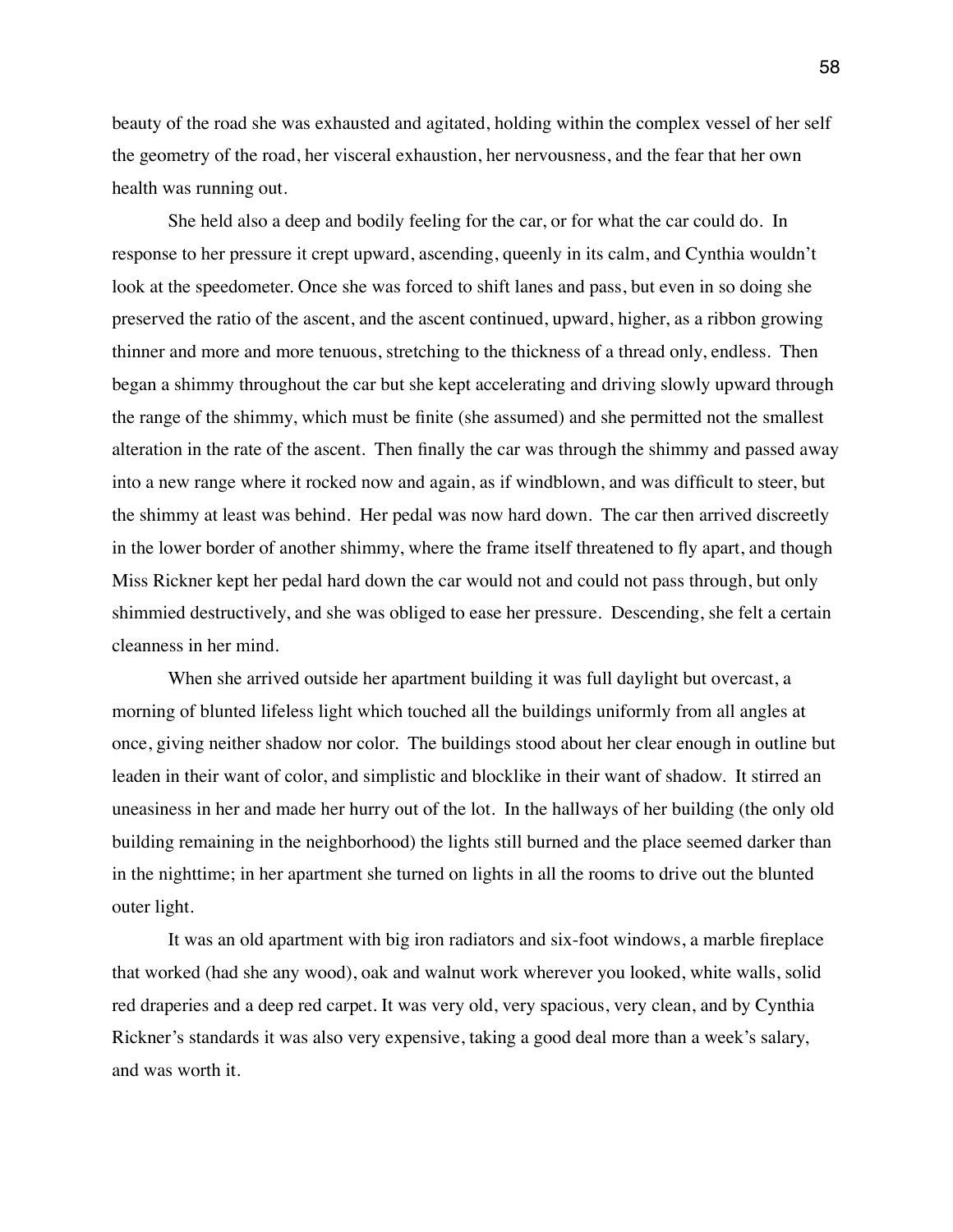She had a mindless fear trapped within her, prisoned in her belly and breast. It beat against her walls to escape but could not. To confine this thing was an agony to her. But what was it? She feared, or was possessed by fear, and didn't know what of.

She sat for a while in the living room, having undressed to her slip, while her mind roamed and she forgot that her time was short. She couldn't understand her exhaustion. She had spent nearly six hours in bed yet her legs ached and there was a catch at her heart, a sudden quickening which came every few minutes and set her skin prickling. She had slept badly, with a nervous twist in her chest and an unreasonable fear dwelling in her, a fear apparently of nothing; but after six hours in bed she should by no means be so tired. Yet she was worried. The fear. If it was fear, what was its object? Was it fear? She got up and went into the bathroom, declaring to herself that she would not look at the mirror throughout her routine. She was heavy with the certainty that she would find herself worse but when she removed the bandages it wasn't so, her affliction was no graver than before, regardless of her poor sleep and the omission of last night's routine. But she was heavy with pessimism, and throughout the job of medicating herself and changing and washing the bandages she did not lift her face to the glass.

 She tied on the bandages and stood in her patchy garb for a minute before forcing herself to move, and then she walked somewhat confused toward the bedroom, where she had forgotten her clothes, wondering how she came to be walking about in only her bandages. This shoddy costume of white patches tied on with tapes was a degradation -- and a joke.

The moment came when she was obliged to look into a mirror.

Sunlight now flooded the rooms, straight light throwing angular shadows and illuminating the white walls of the living room while darkening the red carpet, changing the room entirely just as she was making ready to leave. Her coat lay over a chair. She opened her pocketbook for lipstick and comb, then went to the mirror.

She applied her lipstick and combed her unfashionably long hair, which reached between her shoulder blades, steadily but without her usual concentration, languidly and almost haphazardly. She searched her face and found what she sought, though another might have missed it. And having found it she was absolutely calm and unimpressed, for after all she had known it would be there. Now it was confirmed, so what? Just over the delicately pointed corners of her eyes she saw the subtle first marks -- like light brushings of exotic paint, like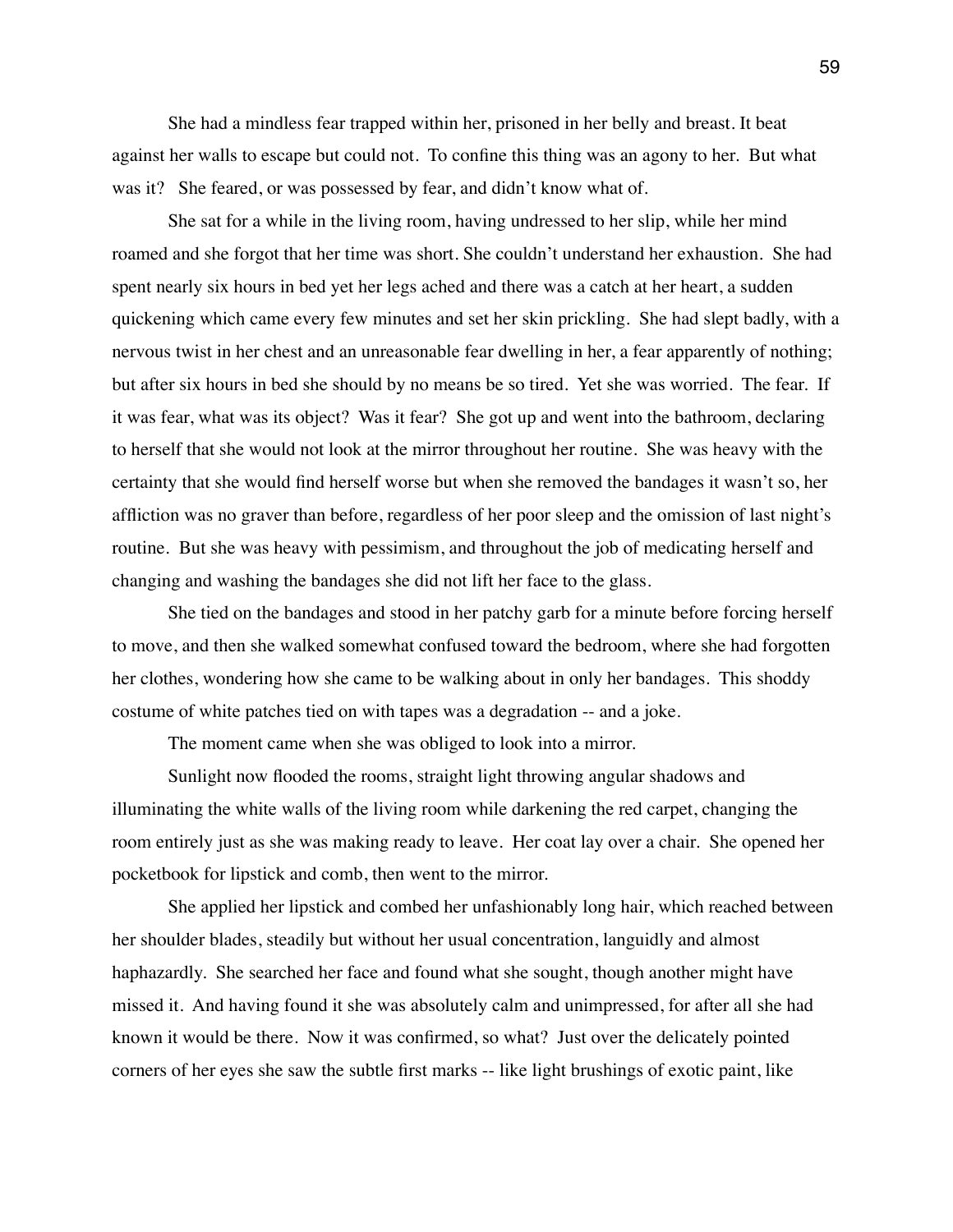antique beauty marks, the seductive marks of a woman of an archaic culture, eastern, subtle, red; scarcely visible red marks ascending to her brows, like shadows cast by a light from below.

The sunlight being so bright in the rooms, she forgot the electric lights were burning. And when she returned to the building that night at about six she saw from the street that her place

was lighted up. She shuddered, imagining that in a kind of madness Lang had left his bed and come here and somehow contrived to get in, and that he was up there now waiting. Momentarily she was paralyzed, looking up at her windows, and her eyes were large with the thought that he might have entered her apartment and might have seen the rack of bandages and the open shelf of medicines. But weren't his eyes still closed? She went into the building and up the two flights to her floor then walked slowly down the hallway, recovering her breath and letting the key dangle on its little chain in her hand as she walked. She inserted the key, gave it a turn, and opened the door. He wasn't there. She walked through all the rooms, seeing the rack, the medicines, the living room mirror, her bed, the lights -- all as she had left it. She hurried through her routine then, hungry and anxious to reach him, but she must do the routine thoroughly or she would pay. She wanted to leave, to get started on the long drive north, but against the day when he would come to this apartment she put all her medicines in a closet and hid the rack away in the kitchen broom closet. It was a very inconvenient place but she must be careful, she must not allow herself any laxity whatever, and if she was silly then she was silly; better silly than exposed. For now, so simply, she had found out the object of her fear.

When she reached Lang she found his condition unspeakably bad, and she was frightened because he seemed so cheerful, as if he didn't understand. He said "Hello, Cynthia" in a cheerful voice but the sound of her name on his tongue gave her no pleasure this time, because of her fear for him. His hands were swollen and showed long parallel gutters of blood and discharge; the splotch on his neck was expanded and also deeper riven, fiercer; and his face glistened all over with blood and was puffed as if he'd been beaten. The eyes were forced closed as before. The hardened lips were cracked as before and the corners of his mouth were wet with bright new blood, for when he talked he tore the skin of the corners. Nevertheless he continued talking.

He told her of the doctor's visit and his pessimistic prognosis. She did not mention that she had tried and failed to reach the doctor herself. She asked, "Will you need intravenous fluids?"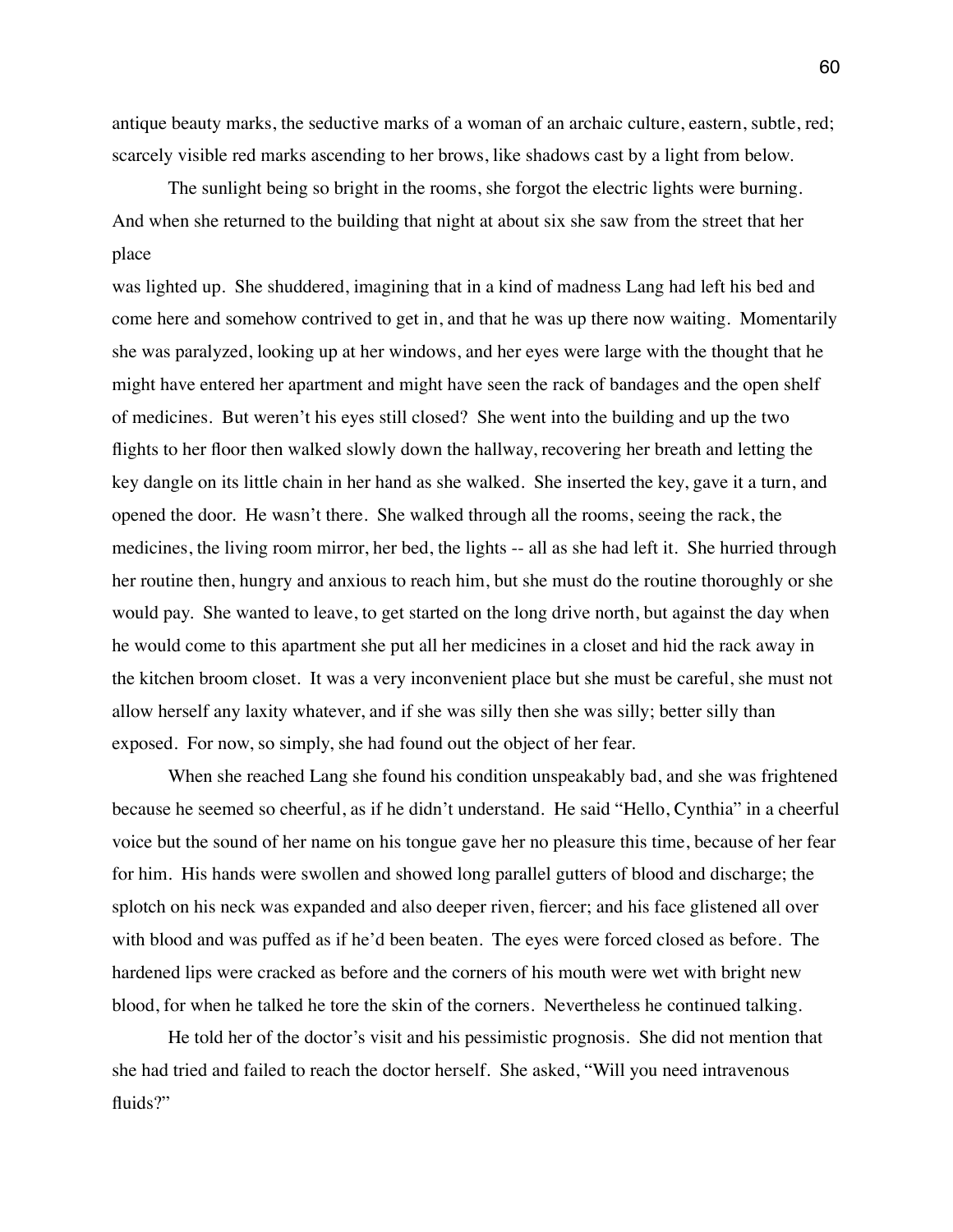"He thinks maybe," said Lang, and added, "but I'm not going to a hospital."

"You must, if the doctor wants it," she said.

"No -- I'm sorry. I don't like hospitals."

She said no more. She took the list of foods the doctor had left and went to the kitchen.

Lang was striving for the white joy of the ascetic. He strove desperately but with a bleak coldness, he was both toiling and locked, and Cynthia Rickner therefore had very little of him that evening. At first she didn't understand, she only observed his odd cheerfulness which was so unsettling to her, but later she realized that the man who responded to her was only a social mechanism and that he himself in his depth was elsewhere.

union had nothing to teach its exercise.

Lang was in the abyss of his sickness for about three days and during that time Cynthia Rickner lived with him as his nurse, chaste in act through necessity and in heart through the nature of his need. He refused to enter a hospital and refused equally stubbornly to hire a professional nurse; so Cynthia very soon came to believe that he wanted her. The doctor was in a controlled rage at Lang but mainly at her, for whom his rages were the only funny things in her life just then. He would lurch away from the couch and strut out of the study with his white mustache disappearing into his mouth and his eyes narrowing to little black cracks behind his tinted spectacles, and at the door, getting into his coat and looking up at Miss Rickner, who was several inches taller he would vent himself, accusing her of prejudicing Lang against the hospital. But it wasn't funny when the doctor took her arm one afternoon and said quietly: "So you've got it too."

"Not badly," she said. "not really."

"Not really? What is really, tell me. This is *really*, by your eyes, isn't it?" His medical fingers slid up and down her arm, perceiving the cotton strips under her sleeve. "It's on this arm too? Who is your doctor?"

"Colleo," said Miss Rickner.

"Colleo. Dr. Colleo has been dead five years and more."

"I didn't know," she said. "It's been that long since I've seen a doctor."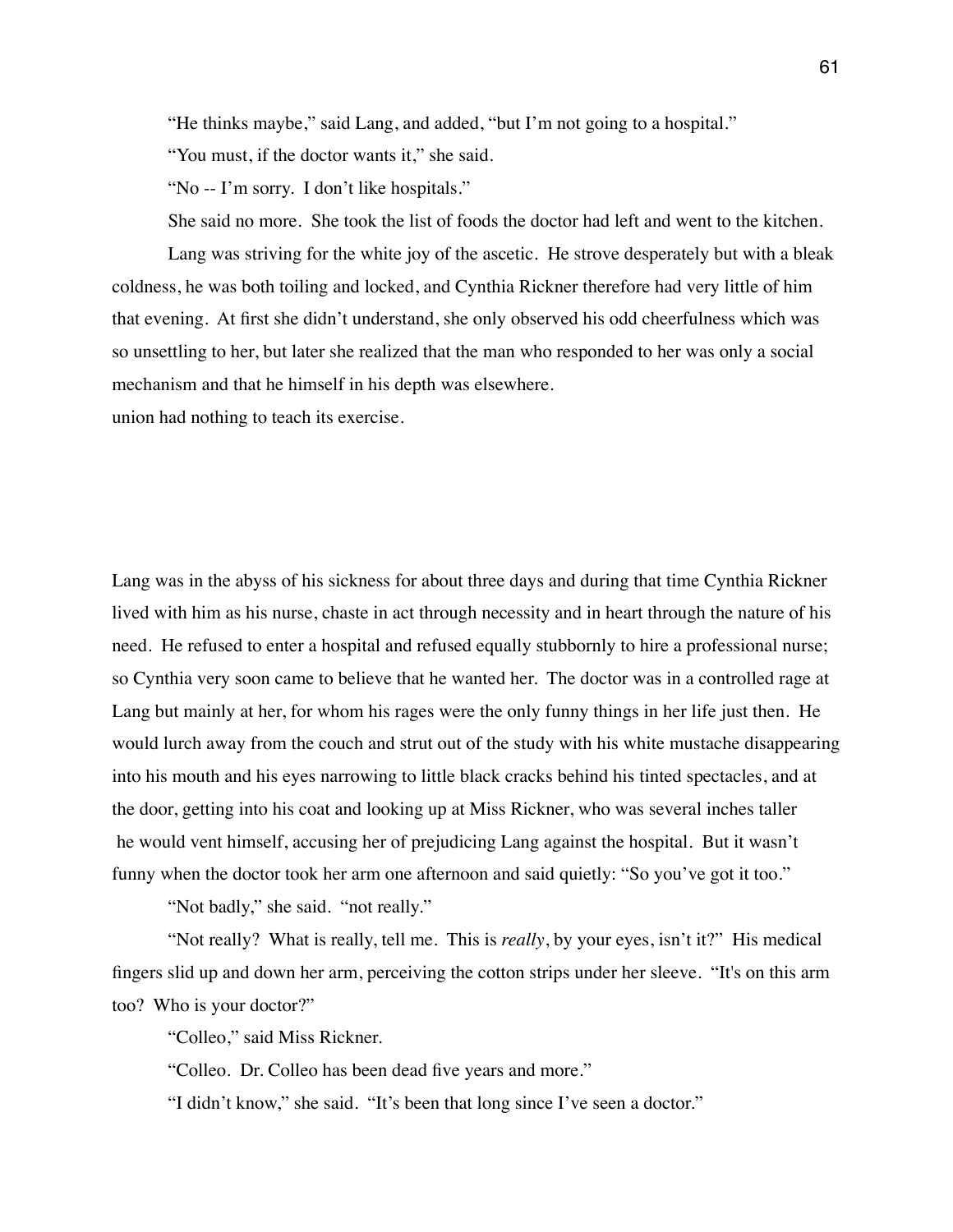"No doubt you've been treating yourself then, like your bullheaded Mr. Lang."

"No. I use what Dr. Colleo gave me."

Oddly, surprising her, the old man took her arms tightly and administered a little punitive shake. "I will help you," he said, "if you ask me -- and if I can. We must not allow your face to be spoiled."

Then he was gone, without a goodbye, and Miss Rickner felt his affection as a clear and open force. He was a strange man, hesitant and guttural, quiet for long periods and then coming on in a burst, and seemingly burning inside while scientific and scolding outside. But he was revealed now and she thought of him from that time forward as an ally.

"You must get him into a hospital," said the doctor. "*You* must do it."

"I can't," she declared.

The doctor cursed (which he did well) and said she must, and she repeated that she couldn't, but he stood under her eyes repeating his command like a machine gun.

 "You must. You must. I'm sorry but you must. It's best for him. It's that simple, and there's nothing more to be said, young woman. You must, and that's all."

But she could not. Lang refused, saying he hated hospitals and unless his life depended on it he wouldn't enter one. The doctor admitted he could survive outside a hospital but only with needless suffering.

"I'll stay here," said Lang. The voice was now weak, stretched, without timbre.

The doctor was furious. "You're a fool to stay here, Mr. Lang, an irrational stubborn obstinate cock rooster and a complete fool, a young nitwit."

Lang said again, without force, "I hate hospitals."

"And I hate stubbornness and lunacy."

"No," said Lang, eyeless, nearly voiceless. "Sorry."

"You're working this woman to death, do you realize that?"

There was a silence and the doctor hesitated, not from caution but for effect.

Miss Rickner interposed, "I don't mind it. I'm happy to help him."

The doctor delivered her a look of outrage.

"No, she doesn't mind," said Lang. "We're having a pretty good time of it, the two of

us."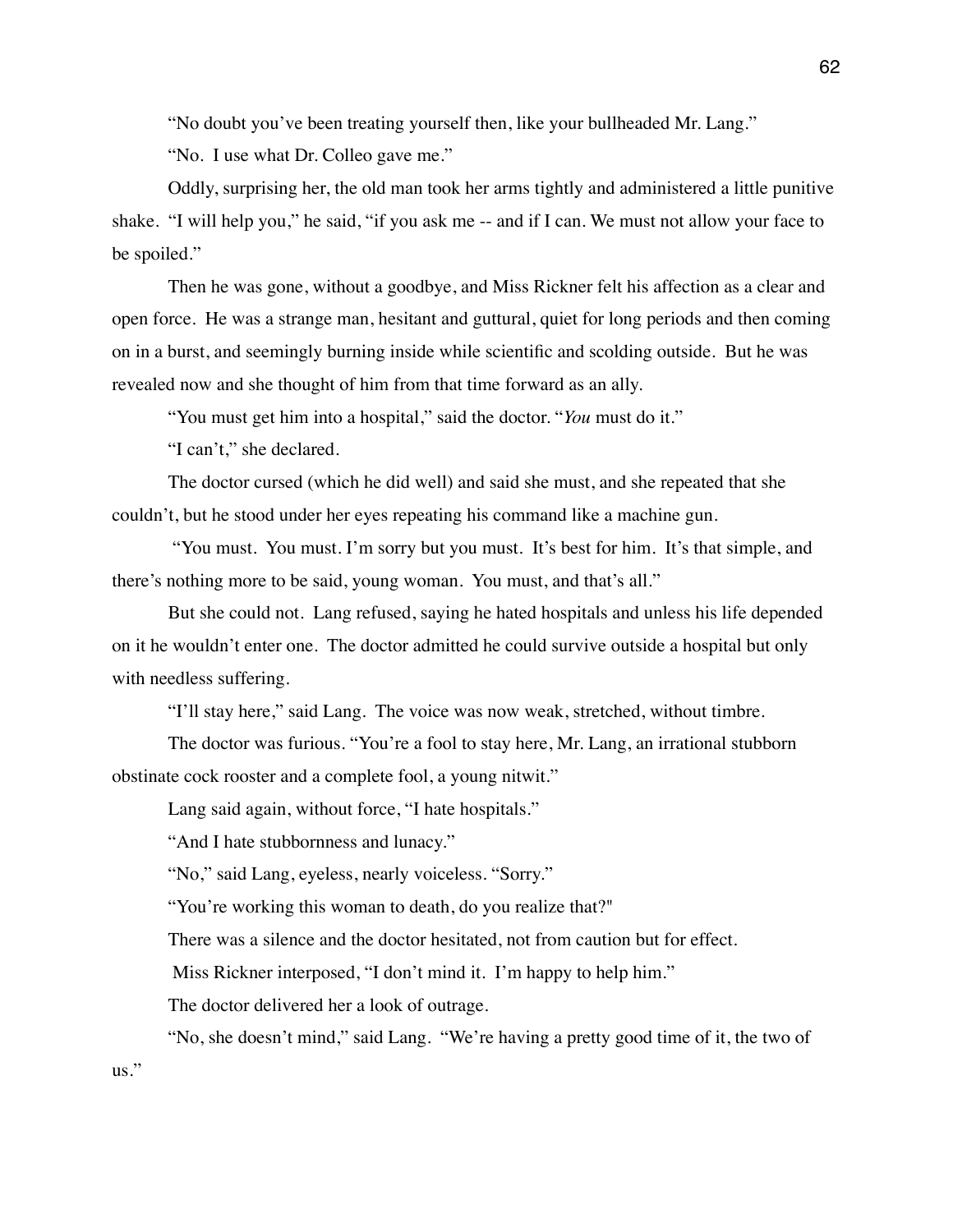"You're an egotist," said the doctor mildly, as if he had quit caring. "At last I'm finding out the real trouble, Mr. Lang, and it comes down to your ego. And you're the first lawyer I ever met who didn't have a gram of ordinary horse sense."

"Really," said Cynthia Rickner, venturing to touch the old man's arm, "I want to help." The doctor said, "You're as stubborn as he is."

There was a flame in Cynthia's breast whose presence she loved, whose warmth she could feel and light see. She was now beautiful who had never before been so, and the creator and keeper of the flame was Lang.

Again he told her she was beautiful, and half in vanity she protested:

"If you could see me you wouldn't think so."

"You are harmonious and orderly -- and artful, and pleasing, and firm and well made. I can hear your beauty as you walk."

Once he took her hand in a queer contemplative way and held it close to his face, his closed eyes, while she stood above, confused, not aroused but somewhat frightened -- to see his nearly helpless, discolored, great tortured, burning hands, holding her slender white hand so gently and so near to his face that she felt the warmth of his breath on it. She thought for a second he would kiss her but he didn't. He relinquished her hand and said: "Your hand is so cool. Are you cold?" She replied no. And he said nothing else about it. But occasionally he would take her hand in a gentle way and just hold it lightly for a short time, never speaking, as if drawing something from it.

As he sank deeper into weakness and torment he ceased to take her hand and ceased almost to speak to her, yet he still kept alive in her breast the flame of her beauty, which she loved. It was a new feeling, almost weird, but warm, rich, and essential: and in one way it was his, it flowed from him to her. It lighted her breast and her mind, and she was revealed to herself in a new way. She cherished the creator and keeper, whom she loved not only for himself but for her own sake, for the flame; yet without the flame she would have cherished and loved him too; and with the flame how much deeper he was, how much more abundant to her.

She believed she would love him even if he thought her ugly and despised her, but that would be exhausting and would starve her, and soon she would stop; but this present love, in which he had ignited the flame of her beauty, sustained her and brought her light.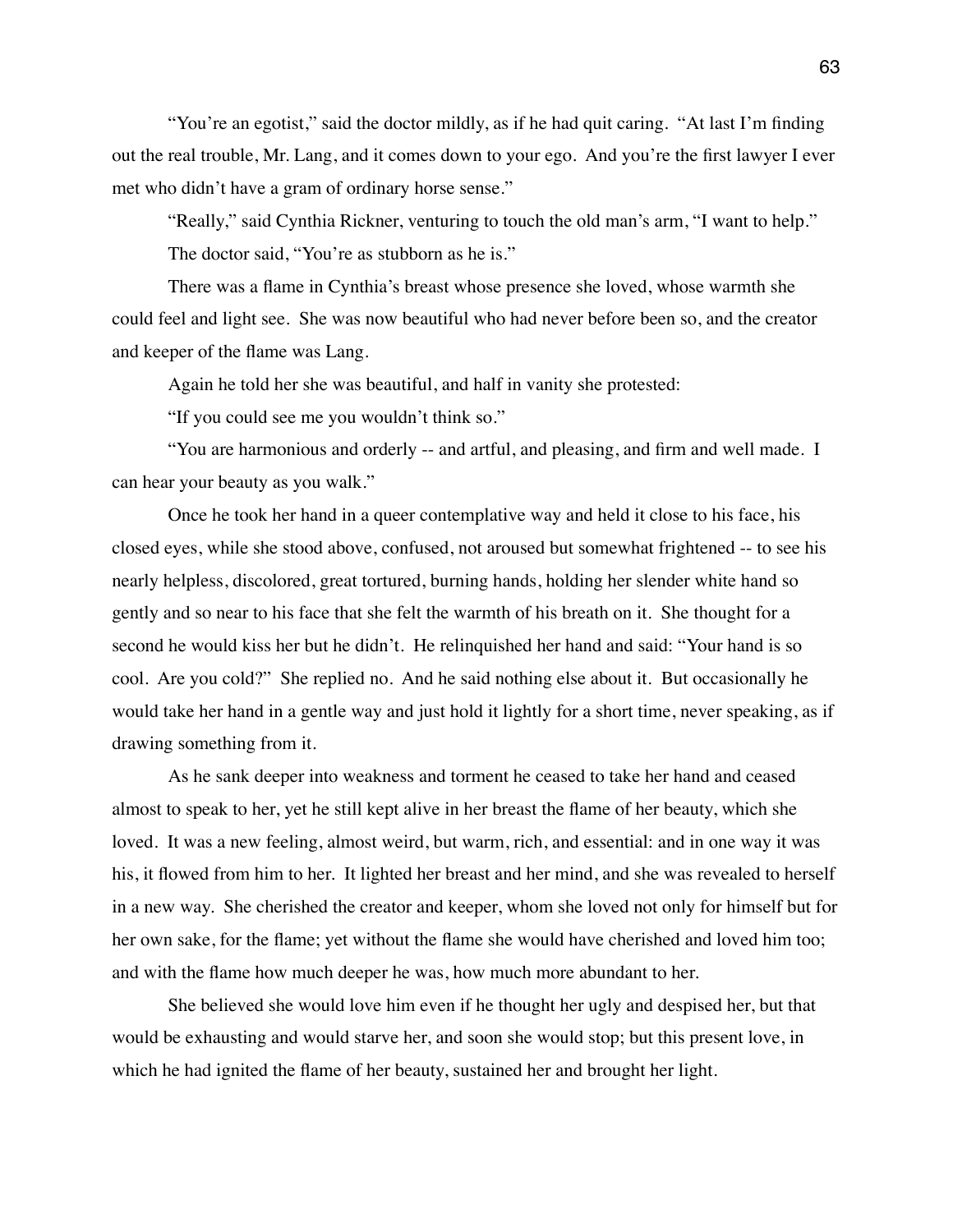His condition at the worst was horrible to see and his weakness a source of astonishment -- that such a big, powerful man with the body of an athlete should be so weak. But he would not allow her help in putting on the medicated undergarments; she had to bring them, leave, and wait; and when she returned she would find him collapsed on the couch like a runner fallen in the Marathon, shallow in his breathing, hoarse and faint; she would button up the shirt and straighten-out the wet, clinging cotton, then help him with his blankets. -- She had given up her bed in the guest room. Now she slept beside him. She had never before been in bed with a man.

But mostly she slept in the chair, drawn close to the couch. Her own condition suffered. In the mirror she could clearly see the exotic shadows.

Regardless of these atavistic markings Cynthia was beautiful with a newly created beauty which sometimes she even believed she could see, though predominantly she felt that her beauty was within her and not upon her. Beauty was with her -- she could feel in her breast and her insides that it was with her, and it rested not upon her brow or chin or figure. Beauty was created into her and could neither be located nor described; nor could it be denied her, except by Lang, who had created it. There was no ego in this. I was a gift.

Still she hungered. Caring for him as a nurse so constantly she was drawn subtly to dependence on him because of her love. Before he created her beauty she had been selfsustaining, but now she was new. She was aware that she depended on him. Yet he was weak, and each day he sank deeper into his abyss of affliction so that at the worst he might have been completely unconscious of her presence. And so much the more did she need him then. The weaker Lang the body the more powerful over her Lang the man; the less aware he seemed of her ministerings the more magnetic he became. And the stronger she grew in her role as nurse, as he lost strength, the more critical was her need of him. She gave him everything and his strength grew over her.

At this time Lang was unconscious -- in that he didn't know where he was -- but hypersensitive, in that he recoiled in terror from the mad performances in his mental theater. Some one was being tortured. He heard masculine screams and a desperate choking, he saw a jet of blue flame that reached from one side of his field of vision to the other. He knew fear such as he had never experienced in his conscious life, and most of all he didn't want to die. But his death seemed to be foretold in the sobbing, choking cries of a man he could not see. Sometimes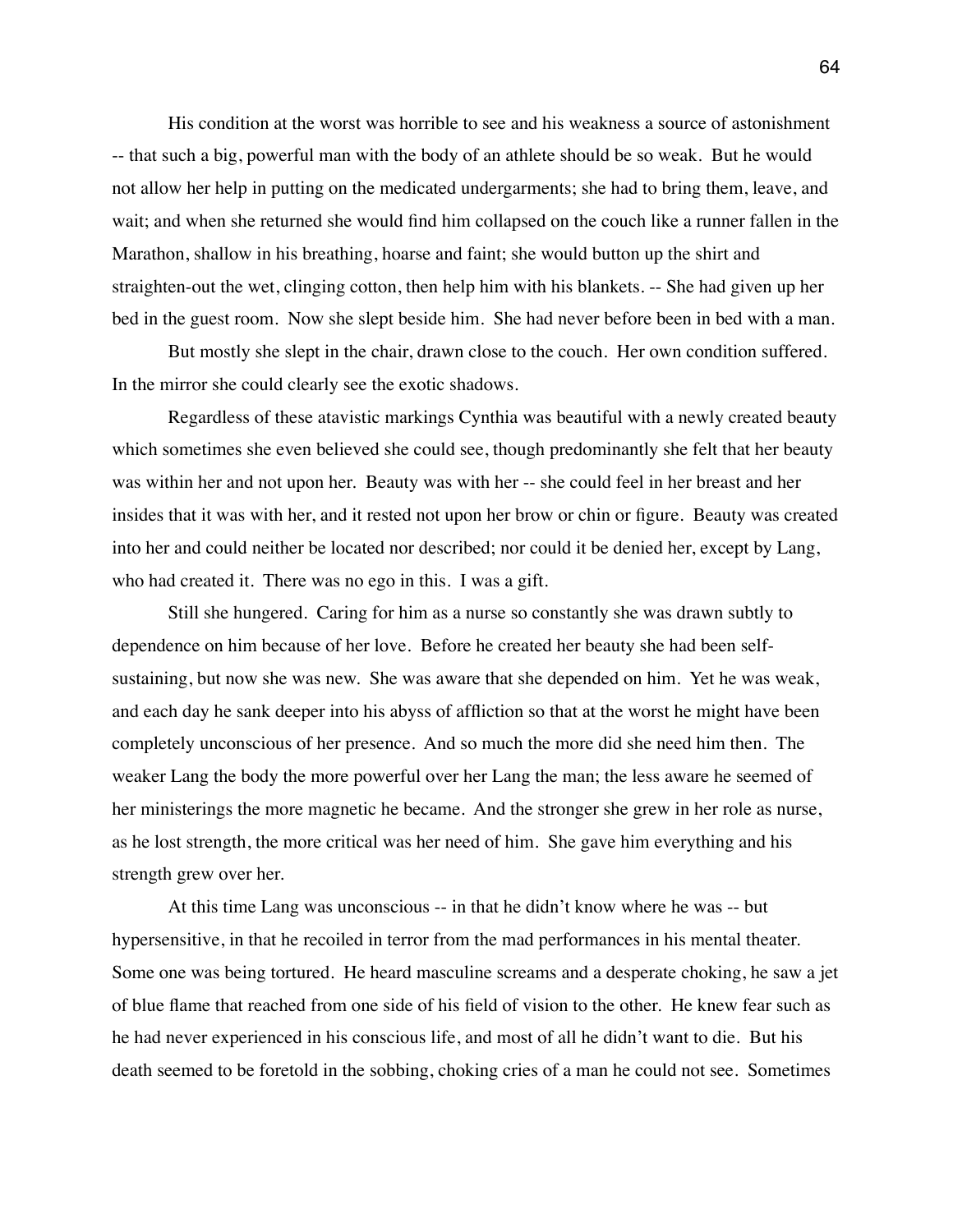he could distinguish a word or phrase. The one most repeated was "Not me!" Then the agony would be repeated while the unseen man screamed in terror and disbelief.

Now Cynthia fell into an ignoble fear -- that her happiness would be taken from her by Philip's death. She was tortured by it, dully sometimes, and sometimes in an actual outbreak of fear-sweat. She was afraid the sustainer would not sustain. Either by his death or by his recovery he would cut her off, putting an end to her new life with the same quickness as he started it. He created the flame and could withdraw and let it die, now that she utterly required it.

But even while she harbored this aggressive need for Lang she bore him no hostility of love, she was not voracious and she had no desire to consume him into herself. She did not tell herself, as other women might: I must have him. She was free of the need to remake what she loved -- to recreate in her own image all that she loved, to have and undo, the better to redo, the object of love. She knew nothing of this trinity of having -- the consuming and undoing and the final redoing. Her single thought that way was a vague fear that if she attempted it she would die in the attempt -- she, not Lang. But in her besides this fire of love was also the emptiness which is the fullness of fear. She would help him through the crisis and when he was better she would revert to her status as Miss Richer, secretary.

So again she would be a plain or even a somewhat ugly woman of rather considerable business ability, who had once been intimate with her employer when he was distracted by disease -- and had suffered her hands to be kissed by him.

One morning after the doctor's departure she was sitting on Lang's bed (where he had moved at the doctor's insistence) making ready to bathe his eyes. During breakfast they had spoken very little and with the doctor Lang had answered in monosyllables; he was the same now, silent and abstracted. She worked on his eyes with a ball of cotton soaked in colloidal solution, and she respected his silence, which indeed she enjoyed at this moment; she didn't want to speak but only to work. Outside the vast lake was a single massive flash under the sun and the room was aglow with this light, in which was concealed a pale hue of the blue of the ice. Lang looked improved this morning, she thought, though his face and neck were still blasted, and his eyes were still hard shut. Lang took down her hand which was at work on his eyes and held it in both his hands, in that strange way. It was hypnotizing, the way he held her hand so lightly, as if it were a bird. He had surprised her, and now she watched as he kissed her fingers, her knuckles, the back of her hand, her wrist, and again her fingers. His kisses were almost unbelievable to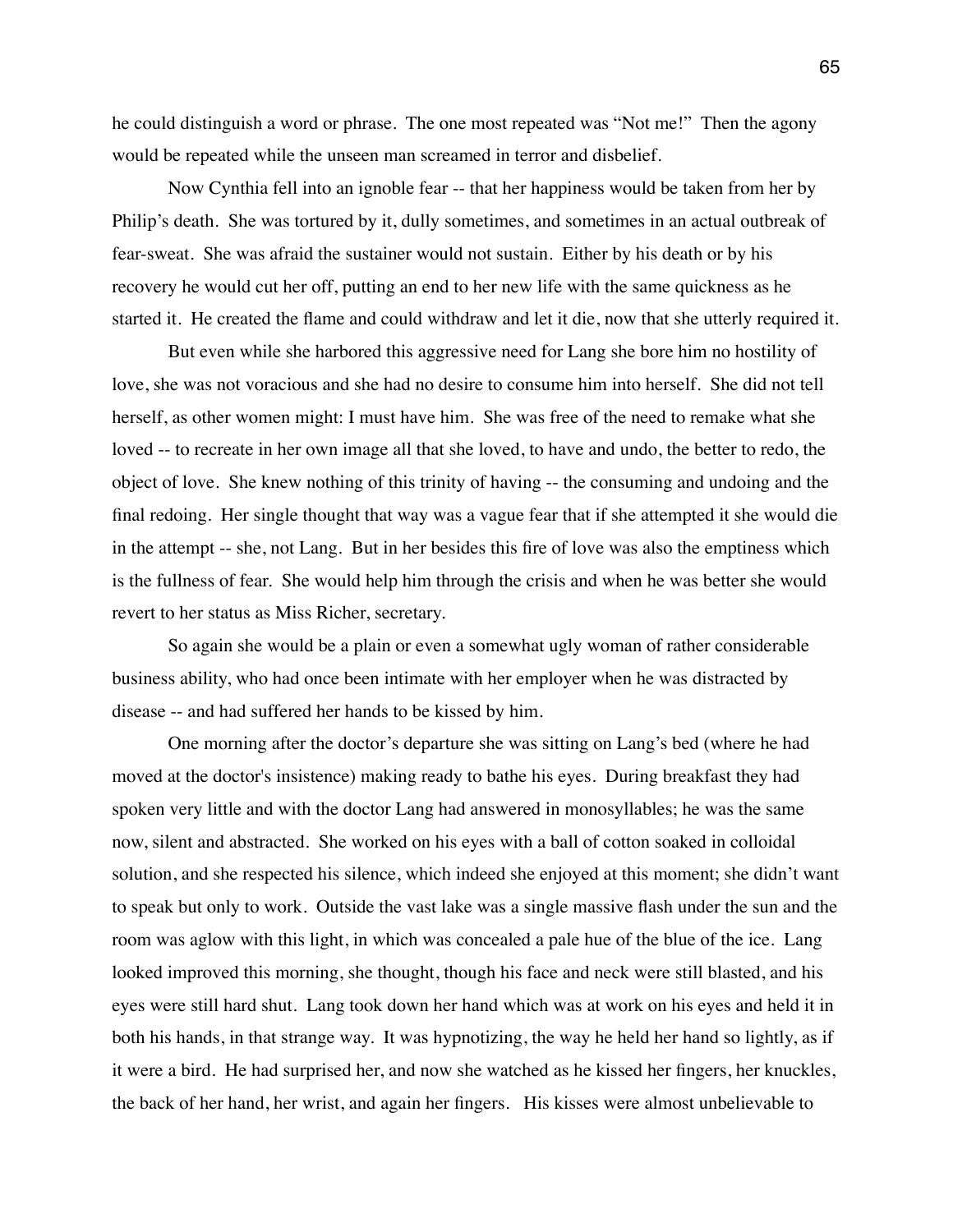her. She watched, and she felt his poor cracked lips on her fingers. Yet there was a detached quality in her perceptions, like a dream. At length in her reason she believed it -- but the goodness of his act was still too great to absorb. Her heart beat on in its regular cadence while he kissed the hand so carefully held, and she watched, expectant. When he released her, without a word, she hesitated for a minute, watching him with the freedom his blindness allowed her, then dipped the cotton again into the solution and went on with her duties. Later in the morning she left the house to fetch the mail from the office, as she did every day, and drove to her apartment to put herself through her medical routine. She had something new from Lang's doctor in which she placed hope.

She was a woman marked with two marks and claimed by two claimants. Above her eyes rode the shadowy red marks of exotic affliction while on her hand and fingers rested the impress of Lang's kisses. Above her eyes, against her will and in spite of her hatred, hovered the smudge of menace, the mark of the intimate alien. But Philip had kissed her.

She was full of hope for two or three days, because of the new medicine. It diminished the marks rising above her eyes. But always she held at the back of her mind the belief that hope was not adventure and bravery, really, but weakness, and so it proved; or if it didn't prove to be weakness it proved at least vain. The marks achieved again their former brightness, because the disorder had only been taking time, as usual, to construct its immunity to a new treatment. This she knew, or should have known, all along.

With the full return of the shadow-marks she formed a new idea which for a time amused her and kept back her fear. It was possible, wasn't it, that Lang would emerge from his momentary blindness and find her shadow-marks beautiful. She could conceive that the red shadows would stir him, that in his eyes these strokes of an unseen brush would enhance her beauty. Rather than marks of chaos and death's hunger, her shadows might be changed under his creating gaze to the final perfecting stroke, the imperfection that vitalizes beauty.

What if he emerged from his sickness to find her -- inexplicable, painted, *imperfect*. Mightn't her form and color and her harmonies please him now, even more than ever, now that she lay under the shadows. Mightn't she stir him. Mightn't the woman of the shadow, thus stroked in her brain and eyes by the unseen, thus marked out, thus flawed, thus red -- mightn't this woman reach deeper in his life than any other. Could this subtle paint brighten her eyes for him and heighten her curving brow and enrich her hair? Could her whole body, her shoulders,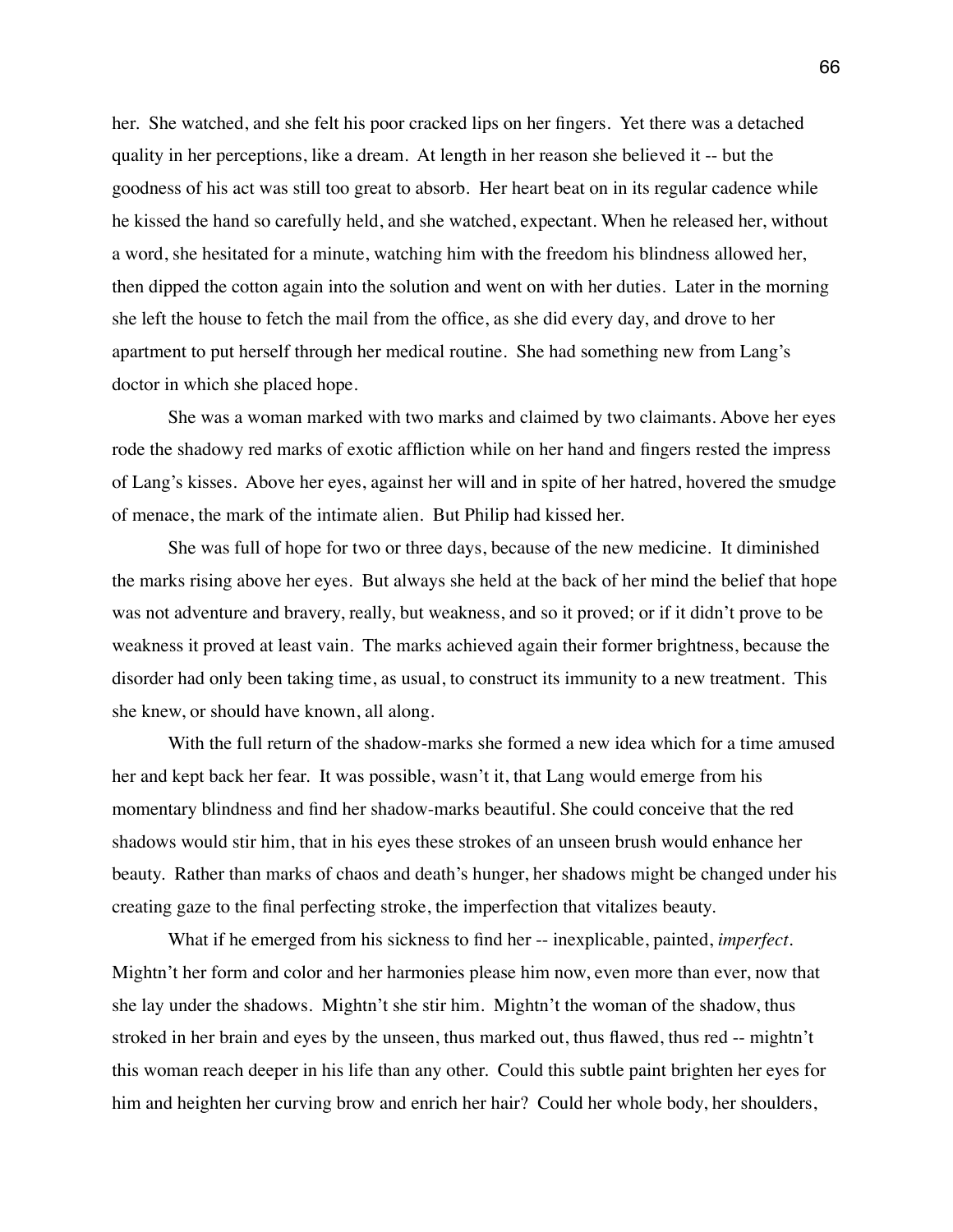her breast, and all that was concealed, and her long limbs -- could it all gain new savor from the marks? And mightn't her deep belly, where he must go and where she expected him, gain a deeper darkness from the red shadows above.

But this idea was mere hope and she had always found hope to be vicious. So as the days passed and her condition became slightly worse each day, from the break-up of her routines and the exhaustion of caring for Lang, she let hope go; because hope was alien. She preferred pessimism. In black expectation of the worst she dwelt at home, because she had lived for years in such blackness and it had never been cruel to her, it had never twisted around on her. She awaited the worst, cleaving to blackness, she embraced blackness and filled herself to speechlessness with pessimism. She seldom spoke first and when Lang spoke in his strained and weak voice she answered, but little more. Her shadows deepened their red and she could no longer hide them with cosmetics, therefore: Let them be seen.

In this blackness her fear was no longer fear. It was easier now. There were certainties, and there were possibilities of greater and less likelihood, and again there were things certain not to be. Certain to be: affliction, and the ending of his love, the ending of her flame. Certain not to be: his coming, his joining, his perpetuation.

She came to believe that Lang was actually two men, the ordinary man and the afflicted man. The two were dissimilar and even incompatible, so that if she had the love of the afflicted man she was excluded from the love of the ordinary man. Hadn't the ordinary man ignored her, except as a functionary, throughout the months she was working in his office? And in the early days of his sickness, when he still lingered in the plasm of his ordinary self, hadn't Lang thought his own skin was vile? The ordinary man who would emerge when the sickness passed would doubtless find her shadows mildly upsetting, or freakish or even disgusting; while her body -- she dared not imagine how he would react to the uncovering of her body. An ordinary man wouldn't have the nerves for it.

Cynthia Rickner despised ordinary, alert men. They crept away from affliction. They underwent little pants-wetting spasms at the very thought of it, and gave themselves great mouthfuls of humility and shame as their only antidote. She hated their unctuous fatness of shame, their fat tenderness. What she loved was the stricken mouth which had kissed her fingers, and the stricken hands which had taken her hand.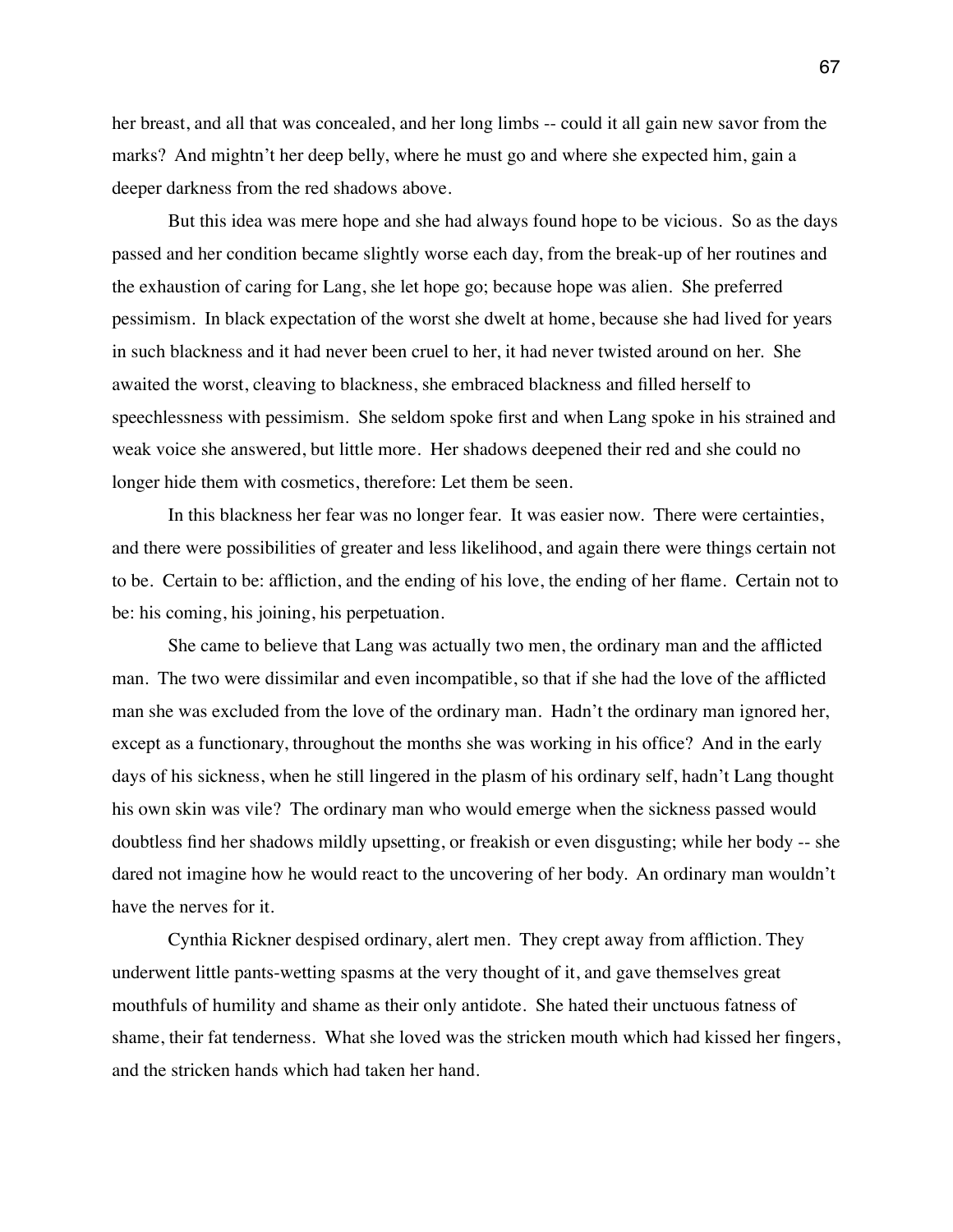Thus her faithful pessimism projected blackness into her future without denying the brilliance of her present. But she was not perfect in her pessimism even though she belonged only there. She would be perfect when she cleaved unrelentingly to the blackness -- but it took such courage, and often she weakened, and she introduced hope. As her spirit ebbed, as a rhythm of weakness began, she introduced hope, and at once her terrible need for Lang hardened within her, weakening and inspiring her. When hope lived within her then its companion fear lived also; and at such times her intellectual conviction of Lang's future perfidy and his weakness should her body be revealed to him -- the conviction that two Langs existed -- changed from a simple prediction of her mind to a horror in her heart. Thus was she horrified by hope.

She took time one morning to trim her bandages. She sat on the couch in the front room of her apartment, with the sun streaming in onto her lap and the whole collection of bandages folded neatly in stacks on the seat beside her, and she trimmed swiftly and precisely with a scissors, reducing their bulk and shortening the cotton tapes with which she tied them. It meant that if her affliction spread she would have to make new bandages, but there would be less bulk under her clothing and less chance of being noticed. But if he should touch her, if he should take her arm or place his hand on her back as she passed through a doorway -- then he would detect something.

As for the shadow-marks at her eyes, there was nothing she could do.

But her special scent, on which he had remarked once, declaring that he liked it, she must change. She believed that what he noticed was the admixture of pine tar in one of her medications, and this unluckily gave it a smell very similar to that of a medicine he used himself. She began wearing a new and quite heavy perfume -- a languid over-rich scent that he didn't like. But she wore it, having her reason, and told him he was being too subtle. She was curious to see whether he would accept lies from her and come round to believing them, so as to keep peace. But he didn't.

"Look," he said condescendingly, "who is the perfume for? Is it for yourself or for me?" "Why, it's for you, Philip."

"Then don't use it. I don't like it."

"Well, I can't waste it."

"Of course you can waste it. Throw it out."

"Oh, no. I can't waste a new bottle of perfume."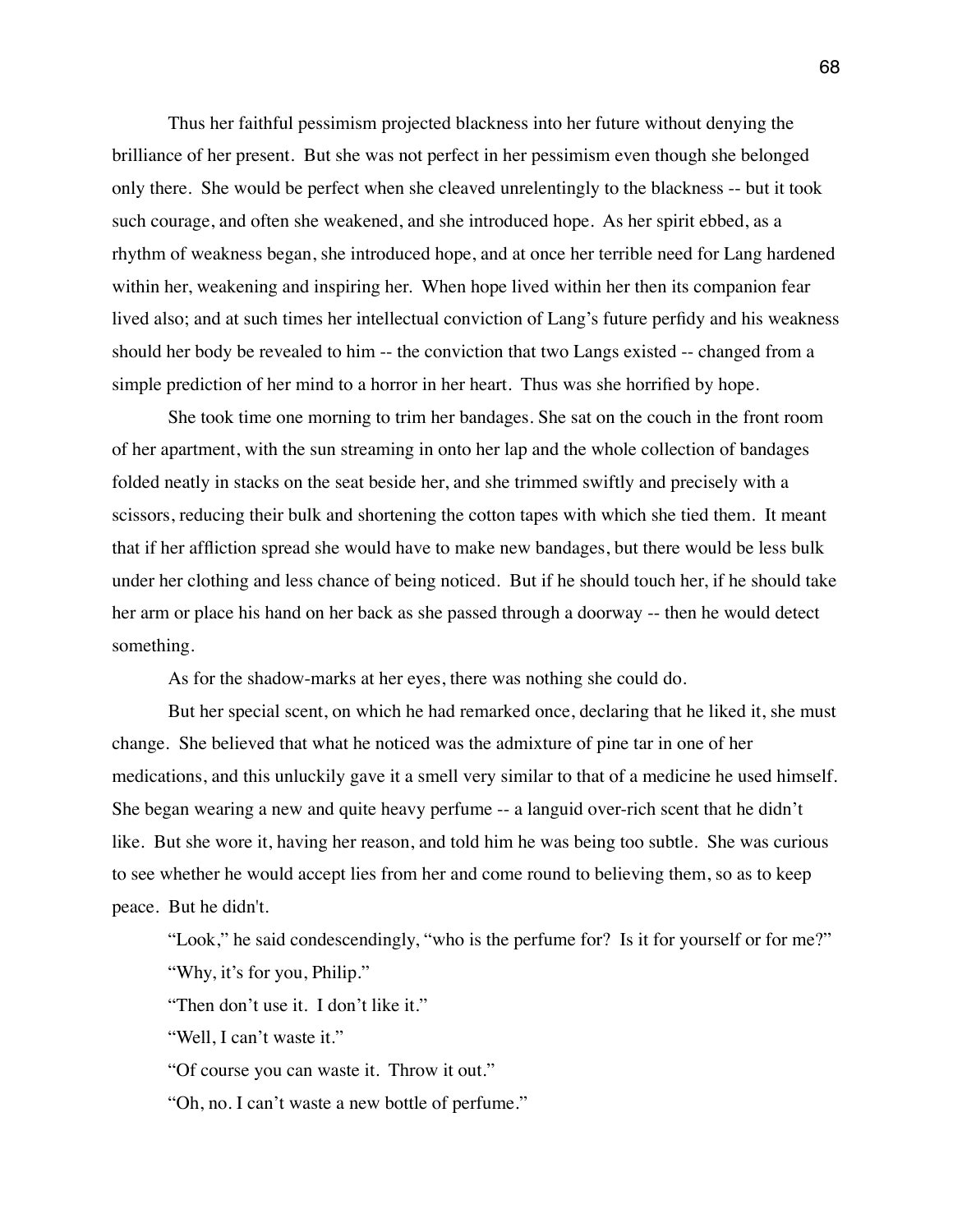He was angry, which surprised and pleased her, but she was uneasy that her personal odor had become a topic of conversation.

## Part IV The Old Cure

The serum which Lang's afflicted body discharged was the basic life-fluid, the liquid element of the blood and nourisher of cell formation, colorless but chemically rich, and to discharge this fluid was a biologic contradiction, a kind of chaos. Very early in the crisis the discharge achieved a rate which exceeded Lang's capacity to make good his losses. He grew weak. For while the bleeding made quite a terrible spectacle and the discharge of serum no spectacle at all, it was the serum and not the blood that his body missed. The bleeding, coming mainly from exterior mechanical irritations, was almost negligible, while the discharge of serum was profuse and increased with the spread of the scall.

Before the affliction began its slow recession in the lysis it covered a third of Lang's body,

and it seemed to seize him inwardly -- seemed (which could not be true) to possess depth. It went deep toward its source, which was within Lang himself. And it was always there in the darkness and the untraceable complexity within. Possibly the affliction had its most intense existence during the years of seeming absence. Certainly it had gained strength and was now more violent than twenty years ago. So Lang believed that the old cure had not driven away the disorder but only driven it in.

He ached to be free, for the scall was crippling. He had become so dull in his excellent health for so many years that only a few days ago he could not have conceived of a desire so intense as his present aching for freedom from the scall. He feared that he could do nothing else if he carried this scall, he could only contend with it and there was nothing of him left over. So he ached for freedom, being free now of dullness but encircled with scall, which ennobled him, which breathed life into his brain; yet he sought to break free of this encirclement. He couldn't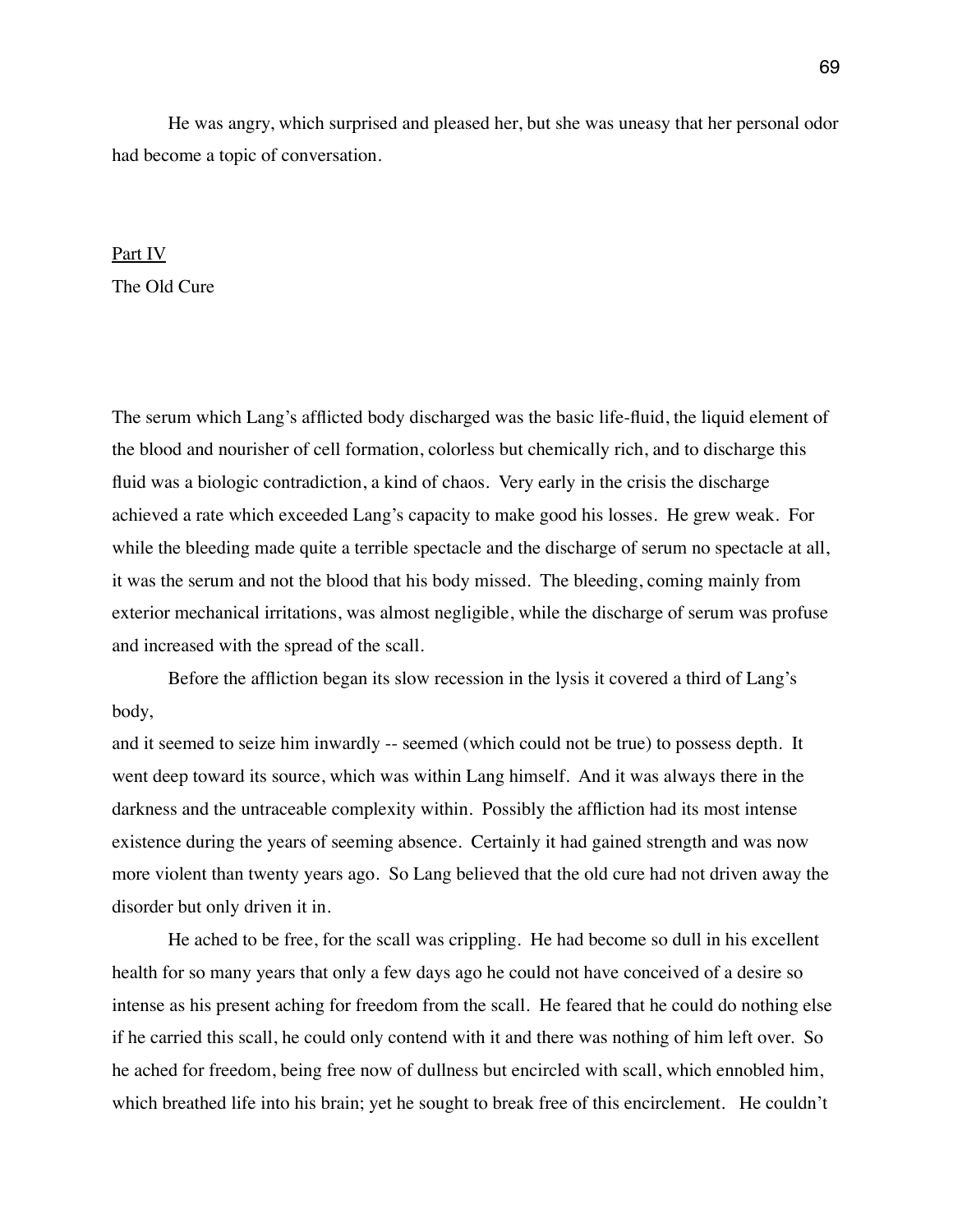lift his arms and he dreamed of the freedom of lifting his arms. He didn't seek dullness again, for he had forgotten all about it now in his torment; he sought freedom.

This "old cure" presented itself as the only freedom he would ever know. He contemplated it by the hour, entranced by the evidence in his life of its mystery, majesty, its demands. Men unmade themselves in their plea to be made, and they were made; they emptied their vessels and were filled, they sowed salt and were enriched, and likewise Lang had been made, filled and enriched, when he was young, and in the process also he was freed of the scall. But regardless of his need he didn't desire the old cure now, and it was well that he didn't want it because he couldn't have it. The old cure was a foreign realm, and if it were offered he would refuse, but it wouldn't be offered. Nevertheless he felt close to the young man of twenty who had unmade himself, for there existed in Lang's veins now the same hard glory of perpetual alertness and the same hard beauty of self-denial, the same ascetic joy he had first learned as a believer. But now, in Lang's perfect singleness, the whiteness of the joy was whiter, the austerity colder and thus more devoutly to be sought because nobler. Should, could he go back?

The quality of Lang's suffering under the affliction was altogether different now because the affliction itself was transformed by the loss of its holy substance. Like the old cure the old affliction had been a thing foreknown, ordained, caused, and finally anointed, a creation alive and infused with a holy substance by virtue of its holy source; and this quality of the holy was in the very blood and serum of the disease twenty years ago. The affliction then arose from the only source and was visited on the boy-man through agencies and for reasons incomprehensible in all but their source -- and of the source there was no question. The source was the Source. "I am that I am." Even after Lang abandoned his mission of blood, his mystical vicarious sufferings for the sake of others, which he presumed to take upon himself, even when this heroism was ended the holy quality of the affliction remained, and possibly brightened -- for unquestionably it came from him who accounts of the falling of a sparrow, who numbers the hairs of the head; and in those days and nights of suffering nothing was lost. Not a single shadow passing across the wall of his room at night was lost. For nothing was lost by "I am." Whatever was, came from him and went to him.

That was an affliction sanctified, sanctifying the sufferer, but he feared that this present affliction was nothing but chemistry, or science. It was pure and direct and its blood was blood. And because the holy essence was gone Lang was compelled to gaze directly at the thing which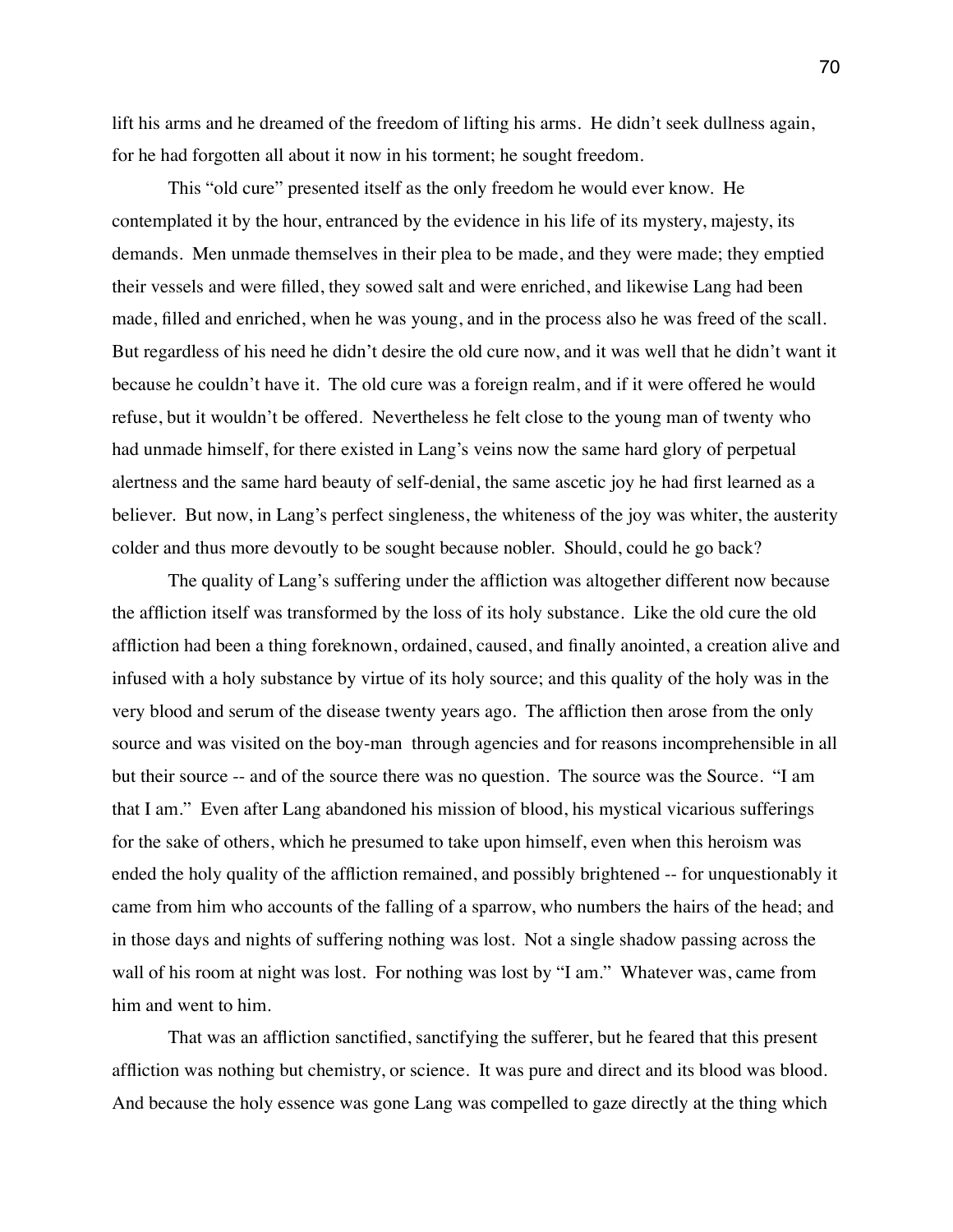the boy had gazed through and beyond, and this was a hard task. It burdened the will, already weakened by the weakening of the body through the loss of serum. The will was awed by the purity of the affliction, by the simple bareness of that which twenty years ago had borne a holy quality. The will ebbed and flooded under the pressures of the disease, and during the crisis he never knew where he would find his will the next minute. When he was abandoned by his will for however long or short a time he could do nothing with his pain but take it, he could not transmute and ennoble it. Nor could he escape in sleep. Sleep was not oblivion, it was pandaemonium. But sometimes he would feel Cynthia's presence and be reassured.

 There was a continuous strand woven of three elements -- his pain, the beauty of the woman's voice, and the beauty of his effort to deny, to master his weakness with his will. But weakness was tireless while the will ebbed and flooded, so that he fell, and fell often. But he had the strand of the three elements foremost in his brain, behind his shut lids. Pain, Cynthia, and endurance.

The power with which "I am" had fed the boy-man was not forthcoming to the man, who must therefore get power from another source, and the only source was himself.

Nonetheless the voice of the woman touched his ears and she lived a life in his mind. Her voice coursed like the serum of his thoughts, and her silence -- when he wished she would speak -- was like too long a pause between heartbeats. And when he took her hands, as he sometimes did, she glowed in his mind.

It was inexplicable the way she seemed to know the details of his discomfort and what would help it. She had so far said nothing but simple things, yet her voice had a depth which encouraged him. She asked how he felt, she told him whether or not the sun was out, she told him he looked a little better, she insisted he keep to his routine faithfully. When he wanted to slack the routine her voice went dry -- it was patient still but seemingly bitter -- and she asked him to follow the routine whether or not he thought it useless. And she read him the newspapers and the office correspondence, but what he noticed mainly was that she talked very little, all in all; and he wished she would let herself go. Occasionally she sang to herself in the kitchen and he could hear her song from his couch -- usually he could hear only the stream of the song and not the words; then would fall a silence heavy with his expectation of her voice and finally she would take up her song again and he would listen.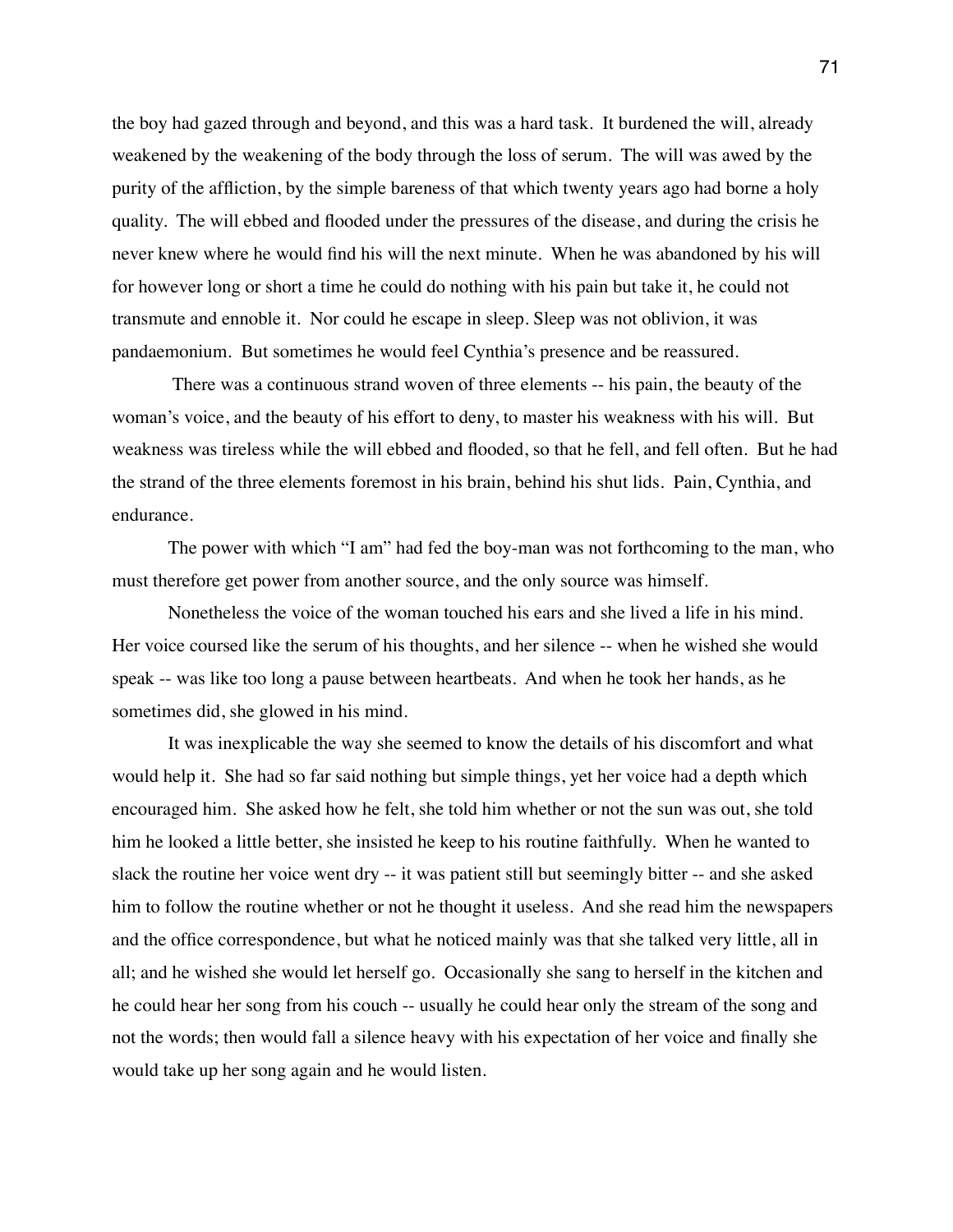He lay on his back in the darkness listening, as if her song were an accompaniment, and gradually he realized that he was looking around the room. A little light entered from the hall and he could see some unfamiliar feminine things which halted him. What he saw was not what he remembered. On the dresser near the bed was a handbag, which was directly in the light from the hallway, and he could see a pair of gloves laid over the bag, and on the back of a chair was a woman's jacket with a hood.

At some cost he lifted his arm to see his wristwatch but it wasn't there; so he rolled a half-turn toward the nightstand and saw the clock: five-thirty. Morning or evening?

His will had ascended out of his chest and he was strong, he was a man who would do what he decided to do. He caught his breath, after rolling toward the clock, and when he felt rested he threw back the blankets, then rested again, then in a smooth movement he swung his feet to the floor and sat up. This necessitated another recovery but he was pleased with his strength. He blinked his eyes, which tended to stick shut, and was ready to stand. He stood. At first he braced himself on the wall, then he stood alone. His first steps were easy but he stopped in the hallway to get his breath so as not to seem desperate when he made his entrance into the kitchen -- where the song continued. Resting in the hallway, he listened to her singing and could now hear the words, however faintly. It was that rushy voice he had heard before, singing as if in a whisper to itself -- "... by and by the harvest, and the labor endeth. We shall come rejoicing ... bringing in the sheaves." -- The song of another time, perhaps the song of an evangelized girlhood. She was sounding very carefree and her song was light, almost gay. He felt dishonest, listening secretly to this strange song, as if he were listening to her sleep-talking in a dream of girlhood. But it was beautiful, tender.

Soon she stopped, and began humming. Lang made his way slowly down the hall, with his gaze intently down, going cautiously as if watching for obstacles.

When he reached the kitchen he was startled by the brightness of the light, which shot deep into his eyes and forced them closed just as he was bringing the woman into focus. She was blurred, and he saw only her form and color. She was dressed in a blue blouse and black pants, and she turned, but then he was blind again, in pain because of the brightness of the light.

"Philip," was all she said. "You scared me."

That was in the evening.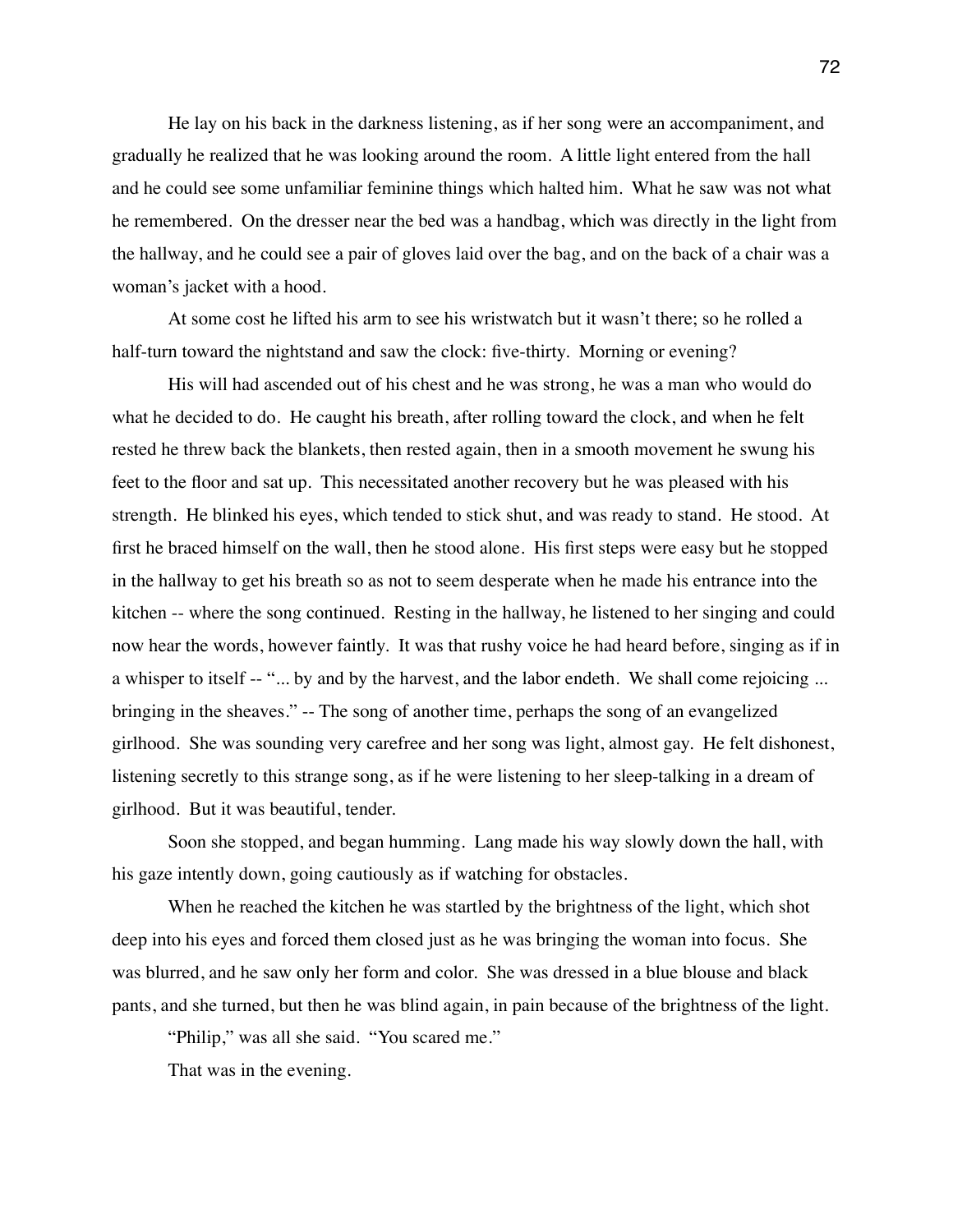The next morning when he awoke his eyes were shut again but after an hour, and after Cynthia bathed them and applied ointment, they opened. She darkened the room, the curtains sliding together noiselessly, and she came to him.

She sat on the bed.

In her willowy black pants she seemed altogether a different woman and not at all the secretary he knew from the office, whom he had always seen in town clothes, but instead a very tall woman rich in angles and lengths, something athletic, reckless. When she approached she was almost strolling, almost lazy; she looked confident, as if she knew she was making an impression. Her blouse had a Victorian air, with full loose sleeves buttoned tight at the wrists and tiny pearl buttons running right up to her throat; it looked like silk, and was dark red. She had turned up the collar. Her hair reached her shoulders. Lang had transformed and simplified her face during his blindness and now he saw again the true face -- the large bold features which taken together he found beautiful, the great smooth curve of her chin, the full lips (which were colorless this morning), the straight and prettily flared nose, the great eyes, heavy brows and high forehead, the unexpected quickness in her eyes, as if she were always ready to argue. Her color was strange and almost fierce, flushed, as if she had just been in a cold wind, and above her eyes were two crescent-shaped flarings of red whose symmetry was so precise that they seemed painted. It seemed as if she had carefully painted these crescents upon herself during an hour before her mirror. And their redness shone, even with the room darkened by the curtains, for it was a deep, heavy red which lay upon her eyes in complement of the red of her blouse - ritualistic, lustful.

But she was not lustful. She propped herself almost jauntily on her elbow, gathering her feet with her free hand and drawing them right up to her buttocks, and faced Lang, to appraise him.

She watched him for a time in silence and then said: "You'll be well soon," without any apparent happiness or regret, just flatly, and added: "Another week or two."

Lang had never doubted that he would be well.

He was held in thrall by the crescents above her eyes and his fascination was so plain that Cynthia began to smile at it, but his silence was insufferable and she announced:

"By the way, Philip, I'm quitting my job."

He replied instantly, "No you're not."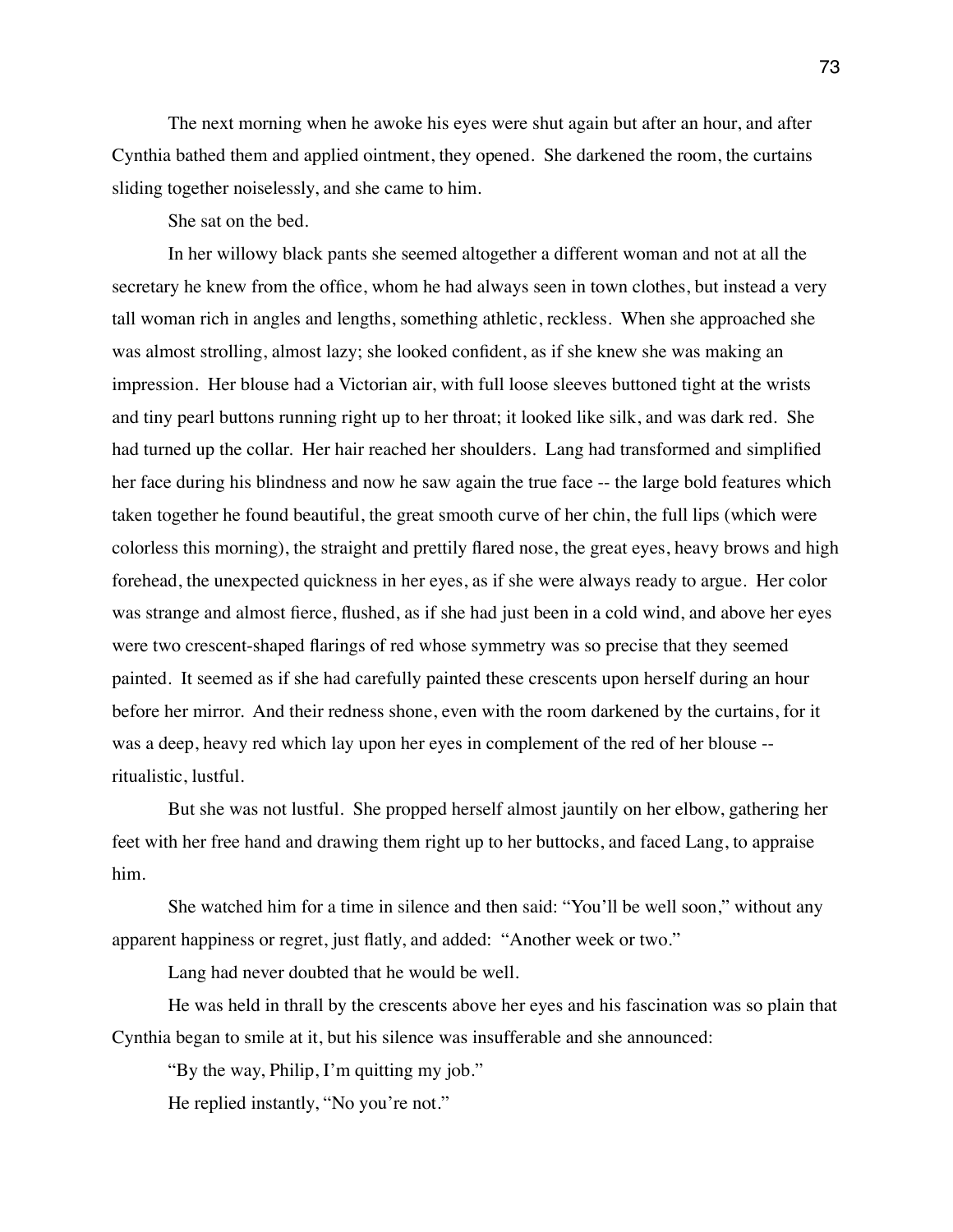"Bosses say, 'No you're not, yes you are.' You are not my boss any more. I won't be your Miss Rickner again."

She would cut herself off clean from him, protecting herself from his influence and blinding herself to him who had been blind to her. She couldn't endure the ordinary Lang now, she would cut herself off from him just in case this ordinary Lang should show up at the office some day and tell her to bring her notebook and take dictation.

To the afflicted man she would be anything he wanted, barring nothing, anything, all; to the ordinary man a stone.

"I want you to stay," Lang said.

"No, Philip, I won't stay. I'm sorry."

For a minute he was silent, trying to understand her motive, but he ended by dismissing it, whatever it might be, and asserting his desire for her. He said: "Why couldn't you stay?"

"I could. I don't wish to."

"But I enjoy your presence," Lang said.

"And I yours."

"Then stay."

She closed her eyes and gave a single sidewise shake of her head. She would be anything else he wanted, and indeed she thought at night what "anything" might be -- but she had washed her soul in blackness and arrayed her body in rags, she had cleaved to her blackness which was so loyal and she cleaved to it still.

In the dreadless ease she waited for him to speak of her eyes, but he didn't. He went on arguing about her job.

"Cynthia, please. You don't really want to quit -- really -- do you?"

"No,"she said, "but I quit anyway."

"On principle you quit. On a theory."

"No. On a feeling."

Still he had not spoken of her eyes, and she waited, no longer interested in the argument and merely saying no over and over again, which angered him.

"All right," he said finally. "I'll find you another place."

"No thank you. Just give me a good reference."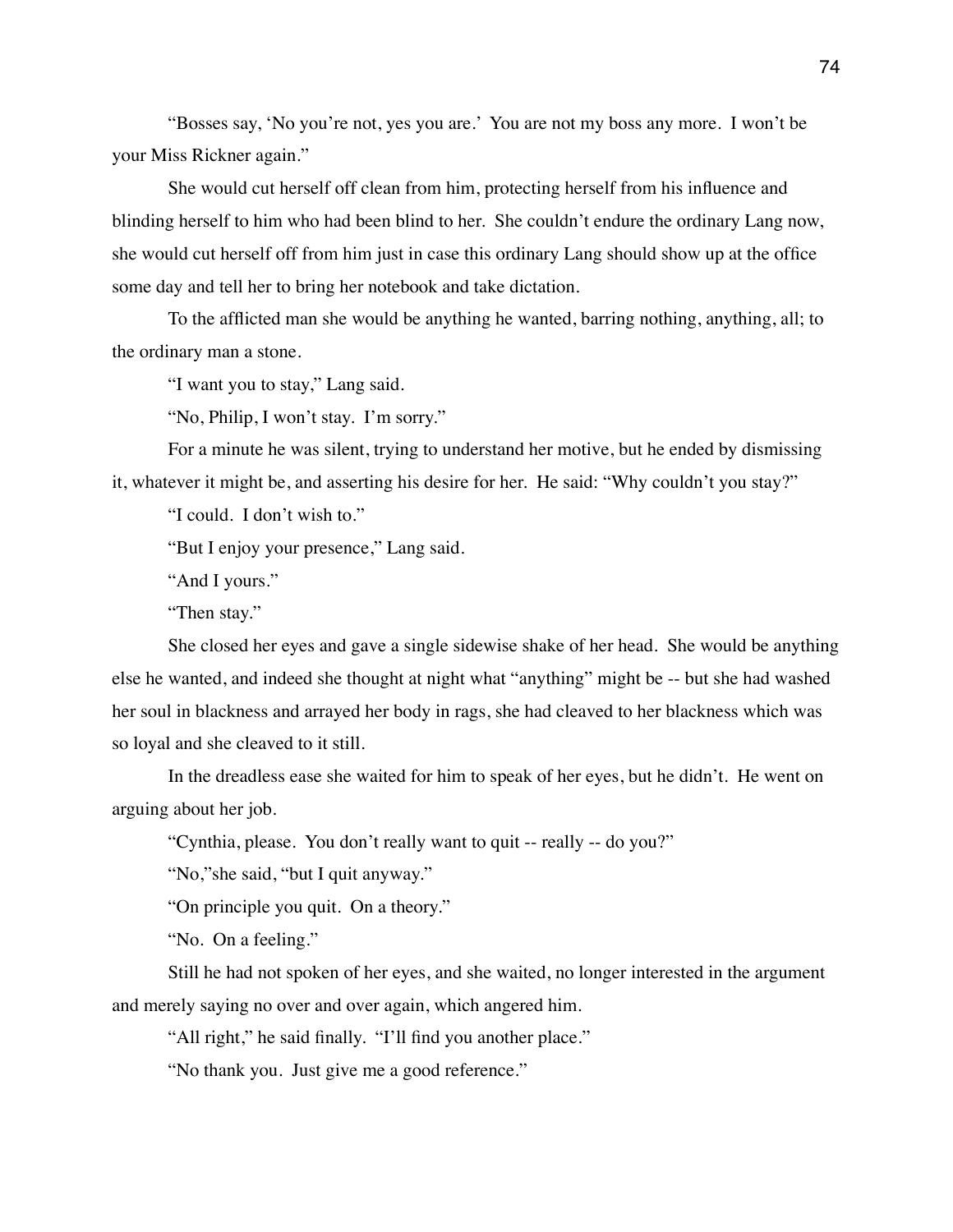"All right, damn it, if you won't even let me help you find a place then I'll give you a reference like nobody ever got before. Though you don't deserve it."

"Thank you sir," she said.

But her suffering just then was from his silence on her eyes, for she was not perfect in her blackness, she could not be.

Lang was staring quite openly at her shadows and she accepted his stare upon her, motionless, and waited. She endeavored to sink herself deeper in the comfort of her blackness. Her eyes drifted from him.

"Cynthia -- you know, you have some red marks above your eyes."

"Yes, I know."

"What are they?"

She turned to face him, perfectly at ease again, and replied: "I couldn't say."

"You don't know?"

"No, do you?"

"No," said Lang.

"You'll never understand me, I'm a great mystery -- with my painted face."

"You're more beautiful now," he said.

"Really?" she asked in mockery.

"Yes," said Lang.

"How is that possible, Philip, when a few days ago you found it all so vile?"

"You're infinitely more beautiful now."

Here was the man she loved, whose genius she cherished together with her own life; but she feared for his survival. His creating eyes would surely go dull, his mind go blank, his tongue dry up, when he was well again. Only now he was with her, and for the present she trusted his discovery of her, trusted even his vision of beauty in her shadows. No doubt her future was bitter but her person was sweet and clean -- sweet with the gift of being near him, clean with the desire in her thighs and in her center, which was not fulfilled.

Cynthia was still more or less necessary as a nurse for two days after Lang's eyes opened but after that she could no longer justify living in the same house with him, so she packed her things and left, and on the same day began her search for another job. It was difficult because her face was going and any new pair of human eyes upon her was a trial. Late in the afternoon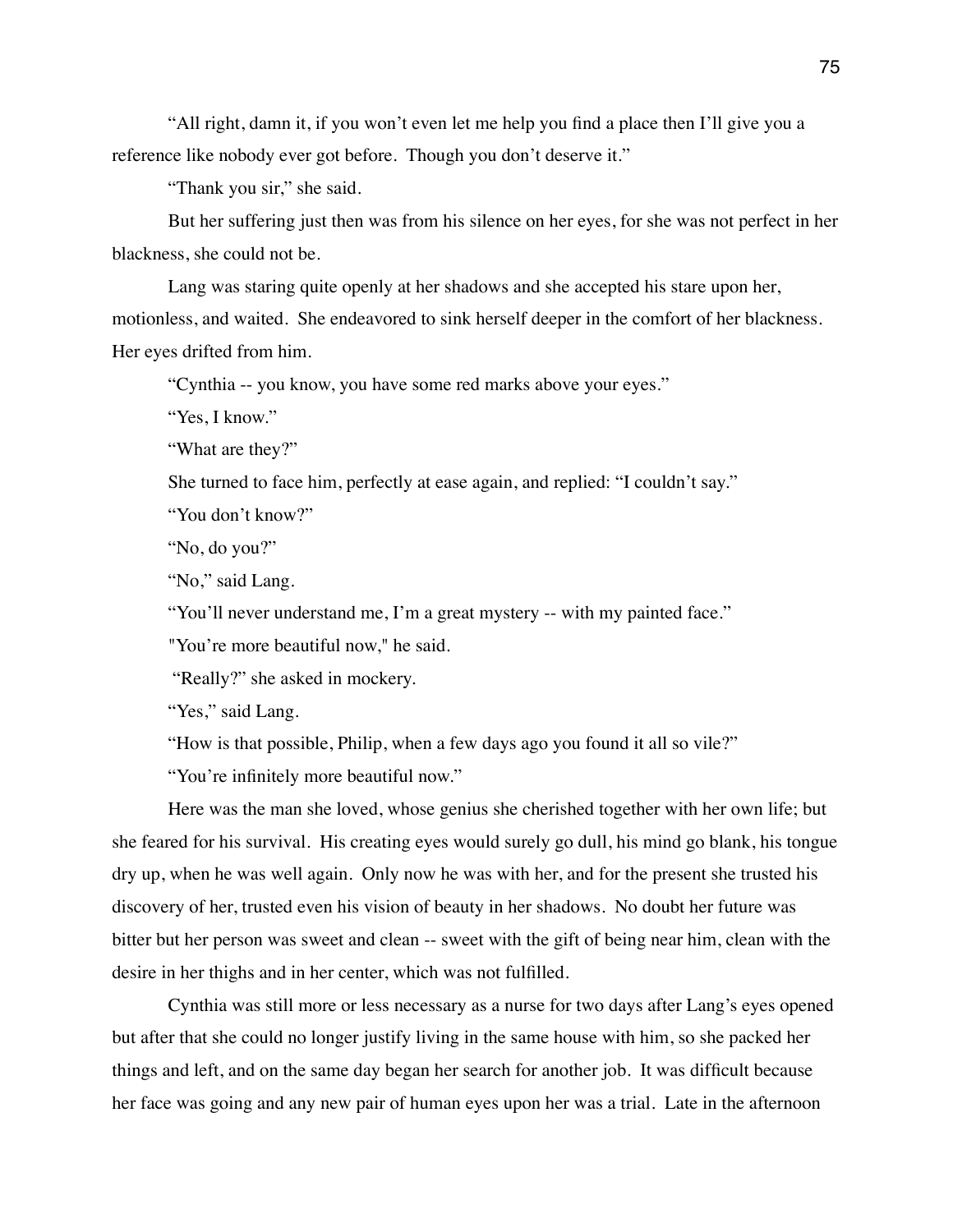she found a job with a lawyer who knew Lang. This man left her in his office while he went elsewhere to telephone Lang at his house, and he came back to tell her she was hired. He offered a hundred and twenty dollars a week and bonuses depending on the prosperity of the firm. She took the job. She was amazed to see in her mirror at home that her face was nearly clear, the shadows suddenly faded. This could mean only that she would soon be "sick in her flowers," for at that time her affliction always subsided. But it was galling that Philip had recommended her to another lawyer.

When he first saw the red shadows over Cynthia's eyes Lang was astonished, yet he felt no concern for her because to him they were not signs of disease or disintegration -- not on her. The same marks on himself in days of health would have been the marks of affliction, but on Cynthia's face, in the half dark, as she propped herself so carelessly on his bed and drew up her feet, they were otherwise. They declared her kinship. Raising their crimson color over her eyes they declared a thing he was glad to learn -- that she was given to him, to be with him completely. For they seemed to rise from a place within her body where she had no control and therefore declared her in a way words couldn't; and if she should ever deny with her tongue this kinship between herself and Lang, yet the marks rested crimson on her facc to contradict her, speaking truer than her tongue and simpler than her brain. She was given to him.

And Lang saw in the marks, on that first morning, a reflection upon her face of his own soul. He saw in the shadowy red marks her affinity with him, as if the life she had lived in his mind during his blindness had also been a life in her own mind.

That was how he felt at first, when he saw Cynthia's burning crescents, which caused her some little pain. But at that time he was still somewhat ill, he was only just emerging from the abyss of his sickness and his mind wasn't entirely reliable -- because he was weak and at the same time full of fever and exaltation, he was like a saint who has starved himself into the zone where he sees visions, where the Son or the Virgin walks with footfalls the saint can hear, where the air and the saint's eardrums beat with the footfalls, and the eyes of the saint behold the unseen.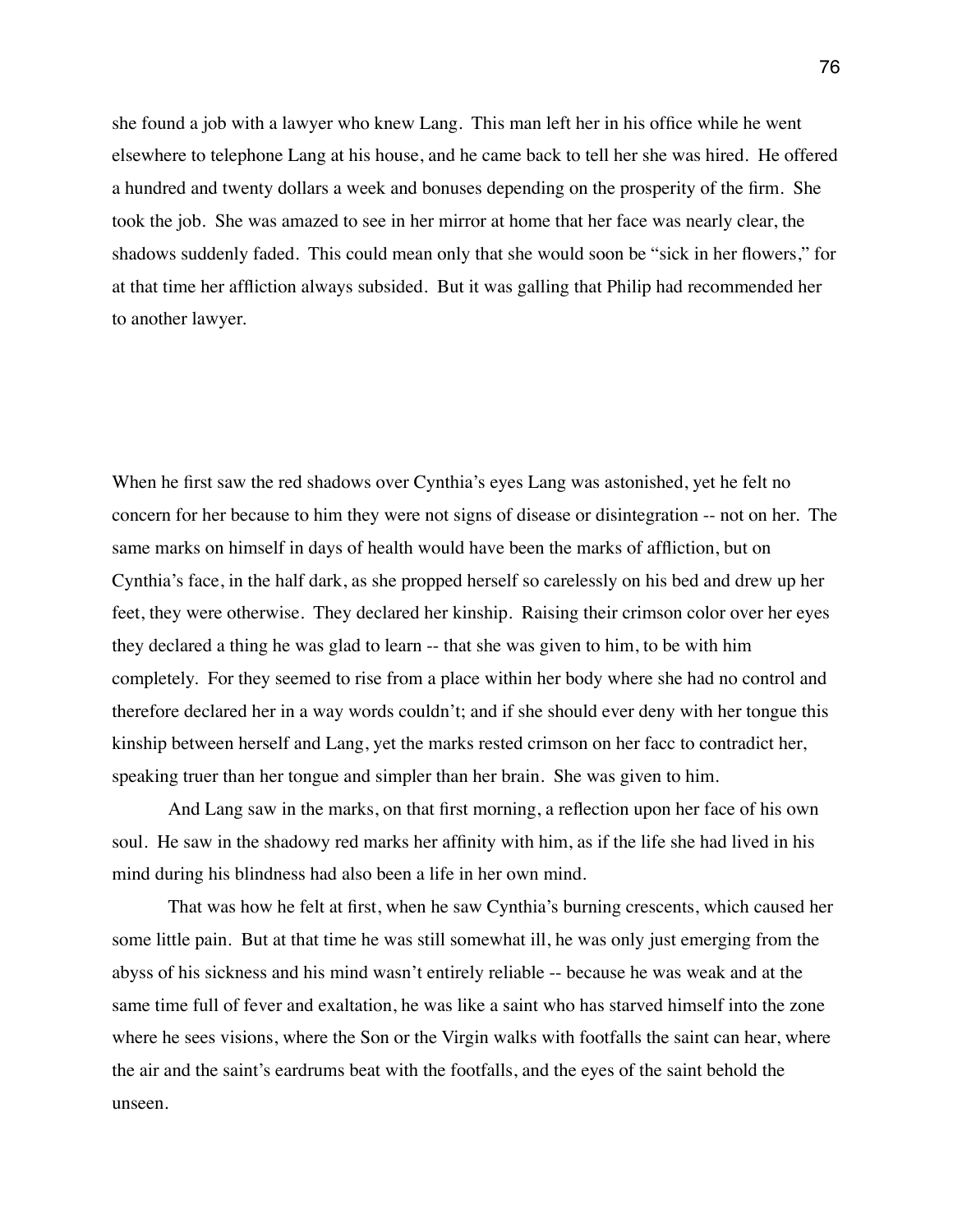A day or two later her shadows had changed and also the eyes with which Lang looked had changed, because he was getting better and was no longer saintlike. As his strength returned his conception of her shadows changed, though he wasn't really conscious of it -- he merely forgot what the shadows had been at first, because he was stunned by what they were now. They were large and brilliant. In shape, color and fire they had evolved.

The day she left his house she was dressed again in those long black paints and in a pale green silk shirt, which was plain but somehow elegant, possibly because of the way she turned up the collar. When she had finished packing her belongings in a suitcase (which she borrowed from Lang, for she had brought her things one or two at a time and they had accumulated in the guest room) she put on her hooded jacket and zipped it up to the chin; but the hood was left at her back, and when she freed her hair it spilled into the hood, glossy and abundant. At the front door she turned to say goodbye, and they shook hands and said some more or less meaningless things, and she stood there in apparent embarrassment for a moment, then she was gone. But Lang retained the vision of her face.

The crescents had gone utterly brilliant in color and weird in shape, stretching upward from her huge eyes over the rim of her brows and back toward her temples -- wing-like paintings, talismanic, wild. Her face was unusually pale as if from shock and the backswept wings thus rode in plainer relief against her features, and she became slightly terrible; yet her eyes were cool, the whites were clear and the irises were a rich and faceted green. The crescents gave her a beauty unspeakable. She was now beautiful almost beyond Lang's endurance. She was ravished. Her grace was violated and her harmony unbalanced by this stroke of an unknown force upon her. It was as if she were all-desirable, claimed by the same force as he, and the wings were the marks of violent claim. She was a sister to him, yet he desired her. Her beauty was like the beauty of a fine face on which a few drops of blood are spilled.

Lang kept her too, in this way: that he held in his mind the vision of her face, her eyes, her wings, and together with these the picture of her hair dropping over the back of her jacket and into her hood.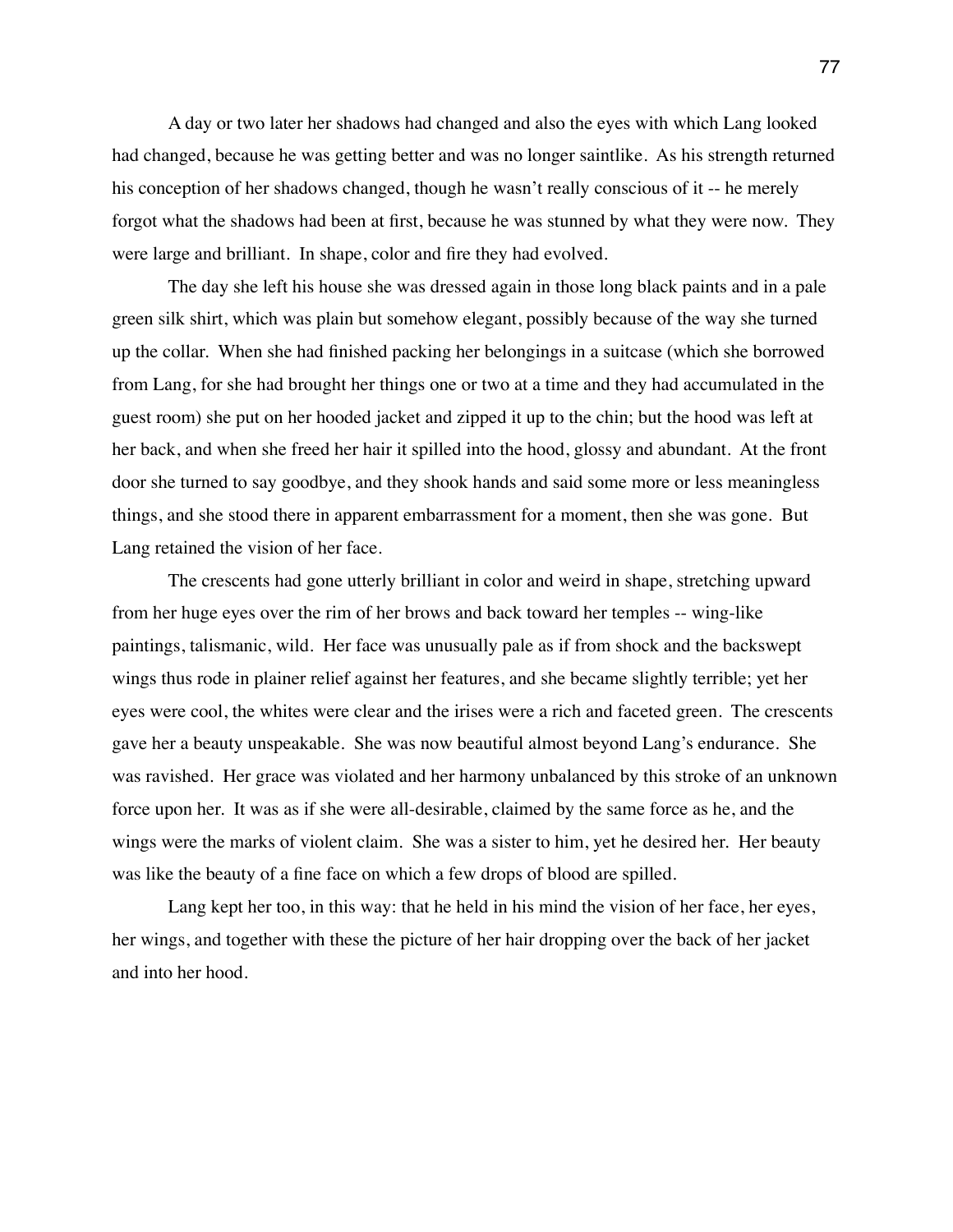## Part V He Goes to Her

As soon as she left his house Cynthia Rickner took up her life in his mind, and there she spoke easily in a smoky voice and she walked with a ripe carriage, losing the angular boniness she had in reality and gaining the ease, the lush longness of limb, which her figure seemed to have when she dressed in her black pants and pale green shirt. Lang didn't see the awkwardness, he saw the grace; he heard the voice he had heard when he was blind, and he saw the uneven smile which set her eyes ablaze, and the bright flow of her hair, the terrific emphasis of her features, and their harmony, and he saw the wings. The richer he became with her presence and the more vivid her wings, the stronger grew his need for her.

The weather turned warm. The air was sunny and still. Far out, the lake remained frozen in great severed sheets, and looking into the sun in the morning he saw the ice as polar blue, but when the sun had climbed and gone to the west the color of the ice turned gentle and white, like a snow-covered prairie. Near in to the beach the open water lay placid between the hand of the ice and that of the land, hardly rippling, while on the beach itself the ice barricade which the surf had beaten up was dwindling, and the sand turned soft underfoot.

His mind sheltered not only Cynthia but also a new presence created by the scall. There now walked with Lang and breathed in his mind a presence called "him who isn't," which lived not feebly but with all the force that once vivified "him who is." This new presence was neither halt nor faint nor dim, though silent; and its message was just this clear silence. It didn't speak even a simple "I am not," but only stood pure in its silence, which resembled that silence which falls in a house deep in the night and is so pure that it makes the eardrums throb, turning the listener in upon himself to hear the beating of his own heart or a humming inside him, in his head; a ringing silence which makes the listener listen to himself.

In these days Lang carried in his mind this presence eloquent in its silence, and as he recovered his strength day by day he was just as conscious of "him who isn't" as he ever had been of the other, who was. The difference was in the silence where affirmation had been.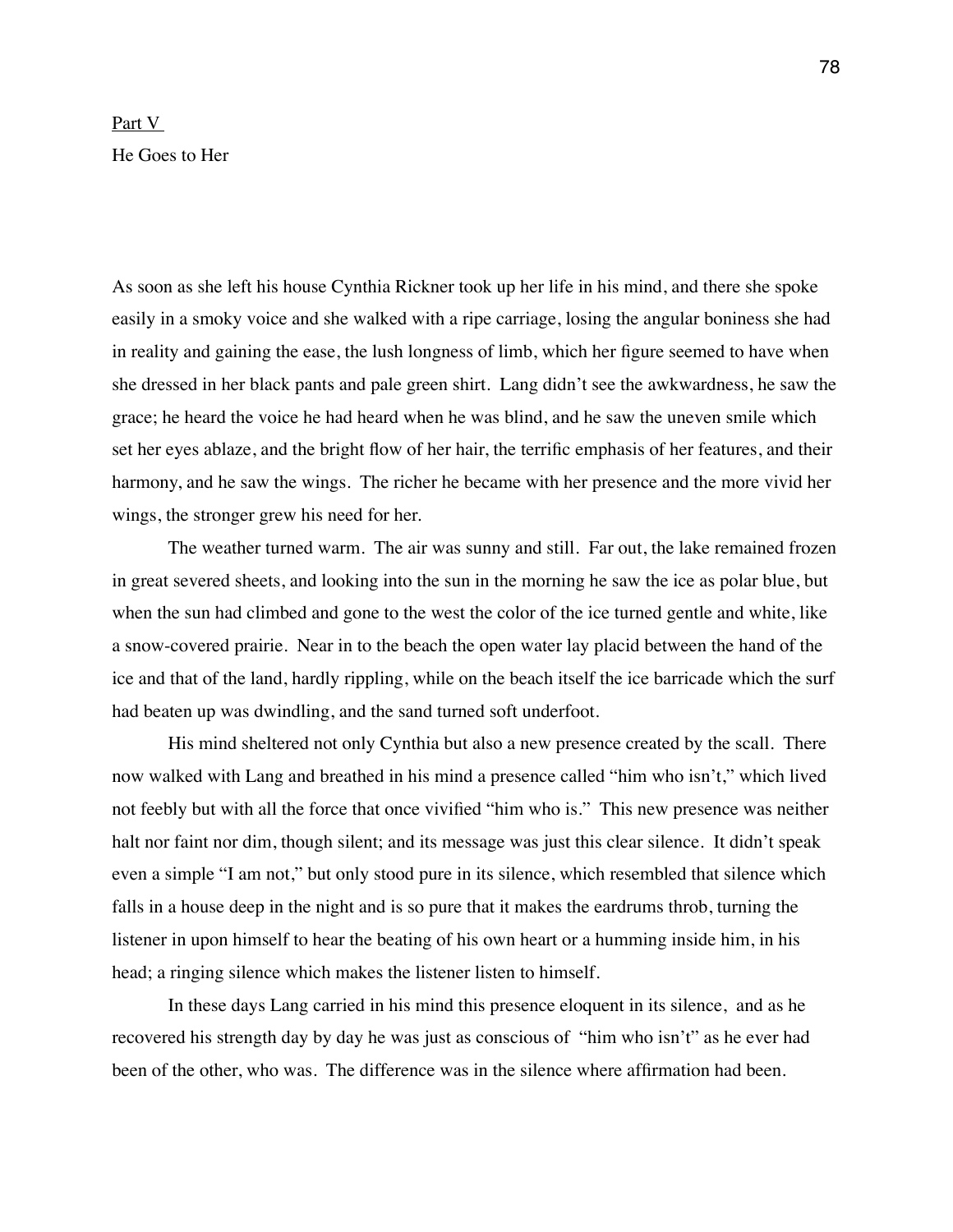Such was the companion Lang got from the scall. But there were others. He was a sick man getting well, and such a man is like a sailor returning home, who sees everything again and yet afresh, who sees all that he remembered yet sees it renewed and matured in a way he could never have expected. The hills aren't so high but the trees are thicker and greener, and though the road is narrower yet it is longer, and when he sees the people he left behind he is amazed because their faces are enlivened with a youth he assumed they must have lost, the eyes and smiles are utterly alive and young when he expected they would have got dim and hard. And he sees also what he didn't remember, the things he overlooked for years and years, and now he wonders how it happened. Lang had a liveliness in his brain exactly like this, an aggressiveness and openness, and when he took his first outdoor walk two days after Cynthia's departure he was astonished at the sight of the lake close at hand, as he walked beside the ice barricade. It was early, and the chemical blue was in the outlying ice even though the sky was dull; the ice had this internal inorganic blue which it possesses only when you look toward the sun. It is a blue that contains white and black; it is a negative, polar blue, smoothly shadowed, and it looks as if the ice it has seized would never melt.

Out in the lake where he could only imagine it the ice lay in great slow-moving sheets, as if the lake were giving itself up to a force greater than itself. It was the earth, tilting toward the sun.

His mind roamed in the space between the ice sheet tilting and Cynthia's wings rising, between the physical and the ideal, the cosmic and the human. In this space his recovery advanced, and he knew it was advancing. And when his mind showed Cynthia with her backswept wings, then he wanted to reach out to her.

The blistering stretched cross his face and splashed his hands, but also it was inside him with the same intimacy as Cynthia and the same force as "him who isn't." And like the woman it was physical, it ran in his blood and it followed the form of his guts; and when his mind brought up the vision of the woman and her backswept wings, and he could feel distinctly this vision upon his eyes, then he could feel the scall too, on his eyes, as if his corneas were scalled.

He had a feeling about his will. Now that the will was returned from its dark ground, intact, he felt again a certain happiness akin to that happiness he had felt in the early stages of the attack. He was happy not because he was getting better but because he had been stricken, or rather because he believed the stroke had arisen from inside himself, where for a long time he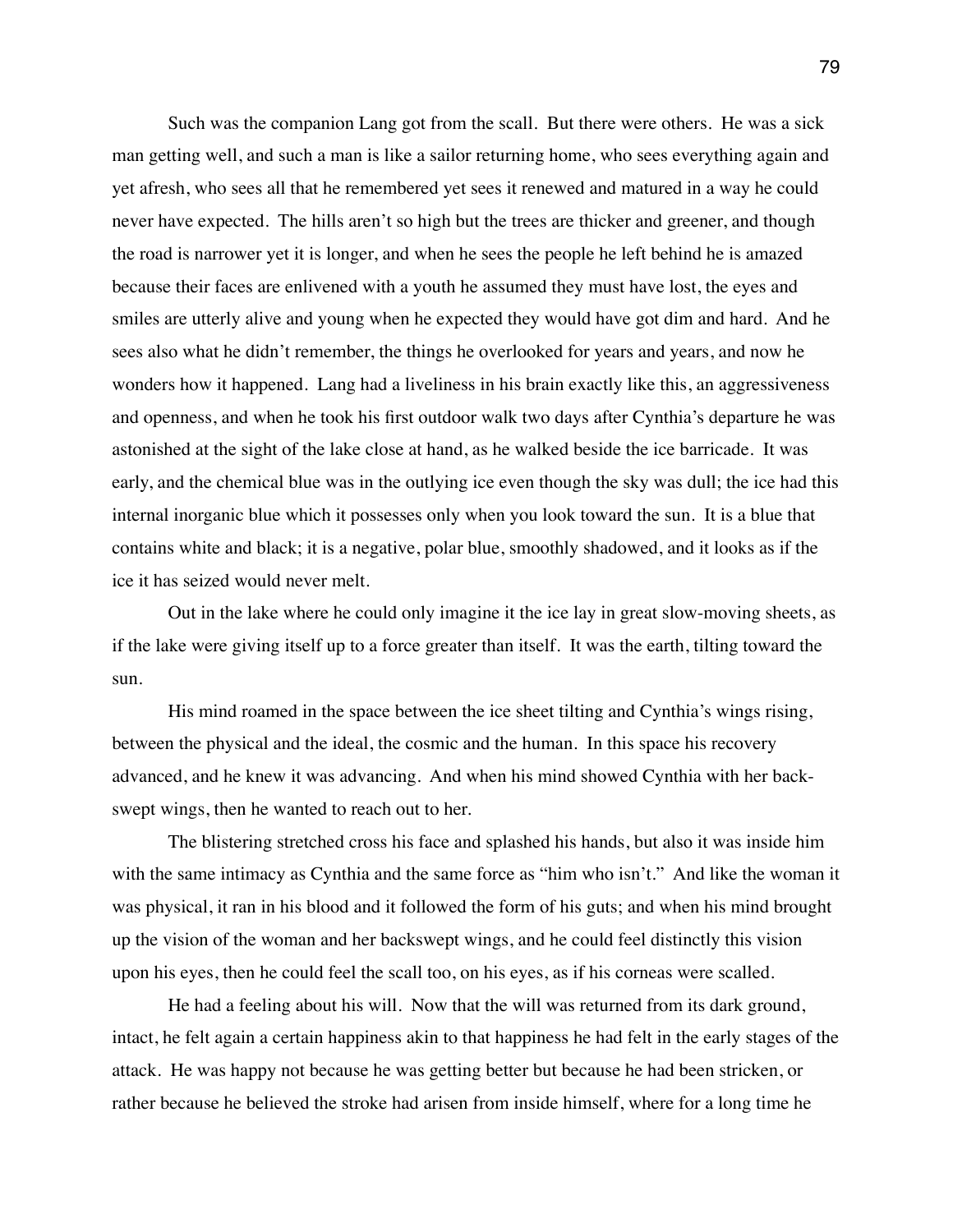feared nothing was. Then arose the affliction to smite him, and now he walked in this company of presences -- with Cynthia and the vision of her wings, with the white joy of his self-denial, and with the odd happiness which he couldn't fully understand, and with the presence of the scall. And with "him who isn't" -- silent. Lang had come a long road, and his former life now seemed empty while the present was strange yet fitting. It was as if some respected authority had said, "This is the world. You are in it." Yet the "authority" sounded a lot like himself.

He grew restless and hungry for work but couldn't subject the people at the office to the sight of his face, so he called for work to brought out.

His new secretary was a compact little woman of about twenty-five whose jet black hair was cut short in bangs that fit her head like a cap, and whose hips and bust were getting lost in the rest of her. She thought Lang was a freak, like the phantom of the opera, but he didn't frighten her. Her name was Miss Tissle. She had always looked forward to the approach of Philip Lang through the corridors of the suite of offices. He was what she called craggy. His face was weathered and craggy and also he was like a god bound to a crag, because he was so strongly muscled and well formed and the lines were etched deep in his face. And his blue eyes penetrated. He walked quietly and talked easily and was almost too big for the doorways, but graceful; and she kept noticing that his face was remarkably scored, but not by care, it seemed to Miss Tissle -- rather by the sun and wind. And he was always courteous to her, never overloaded her and frequently praised her work. He seemed to be extremely efficient, like herself, a man who always did things right. She knew, of course, that he was sick and that Miss Rickner had been carrying work to and from his house. And that Miss Rickner had then quit. There was quite a lengthy and detailed speculation over that among the secretaries. It seemed entirely possible that Mr. Lang had made an advance, in which case he must have been half out of his mind -- to make an advance on Miss Rickner of all people. But there was no woman in the office who cared to ask Miss Rickner what happened, except Mrs. Pendleton, who was in charge.

"Cynthia, dear, must you really leave us?" Mrs. Pendleton asked. Miss Tissle was surprised to see that Miss Rickner touched the hand of the old woman. "I'm very sorry," said Miss Rickner, "I'm very very sorry, really, Penny."

Miss Rickner seemed so upset that Miss Tissle and the other women who were within hearing wanted to comfort her and ask questions, but there was no such possibility with Miss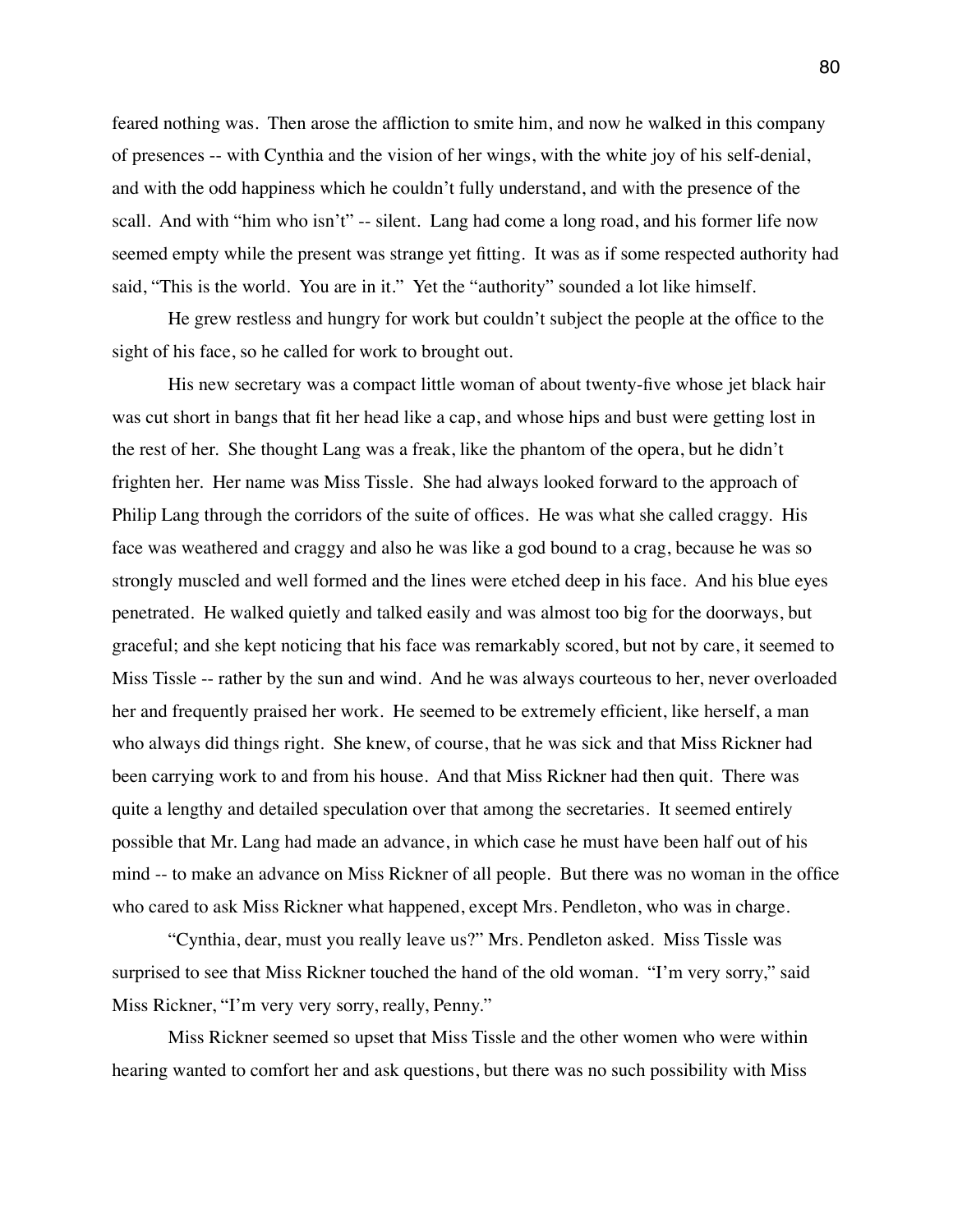Rickner, who later said goodbye to everybody somewhat coldly. She hadn't ever cared about the other women anyway, except for Penny.

When Miss Tissle saw with her own eyes the disfigurement of Lang's face and hands, and guessed in her warmly sympathetic heart the state of the remainder of his titanic body, she was distressed and a little disturbed, and wished she were back in the office. While she was writing in her notebook or drinking her coffee (the supply of coffee was endless) her face would be its usual pert self, concentrated; but when she looked up at Lang there would come a quick shuffle, which was almost invisible -- her face would alter entirely somehow, and her eyes would recede and turn to stone. The change happened instantly. It was as if a poker were suspended before her nose and she were making herself look beyond it.

"This isn't contagious, Miss Tissle, I assure you," said Lang once.

"Oh certainly not, Mr. Lang. What are you talking about?"

And really she wasn't afraid of contagion. Still when she looked at him, no matter how she might prepare, her eyes instantly receded and her features went click. And however she must talk and smile and agitate her face she couldn't affect her eyes, where there remained a recessed light as if she had taken a step back.

She was determined to uncover any trace of Miss Rickner which might still be in the house and she would sometimes excuse herself and go unnecessarily to the bathroom, where she rummaged carefully while the water ran. But she found nothing. And she obtained hardly a glance into the study and only passing glimpses of the bedrooms, though these were what she wanted most to examine. There was a housecleaning woman who made the coffee and guarded the kitchen. The living room, where they were working at a big table, seemed perfectly sterile.

In the end her eye came across an ashtray not a foot away from her notebook. The ashtray was pencils and all were mildly chewed with Miss Rickner's tooth marks -- so Miss Tissle surmised, since she couldn't imagine Mr. Lang jamming a pencil like a horse's bit sideways in her mouth. Miss Tissle had observed any number of times how the pencil stretched Miss Rickner's lips.

"I see Miss Rickner left her pencils," she said with her eyebrows a little up.

"Oh did she?"

"Yes. Here. In the ashtray."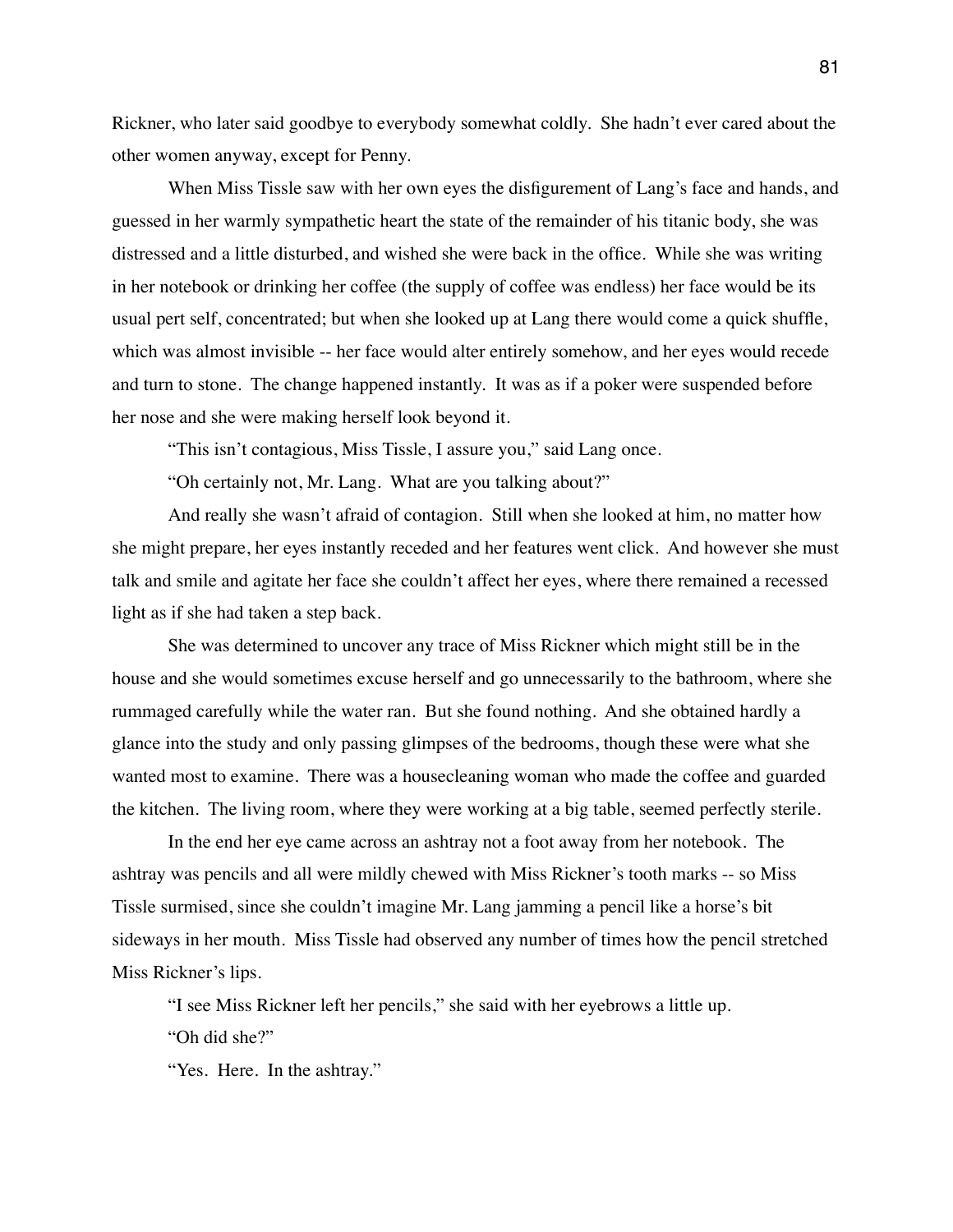Her brows were still up -- but Miss Tissle looked at Lang and her eyes stiffened in recession, and she brought a smile to her face.

She continued: "She chews her pencils."

"Bad habit," Lang allowed judiciously.

"Yes," declared Miss Tissle examining one of the pencils. "Yes." She ran her forefinger and thumb over the bite marks, and then held it for Lang to take.

He accepted the pencil, looked at it, and gave it back.

"Maybe Miss Rickner doesn't get enough to eat," Lang said blandly.

"She's nervous. Underneath -- she intensely nervous -- the poor girl."

Daintily she put back the pencil in the ashtray and then raised her black-capped face to Lang, and her eyes violently receded and turned glassy as she said: "I hope she doesn't get it too, the poor thing."

Lang leaned on his fists on the table close to Miss Tissle, who leaned backwards on the couch.

"Get what?"

"Well," said the woman fearlessly, "she had this little rash on her forehead."

"Oh hell, that's nothing."

Later in the day Miss Tissle asked in oblique and excruciatingly complicated terms if Lang would always be as he was now, and he said no.

In the morning the doctor voiced the same opinion.

"Well -- I'd say it's going," declared the doctor, pacing while Lang sat shirtless on a steel table in the examining room. "Don't you think so? It seems to be going completely."

"Possibly," said Lang.

"Yes. More than possibly."

The doctor took his wrinkled little hands, which he used like a blind man's, out of the pockets of his white coat and swept his fingers over Lang's shoulder, like a child finger painting, and felt the depth of the cracks inside Lang's elbows and on his wrists, and propped up the chin to examine the bloody cracks in Lang's neck, leaning forward and cocking himself sideways; and then he stepped back, blinked furiously and hitched up his glasses, and resumed his pacing, giving a flip of his hand to inform his patient that he could dress.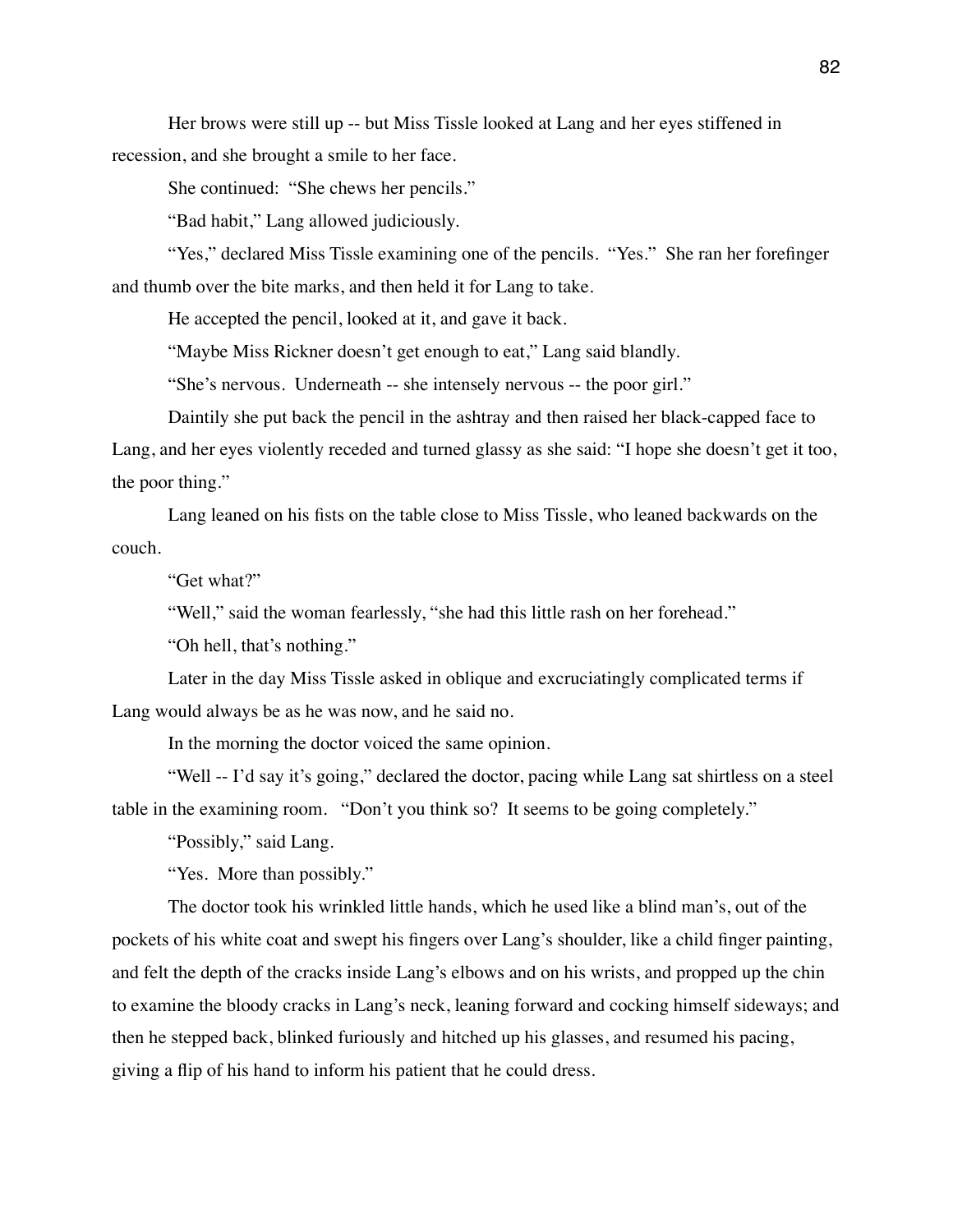"I'll keep you on more of the same, Mr. Lang. That's all I can do -- and it seems to be enough."

At his desk a few minutes later he sat behind stacks of journals and a heap of papers, filefolders and unopened envelopes of all sizes; there wasn't even a cleared space for him to write in. He surveyed Lang with his head gently tilted, ruffling up his mustache with a fingertip.

"You know my philosophy, Mr. Lang, or my credo. I think I have already said -- I just ..."

His voice stopped and he shifted in the chair as if he'd been struck with a sharp pain in the back; his hands slid forward along the wooden arm of his chair and dangled away out of Lang's sight under the desk top.

He continued: "I readily admit that I do not know what I do not know. It loses me patients all the time. What is curing you, for example, I do not know, except that your body is curing itself. We have no substitute for man on which to perform experiments in the laboratory because man is so different from all the animals -- on the surface, on the skin."

He smiled briefly and then went sober. He asked: "Are you praying this time?"

Lang said that he wasn't

"I thought you said God pulled you out, the last time, when this thing ..." He made a slashing gesture with his hand.

Lang would have preferred silence but the doctor waited, forcing an answer, and he said: "Yes, I said the last time it was prayer that cured me. And I have no doubt of it."

The doctor, removing his brown-tinted glasses, emitted a rather high-pitched grunt. He revealed his eyes -- they were old man's eyes, the only thing about him that looked old. They were shallow, watery, puffed all around, and there was no great contrast between the whites and the irises and pupils -- all had faded, yet they had a pained look.

"I pray," said the doctor smiling faintly. He was attacked again by the spasmodic blinking and covered the attack by putting his glasses back on and quite accurately adjusting them, raising his face a little until the attack passed. Then he added: "I pray frequently now. Particularly at night I find it absolutely necessary. In my half-sleep I used to discover whole colonies of monstrous thoughts in my brain and I displace them by prayer now. -- Uhh ..." He waived his hands in the air, searching, then left his thought unexpressed -- and he said, as though it were his last word: "I pray to the old God. I'll have none of these new gods which these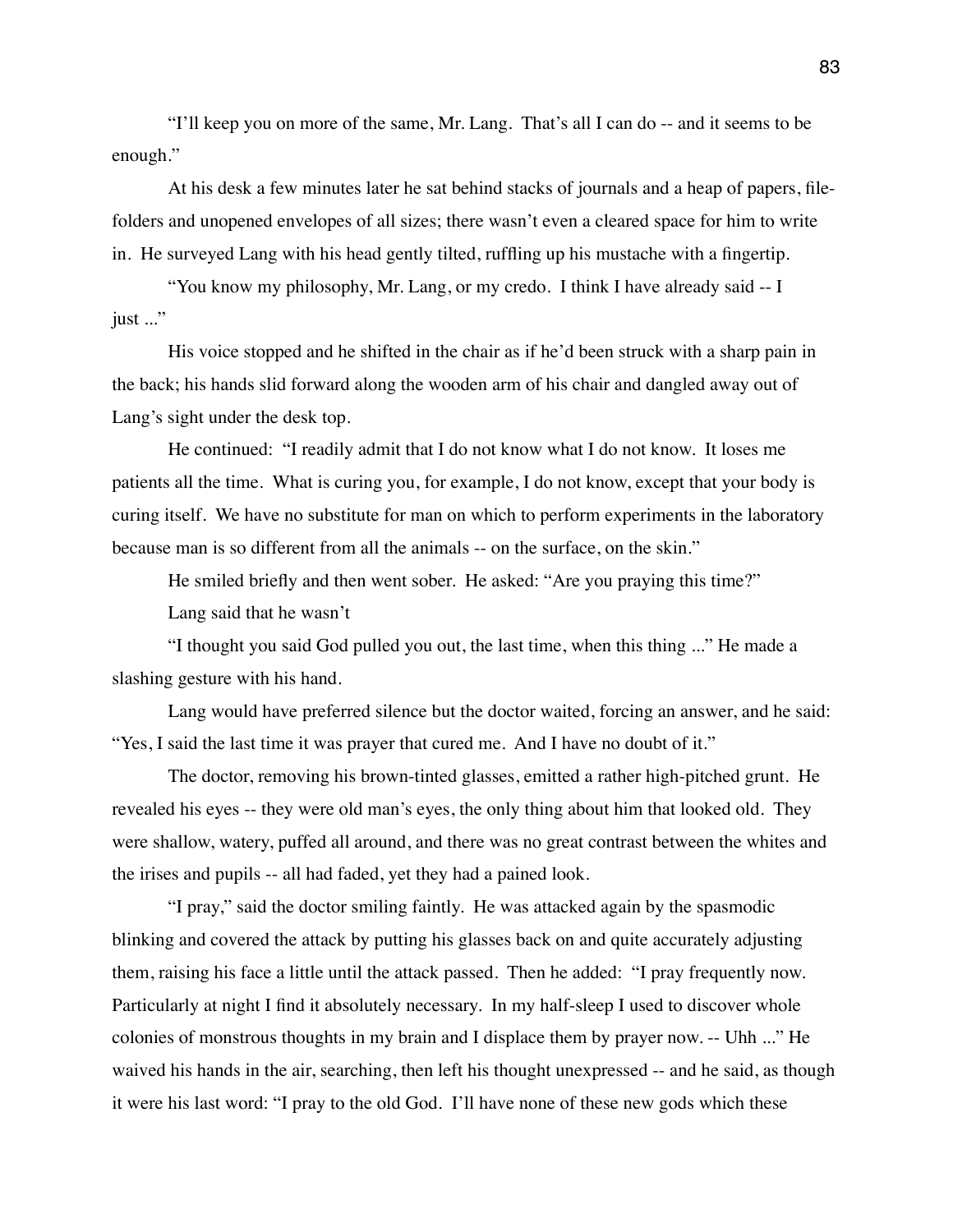people invent and put in the chair of God and call it God. I pray to the God who sent his son down to be crucified."

He threw Lang a challenging glance and tossed his glasses into the clutter of his desk as if he would never need them again. He said finally: "And I don't give a damn who knows it."

When Lang was gone, and for some time after, the doctor kept trying to capture the thought he couldn't express. He groped all around it as though it were a cloud of gas and he couldn't determine the borders of it. It was one of those monstrosities which visited his mind sometimes at night, a live thing, ugly, valid, insatiable, his. But what it was he didn't know.

Leaving the doctor's office Lang had to pass through the waiting room. A young woman patient looked at him and seeing his face she was choked breathless with fear, for herself; and a boy of eighteen looked at him with kindred eyes, with a different sort of fear, as a boy would look at his father who has been beaten by a mob. And in the street on his way to his office Lang felt the friction of himself against the people he passed.

One day in the street while he was returning alone from lunch he saw an extraordinary thing. A red-haired woman with a spotted face was walking rapidly along the sidewalk on an uncrowded street, with her high raincoat collar turned up and her splotched hand holding one corner of it over the side of her mouth, concealing something -- but she was expensively dressed in a slouching hat of bold masculine cut and a new raincoat and alligator boots, and she held a glittering blue Weimaraner in check on a slim leash. She was quite a freak, considering everything. A child approaching with his mother cried out for the mother to look, at the dog, and the mother looked, at the face of the woman, but composed her eyes remarkably fast and let them drift casually down the leash until she could exclaim to her child about the dog. The eyes of the spotted woman were downcast, or rather were fixed rigidly on the shoulders of the dog, and she proceeded hurriedly down the walk at the guidance of her glittery dog. She had a nubile figure and from the rear she was striking, with the cloth belt of her raincoat biting into her slender waist and her calves in their sheer stockings flashing pure brown above her boots.

At odd moments in his work Lang found himself wondering about this woman. Where did she get her money? She certainly paraded in monied clothes. Was she somebody's wife or whore? Or was she the whore of many? Whose could she be? -- what kind of man would keep her as his kitten and puss? Or was she the daughter of a well-off man? Did she have a job? And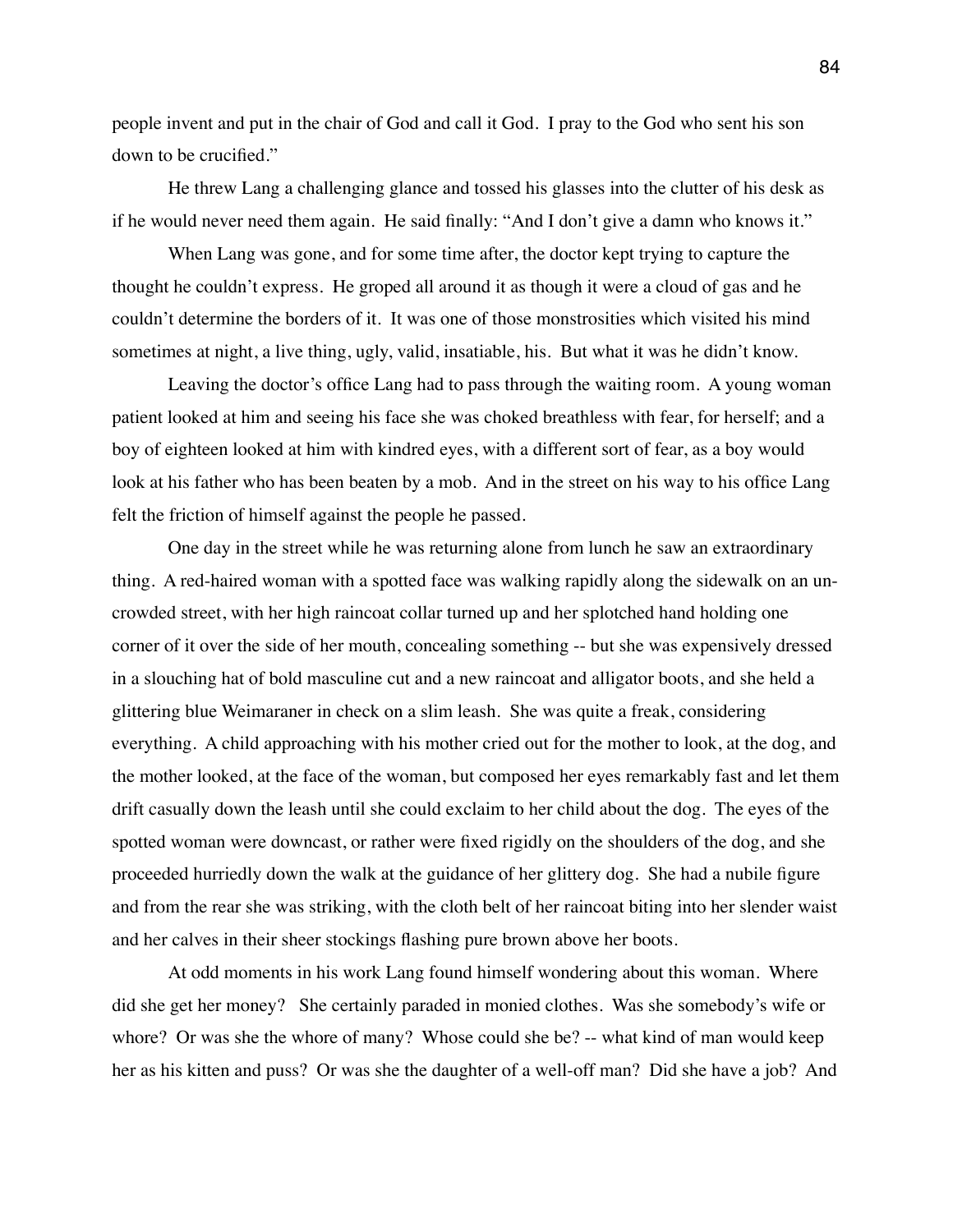if she talked, would she speak English? And what lay concealed behind her hand and the collar of her coat -- and how did she manage it (whatever it was) in the summertime?

Lang never saw the woman again, but often in the first days after the sight of her he walked along that street on the chance of seeing her -- because he felt in his heart a tenderness for her. But he never saw her again. He walked too by the corner where the old woman had plucked his sleeve and prayed at him, hoping to see her again. Where had she gone? For he had sensed on the day of their encounter that the corner was a kind of station for her; it was her place on the line, and here she fought for souls, leaping out in prayer, opening her mouth and quickening her old tongue for the sake of men -- a fighter, a toiler.

Somewhat against his will (but not entirely against it) Lang was judging the people at his office on their response to him. He distilled in himself a poisonous contempt for those who were too weak to take in unflinchingly the sight of his affliction. He kicked out Miss Tissle to a subordinate job because he so detested the *click* of her features when she first saw him in the morning, and he took as his personal secretary a less talented woman but one who seemed never to have observed that he had been absent from work, much less that he had returned changed. This woman did her work well enough, caring nothing at all about it, and if she looked at Lang's face sometimes, inevitably, it made no difference to her that it had a something on it. He was Mr. Lang, a boss, he told her what to do in the daytime and in the evening she forgot. So Lang promoted her and rid himself of Miss Tissle and her talents, her speed and competence and her click and her receding glance. It was the same with the partners and associates. Lang began to enjoy the company of one of the stuffiest boobs in the office merely because the man quite obviously cared not a whit about his face. And another of the partners, who was brilliant but always suffered a little on the sight of Lang, when his condition was still bad, he now detested. This man previously had been his friend but now Lang's face was too much for him, so Lang despised him. One day Mr. McIntyre came inquiring about the progress of his efforts to get his family's money, and he sat fat in the chair making a brave effort to treat Lang like anybody else, but the task was too much for him. His lips seemed to rise ever so slowly toward his nose and his brows crouched together in a peak, and his sausage of a finger stayed curled away in his fist.

After his return to work Lang recovered swiftly and within a very few days resembled his former self, though under his clothing he kept the traces of the affliction. Under his shirt, on his arms and chest he burned, and his legs constantly burned. But his face and hands were nearly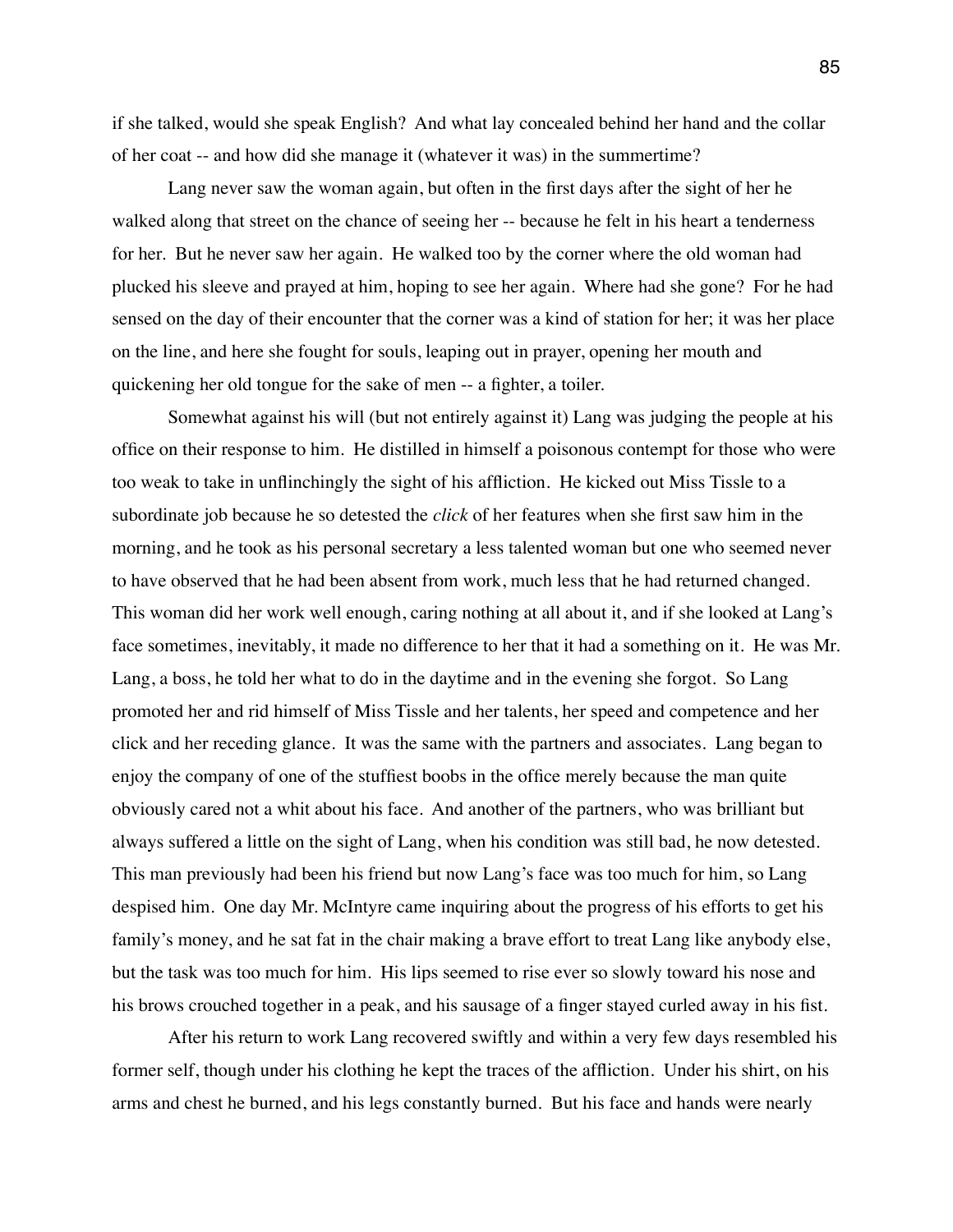clear. His face was the same face, but it was now proven, for in the fire it had been recreated. And this recreated face had all the features of the old made radical. The lines riving the forehead and sweeping down and away from the nostrils were deep and heavy, the mouth was thin, wide, and the nose and jaw were aggressive. The eyes had a glint. The hair wanted cutting and couldn't be kept neat. Of the scall on his face there remained only a slight darkening which most people didn't see, so that he was now greeted by strangers as if he were a normal man.

 Lang and Cynthia were at a table spread with a white cloth and set with white napkins, silverware and an unnecessary little lamp, over which Cynthia stared at him in defiance. She was black toward him -- her soul was diseased with hatred  $-$  not of him, but  $-$  of hope  $-$  and she had washed herself and pierced herself with Never.

And this fell stare of hers surprised him,

pained him. He didn't understand it. He'd been aching — downright aching — to see her. And now this! Her scent, her figure, her mouth, even her wings — all the same. He realized that he was gaping at her breasts, the slimness of her waist as she took her seat. He had dared to hope they'd be looking into each other's eyes, one step away from love. But those eyes were punishing, hard as glass. And she was new, more alluring than ever, and more remote. "No," he realized, "not remote." Her eyes were punishing, repelling, angry. He made a decision, a discovery, and in his mind he said it: "I love her. I'll ask her" — meaning, what's wrong?

She seemed larger, her scent stronger and deeper, and her shoulders and her long hands more pathetic then he remembered. Her hands on the table were distinctly boned, extended. She did not smile except faintly, and finally they talked a little, but he was forced to carry the conversation. Her shadows, her wings, were dim -- he could scarcely see them. Finally he was taken over by a new idea attended by guilt, as if he'd given her a vote of no confidence. He thought his affliction might sicken her. She might be a queer and twisted creature who would care for him in the worst of his sickness but when he began to grow normal again, when he showed by his vigor that very soon he would come to her in the fullness of strength, then she would collapse in revulsion. She could possibly be too weak now, who had been strong when he was down. And what then? During their hour together she was relentless in her blackness, her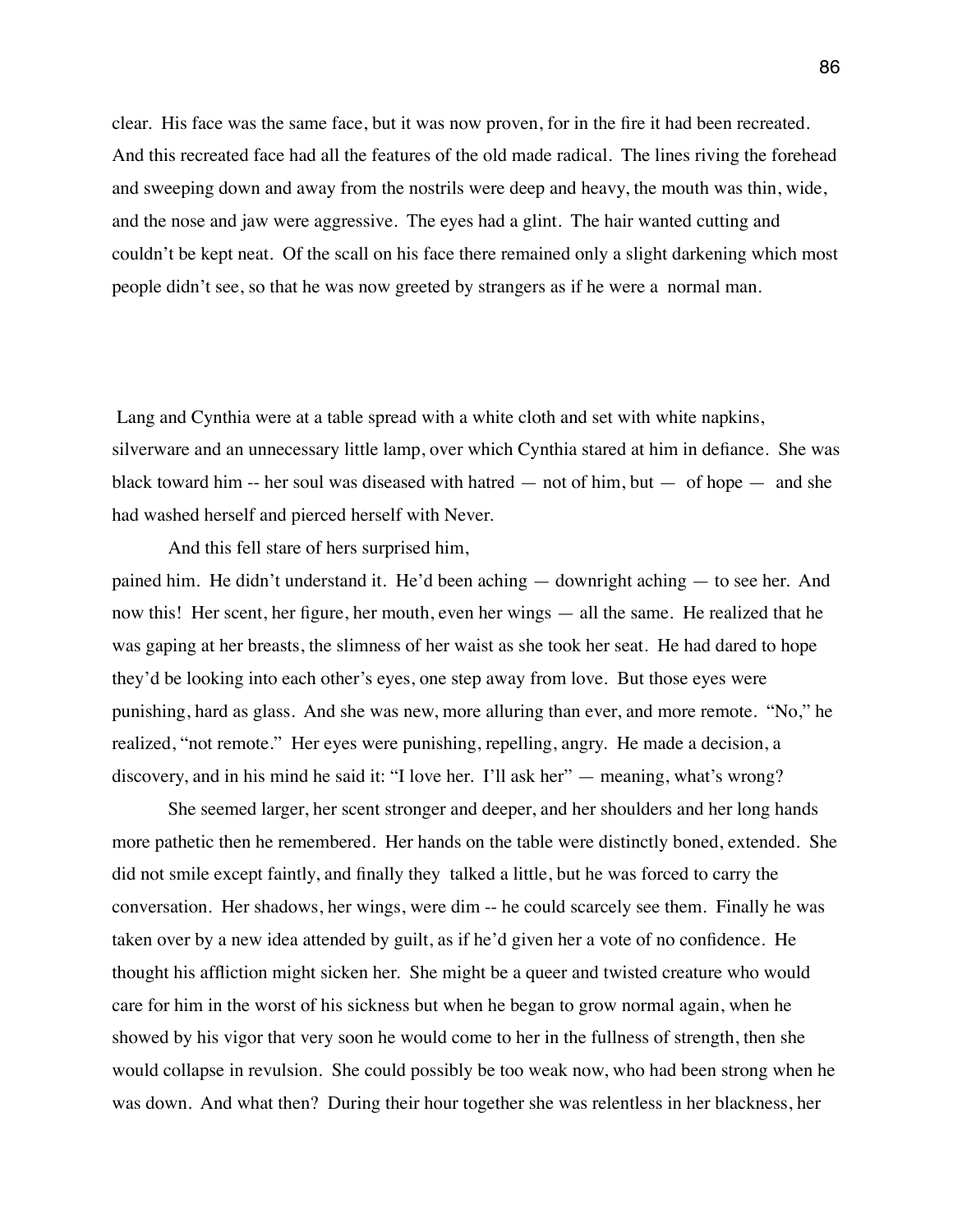remoteness and recoil, and Lang's venomous idea sank its roots. He disturbed her. She was repelled.

That same evening after work Lang went to his athletic club in town, where he had few friends and wanted fewer than he had. The lower floors were crowded for a squash tournament but he found that the loft was dark and locked, so after he had dressed in his sweat-suit he asked a janitor to unlock the doorway leading to the loft and to switch on the loft lights. He ran a few laps on the board track, tilting his axis neatly in line with the curve, then did light calisthenics on the hardwood boards of the infield, under the weak yellow floodlights, in the midst of the empty stands -- shadowed. Then he put himself back on the track and it became very hard to keep his pace. He was still weak. Soon the light grew weaker, it seemed, and his wind and legs failed him, and as the light weakened the sounds magnified in his ears -- his pace thudding against the boards, a terminal sound without reverberation, regular and dead, yet like a pulse.

In the locker room he stripped and went to the showers. There he was a spectacle, and men would see and then turn, while the scall burned intensely on him because the exertion and the salt of sweat and the shower had insulted it. As he came back along the aisle between the rows of lockers the eyes he met receded and the faces he knew shifted, and then from these faces he would meet cordiality and possibly an inquiry. His contempt began to melt. He felt good after the exercise, though he was a bit dizzy.

The next day at noon Cynthia talked freely and even laughed, for she was utterly harmonized now with the Never she had injected in her heart and she believed she had nothing to guard against and nothing to defend; she felt free with Lang now.

"I did the right thing, quitting you, Philip. Now I'm sure of it."

"Are you."

"Yes."

"What I think is that you made a federal case of it -- and I still wish you hadn't. But I won't try to get you back."

"Ah, no," she agreed smiling and slightly lifting her face. "Don't."

Before they parted her wings were quite aflame.

Several nights consecutively Lang went to the loft, and there on the dull resounding boards he implanted in himself as if spiritually the oscillating rhythm of his reconstruction - each night systematically destroying his strength, throttling fiercely whatever strength he had;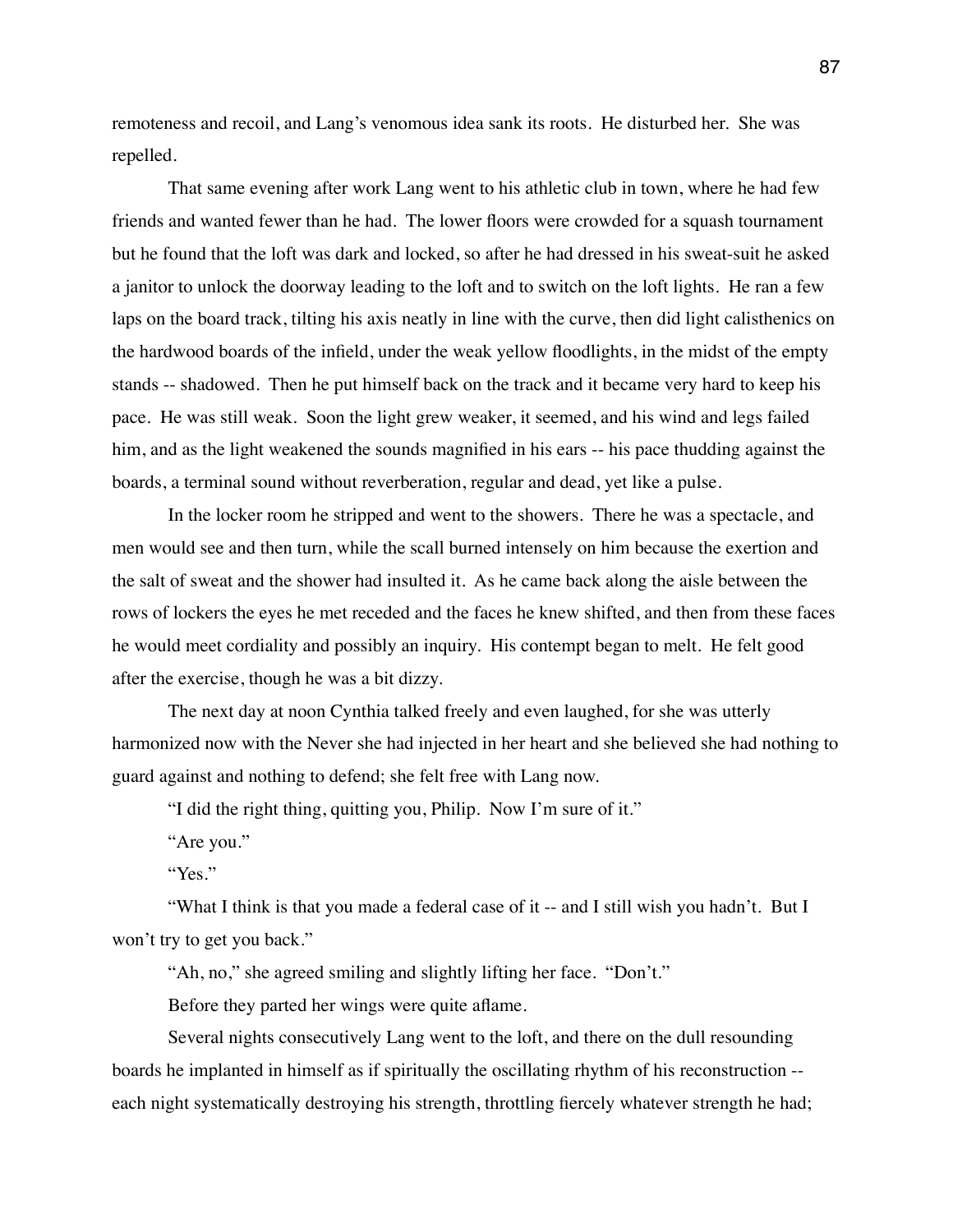and on the next night it was always greater. This greater he destroyed in its turn and awaited yet another night when strength even greater should appear and he could destroy it. Thus over the course of these solitary trials of physical anguish he destroyed and built himself. In the afternoons he feared the approach of the evening but once in the loft he turned his fear into passion, so that he acted with a mind ablaze and he drove himself irrationally. In this way he waxed strong but all the while his skin worsened, because there was too much salt and because the daily showers hurt him. He arranged to see the doctor again, but one afternoon during a pause at his desk he followed a vicious instinct, an impetus mingled of anger and pride, and canceled his appointment with the doctor. Now in his mind he abandoned the doctor altogether, and whereas it had once looked foolish to him to shirk medical advice it now looked weak to seek it. Lang continued to use the proven medicines but he had seen the last of the doctor, who knew nothing more about the affliction than he himself and probably less.

The loft became his place. He used it so regularly (and nobody else did) that the janitor had a key cut specially for him, and he kept this key in his locker with his sweat gear, dangling from a hook by a light chain, and when he ran on the boards the same chain was around his neck. The dim yellow floodlights were the sun under which he labored and the thudding boards were the earth on which he toiled -- and the empty shadowy grandstand waiting all around, small but obscure in its depths, was his audience. He tried himself and built himself, at high cost. But he must be careful because his skin disintegrated so quickly under the mechanical stress of the daily toil, and he must strive now for a rather critical balance of powers: the power of his body against that of the affliction. If the affliction overswept him again his strength would be lost in the loss of the serum; therefore he strove for the delicate balance, and though his affliction was rising again yet his strength was rising too, and he seemed to himself to be achieving the balance. To others he looked bad. In the shower, with the scall burning brilliant on him, he looked like a human calamity. He was stricken, and knew it, but he was strong also, and knew that. Thus he went every evening to the loft. He had played football and baseball in school but had never been a runner, and now he found the running bitter and difficult.

His whole desire each day was to be with the woman but she gave no sign of any such desire. As he approached the table where she sat she would glance quickly up and smile and say, "Hello, Philip," and her greeting would be their single point of contact. Thereafter she was adrift. She was careless, her hostility gone and nothing in its place but a deliberate vacancy.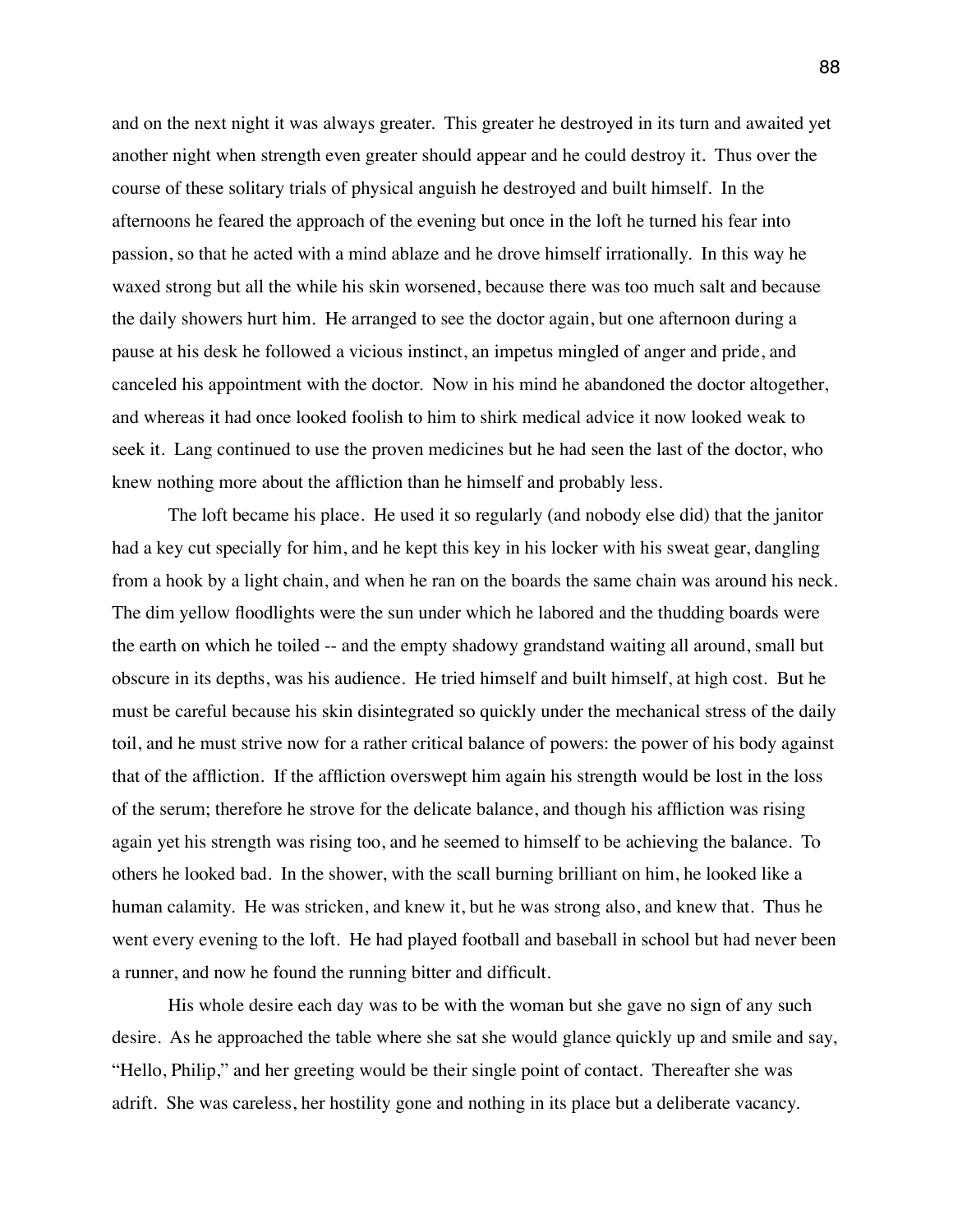Was it deliberate? And though she came every day wherever and whenever he wished, she did not come. In all their meetings Lang never touched her, not even on her hand, because he scorned to trifle with her. And could not reach her.

Two days passed, a Saturday and Sunday, in which he didn't see her. On Monday at noon she seemed to have fallen back toward hostility, for she spoke but little and there was a pale light in her eyes which he couldn't understand.

He decided to remain late in town.

He went to the athletic club with the intention of visiting the loft but he was challenged and played handball instead, enjoying having an adversary and glad of his reprieve from the act of destruction. He had a late dinner alone and then returned to his office. The suite was dismal, private, it possessed a will, and the person who would enter it must invade it. Turning on lights as he went, Lang walked through the reception room, down a corridor and into his secretary's office, then into his own, where he worked under a single lamp, hearing sometimes the echoes of the cleaning women's buckets in the terrazzo corridors outside, and the slap of mops against the slabs, and an isolated cackle of laughter. Hearing the noise of sliding buckets, the ribald laughter of the cleaning women, he thought: "Be more like them," the cleaning women. Immediately he opened his address book. He drove to Cynthia's

building. He knocked -- and in another moment he would have raised his hand to knock again but the door gave silently away. She was wrapped in a dark crimson robe with narrow black stripes spaced wide apart and a black edge tracing the collar and belt, and she was barefoot.

He asked, "Have I wakened you?"

"Oh no no, of course not -- I was just ... Come in, Philip, please."

She stood aside and Lang entered, and she closed the door as quietly as she had opened it, and they faced one another in the same silence for a time before she asked for his coat. It was smooth, heavy, the color of rust. Cynthia lay the coat across her arm as she left the room, going to the hall where the closet was. The coat was so heavy. When had she last carried a coat so heavy?

Still in the semi-dark hall she glanced back and saw that he was watching her, and without trying to explain herself she turned away and walked father into the darkness, then opened a door which flooded her body and the hall with light. Then she disappeared and the hall went dark again.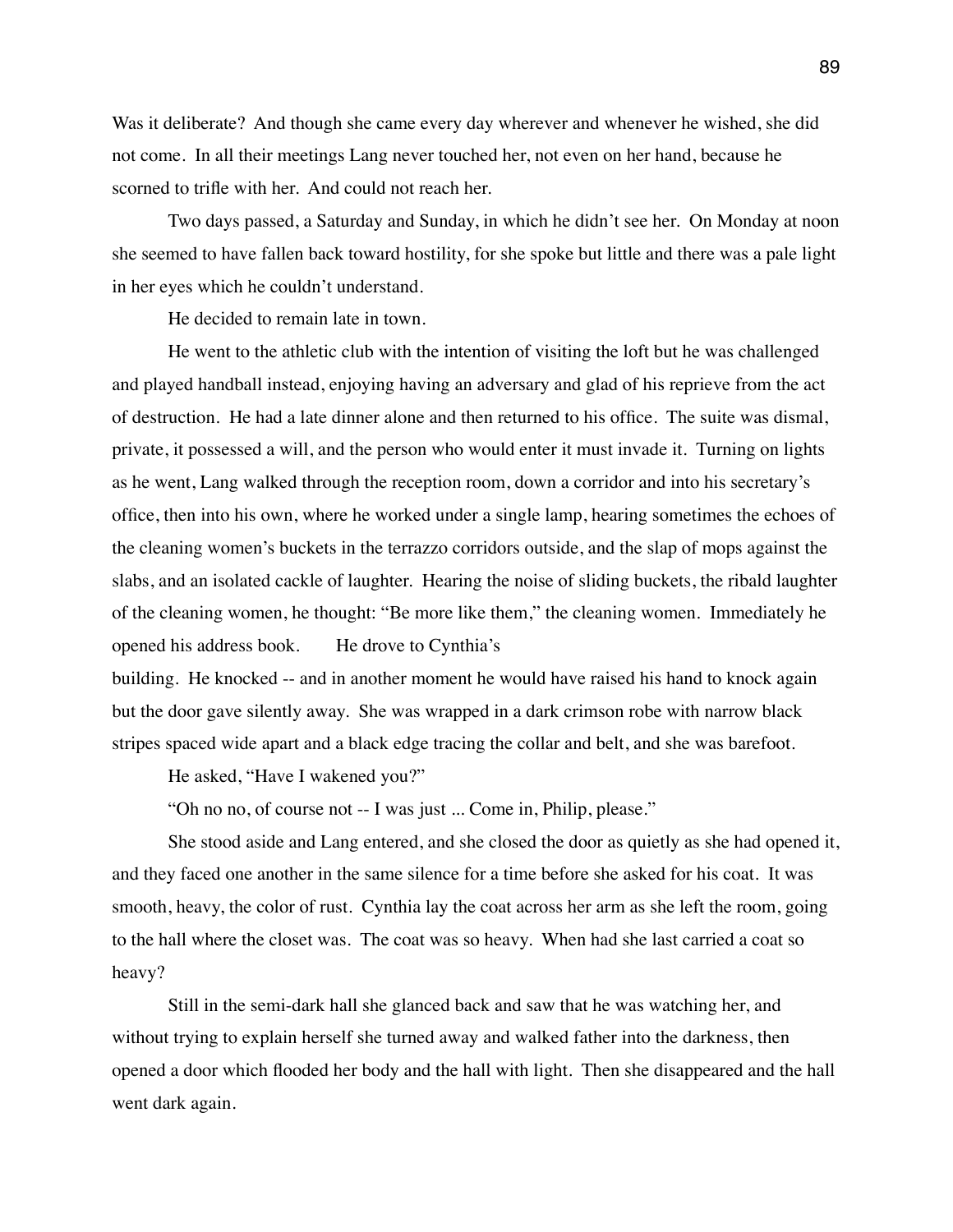She stood in the bathroom viewing the chaos she had left at the sound of his knocking - the unwashed bandages in a pile in the sink, the opened medicine, the gauze box, the fresh white bandages In only a minute it was all out of sight and she was prepared to go out, but she hesitated. She had no need of the mirror, knowing that everything was well with her hair and that anyway she couldn't change the rest. She paused. Oh, stupid -- her feet -- and she slid her feet into the cloth slippers on the rug, without having to move a single step, and remained in the same place with the same foreboding of a thing undone. But she must go out, there being nothing undone here. Yet she hesitated still. She wasn't afraid, yet she craved another minute here alone.

Lang waited, and when she entered (it seemed to him) she was ritualistic, or nearly so, for her body was closely wrapped and the robe severely belted, and her black slippers moved in a restrained gait, each swing distinct, and her carriage was likewise checked; and her face was discernibly uplifted so that the eyes which searched him, green eyes, were cast somewhat down. Her wings gloried and her lips had a tint of pink.

She smiled and said in embarrassment, "Please sit down -- please -- I'm sorry."

Lang, whose hands were in his pockets, merely shrugged.

"Are you hungry?" she asked.

"No."

"May I get you a drink?"

"I don't care, really -- if you wish."

She crossed the room to a low cabinet and, gathering in the skirt of the robe behind her, knelt, then rested on her heels. She began nervously moving things around in the cabinet, exclaiming "Why didn't you warn me? I don't know what I have -- except this spaghetti wine --" and turning her torso she extended a bottle. When he took it from her hand she returned to her search, despairing all the time. "I have so little here, and it's all shoved to the back, I use it so seldom." She was moving dishes and cracker boxes and other junk out of her way.

She could find nothing else to drink, which seemed to upset her very much.

"Don't bother, Cynthia. We'll have this."

"But it's so cheap."

"It'll be fine."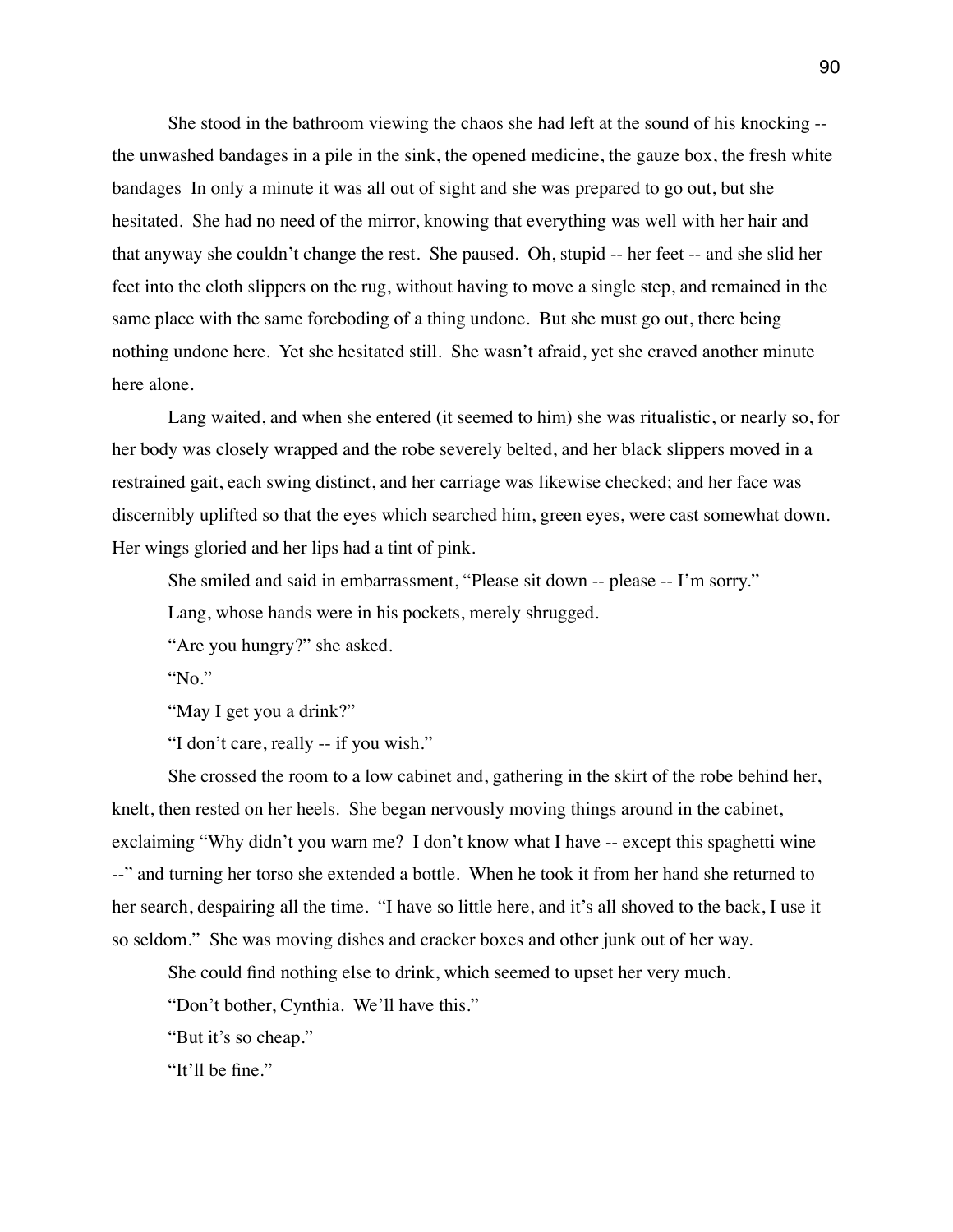She yielded, and left the room again and returned with a tray and two glasses. She poured, and there being only a little wine left in the bottle they got just a half a glass each.

Her hands folded in her lap. So little did she care about the wine that it was placed beyond her reach on a table to the right, while she sat in the middle of the high-backed couch with her knees fast together and her outstretched legs crossed at the ankle. There was a vague, sleepy look about her eyes and a distinct smile on her lips as she listened.

"You know," Lang said, "I understand now -- why ..." and he too smiled.

"Yes?"

"Why I thought it was so fine, when this thing hit me."

Her smile took form and she said; "You'll tell me you're insane, then. That's the only explanation."

"No," he said.

And Cynthia vaguely shook her head in sympathy. "No," she repeated, "not insane?"

"Perfectly sane," said Lang. "I had just about decided I was empty, you see, when I discovered I had this thing in me."

"Ah, how lucky."

"Exactly."

"You were so pleased not to be empty that you were delighted to be poisoned," she interpreted "Didn't you think it was -- a grave misfortune?"

Lang's former life lay all in shadow, and to him it seemed miraculous that out of the sleep of the shadow had arisen the burning lustral scall, and though the scall was terrible the only "grave misfortune" was the sleep in the rain-gray shadow. Therefore he said no, and she responded:

"You men love torture. You're just like my father, loving to brood and mystify yourself over ideas that lead nowhere. Philosophers. That was my father from top to bottom."

Lang thought it needless to answer and Cynthia said no more. In the ensuing silence, as it lengthened, he turned away from the barbarous simplifications of speech, and though the woman wished he would speak she herself did not, so they were counterpoised in silence.

He saw the encircling white of the walls, dimmed in the night, and the untainted light of the lamps, in white shades, overspreading the dark red carpet; and the lamplight full on the breast of her robe -- a kindred red, a crimson so deep it approached black, and on the black border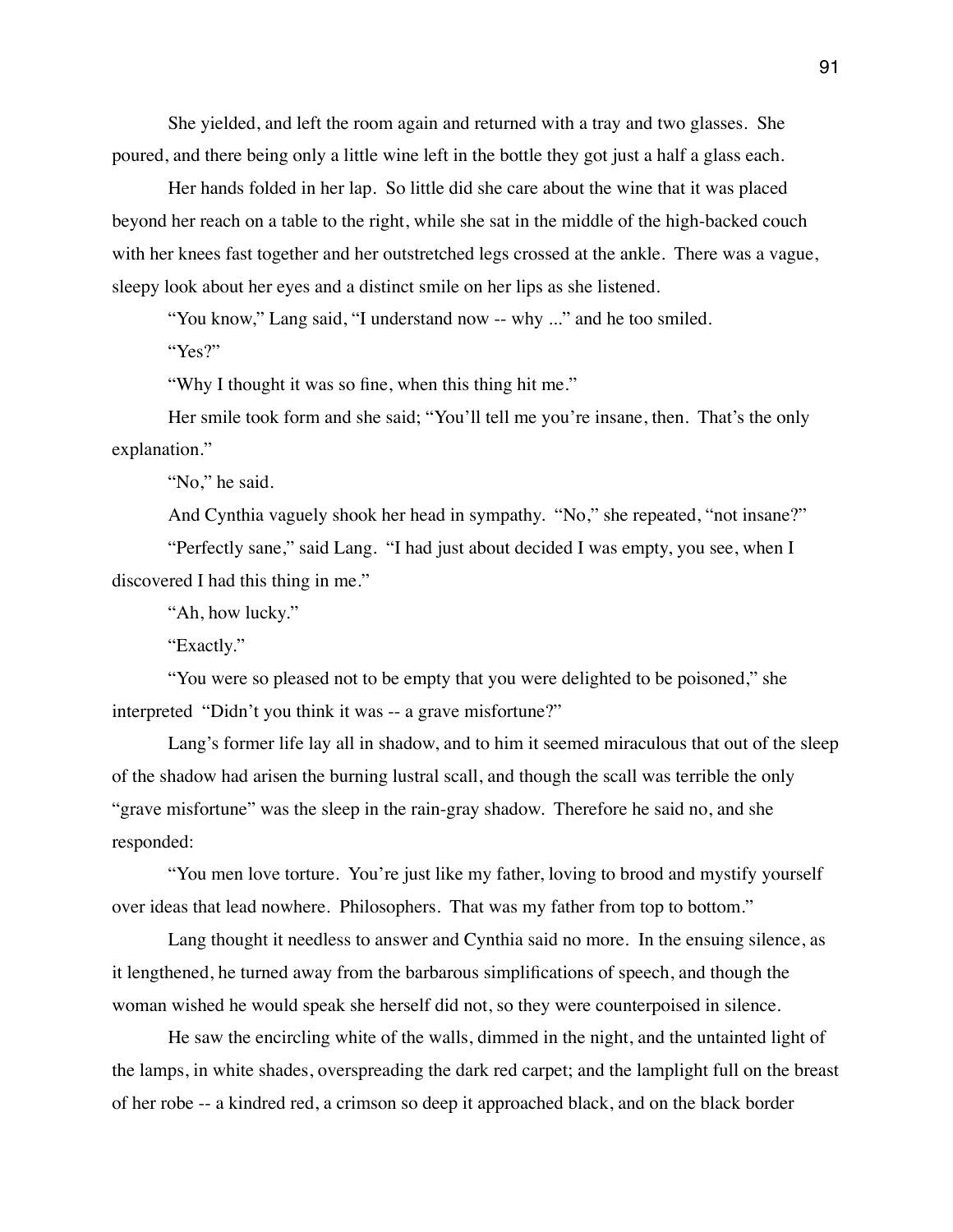which traced her collar. He saw the telluric green of her irises, strange green-infused crystalline lights; and the lush brown of her lashes. For she was lush and great, there was nothing dainty about her; not even her scent, which was manifold and strong, but with an edge of freshness, like pine yet duller.

When his fingers touched her face she was already in a trance of despair, for surely the hour of her unmasking had come, and seeing the trancelike glow of her eyes Lang thought she was afraid, with a basal childlike fear that he could release her of. He came to her therefore immeasurably gentle, in perfect peace, with a mission to unlock her heart and expel fear and to let revelation flood in, for while fear invested her she was not herself, and it was she he sought, in herself pure. He must first with utmost gentleness unlock her heart, to transmit peace and cast out her fear, and she must be returned to herself; and when she existed again pure and free, reft of speech and fear and all that is ordinary, then he could go in unto her, for until then she was captive and not her own. So he sought gently to unlock her heart and give her release, seeking thus to retrieve her out of her fear, for the sake of revelation -- his own and hers -- for their twin and single discovery.

But she was in her trance far and deep, scarcely aware any longer of why, for without a thought of fleeing she had fled and without a tremor she had surpassed fear, and now as if in the sea she was both isolated and covered over. She sensed his caress on her cheek but it was meaningless. She sensed his hand on her throat and it was warm. She felt his kiss on her eyes but the kiss seemed distant, while the darkness the kiss brought as it closed her eyes was near. She felt with a strange dimension of surprise that her mouth was open to him, but the taste on her tongue wasn't him. This taste assailing her tongue, what bitter alien taste? She was false and this was the taste of her falseness. She was a lie in his arms, a slut of lie, hateful, duplicitous, an odious cheat, if she allowed him to hold her and know not what he held. She was incomplete, the hour of revelation had come and she hadn't yet consummated the hour, she would go on and on, she would take every kiss, as false as she was, for how could she stop his kisses? Who could stop him? He was so incredibly gentle, who could bear to cast him off? His hand was so warm and his lips so hot, who could withstand him? Like a sea-wind a free force was sailing magnificent and fine -- with the trembling of her chest at each heartbeat, with his cradling hand at the nape of her neck, his guiding hand at her chin -- and who could arrest this wind or turn it? If this hand cradled and this mouth blessed her, could she flee?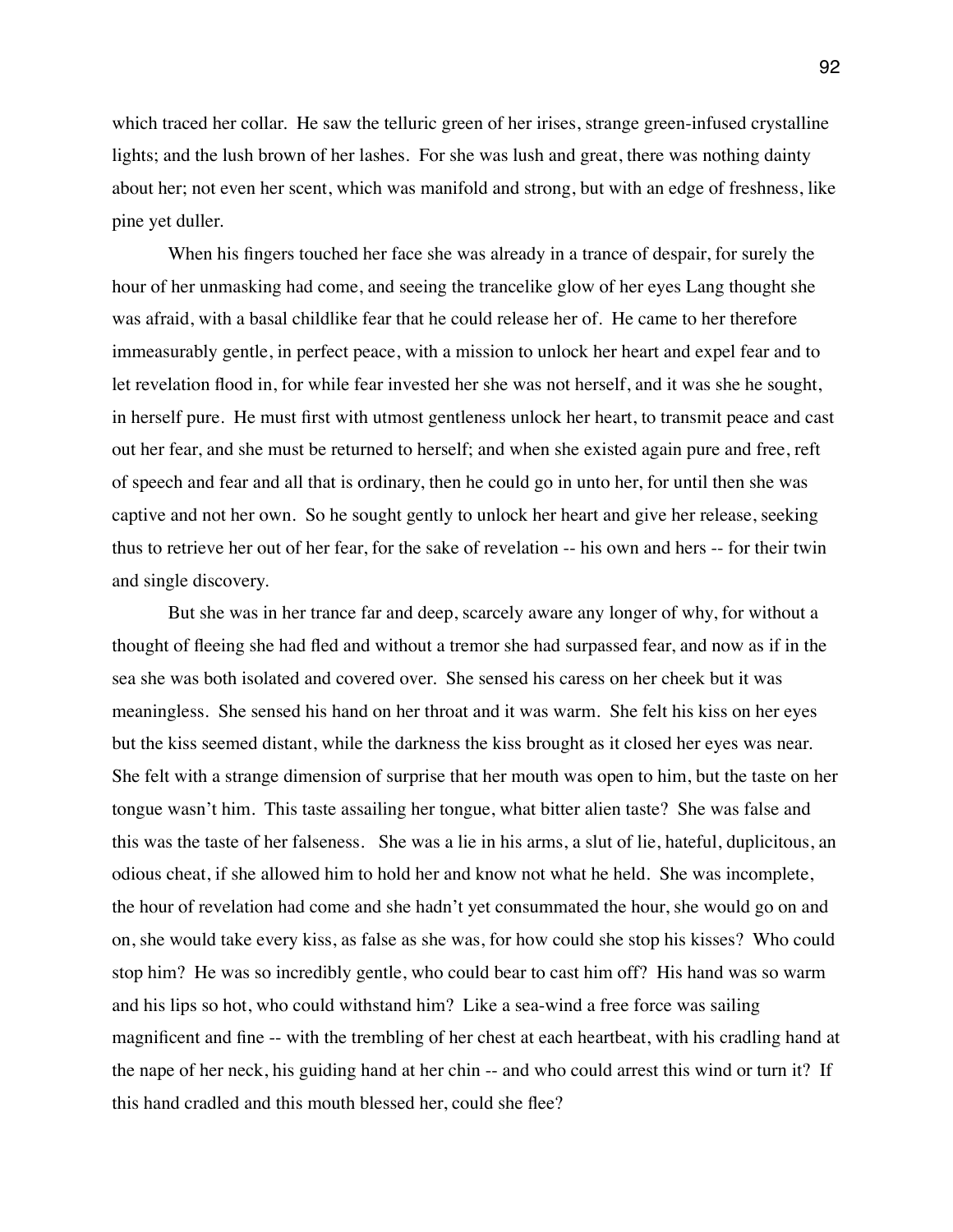He kissed her wings.

The trance utterly cracked when he kissed her affliction and she was standing again at the gulf of her unconsummated hour, but who was she now? Such a strange and mystical kindness he displayed, kissing her brow -- she was moved in her loins. But whose loins were these which stirred so near to her own heart, and whose mouth was this accepting the mouth of her beloved?

Cynthia's eyes opened and Lang smiled at her as if she had awakened from a nap, but she gave him a light push on the chest, for she was crowded, and then she parted the lapels of her robe. She took down one shoulder of the robe and freed her arm, then slipped free her other shoulder and arm and the robe fell at her back, leaving her naked down to her belt, which still gathered the crimson robe close at her waist. She glanced at him, a glance which he didn't see, and then she fell back against the couch, staring ahead blindly. In a moment her eyes closed and her head fell backward, resting on the glittering carpet of her hair. Her breathing was long and tremulous.

How bitter, how black, this state in which she lived, this heinous pessimism -- this selfeating starvation; this Never. Clean, yes it was clean, it was nothing foul; clean as never, pure as nada, stainless, it was the very ink of purity. And it would never deceive her. Eternally it would clothe her, and no rain of salt could beat upon her breast nor any fire leap at her knees if only she kept blackness. Blackness, true and perfect, her sanctuary -- and how her heart recoiled and her belly pleaded against this barrenness. For she was like a barren woman, who guarded herself with perfect foresight against bearing children lest she should suffer to see the children suffer, who preserved herself from the sadness of outliving her children -- barren of woe, whose children could never suffer harm nor bring down harm on her; a forehanded woman. Such was Cynthia -- her throat stiffened, her heart desolated and her belly anguished by her forehandedness, her keen brainy foresight. But resist. She told herself Resist -- O do not weaken. And within her stiffened throat by the power of her black mind she resisted hope because she knew hope: more barren even than Never, and bitterer, because first it enticed and entwined malignantly, caressing with putrid hand the quivering and the stupid, who swooned; and while they swooned they got their reward, direct from the blade in the hand of hope. But she scorned the caress and refused the hand. She was complete. She possessed already the thing she lacked but a minute ago, for now she was shriven, unmasked. I am here. I am this.